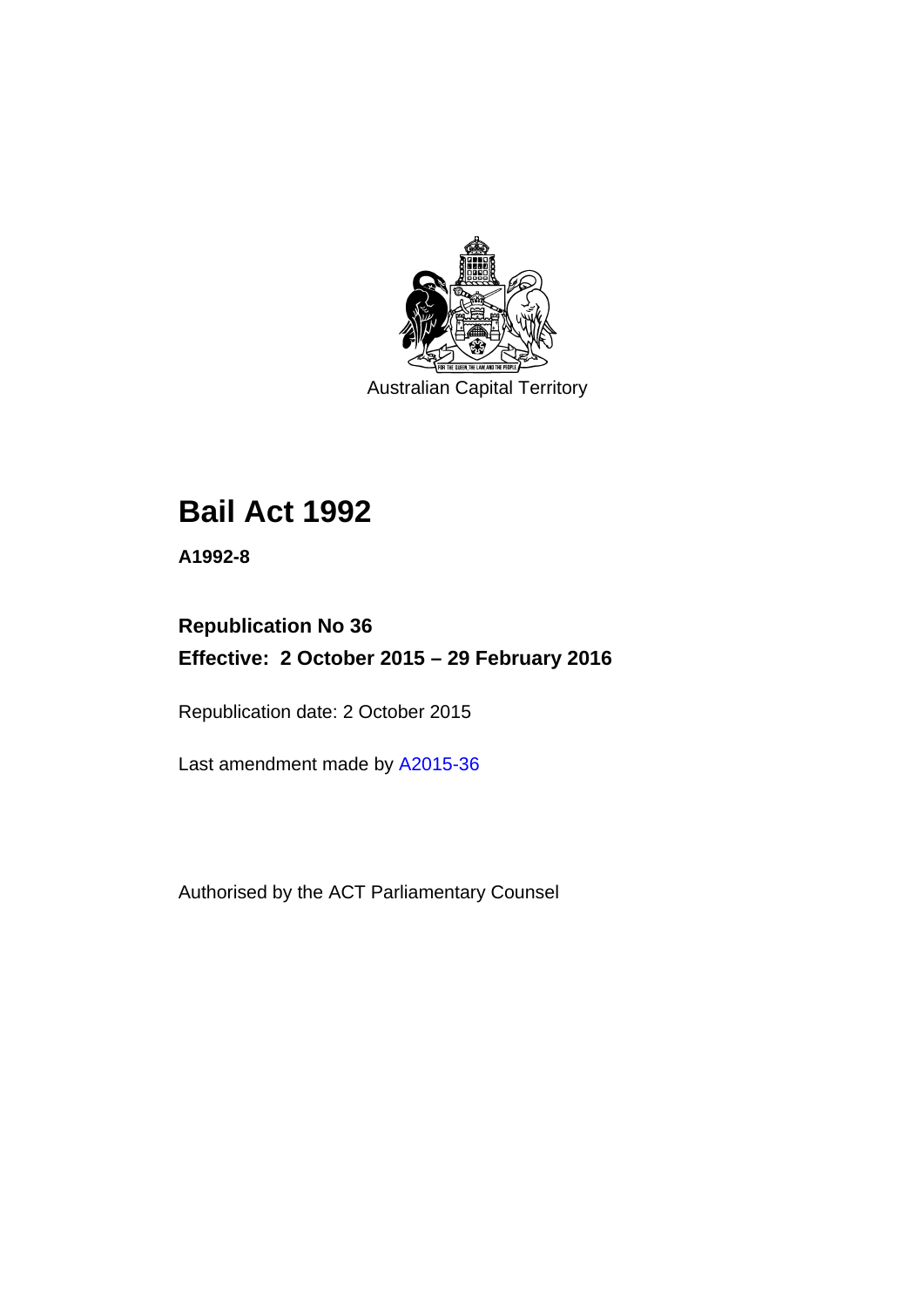#### **About this republication**

#### **The republished law**

This is a republication of the *Bail Act 1992* (including any amendment made under the *[Legislation Act 2001](http://www.legislation.act.gov.au/a/2001-14)*, part 11.3 (Editorial changes)) as in force on 2 October 2015*.* It also includes any commencement, amendment, repeal or expiry affecting this republished law to 2 October 2015.

The legislation history and amendment history of the republished law are set out in endnotes 3 and 4.

#### **Kinds of republications**

The Parliamentary Counsel's Office prepares 2 kinds of republications of ACT laws (see the ACT legislation register at [www.legislation.act.gov.au](http://www.legislation.act.gov.au/)):

- authorised republications to which the *[Legislation Act 2001](http://www.legislation.act.gov.au/a/2001-14)* applies
- unauthorised republications.

The status of this republication appears on the bottom of each page.

#### **Editorial changes**

The *[Legislation Act 2001](http://www.legislation.act.gov.au/a/2001-14)*, part 11.3 authorises the Parliamentary Counsel to make editorial amendments and other changes of a formal nature when preparing a law for republication. Editorial changes do not change the effect of the law, but have effect as if they had been made by an Act commencing on the republication date (see *[Legislation Act 2001](http://www.legislation.act.gov.au/a/2001-14)*, s 115 and s 117). The changes are made if the Parliamentary Counsel considers they are desirable to bring the law into line, or more closely into line, with current legislative drafting practice.

This republication does not include amendments made under part 11.3 (see endnote 1).

#### **Uncommenced provisions and amendments**

If a provision of the republished law has not commenced, the symbol  $\mathbf{U}$  appears immediately before the provision heading. Any uncommenced amendments that affect this republished law are accessible on the ACT legislation register [\(www.legislation.act.gov.au\)](http://www.legislation.act.gov.au/). For more information, see the home page for this law on the register.

#### **Modifications**

If a provision of the republished law is affected by a current modification, the symbol  $\mathbf{M}$ appears immediately before the provision heading. The text of the modifying provision appears in the endnotes. For the legal status of modifications, see the *[Legislation Act 2001](http://www.legislation.act.gov.au/a/2001-14)*, section 95.

#### **Penalties**

At the republication date, the value of a penalty unit for an offence against this law is \$150 for an individual and \$750 for a corporation (see *[Legislation Act 2001](http://www.legislation.act.gov.au/a/2001-14)*, s 133).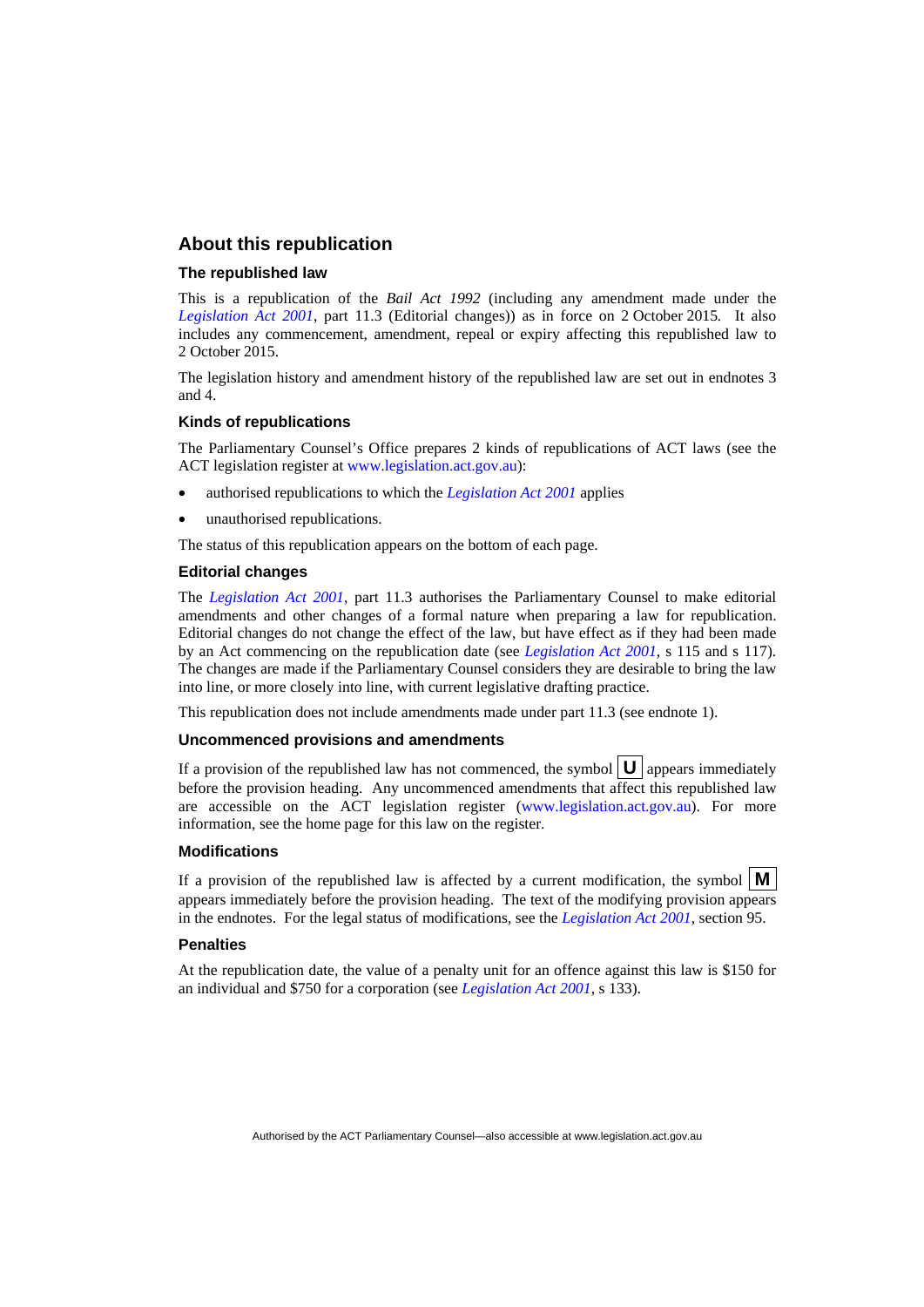

Australian Capital Territory

# **Bail Act 1992**

# **Contents**

|                     |                                                       | Page       |
|---------------------|-------------------------------------------------------|------------|
| Part 1              | <b>Preliminary</b>                                    |            |
| 1                   | Name of Act                                           | 2          |
| 2                   | Dictionary                                            | 2          |
| 3                   | <b>Notes</b>                                          | 2          |
| 3A                  | Offences against Act-application of Criminal Code etc | 3          |
| 4                   | Act applies to children                               | 3          |
| Part 2              | <b>Availability of bail</b>                           |            |
| <b>Division 2.1</b> | When bail may be granted and rights following         |            |
| 5                   | When may bail be granted?                             | 4          |
| 6                   | Rights following grant of bail                        | 4          |
| <b>Division 2.2</b> | <b>Presumption for bail</b>                           |            |
| 7                   | Div 2.2 subject to div 2.3 and div 2.4                | 5          |
| 8                   | Entitlement to bail—certain minor offences etc        | 5          |
| R <sub>36</sub>     | Bail Act 1992                                         | contents 1 |
| 02/10/15            | Effective: 02/10/15-29/02/16                          |            |

Authorised by the ACT Parliamentary Counsel—also accessible at www.legislation.act.gov.au

Effective: 02/10/15-29/02/16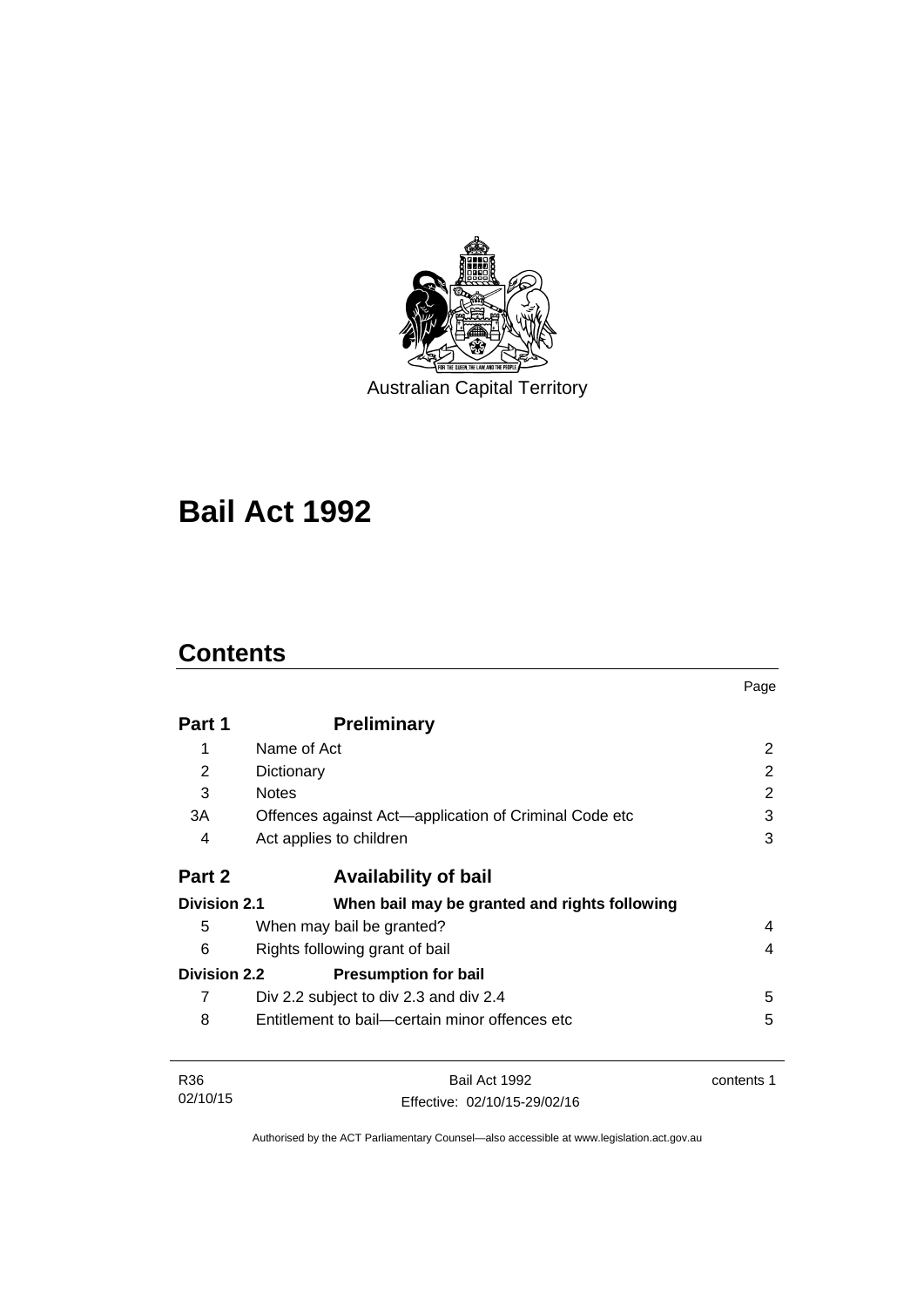| 8A                  | Entitlement to bail-breach of sentence obligations                                    | Page<br>6      |
|---------------------|---------------------------------------------------------------------------------------|----------------|
| 8B                  | Entitlement to bail-custody relating to sentence administration board                 |                |
|                     | hearings                                                                              | 7              |
| 9                   | Limitations on entitlement to bail                                                    | $\overline{7}$ |
| 9Α                  | Entitlement to bail-offences other than minor offences                                | 8              |
| <b>Division 2.3</b> | No presumption for bail                                                               |                |
| 9Β                  | Div 2.2 not to apply to certain offences                                              | 9              |
| <b>Division 2.4</b> | <b>Presumption against bail</b>                                                       |                |
| 9C                  | Bail for murder and certain serious drug offences                                     | 10             |
| 9D                  | Bail for serious offence committed while charge for another pending or<br>outstanding | 11             |
| 9Ε                  | Bail for person sentenced to imprisonment                                             | 14             |
| 9F                  | Domestic violence offence-bail by authorised officer                                  | 14             |
| 9G                  | Special or exceptional circumstances                                                  | 15             |
| Part 3              | Dispensing with bail                                                                  |                |
| 10                  | Dispensing with bail                                                                  | 17             |
| 11                  | Effect of dispensing with bail                                                        | 17             |
| 12                  | Decision to dispense with bail                                                        | 18             |
| Part 4              | <b>Grant of bail</b>                                                                  |                |
| 12A                 | Meaning of bail order and bail review application-pt 4                                | 19             |
| 12B                 | When is a proceeding before the Supreme Court?-pt 4                                   | 19             |
| 13                  | Deciding bail after charge laid                                                       | 19             |
| 14                  | Grant of bail by authorised officers                                                  | 22             |
| 15                  | Deciding of questions of bail by authorised officers                                  | 22             |
| 16                  | Notification of decision of authorised officer                                        | 23             |
| 17                  | Charged people in custody to be brought before court                                  | 25             |
| 18                  | Facilities to be provided to accused people                                           | 25             |
| 19                  | Court bail-general                                                                    | 26             |
| 20                  | Power in relation to bail—Magistrates Court                                           | 27             |
| 20A                 | Repeat application for bail-Magistrates Court                                         | 27             |
| 20 <sub>B</sub>     | Power in relation to bail-Supreme Court                                               | 28             |
| 20C                 | Repeat application for bail-Supreme Court                                             | 28             |
| 21                  | Bail in relation to several offences                                                  | 29             |
|                     |                                                                                       |                |

contents 2 Bail Act 1992 Effective: 02/10/15-29/02/16

R36 02/10/15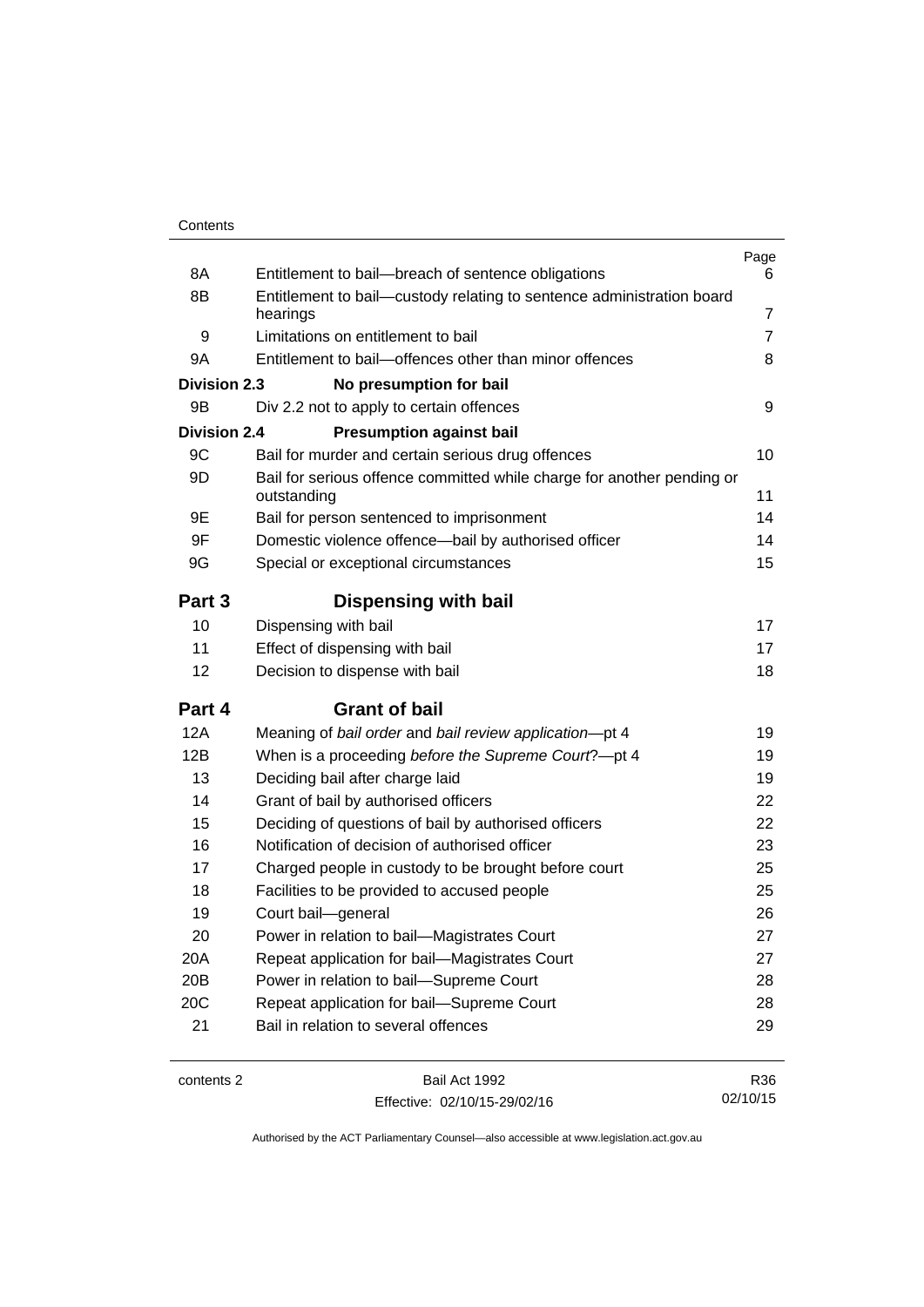| 22                  | Criteria for granting bail to adults                                               | Page<br>30 |
|---------------------|------------------------------------------------------------------------------------|------------|
| 23                  | Criteria for granting bail to children                                             | 32         |
| 23A                 | Victim's concern about need for protection                                         | 32         |
| Part 5              | Bail conditions and undertakings to appear                                         |            |
| 24                  | Conditions of bail                                                                 | 33         |
| 25                  | Conditions on which bail may be granted to adults                                  | 33         |
| 25A                 | Supervision condition when offence committed as young person                       | 37         |
| 26                  | Conditions on which bail may be granted to children                                | 38         |
| 27                  | Recording of certain bail decisions                                                | 40         |
| 28                  | Undertakings to appear                                                             | 41         |
| 30                  | Accused person may be excused from attendance before court                         | 42         |
| 31                  | Bail requirements                                                                  | 43         |
| 32                  | Acceptable people and security for bail                                            | 44         |
| 33                  | Continuation of bail and undertakings                                              | 44         |
| 34                  | Written notice of conditions of bail                                               | 46         |
| 36                  | Discharge of surety                                                                | 48         |
|                     |                                                                                    |            |
| 37                  | Payment of amounts to Territory                                                    | 49         |
| Part 6              | <b>Review of bail decisions</b>                                                    |            |
| Division 6.1        | Review of decisions by authorised officers                                         |            |
| 38                  | Review by authorised officers                                                      | 50         |
| 39                  | Exercise of power to review                                                        | 50         |
| 40                  | Limitation on power of authorised officer to review                                | 51         |
| <b>Division 6.2</b> | <b>Review of decisions by courts</b>                                               |            |
| 41                  | Right of review of bail decisions                                                  | 51         |
| 41 A                | Court may review on its own initiative                                             | 51         |
| 42                  | Power of Magistrates Court to review-decision of authorised officer                | 52         |
| 42A                 | Power of Magistrates Court to review-decision of Magistrates Court                 | 53         |
| 43                  | Power of Supreme Court to review-decision of authorised officer                    | 53         |
| 43A                 | Power of Supreme Court to review-decision of Magistrates Court or<br>Supreme Court | 54         |
| 45                  | Exercise of power to review                                                        | 55         |
| 46                  | Review limited to bail conditions                                                  | 56         |

Bail Act 1992 Effective: 02/10/15-29/02/16 contents 3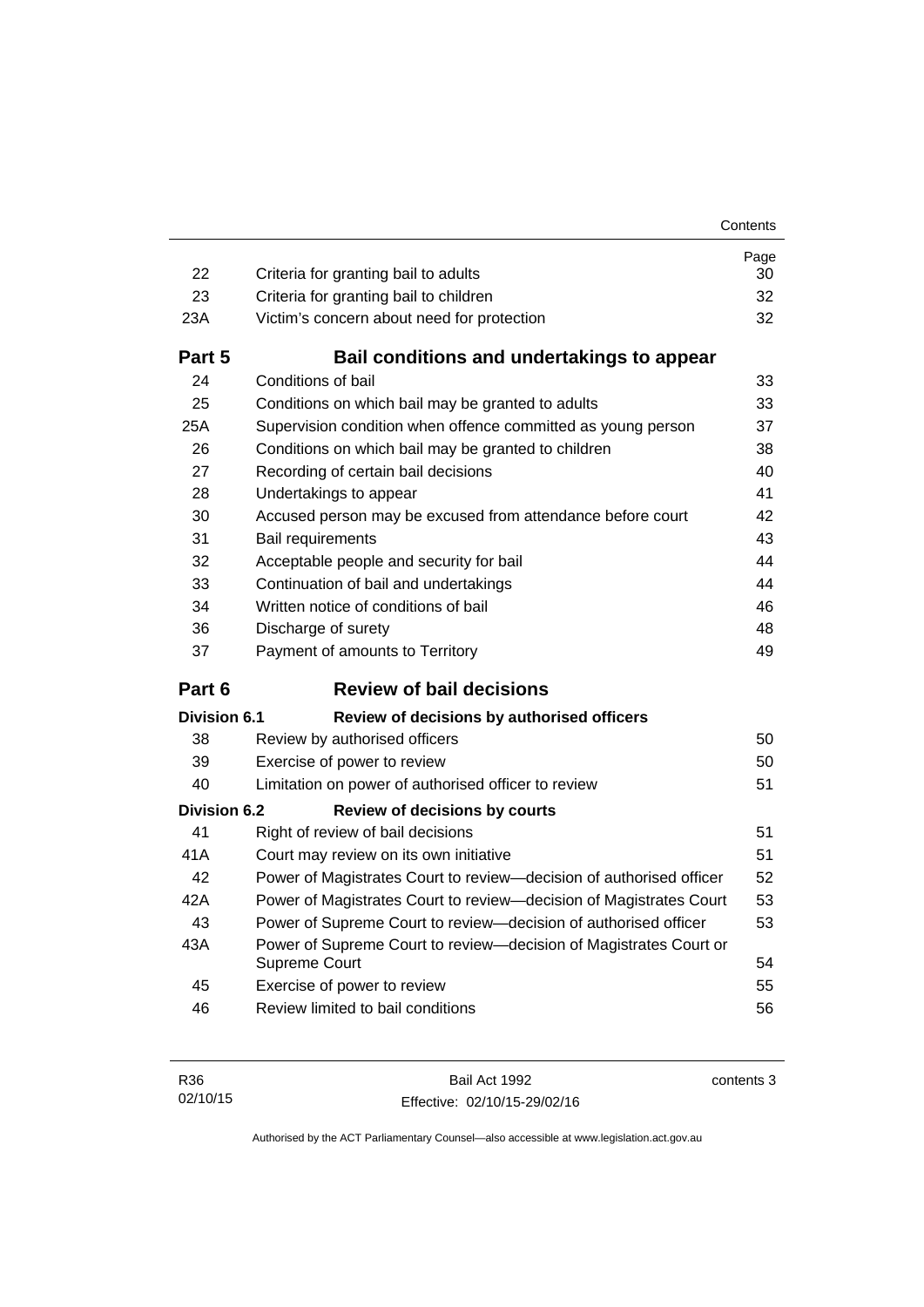#### **Contents**

|        |                                                         | Page |
|--------|---------------------------------------------------------|------|
| Part 7 | <b>Miscellaneous</b>                                    |      |
| 47     | Giving information relating to bail                     | 57   |
| 47A    | Notice to victim of bail decisions                      | 57   |
| 48     | Notification to court that bail condition not satisfied | 58   |
| 49     | Failure to answer bail                                  | 58   |
| 51     | Indemnification of sureties                             | 59   |
| 52     | Contravention of Act by police officers                 | 59   |
| 55     | Civil standard of proof to apply for certain purposes   | 60   |
| 56     | No right of surety to arrest                            | 60   |
| 56A    | Arrest without warrant of person on bail                | 60   |
| 56B    | Arrest for breach of condition by person outside ACT    | 61   |
| 57     | Act to prevail                                          | 62   |
| 57AA   | Abolition of inherent power of bail                     | 62   |
| 58     | Approved forms                                          | 62   |
| 59     | Regulation-making power                                 | 63   |

| <b>Schedule 1</b> | Offences to which presumption of bail does                 |    |
|-------------------|------------------------------------------------------------|----|
|                   | not apply                                                  | 64 |
| <b>Part 1.1</b>   | <b>Offences against Crimes Act 1900</b>                    | 64 |
| <b>Part 1.2</b>   | <b>Offences against Criminal Code</b>                      | 65 |
| <b>Part 1.3</b>   | Offence against Drugs of Dependence Act 1989               | 67 |
| <b>Part 1.4</b>   | <b>Offences against Medicines, Poisons and Therapeutic</b> |    |
|                   | Goods Act 2008                                             | 68 |
| <b>Part 1.5</b>   | <b>Offences against Customs Act 1901 (Cwlth)</b>           | 69 |
| <b>Part 1.6</b>   | <b>Offences against Criminal Code (Cwlth)</b>              | 70 |
|                   |                                                            |    |

## **[Dictionary](#page-78-0)** [71](#page-78-0)

| <b>Endnotes</b> |                     |    |
|-----------------|---------------------|----|
|                 | About the endnotes  | 75 |
| 2               | Abbreviation key    | 75 |
| 3               | Legislation history | 76 |
|                 |                     |    |

 $\overline{a}$ 

contents 4 Bail Act 1992 Effective: 02/10/15-29/02/16

R36 02/10/15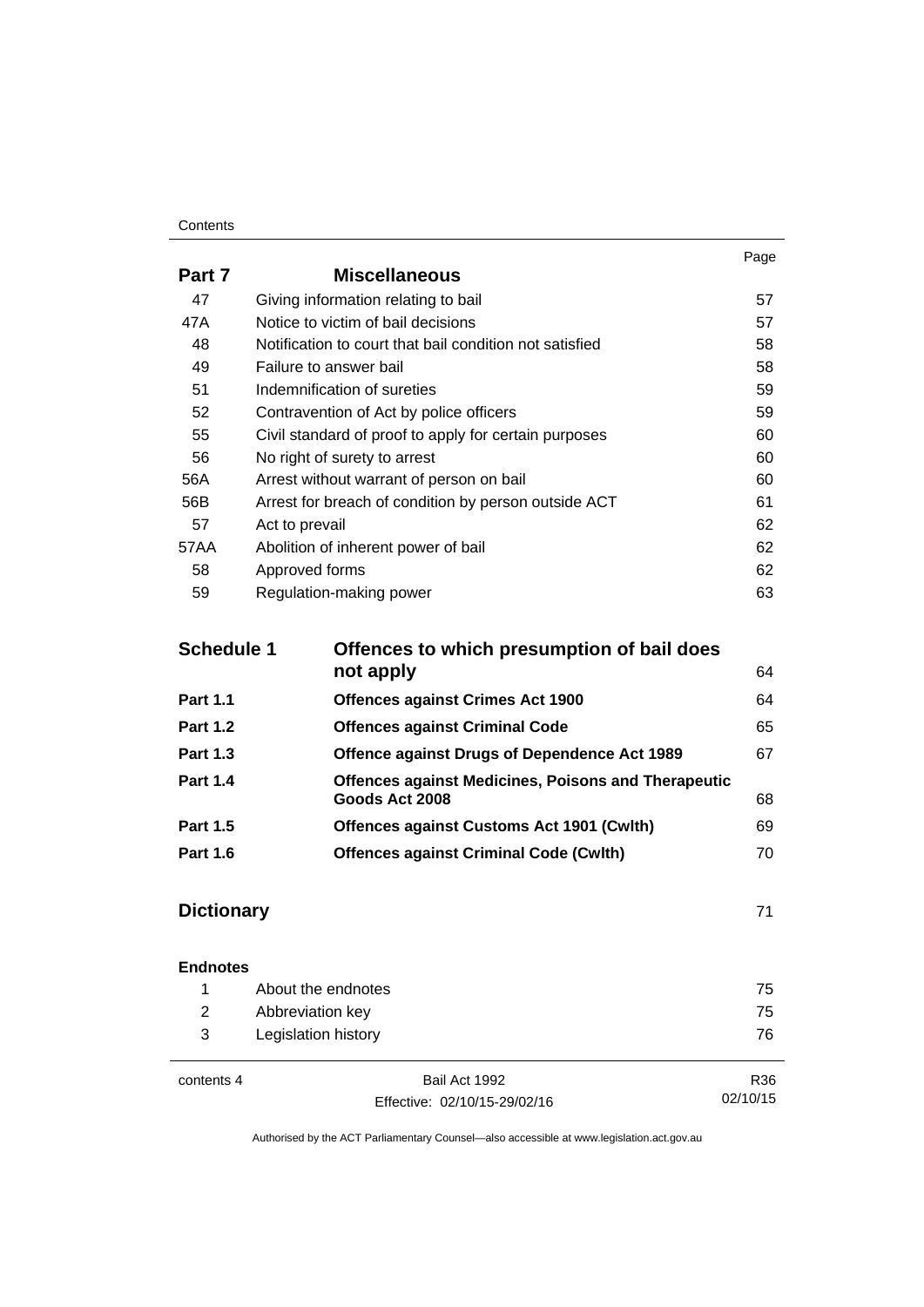|   |                        | Contents   |
|---|------------------------|------------|
| 4 | Amendment history      | Page<br>83 |
| b | Earlier republications | 92         |

Bail Act 1992 Effective: 02/10/15-29/02/16 contents 5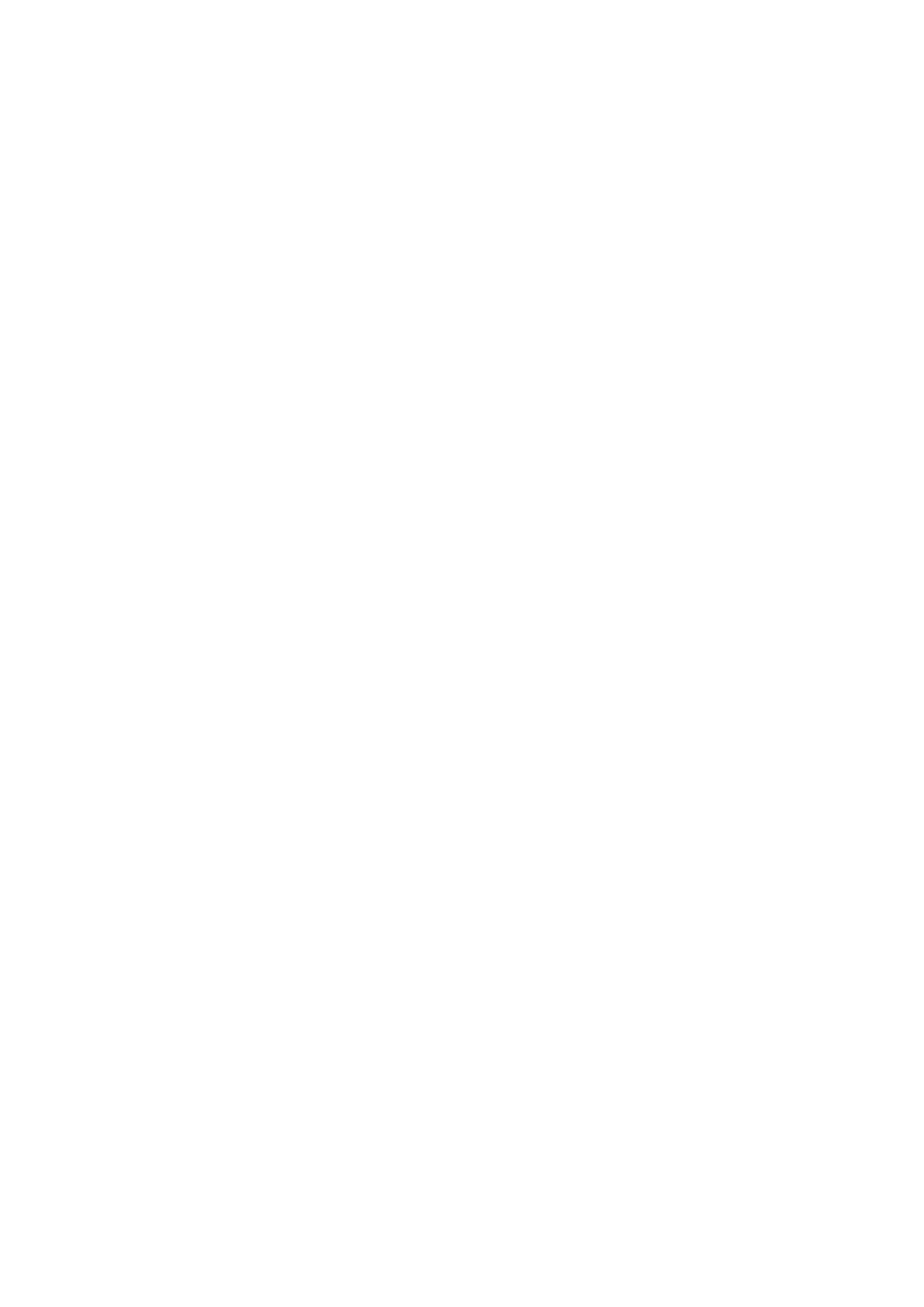

# **Bail Act 1992**

An Act relating to bail for accused people in connection with criminal proceedings

R36 02/10/15

l

page 1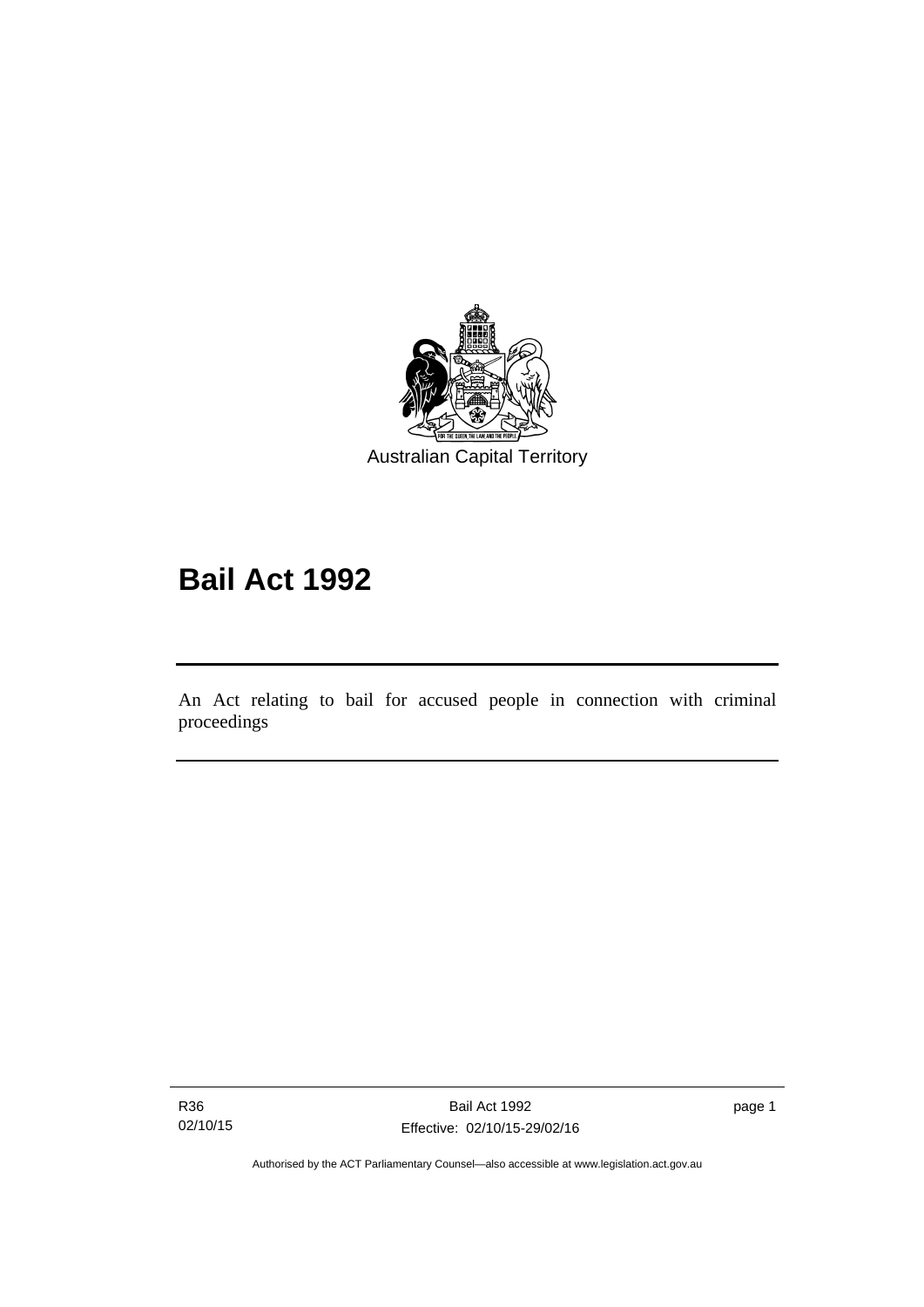#### Part 1 **Preliminary**

Section 1

# <span id="page-9-0"></span>**Part 1** Preliminary

#### <span id="page-9-1"></span>**1 Name of Act**

This Act is the *Bail Act 1992*.

#### <span id="page-9-2"></span>**2 Dictionary**

The dictionary at the end of this Act is part of this Act.

*Note 1* The dictionary at the end of this Act defines certain terms used in this Act, and includes references (*signpost definitions*) to other terms defined elsewhere.

> For example, the signpost definition '*mental dysfunction*—see the *[Mental Health \(Treatment and Care\) Act 1994](http://www.legislation.act.gov.au/a/1994-44)*, dictionary.' means that the term 'mental dysfunction' is defined in that dictionary and the definition applies to this Act.

*Note* 2 A definition in the dictionary (including a signpost definition) applies to the entire Act unless the definition, or another provision of the Act, provides otherwise or the contrary intention otherwise appears (see [Legislation Act,](http://www.legislation.act.gov.au/a/2001-14) s 155 and s 156 (1)).

#### <span id="page-9-3"></span>**3 Notes**

A note included in this Act is explanatory and is not part of this Act.

*Note* See the [Legislation Act,](http://www.legislation.act.gov.au/a/2001-14) s 127 (1), (4) and (5) for the legal status of notes.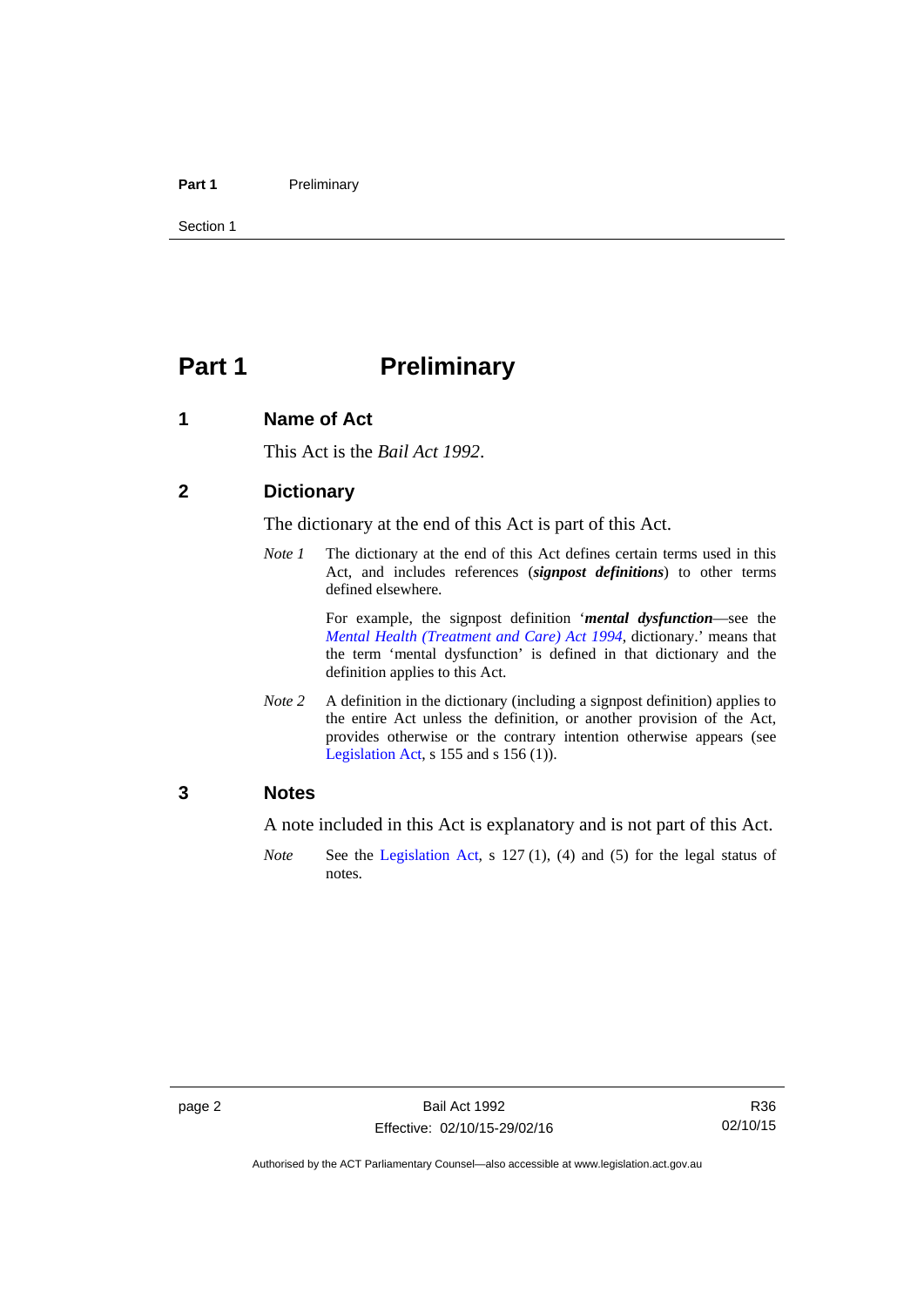#### <span id="page-10-0"></span>**3A Offences against Act—application of Criminal Code etc**

Other legislation applies in relation to offences against this Act.

*Note 1 Criminal Code* The [Criminal Code](http://www.legislation.act.gov.au/a/2002-51), ch 2 applies to all offences against this Act (see Code, pt 2.1). The chapter sets out the general principles of criminal responsibility (including burdens of proof and general defences), and defines terms

used for offences to which the Code applies (eg *conduct*, *intention*, *recklessness* and *strict liability*).

*Note 2 Penalty units* 

The [Legislation Act](http://www.legislation.act.gov.au/a/2001-14), s 133 deals with the meaning of offence penalties that are expressed in penalty units.

#### <span id="page-10-1"></span>**4 Act applies to children**

This Act applies to a person whether or not the person is an adult.

page 3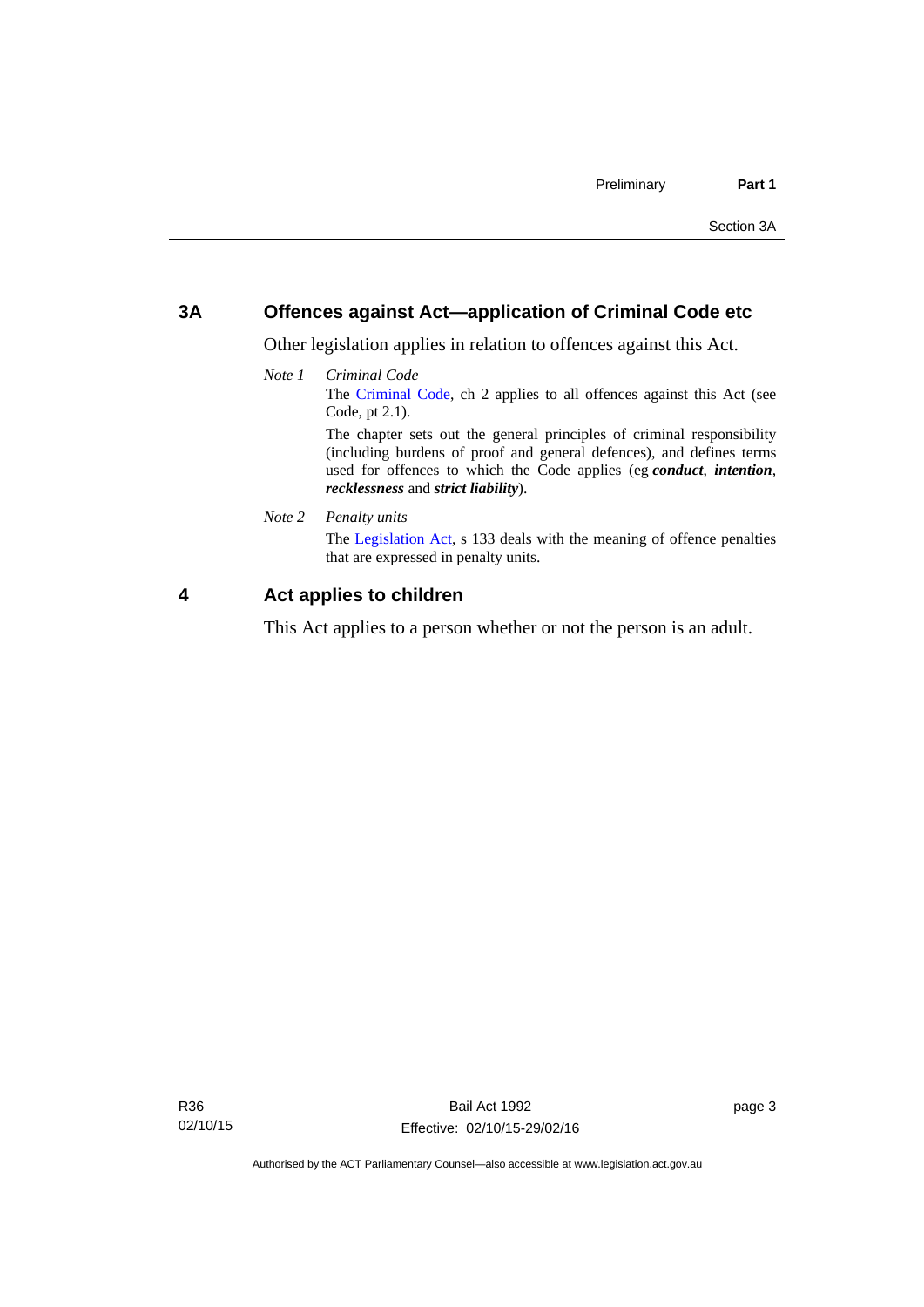# <span id="page-11-0"></span>**Part 2 Availability of bail**

## <span id="page-11-1"></span>**Division 2.1 When bail may be granted and rights following**

#### <span id="page-11-2"></span>**5 When may bail be granted?**

- (1) An accused person may be granted bail in relation to any period when the person is not required to attend court in relation to the offence with which the person has been charged.
- (2) However, an accused person who is in custody in relation to an offence must not be granted bail in relation to any period when—
	- (a) the person is in custody for another offence or reason in relation to which the person is not entitled to be granted bail; or
	- (b) the person is serving a sentence of imprisonment.

#### <span id="page-11-3"></span>**6 Rights following grant of bail**

- (1) This section applies if—
	- (a) bail is granted to an accused person in relation to an offence; and
	- (b) the person gives an undertaking to appear; and
	- (c) if a bail condition mentioned in section  $25(1)$  (b) (ii) or (c) is imposed—the security is given or the deposit made.
- (2) The person is entitled—
	- (a) if the person is in custody—to be released from custody; and
	- (b) to remain at liberty in relation to the offence until required to appear before a court in accordance with the undertaking.
- (3) This section is subject to section 56A (Arrest without warrant of person on bail).

Authorised by the ACT Parliamentary Counsel—also accessible at www.legislation.act.gov.au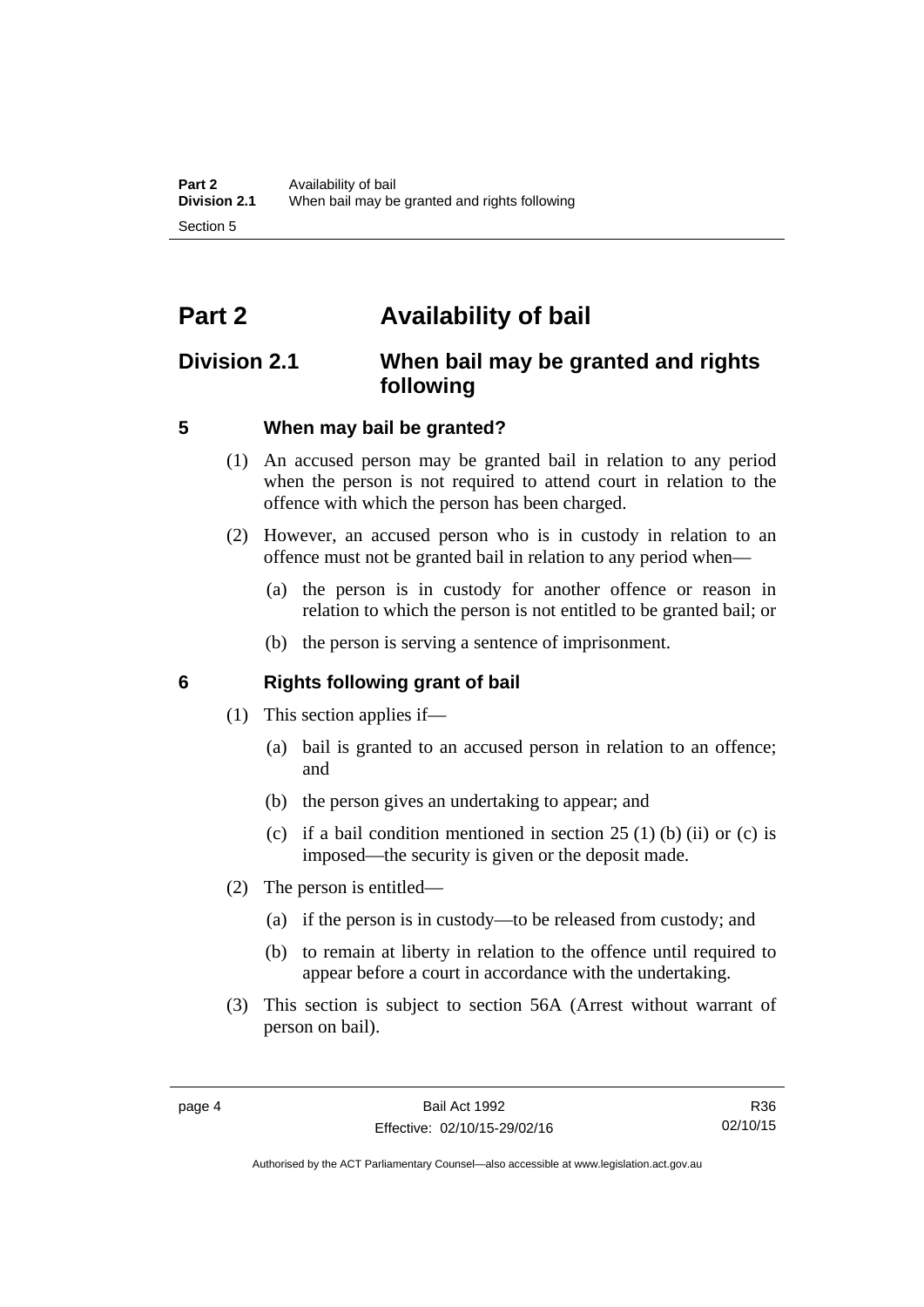# <span id="page-12-0"></span>**Division 2.2 Presumption for bail**

#### <span id="page-12-1"></span>**7 Div 2.2 subject to div 2.3 and div 2.4**

This division is subject to division 2.3 (No presumption for bail) and division 2.4 (Presumption against bail).

#### <span id="page-12-2"></span>**8 Entitlement to bail—certain minor offences etc**

- (1) This section applies to—
	- (a) a person charged with an offence not punishable by imprisonment (except in default of payment of a fine); and
	- (b) a person charged with an offence punishable by imprisonment for not longer than 6 months; and
	- (c) a person arrested for a breach of the peace or apprehended breach of the peace; and
	- (d) a person arrested under a warrant because of failure to comply with a summons or subpoena; and
	- (e) a person brought up to attend a trial or hearing following the issue of a habeas corpus order.
- (2) The person is entitled—
	- (a) to be granted bail; and
	- (b) if the person is in custody—to be released from custody as soon as the person gives an undertaking to appear.
- (3) However, if no further appearance is required for a person arrested for a breach of the peace or an apprehended breach of the peace, the person may be released from custody without giving an undertaking to appear.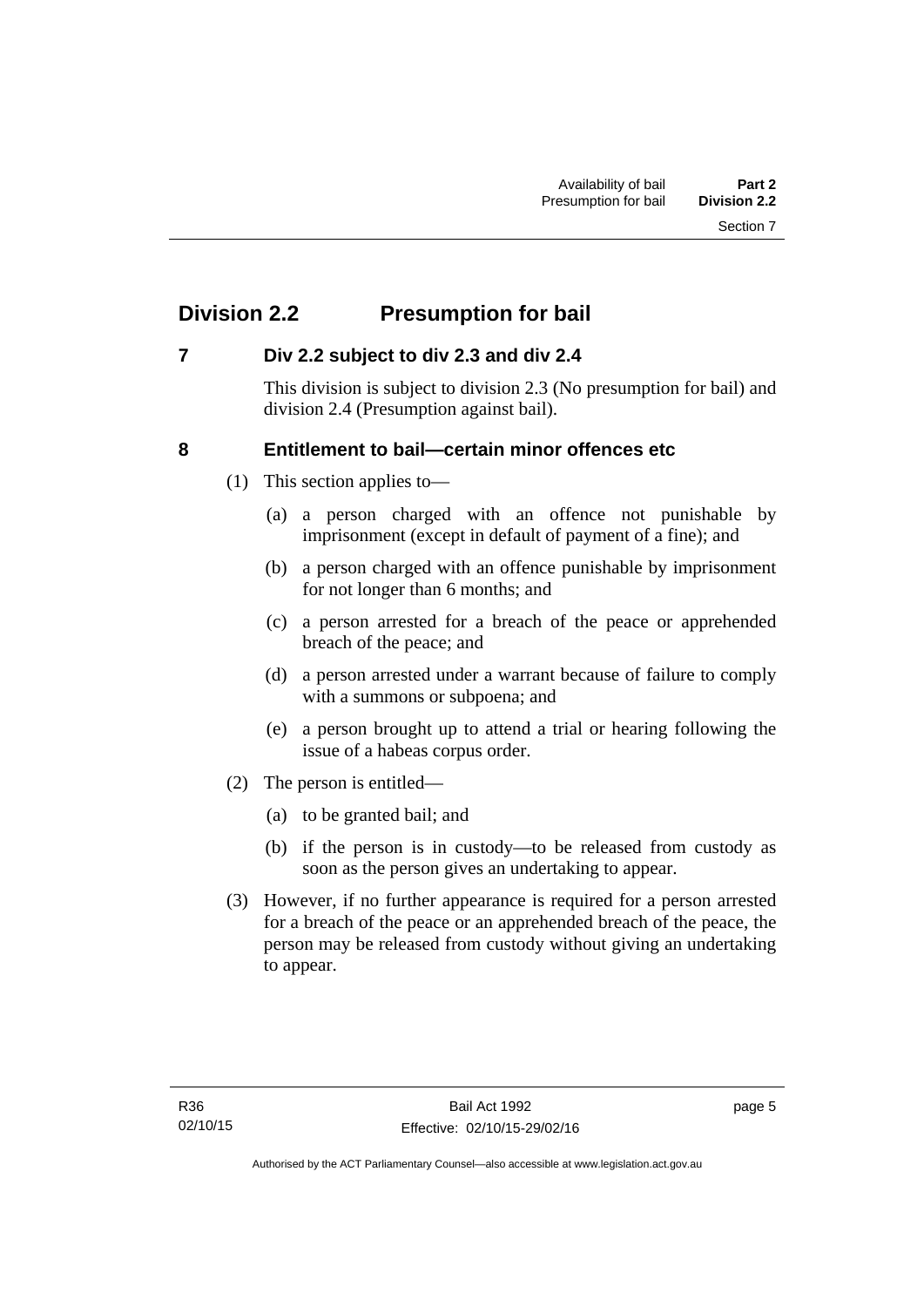- (4) A condition to keep the peace may be imposed on a grant of bail to a person arrested for a breach of the peace or an apprehended breach of the peace.
	- *Note* For other conditions that may be imposed on a grant of bail, see s 25 and s 26.

#### <span id="page-13-0"></span>**8A Entitlement to bail—breach of sentence obligations**

- (1) This section applies to a person arrested, or otherwise brought before the court or a magistrate, in relation to a breach, or anticipated breach, of—
	- (a) a deferred sentence obligation under the *[Crimes \(Sentencing\)](http://www.legislation.act.gov.au/a/2005-58)  [Act 2005](http://www.legislation.act.gov.au/a/2005-58)*; or
	- (b) any of the following obligations under the *[Crimes \(Sentence](http://www.legislation.act.gov.au/a/2005-59)  [Administration\) Act 2005](http://www.legislation.act.gov.au/a/2005-59)*:
		- (i) a periodic detention obligation;
		- (ii) a good behaviour obligation;
		- (iii) a parole obligation;
		- (iv) a release on licence obligation.
- (2) The person has the same entitlement to bail in relation to the breach, or anticipated breach, of the obligation as the person has under this part in relation to the offence to which the obligation relates.

#### **Examples**

1 Martin has been found guilty of armed robbery and sentenced to periodic detention. He has breached his periodic detention obligations and is arrested and brought before a magistrate under the *[Crimes \(Sentence Administration\)](http://www.legislation.act.gov.au/a/2005-59)  [Act 2005](http://www.legislation.act.gov.au/a/2005-59)*, section 65 (Arrest warrant—breach of periodic detention obligations). There is no presumption in relation to bail because the offence of armed robbery is an offence to which division 2.2 (Presumption for bail) does not apply.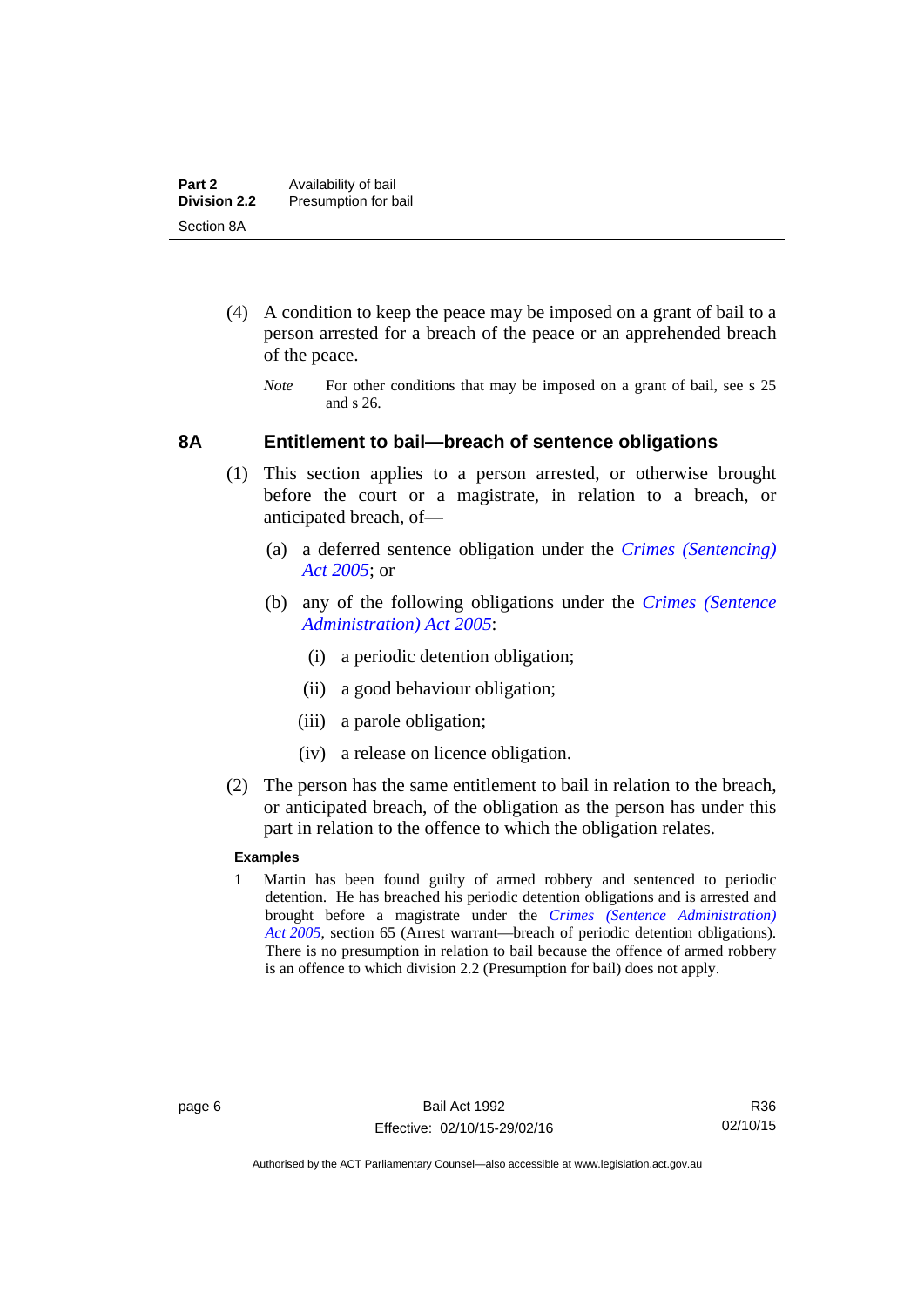- 2 Joe has been found guilty of threatening to kill. Joe had, 3 years before, been found guilty of an offence involving violence. A suspended sentence order under the *[Crimes \(Sentencing\) Act 2005](http://www.legislation.act.gov.au/a/2005-58)* is made as part of the sentence for the offence of threatening to kill and Joe is released under the order on signing an undertaking under a good behaviour order. However, Joe breaches the good behaviour order and is before the court on an application to cancel the order. There is no presumption in relation to bail because section 9B (b) applies to make the offence of threatening to kill an offence to which division 2.2 (Presumption for bail) does not apply.
	- *Note* An example is part of the Act, is not exhaustive and may extend, but does not limit, the meaning of the provision in which it appears (see [Legislation Act,](http://www.legislation.act.gov.au/a/2001-14) s 126 and s 132).

#### <span id="page-14-0"></span>**8B Entitlement to bail—custody relating to sentence administration board hearings**

- (1) This section applies if—
	- (a) a person is arrested under the *[Crimes \(Sentence](http://www.legislation.act.gov.au/a/2005-59)  [Administration\) Act 2005](http://www.legislation.act.gov.au/a/2005-59)*, section 206 (Arrest of offender for board hearing) and brought before a magistrate; or
	- (b) a person is remanded in custody under the *[Crimes \(Sentence](http://www.legislation.act.gov.au/a/2005-59)  [Administration\) Act 2005](http://www.legislation.act.gov.au/a/2005-59)*, section 210 (Custody of offender during board hearing adjournment) and an application for bail for the person is made to a court or magistrate.
- (2) The person has the same entitlement to bail as the person had for the offence to which the board hearing relates.

#### <span id="page-14-1"></span>**9 Limitations on entitlement to bail**

- (1) A person charged with an offence mentioned in section 8 (1) (a) or (b) is not entitled to be granted bail if—
	- (a) the person has previously failed to comply with an undertaking to appear, or a bail condition imposed, in relation to the same or a similar offence; or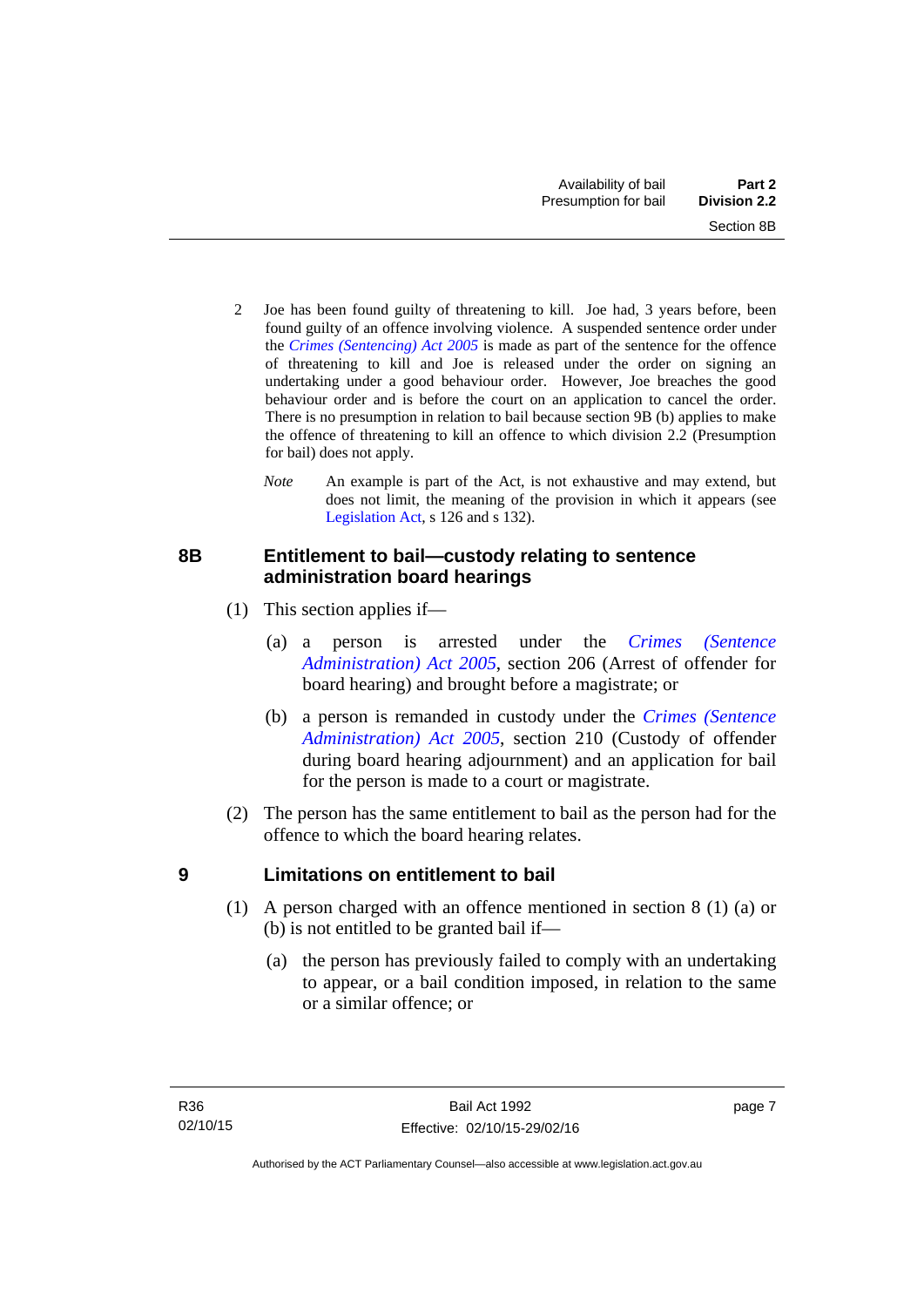- (b) in the opinion of the court or authorised officer, the person is incapacitated by intoxication, injury or use of drugs or is otherwise in danger of physical injury or in need of physical protection.
- (2) A person arrested for a breach of the peace or apprehended breach of the peace is not entitled to be granted bail if the person has previously, without reasonable excuse, failed to comply with an undertaking to appear, or a bail condition imposed, in relation to a breach of the peace or apprehended breach of the peace.

#### <span id="page-15-0"></span>**9A Entitlement to bail—offences other than minor offences**

- (1) This section applies to—
	- (a) a person in relation to an offence other than an offence mentioned in section 8 (1) (a) or (b) (Entitlement to bail certain minor offences etc); and
	- (b) a person who is not entitled to bail under section 8 (2) because of section  $9(1)$  or  $(2)$ .
- (2) The person is entitled to be granted bail unless the court or authorised officer is satisfied that refusal is justified after considering—
	- (a) for an adult—the matters mentioned in section 22 (Criteria for granting bail to adults); or
	- (b) for a child—the matters mentioned in section 23 (Criteria for granting bail to children).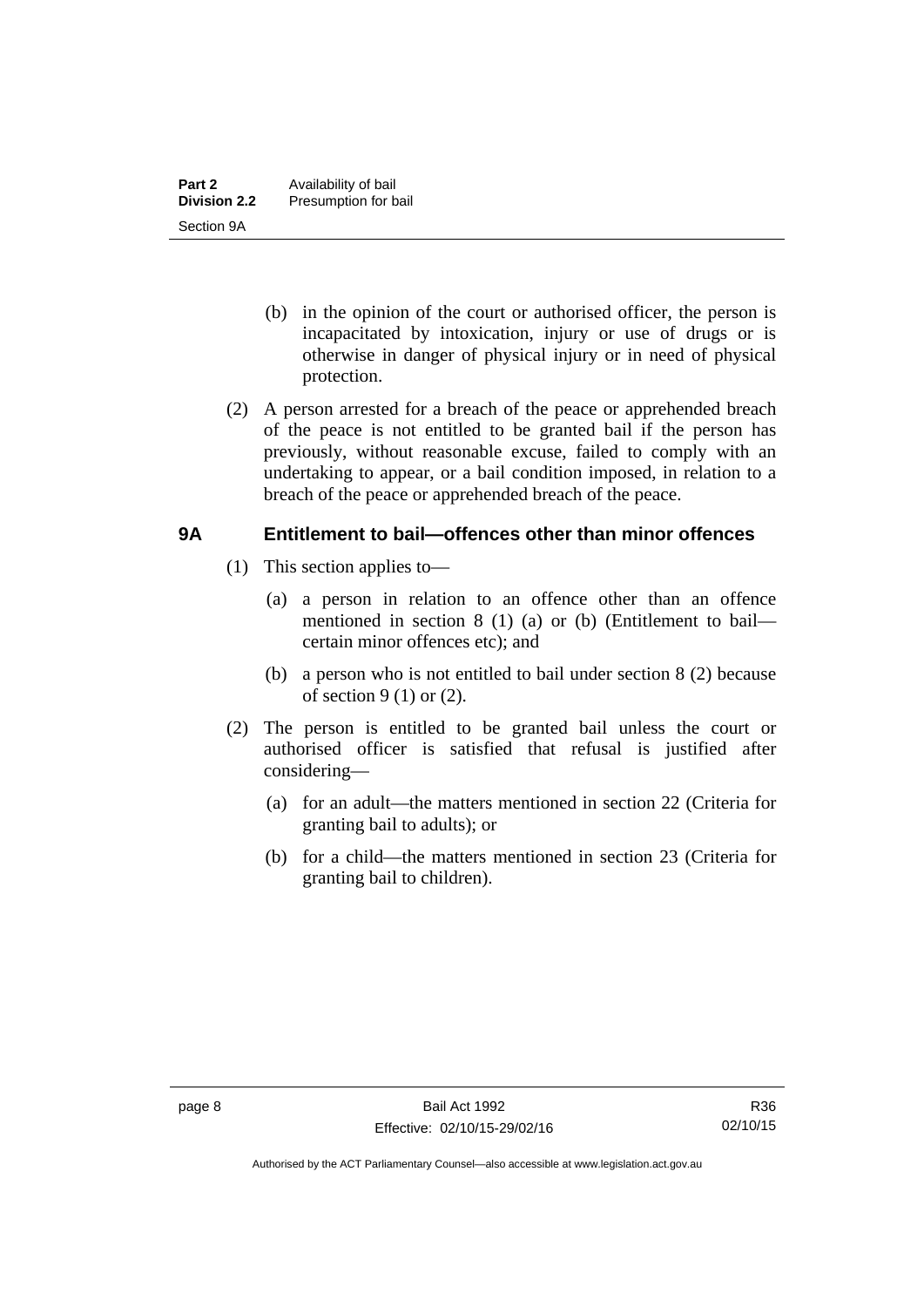### <span id="page-16-0"></span>**Division 2.3 No presumption for bail**

#### <span id="page-16-1"></span>**9B Div 2.2 not to apply to certain offences**

Division 2.2 (Presumption for bail) does not apply to the grant of bail—

- (a) to a person accused of an offence mentioned in schedule 1 (Offences to which presumption for bail does not apply); or
- (b) to a person accused of any of the following offences, if the person has in the previous 10 years been found guilty of an offence involving violence or the threat of violence:
	- (i) an offence against the *[Crimes Act 1900](http://www.legislation.act.gov.au/a/1900-40)*, section 30 (Threat to kill);
	- (ii) an offence against the *[Crimes Act 1900](http://www.legislation.act.gov.au/a/1900-40)*, section 31 (Threat to inflict grievous bodily harm);
	- (iii) an offence against the *[Crimes Act 1900](http://www.legislation.act.gov.au/a/1900-40)*, section 35 (Stalking);
	- (iv) an offence against the *[Domestic Violence and Protection](http://www.legislation.act.gov.au/a/2008-46)  [Orders Act 2008](http://www.legislation.act.gov.au/a/2008-46)*, section 90 (Offence for contravention of protection order); or
- (c) to a person accused of an offence against the *[Criminal Code](http://www.comlaw.gov.au/Details/C2013C00138)  [Act 1995](http://www.comlaw.gov.au/Details/C2013C00138)* (Cwlth), section 80.1 (Treason); or
- (d) to a person convicted of an indictable offence but not sentenced.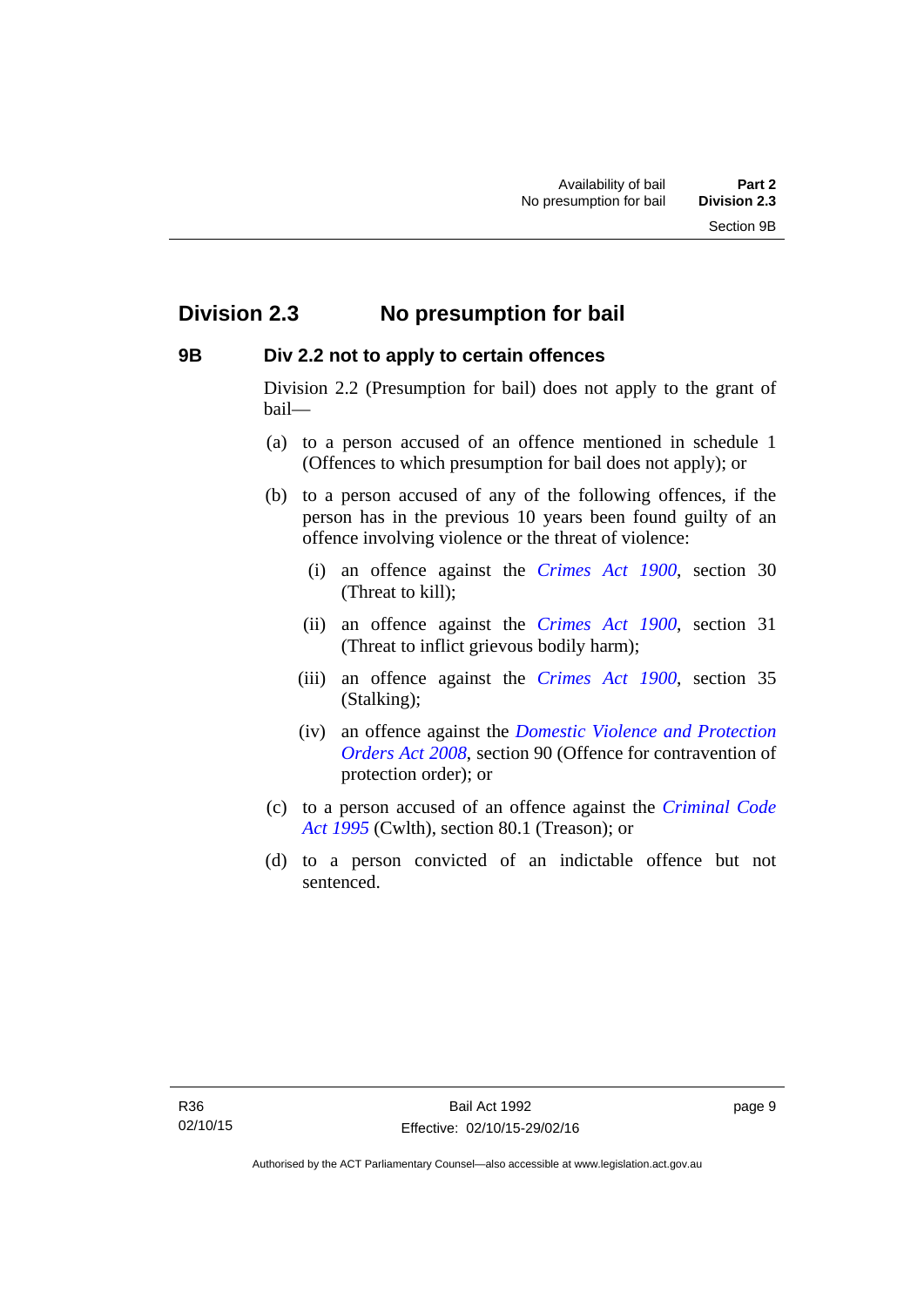# <span id="page-17-0"></span>**Division 2.4 Presumption against bail**

#### <span id="page-17-1"></span>**9C Bail for murder and certain serious drug offences**

- (1) This section applies to a person accused of—
	- (a) murder; or
	- (b) an offence against any of the following provisions of the [Criminal Code,](http://www.legislation.act.gov.au/a/2002-51) chapter 6 (Serious drug offences):
		- (i) section 603 (1) (which is about trafficking in a large commercial quantity of a controlled drug);
		- (ii) section  $607(1)$  (which is about manufacturing a large commercial quantity of a controlled drug for selling);
		- (iii) section  $616(1)$  (which is about cultivating a large commercial quantity of a controlled plant for selling);
		- (iv) section 619 (1) (which is about selling a large commercial quantity of a controlled plant);
		- (v) section  $622(1)$  (which is about supplying etc a commercial quantity of a controlled drug to a child for selling);
		- (vi) section 624 (1) (which is about procuring a child to traffic in a commercial quantity of a controlled drug).
	- *Note* A reference to an offence against a territory law includes a reference to a related ancillary offence, eg attempt (see [Legislation Act](http://www.legislation.act.gov.au/a/2001-14), s 189).
- (2) A court or authorised officer must not grant bail to the person unless satisfied that special or exceptional circumstances exist favouring the grant of bail.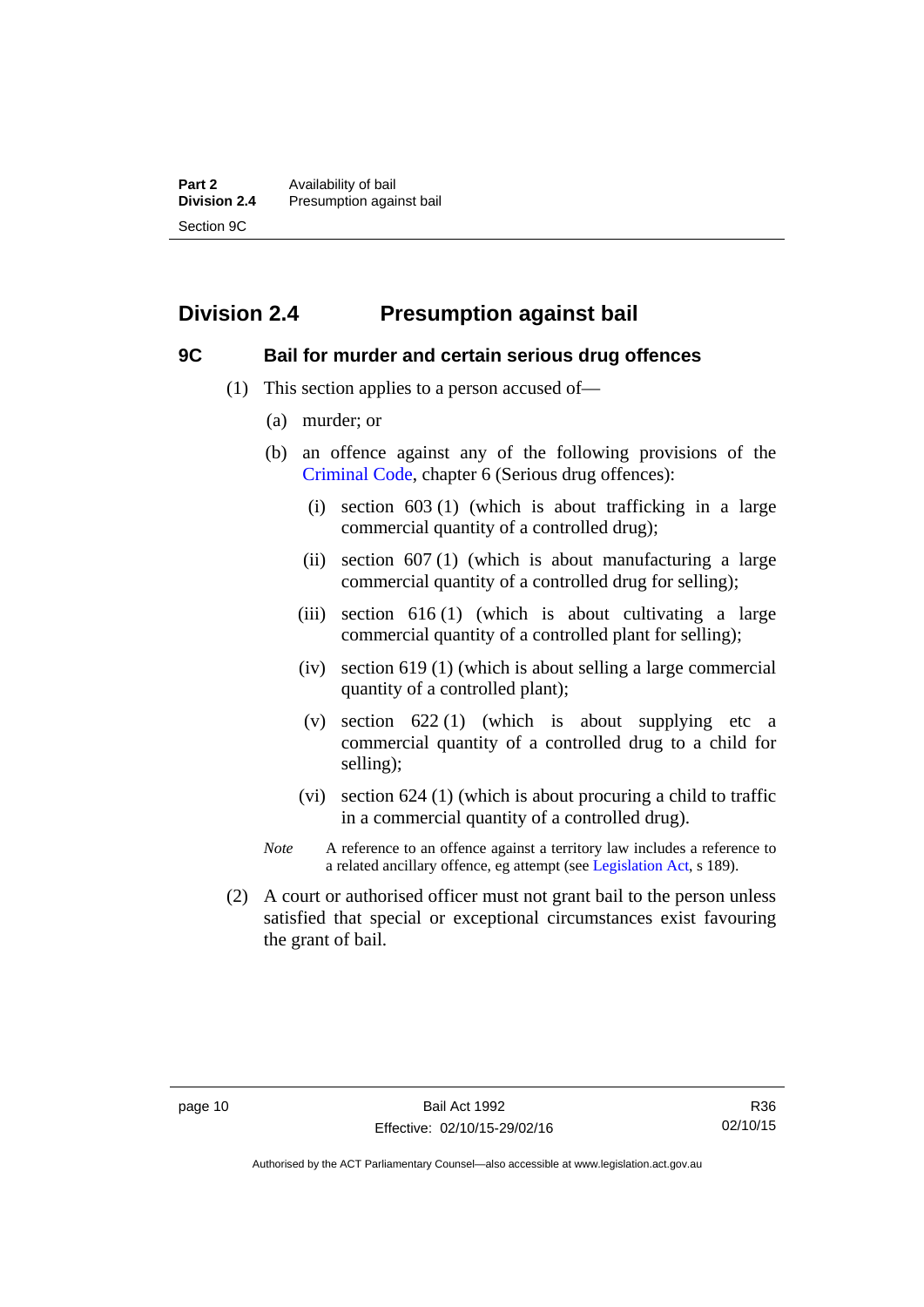- (3) However, even if special or exceptional circumstances are established, the court or officer must refuse bail if satisfied that refusal is justified after considering—
	- (a) for an adult—the matters mentioned in section 22 (Criteria for granting bail to adults); or
	- (b) for a child—the matters mentioned in section 23 (Criteria for granting bail to children).

#### <span id="page-18-0"></span>**9D Bail for serious offence committed while charge for another pending or outstanding**

- (1) This section applies if—
	- (a) a person is accused of a serious offence; and
	- (b) the person is alleged to have committed the offence while a charge against the person for another serious offence is pending or outstanding.

#### **Example**

Claude is served with a summons to attend the Magistrates Court to answer a charge that he has committed the offence of taking a motor vehicle without consent (punishable by 5 years imprisonment under the [Criminal Code,](http://www.legislation.act.gov.au/a/2002-51) section 318 (1), and so a serious offence for this section). Before the court date, Claude is arrested and charged with having committed an aggravated robbery the day after being served with the summons (punishable by 25 years imprisonment under the [Criminal Code](http://www.legislation.act.gov.au/a/2002-51), section 310, and so also a serious offence for this section). At the time of the alleged aggravated robbery, the charge of taking a motor vehicle without consent was still pending. This section will apply to any decision about the grant of bail to Claude in relation to the aggravated robbery charge.

- *Note* An example is part of the Act, is not exhaustive and may extend, but does not limit, the meaning of the provision in which it appears (see [Legislation Act,](http://www.legislation.act.gov.au/a/2001-14) s 126 and s 132).
- (2) A court or an authorised officer must not grant bail to the accused person unless satisfied that special or exceptional circumstances exist favouring the grant of bail.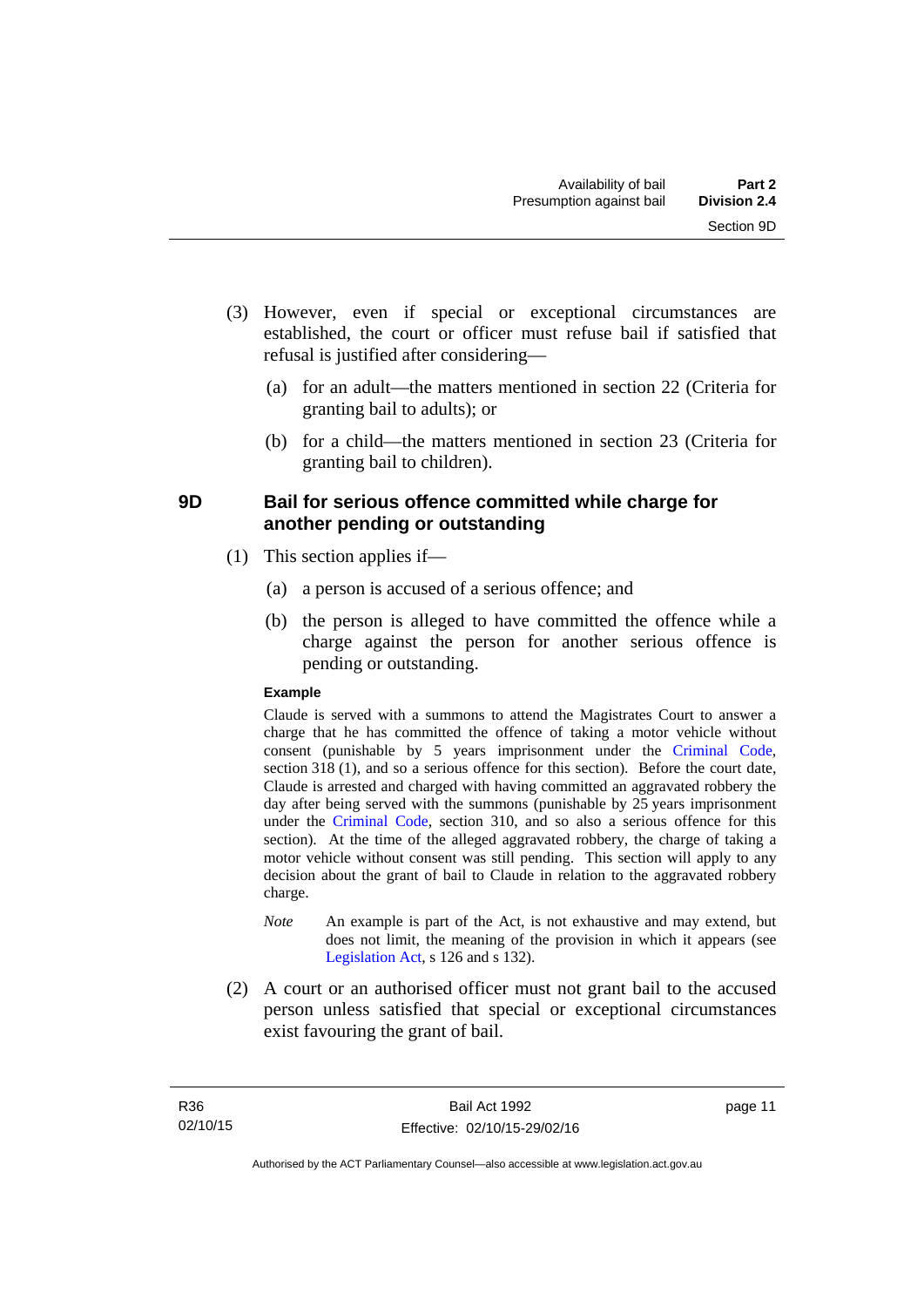- (3) However, even if special or exceptional circumstances are established, the court or officer must refuse bail if satisfied that refusal is justified after considering—
	- (a) for an adult—the matters mentioned in section 22 (Criteria for granting bail to adults); or
	- (b) for a child—the matters mentioned in section 23 (Criteria for granting bail to children).
- (4) Also, if the serious offence mentioned in subsection (1) (a) or (b) is a domestic violence offence, an authorised person must not grant bail to the accused person if satisfied that refusal of bail is required under section 9F (Domestic violence offence—bail by authorised officer).
- (5) This section does not affect the application of section 9F (4) and (5) to the accused person if—
	- (a) the serious offence mentioned in subsection (1) (a) or (b) is a domestic violence offence; and
	- (b) an authorised person grants bail to the accused person.
- (6) In this section:

*outstanding*—a charge against a person for an offence is *outstanding*—

- (a) until the charge is finally dealt with in any of the following ways:
	- (i) the charge is withdrawn;
	- (ii) the charge is dismissed by a court;
	- (iii) the person is discharged by the Magistrates Court following a committal hearing;
	- (iv) the person is acquitted or found guilty by a court of the offence; and

R36 02/10/15

Authorised by the ACT Parliamentary Counsel—also accessible at www.legislation.act.gov.au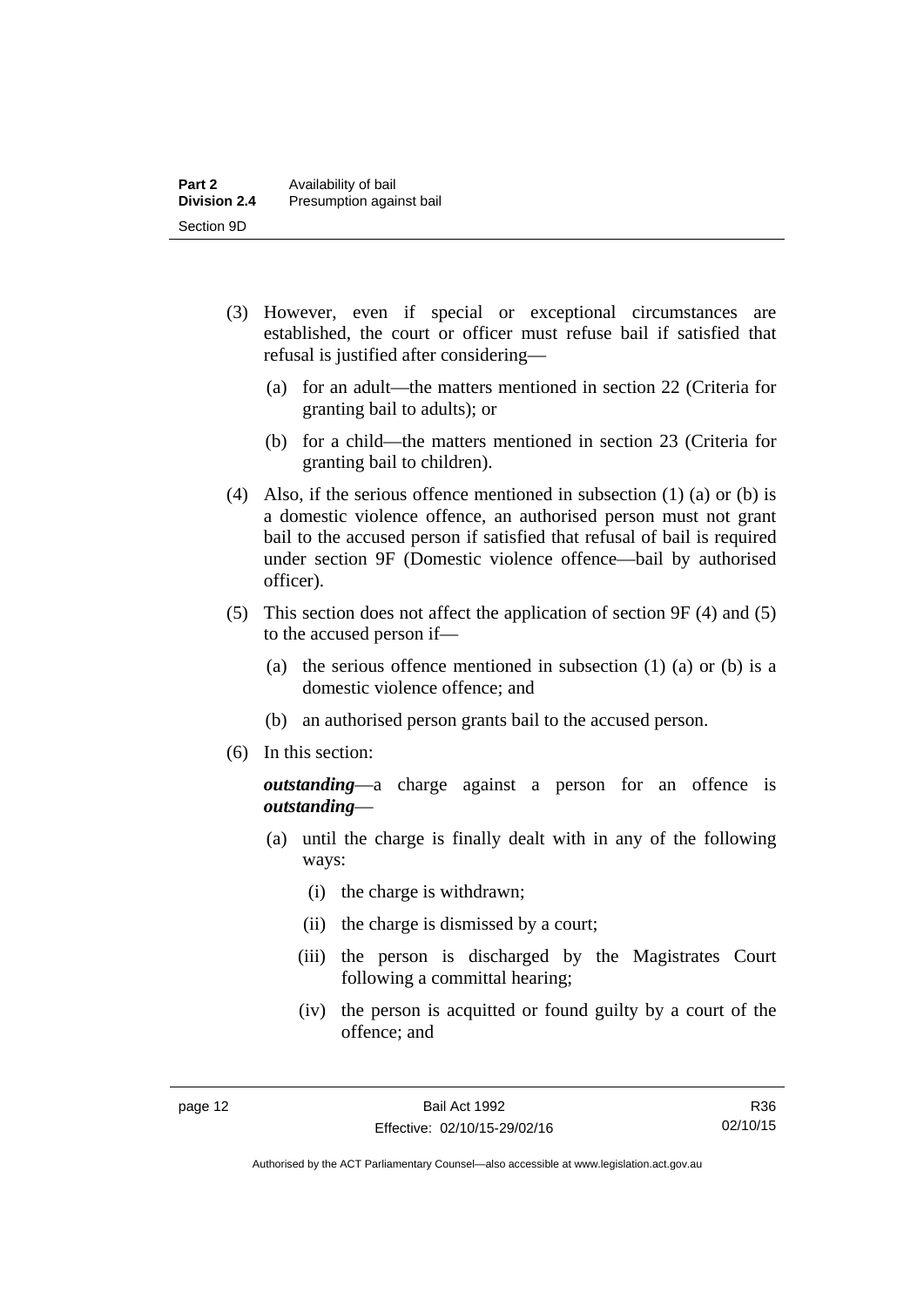- (b) if the person is acquitted or found guilty by a court of the offence charged, but a new trial on the charge (or a charge based on the same facts) is later ordered on appeal—from the date the new trial is ordered until the earliest of the following happens—
	- (i) the charge (or a charge based on the same facts) is finally dealt with as mentioned in paragraph (a)  $(i)$ ,  $(ii)$  or  $(iv)$ ;
	- (ii) the order for the new trial is reversed on a further appeal.

#### *Note Found guilty*, of an offence, includes—

- having an order made for the offence under the *[Crimes](http://www.legislation.act.gov.au/a/2005-58)  [\(Sentencing\) Act 2005](http://www.legislation.act.gov.au/a/2005-58)*, s 17 (Non-conviction orders—general)
- having the offence taken into account under the *[Crimes](http://www.legislation.act.gov.au/a/2005-58)  [\(Sentencing\) Act 2005](http://www.legislation.act.gov.au/a/2005-58)*, s 57 (Outstanding additional offences taken into account in sentencing)

(see [Legislation Act,](http://www.legislation.act.gov.au/a/2001-14) dict, pt 1).

*pending*—a charge against a person for an serious offence is *pending* if the person has not yet been charged with the offence, but the person has—

- (a) been arrested for the offence (unless the person is later released without being charged with a serious offence); or
- (b) been served with a summons to appear before a court to answer a charge for the offence; or
- (c) at the invitation of a police officer, signed an agreement to attend court to answer a charge for the offence.

*serious offence* means an offence punishable by imprisonment for 5 years or longer (other than an offence in relation to which an election for summary disposal has been made under the *[Crimes](http://www.legislation.act.gov.au/a/1900-40)  [Act 1900](http://www.legislation.act.gov.au/a/1900-40)*, section 374 (Summary disposal of certain cases at prosecutor's election).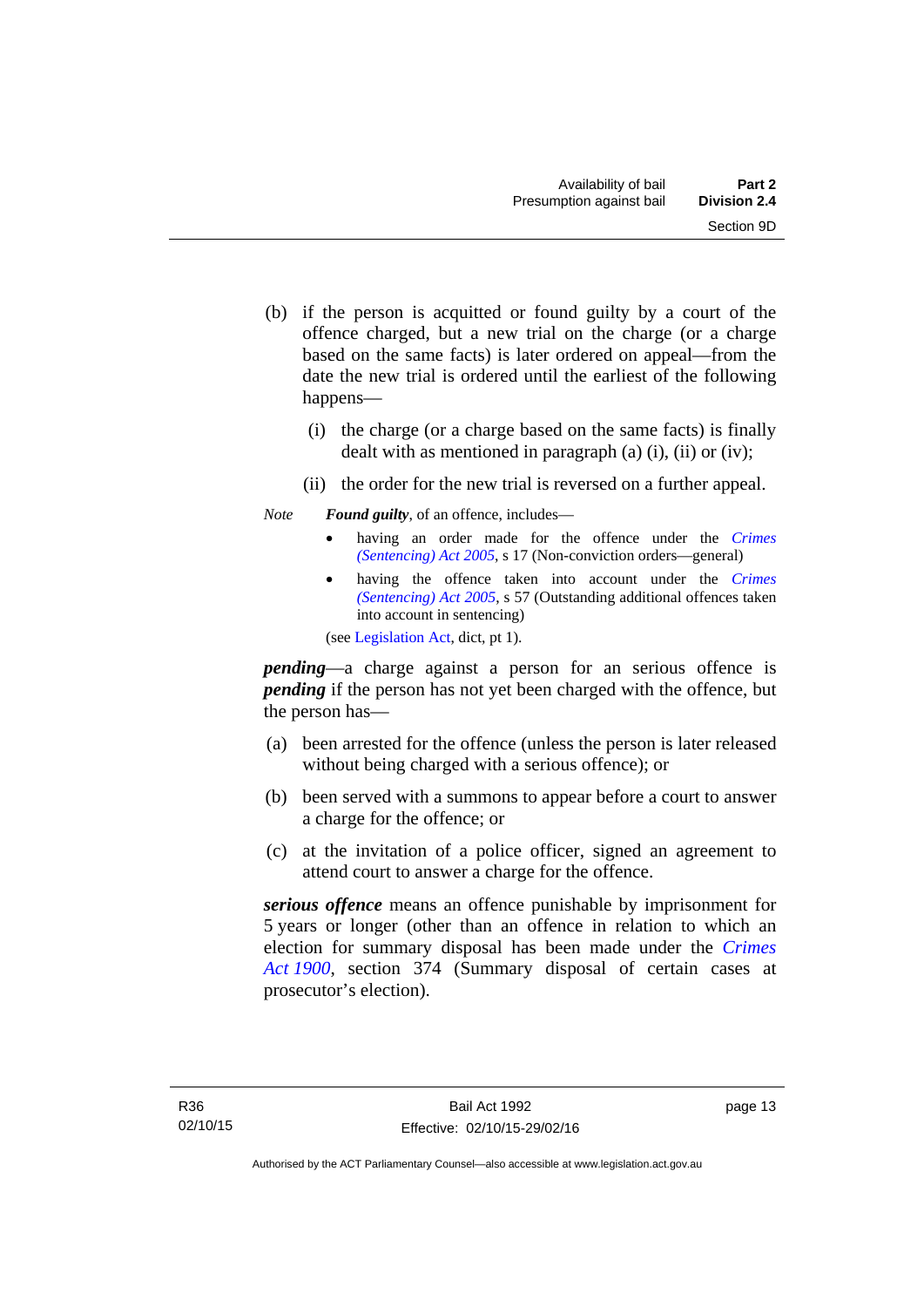#### <span id="page-21-0"></span>**9E Bail for person sentenced to imprisonment**

- (1) This section applies if—
	- (a) a person has been convicted of an offence by a court and sentenced to a period of imprisonment for the offence; and
	- (b) an appeal is pending in relation to the conviction or sentence.
- (2) A court must not grant bail to the person unless satisfied that special or exceptional circumstances exist favouring the grant of bail.
- (3) In this section:

*appeal* includes an appeal against a decision on appeal.

#### <span id="page-21-1"></span>**9F Domestic violence offence—bail by authorised officer**

- (1) This section applies to a person accused of a domestic violence offence.
- (2) An authorised officer must not grant bail to the person unless satisfied that the person poses no danger to a protected person while released on bail.
- (3) However, even if the authorised officer is satisfied under subsection (2), the officer must refuse bail if satisfied that the refusal is justified after considering—
	- (a) for an adult—the matters mentioned in section 22 (Criteria for granting bail to adults); or
	- (b) for a child—the matters mentioned in section 23 (Criteria for granting bail to children).
- (4) Also, the person must not be released on bail under this section unless the person gives an undertaking to appear within 48 hours of being released.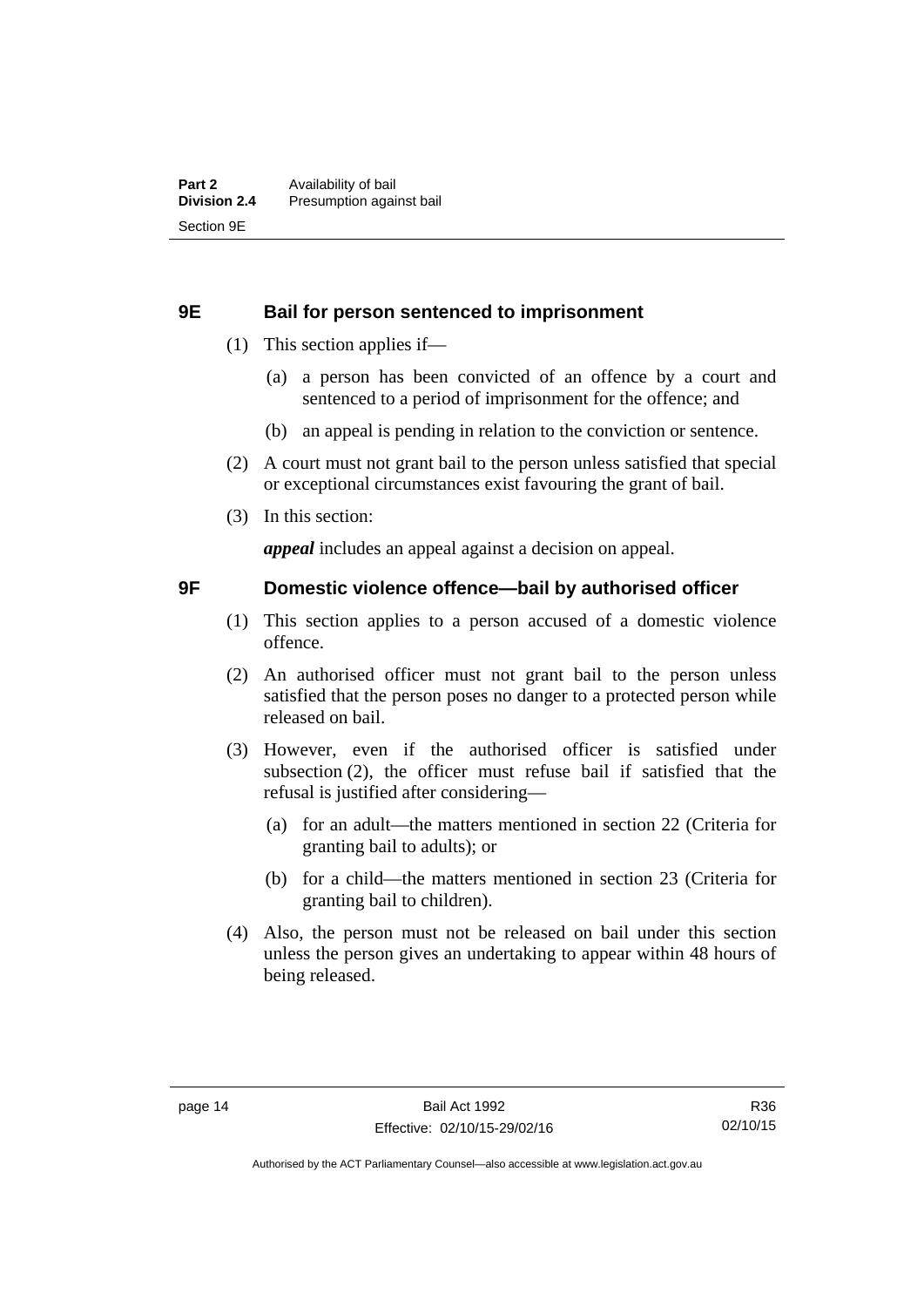- (5) If the authorised officer grants bail to the person under this section, the officer must, in the record made under section 27 (Recording of certain bail decisions), state why the officer is satisfied that the person poses no danger to any protected person.
- (6) In this section:

*protected person*, in relation to a person accused of a domestic violence offence—

- (a) means a person against whom the alleged conduct making up the offence was directed; and
- (b) includes any other relevant person in relation to the accused person.

*relevant person*—see the *[Domestic Violence and Protection Orders](http://www.legislation.act.gov.au/a/2008-46)  [Act 2008](http://www.legislation.act.gov.au/a/2008-46)*, dictionary.

- *Note* The *[Domestic Violence and Protection Orders Act 2008](http://www.legislation.act.gov.au/a/2008-46)*, s 15 (1) defines a *relevant person* in relation to a person (the *original person*) as any of the following people:
	- a domestic partner or former domestic partner of the original person (*domestic partner* is defined in the [Legislation Act,](http://www.legislation.act.gov.au/a/2001-14) s 169 (1))
	- a relative of the original person (*relative* is defined in the *[Domestic](http://www.legislation.act.gov.au/a/2008-46)  [Violence and Protection Orders Act 2008](http://www.legislation.act.gov.au/a/2008-46)*, s 15A)
	- a child of a domestic partner or former domestic partner of the original person
	- a parent of a child of the original person
	- someone who is or has been in a relevant relationship with the original person (*relevant relationship* is defined in the *[Domestic](http://www.legislation.act.gov.au/a/2008-46)  [Violence and Protection Orders Act 2008](http://www.legislation.act.gov.au/a/2008-46)*, s 15).

#### <span id="page-22-0"></span>**9G Special or exceptional circumstances**

 (1) This section applies if a court or authorised officer is required under this part to be satisfied of the existence of special or exceptional circumstances favouring the grant of bail to a person.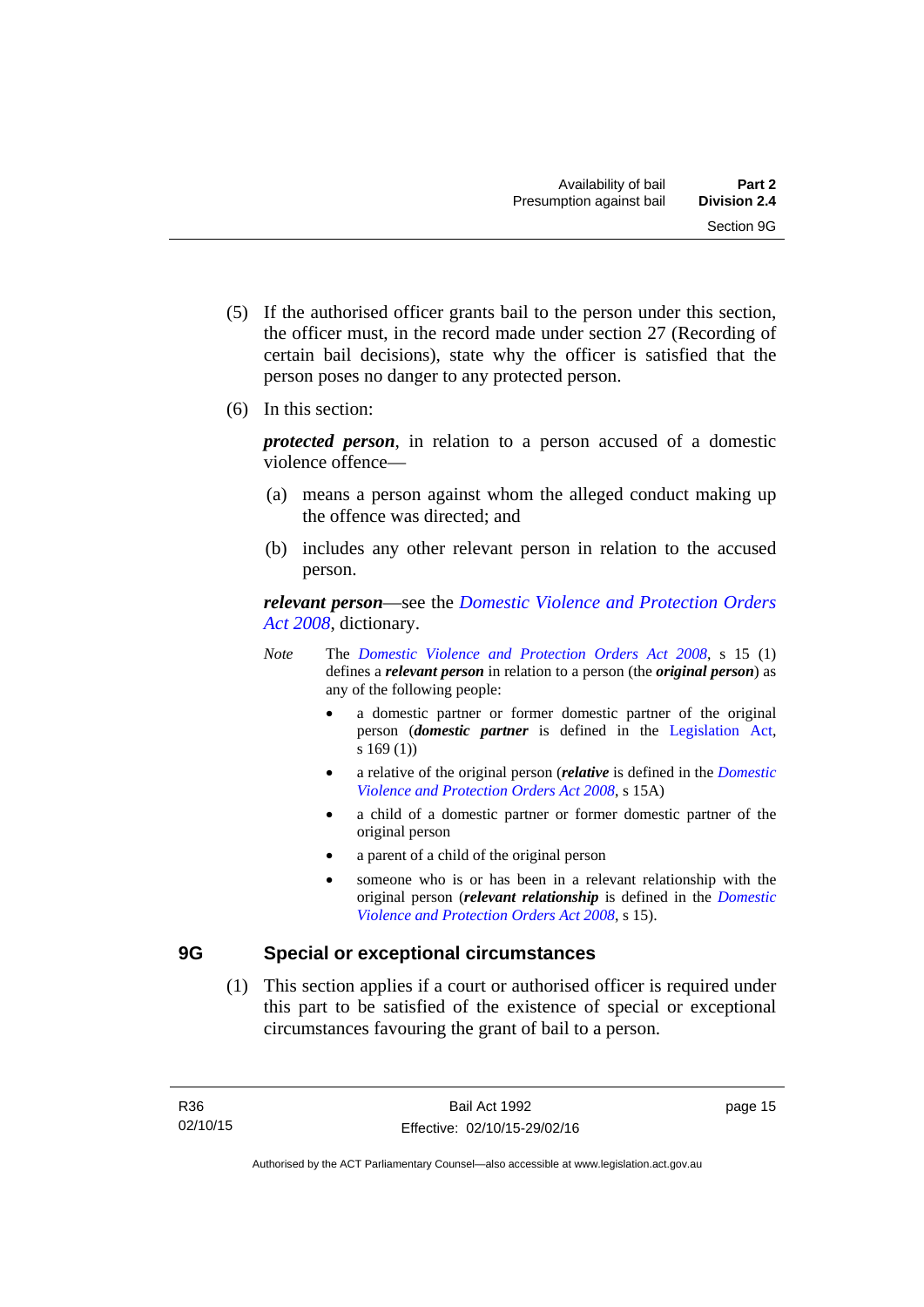- (2) A circumstance that would be an applicable bail criteria for the person is not a special or exceptional circumstance only because it is an applicable bail criteria.
- (3) Also, the court or authorised officer must consider the applicable bail criteria for the person only after the court or authorised officer is satisfied of the existence of the special or exceptional circumstances.

#### **Examples for s (3)**

- 1 Damien is before the court charged with having committed an aggravated robbery. He has earlier been charged with having committed aggravated robbery. Section 9D applies and there is a presumption against bail unless there are special or exceptional circumstances. Damien argues that there are special circumstances as he needs to support his child, he may lose his job and he may lose an opportunity to take up public housing. The court considers that the circumstances are not special or exceptional. Bail is not granted and the criteria in section 22 are not considered.
- 2 Jason is facing similar charges. Jason has had a car accident before his arrest for the second offence. His kidneys are damaged requiring dialysis every 3 days. Jason argues that his need for regular treatment and his reduced mobility mean that he is highly unlikely to abscond. The court considers these circumstances are special or exceptional. The court then considers the criteria in section 22 in deciding whether to grant bail.
- *Note* An example is part of the Act, is not exhaustive and may extend, but does not limit, the meaning of the provision in which it appears (see [Legislation Act,](http://www.legislation.act.gov.au/a/2001-14) s 126 and s 132).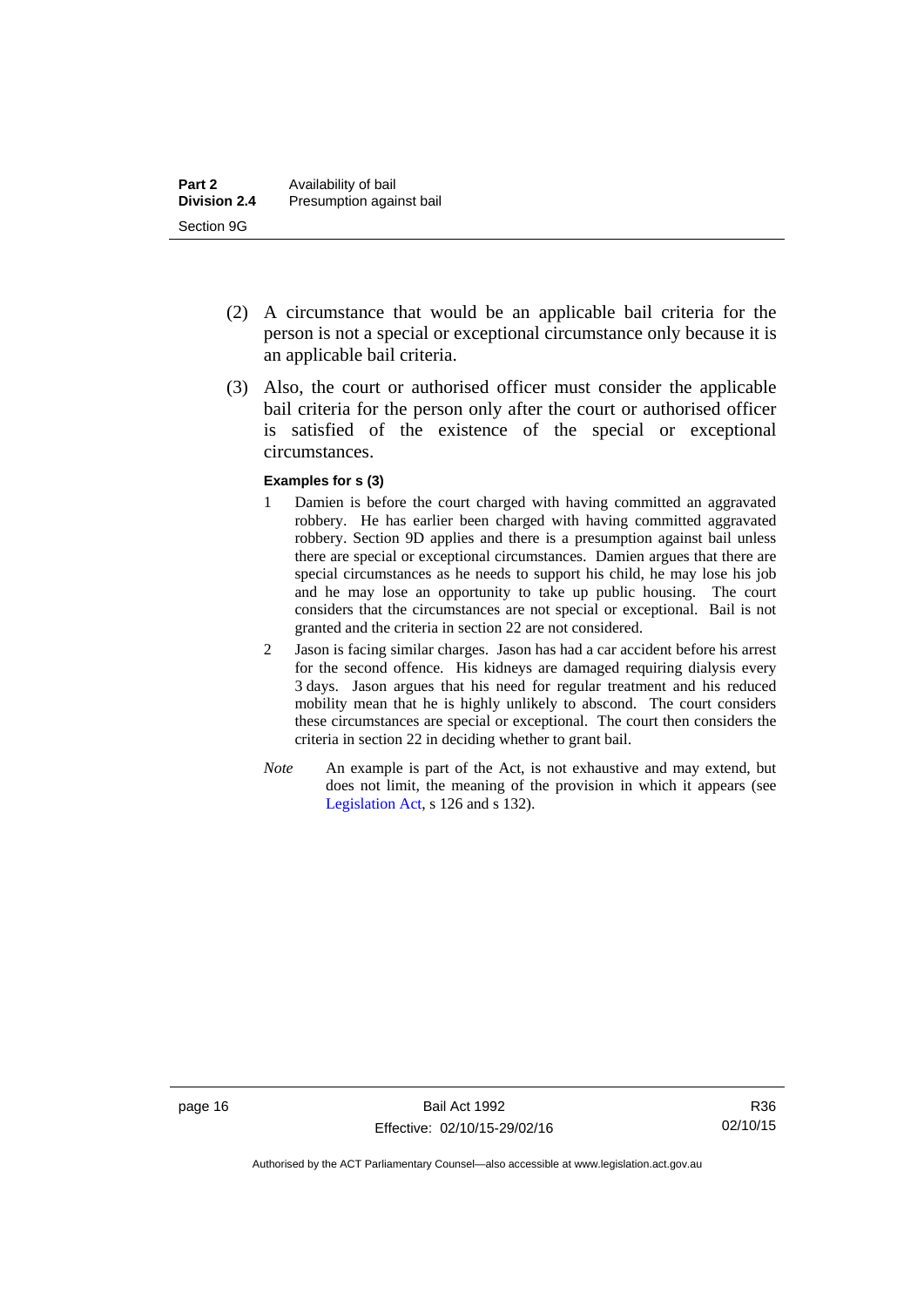# <span id="page-24-0"></span>**Part 3 Dispensing with bail**

#### <span id="page-24-1"></span>**10 Dispensing with bail**

- (1) A court that may grant bail to an accused person may instead dispense with the requirement for bail.
- (2) In deciding whether to release an accused person from custody without requiring bail, a court may have regard to any information that appears to the court to be relevant and reliable.
- (3) If, during an appearance by an accused person before a court, no specific order or direction is made by the court in relation to bail, the court is taken to have dispensed with the requirement for bail.
- (4) Subsection (3) does not apply if, under section 33 (3), the court is taken to have continued bail.
- (5) A court must not dispense with the requirement for bail for an accused person to whom either of the following sections apply unless satisfied that special or exceptional circumstances exist justifying dispensing with the requirement:
	- (a) section 9D (Bail for serious offence committed while charge for another pending or outstanding);
	- (b) section 9E (Bail for person sentenced to imprisonment).

#### <span id="page-24-2"></span>**11 Effect of dispensing with bail**

- (1) While the requirement for bail is dispensed with under this Act in relation to a person accused of an offence, the person is entitled to be and to remain at liberty in relation to the offence until the person is required to appear before a court in relation to the offence.
- (2) Subsection (1) does not apply to an accused person while the person is in custody for another offence or reason in relation to which the person is not entitled to be at liberty, whether under this Act or otherwise.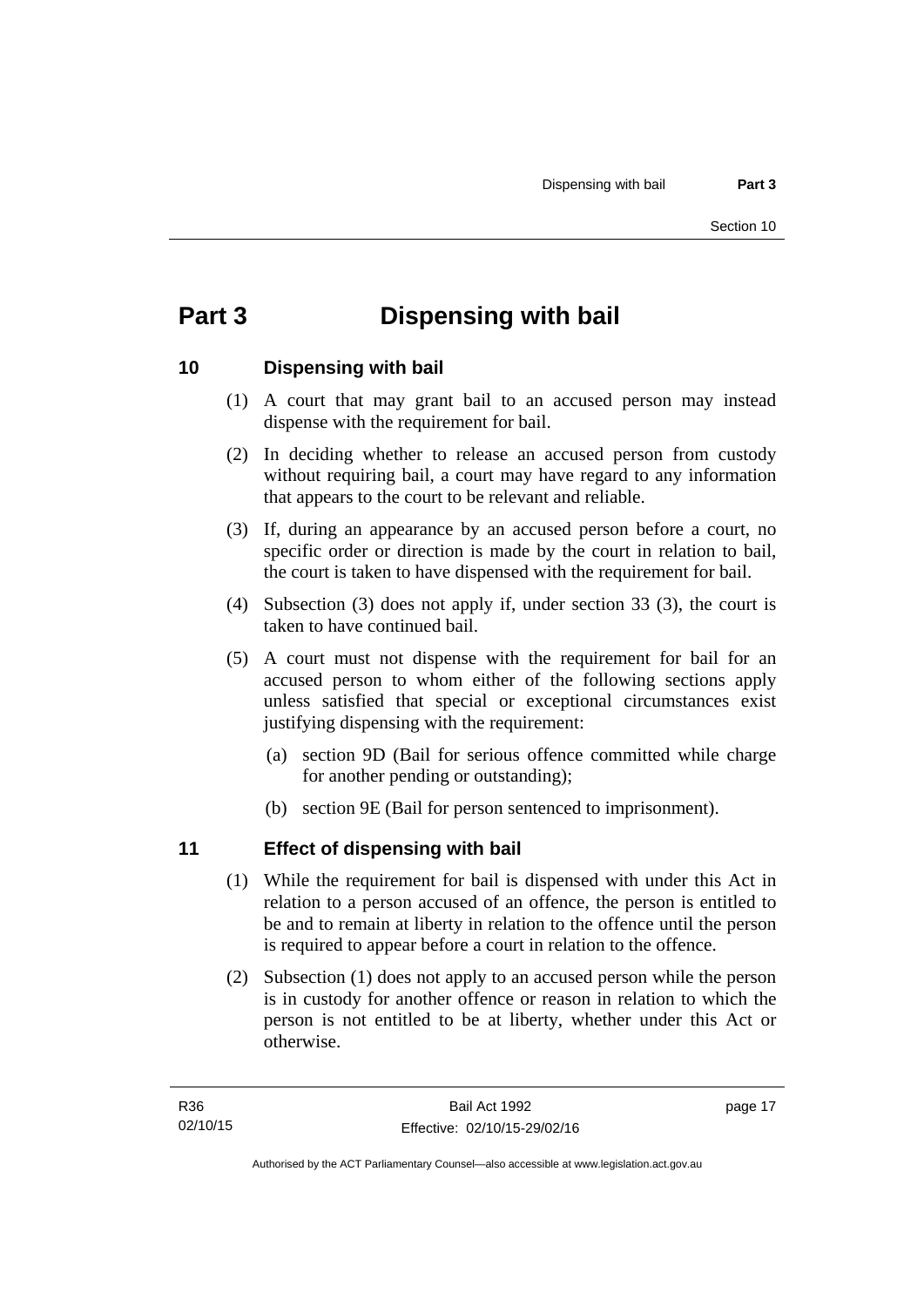#### **Part 3** Dispensing with bail

Section 12

### <span id="page-25-0"></span>**12 Decision to dispense with bail**

For part 6, if a court dispenses with the requirement for bail, the court is taken to have made a decision in relation to bail.

page 18 Bail Act 1992 Effective: 02/10/15-29/02/16

R36 02/10/15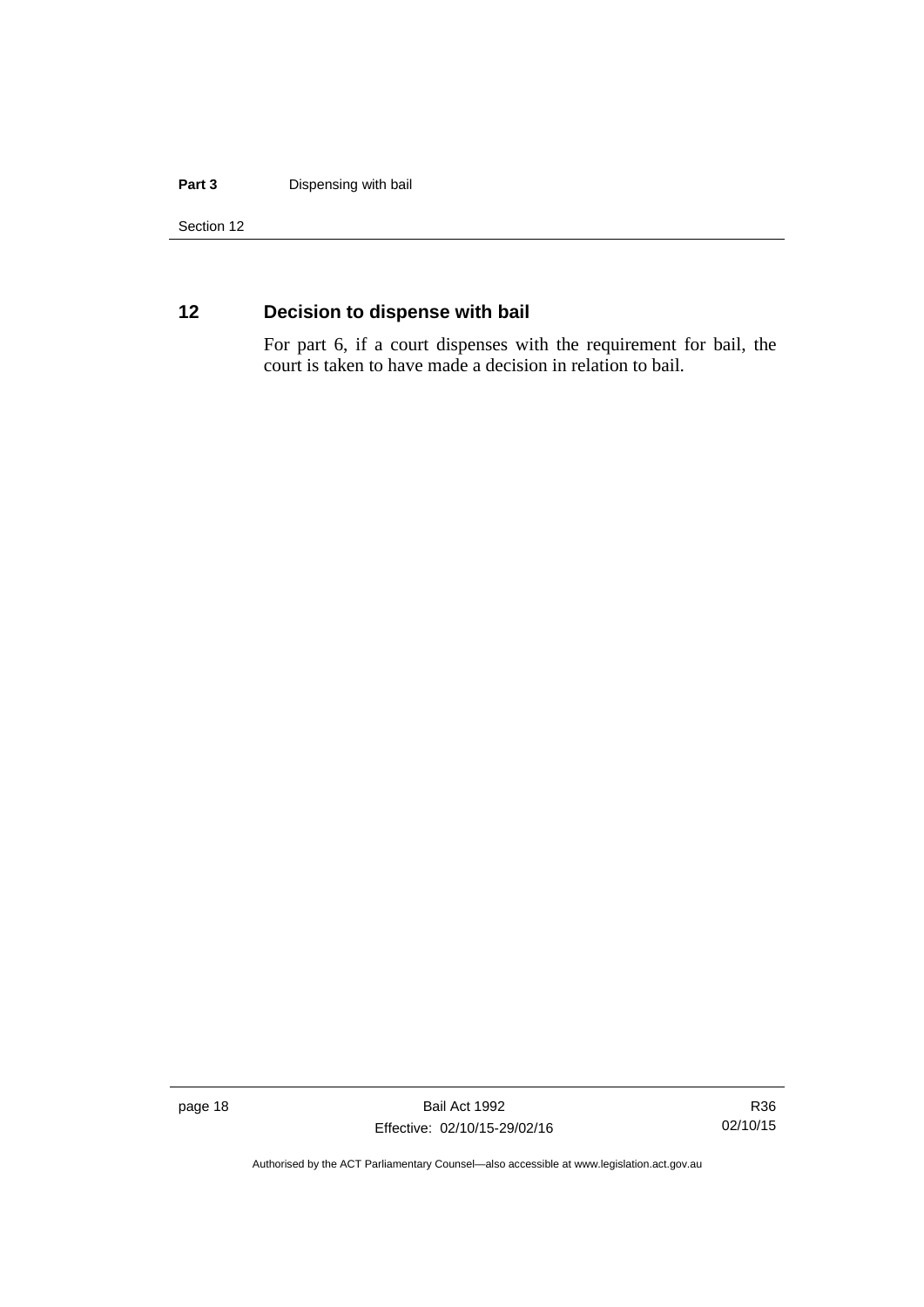# <span id="page-26-0"></span>**Part 4 Grant of bail**

#### <span id="page-26-1"></span>**12A Meaning of** *bail order* **and** *bail review application***—pt 4**

In this part:

*bail order*—see section 19(1).

*bail review application* means an application in relation to bail made under section 41 (Right of review of bail decisions).

#### <span id="page-26-2"></span>**12B When is a proceeding** *before the Supreme Court***?—pt 4**

For this part, a proceeding for an offence is *before the Supreme Court* if the court has jurisdiction in the proceeding because the accused person to whom the proceeding relates—

- (a) has been committed to the court for trial or sentence; or
- (b) is an accused in a prosecution on indictment instituted by the director of public prosecutions under the *[Director of Public](http://www.legislation.act.gov.au/a/1990-22)  [Prosecutions Act 1990](http://www.legislation.act.gov.au/a/1990-22)*, section 7; or
- (c) has lodged an appeal to the court against a conviction, order or sentence imposed on the person by the Magistrates Court.

#### <span id="page-26-3"></span>**13 Deciding bail after charge laid**

- $(1)$  If—
	- (a) a person who has been taken into custody by a police officer is charged with an offence but is not to be brought before a court immediately after being charged; or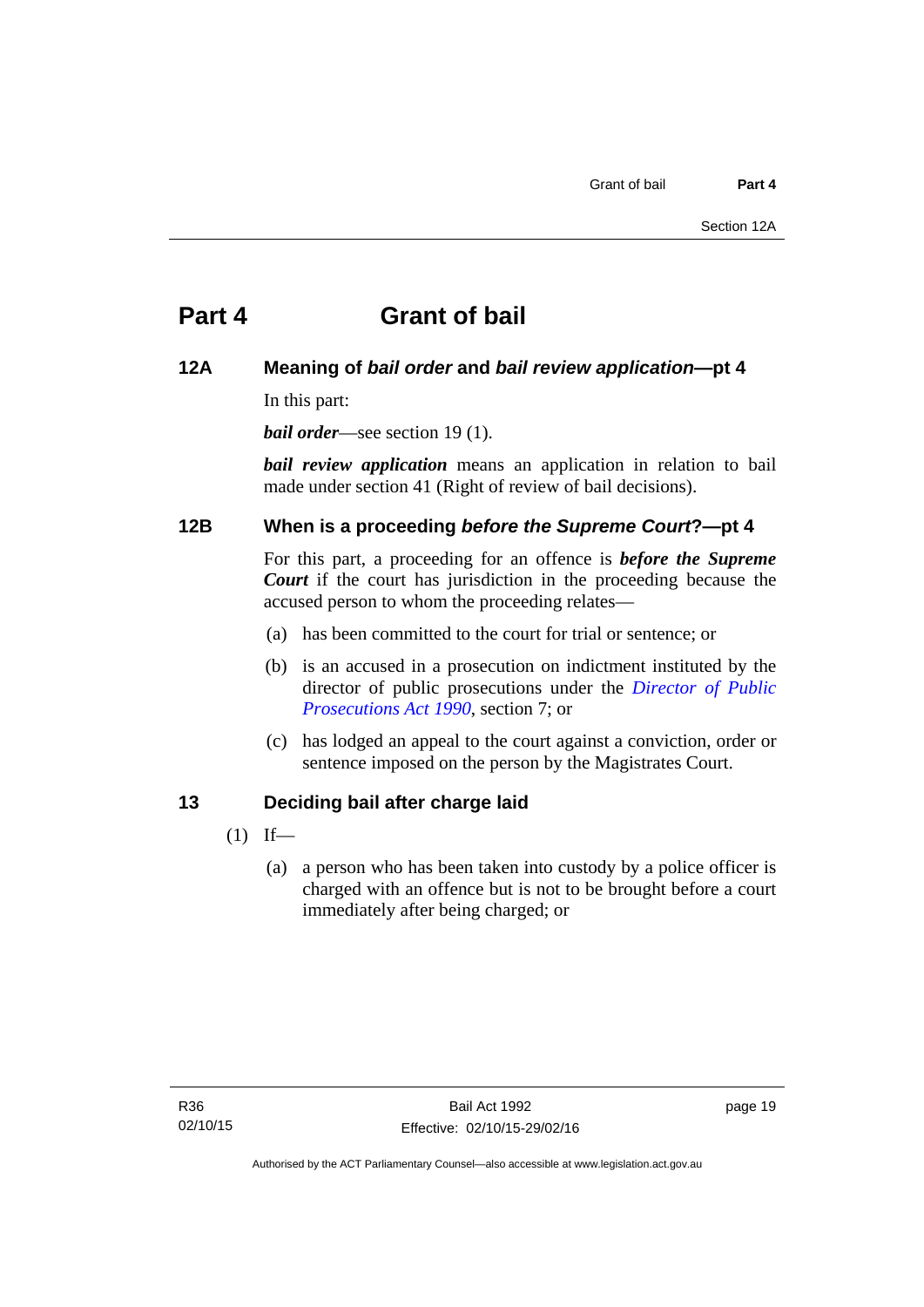Section 13

 (b) it is not practicable to bring immediately before a court a person arrested under a warrant (being a warrant which does not expressly preclude the granting of bail) issued under the *[Magistrates Court Act 1930](http://www.legislation.act.gov.au/a/1930-21)*, section 42 (2) (Issue of warrant and summons) in relation to an offence punishable by a fine or by imprisonment for a period not exceeding 2 years;

the police officer who charges or arrests the person—

- (c) must tell the person that the person may—
	- (i) apply for bail; and
	- (ii) communicate with a lawyer of the person's choice in relation to the making of an application for bail; and
	- (iii) if the person cannot speak or understand the English language—have recourse to the services of a competent interpreter; and
	- (iv) communicate with someone else of the person's choice who may reasonably be expected to assist the person in relation to the provision of bail; and

if the person asks for facilities to do so, must provide the person with reasonable facilities to enable the person to communicate with a lawyer, an interpreter or someone else; and

- (d) must tell the person about—
	- (i) the applicable bail criteria; and
	- (ii) the conditions subject to which the person may be released on bail; and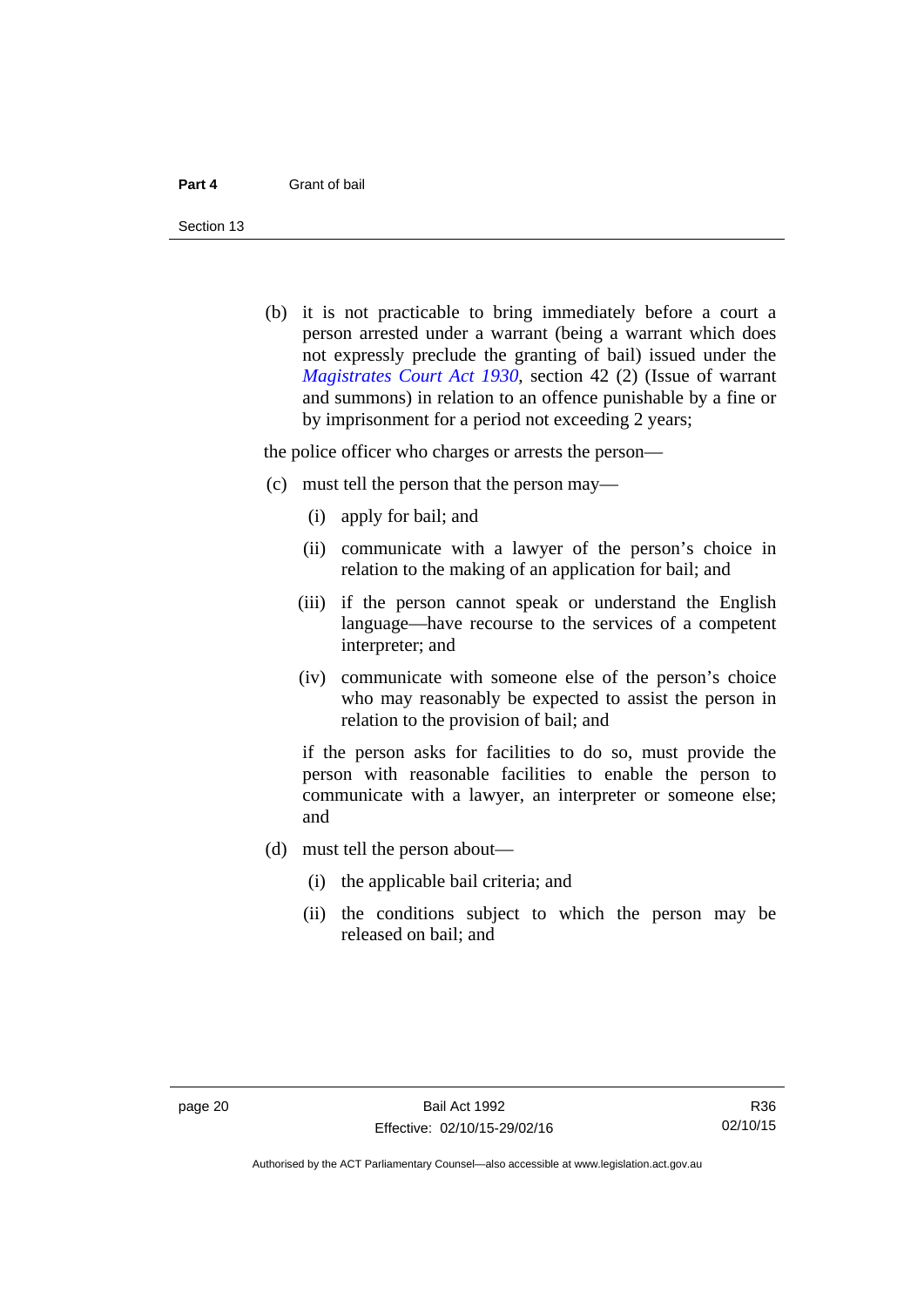- (e) if the person applies for bail—
	- (i) if the police officer is authorised to grant bail to the person—must consider whether the person should be granted bail; or
	- (ii) in any other case—must bring the person before an authorised officer.
- (2) If a person is brought before an authorised officer under subsection (1) (e) (ii), the authorised officer must consider whether the person should be granted bail.
- (3) If, before subsection (1) has been fully complied with in relation to an accused person, an authorised officer is satisfied that it is appropriate to release the person on bail subject only to the person giving an undertaking to appear, the authorised officer may so release the person.
- (4) A police officer who charges or arrests a person need not comply with subsection  $(1)$   $(c)$   $(ii)$ ,  $(iii)$  or  $(iv)$  if the police officer believes on reasonable grounds that non-compliance is necessary to prevent—
	- (a) the escape of an accomplice of the accused person; or
	- (b) the loss, destruction or falsification of evidence relating to the offence.
- (5) If a police officer who charges or arrests a person does not comply with subsection  $(1)$   $(c)$   $(ii)$ ,  $(iii)$  or  $(iv)$  for a reason mentioned in subsection (4), the police officer must record the reason.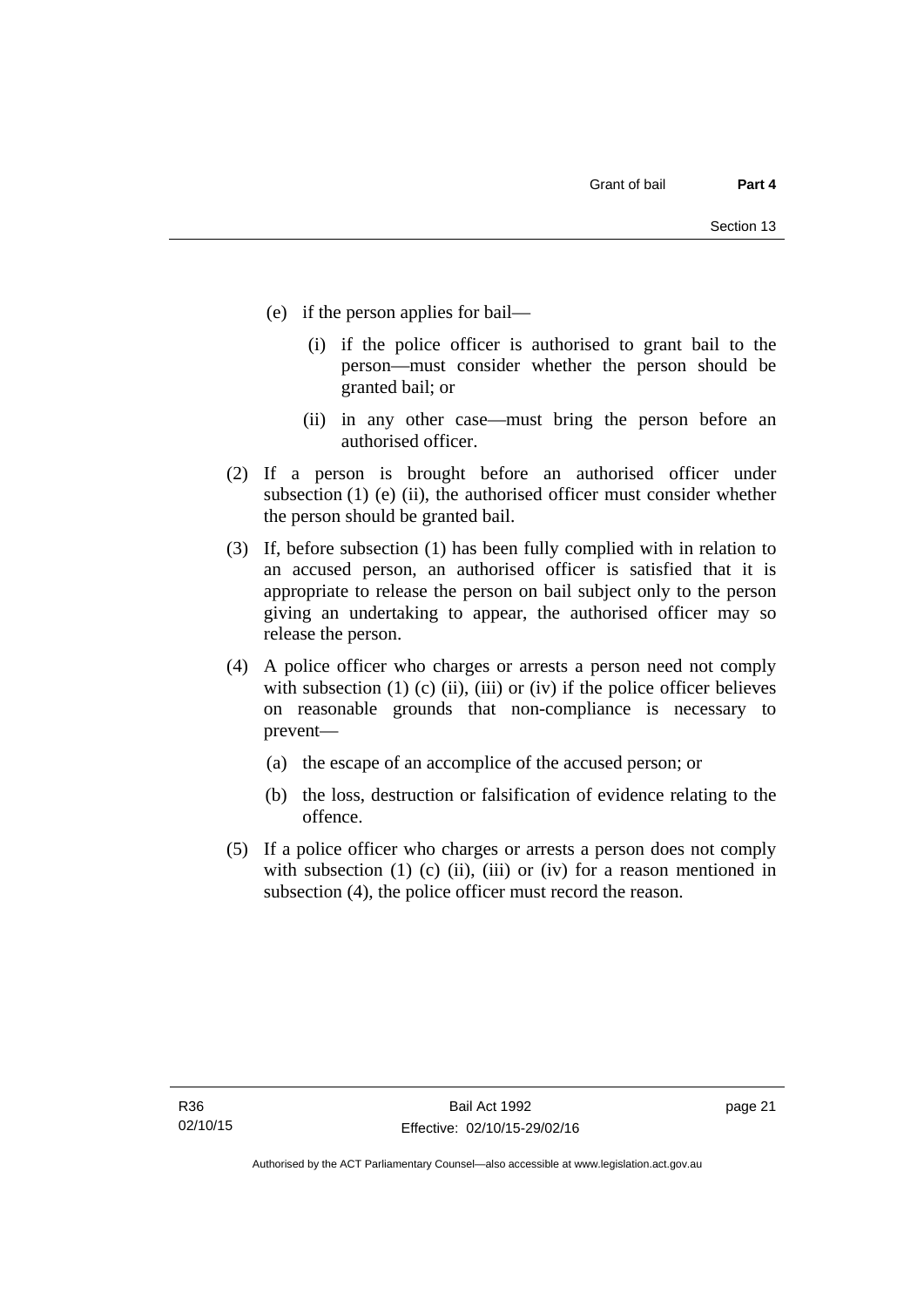#### <span id="page-29-0"></span>**14 Grant of bail by authorised officers**

- (1) Subject to subsection (2), an authorised officer may grant bail in accordance with this Act to an accused person who is present at a police station.
- (2) An authorised officer must not grant bail to a person accused of an offence if—
	- (a) a decision about bail in relation to the offence has been made by a court; or
	- (b) the offence is a domestic violence offence of murder.
	- *Note* A reference to an offence against a territory law includes a reference to a related ancillary offence, eg attempt (see [Legislation Act](http://www.legislation.act.gov.au/a/2001-14), s 189).

#### <span id="page-29-1"></span>**15 Deciding of questions of bail by authorised officers**

- (1) An authorised officer who is required to consider whether to grant bail to an accused person must as soon as reasonably practicable—
	- (a) give—
		- (i) the accused person or a lawyer representing the accused person; and
		- (ii) any police officer involved in the investigation of the offence with which the accused person is charged;

an opportunity to make submissions to the authorised officer about the conditions to which any grant of bail to the accused person should be made subject; and

 (b) having regard to those submissions, to the applicable bail criteria and to any other available information that the authorised officer considers relevant and reliable, decide whether the person should be granted bail.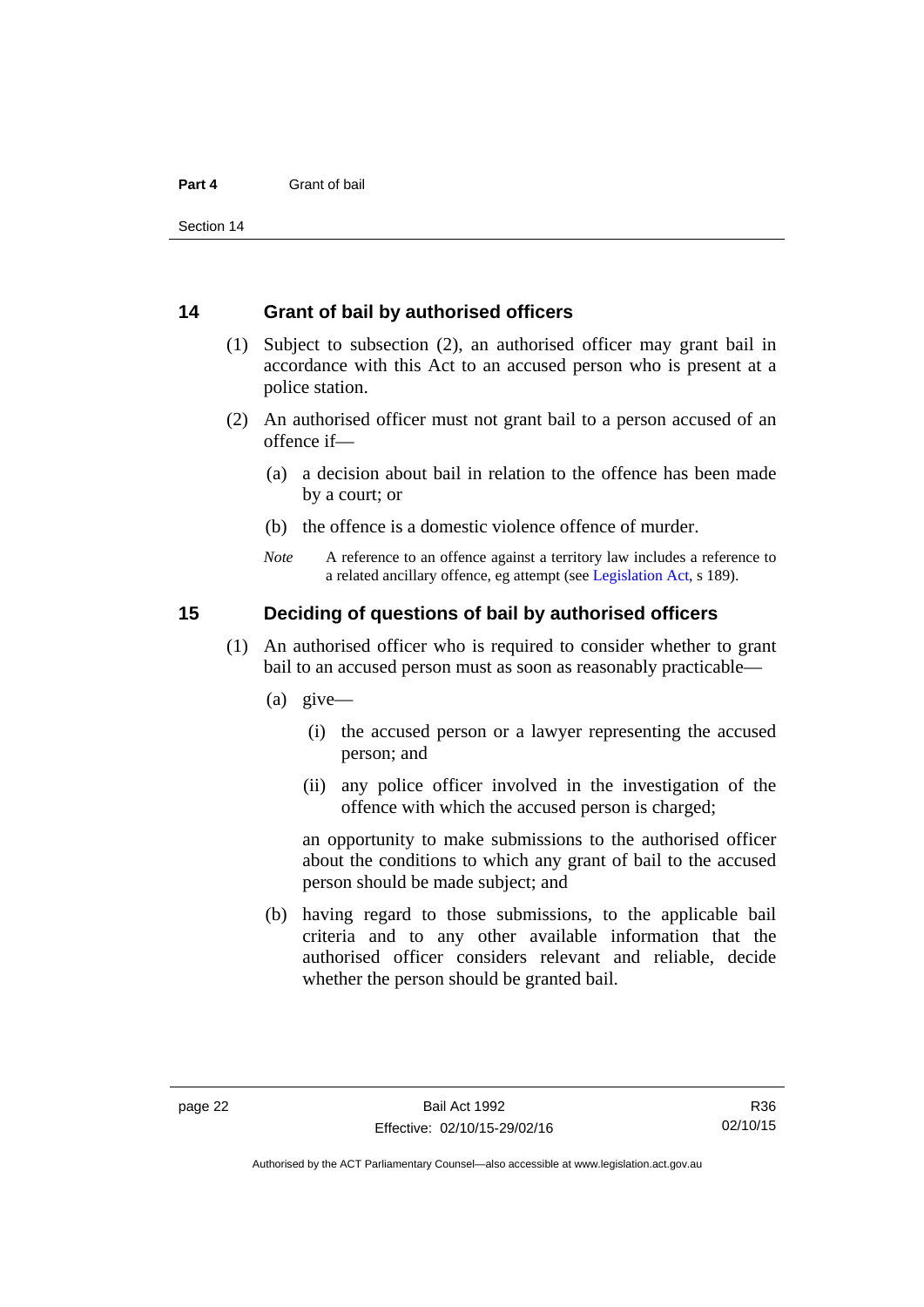- (2) If the authorised officer is satisfied, having regard to the applicable bail criteria, that—
	- (a) it is appropriate to release the person on the person giving an undertaking to appear; and
	- (b) it is not necessary to impose a bail condition;

the authorised officer must release the person on the person giving that undertaking.

- (3) If the authorised officer is satisfied, having regard to the applicable bail criteria, that it is not appropriate to grant bail to the accused person without imposing a condition, the authorised officer must, having regard to—
	- (a) the conditions that may be imposed in granting bail to a person; and
	- (b) the extent to which the imposition of 1 or more bail conditions would be appropriate having regard to the matters mentioned in whichever of section 9F (2), section 22 or section 23 applies to the making of a decision regarding the granting of bail to the accused person;

decide whether to grant bail to the accused person.

#### <span id="page-30-0"></span>**16 Notification of decision of authorised officer**

- (1) If an authorised officer decides—
	- (a) to refuse to grant bail to an accused person; or
	- (b) to grant bail to an accused person subject to 1 or more bail conditions;

the authorised officer must inform the accused person—

- (c) of his or her decision; and
- (d) the right of the accused person to request a review of the decision under section 38; and

page 23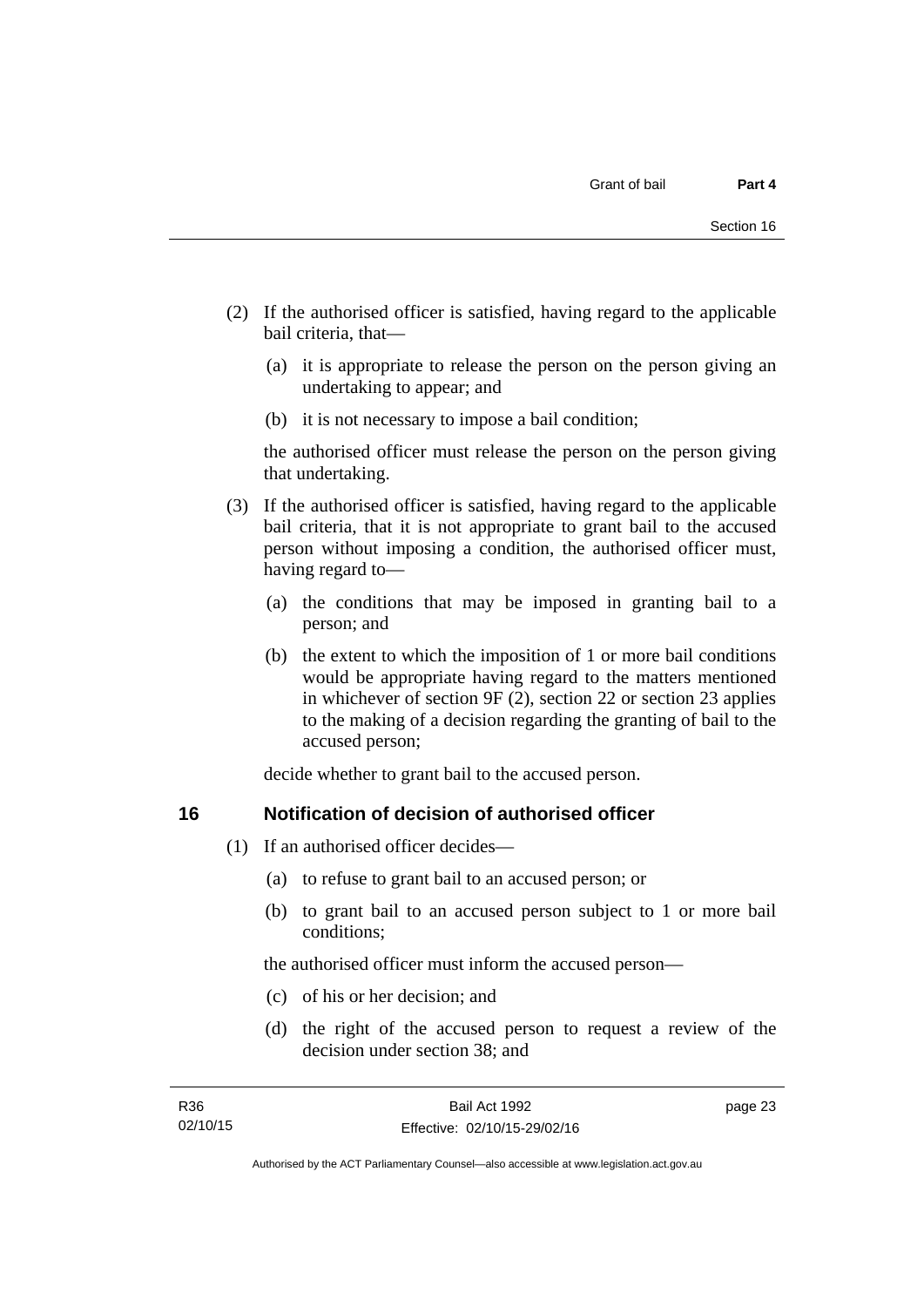- (e) if bail is refused—that the person is entitled to communicate with a lawyer; and
- (f) if the person would be granted bail subject to 1 or more bail conditions and that bail condition, or those bail conditions, are such that the person is unable or unwilling to comply, or to arrange for compliance, with them—that the person is entitled to communicate with a lawyer.
- (2) An authorised officer must, on being requested to do so by an accused person in relation to whom the authorised officer has made a decision of the kind referred to in subsection (1) (a) or (b), provide the person with reasonable facilities to communicate with a lawyer.
- (3) An authorised officer who refuses to grant bail to an accused person need not comply with subsection  $(1)$  (e) or  $(f)$  and subsection  $(2)$  if the authorised officer believes on reasonable grounds that non-compliance is necessary to prevent—
	- (a) the escape of an accomplice of the accused person; or
	- (b) the loss, destruction or falsification of evidence relating to the offence.
- (4) If an authorised officer does not comply with subsection (1) (e) or (f) and subsection (2) for a reason mentioned in subsection (3), the authorised officer must record the reason.
- (5) If an authorised officer decides to grant bail to an accused person in relation to a domestic violence offence, the officer must take reasonable steps to tell each protected person, as soon as practicable, about the decision and, if the accused person is granted bail subject to a bail condition, about the condition.
- (6) If an authorised officer decides not to grant bail to an accused person in relation to a domestic violence offence, the officer must tell each protected person about the decision.

R36 02/10/15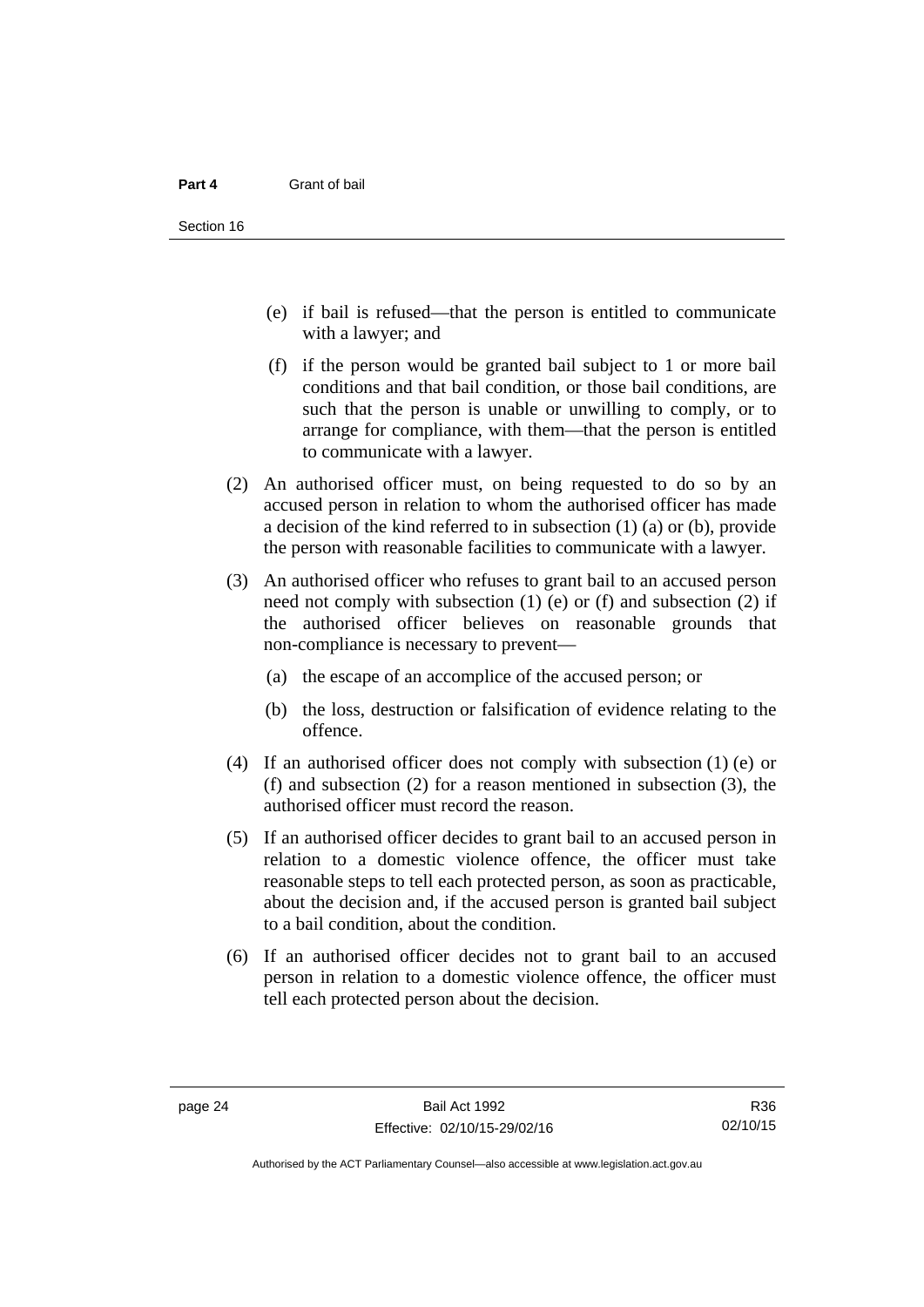#### (7) In this section:

*protected person*, in relation to a domestic violence offence, means—

- (a) if the conduct making up the offence was directed at a child—a person with parental responsibility for the child; or
- (b) if the conduct making up the offence was directed at someone else—the person at whom the conduct was directed.

#### <span id="page-32-0"></span>**17 Charged people in custody to be brought before court**

An accused person who—

- (a) has been taken into custody and charged with an offence; and
- (b) is refused bail by an authorised officer or is not released on bail granted by an authorised officer;

must be brought before a court as soon as practicable after the person has been taken into custody and, in any case, within 48 hours after having been taken into custody.

#### <span id="page-32-1"></span>**18 Facilities to be provided to accused people**

- (1) If an accused person in police custody is to be brought, for the first time in relation to the offence, before a court more than 4 hours after the person came into custody—
	- (a) the police officer for the time being in charge of the police station where the person is in custody; or
	- (b) if the person is not in custody at a police station—the police officer who has custody of the person;

must, if it is reasonably practicable to do so, provide the person with, and allow the person to use—

 (c) facilities to enable the accused person to wash, shower or bathe and (if appropriate) to shave; and

page 25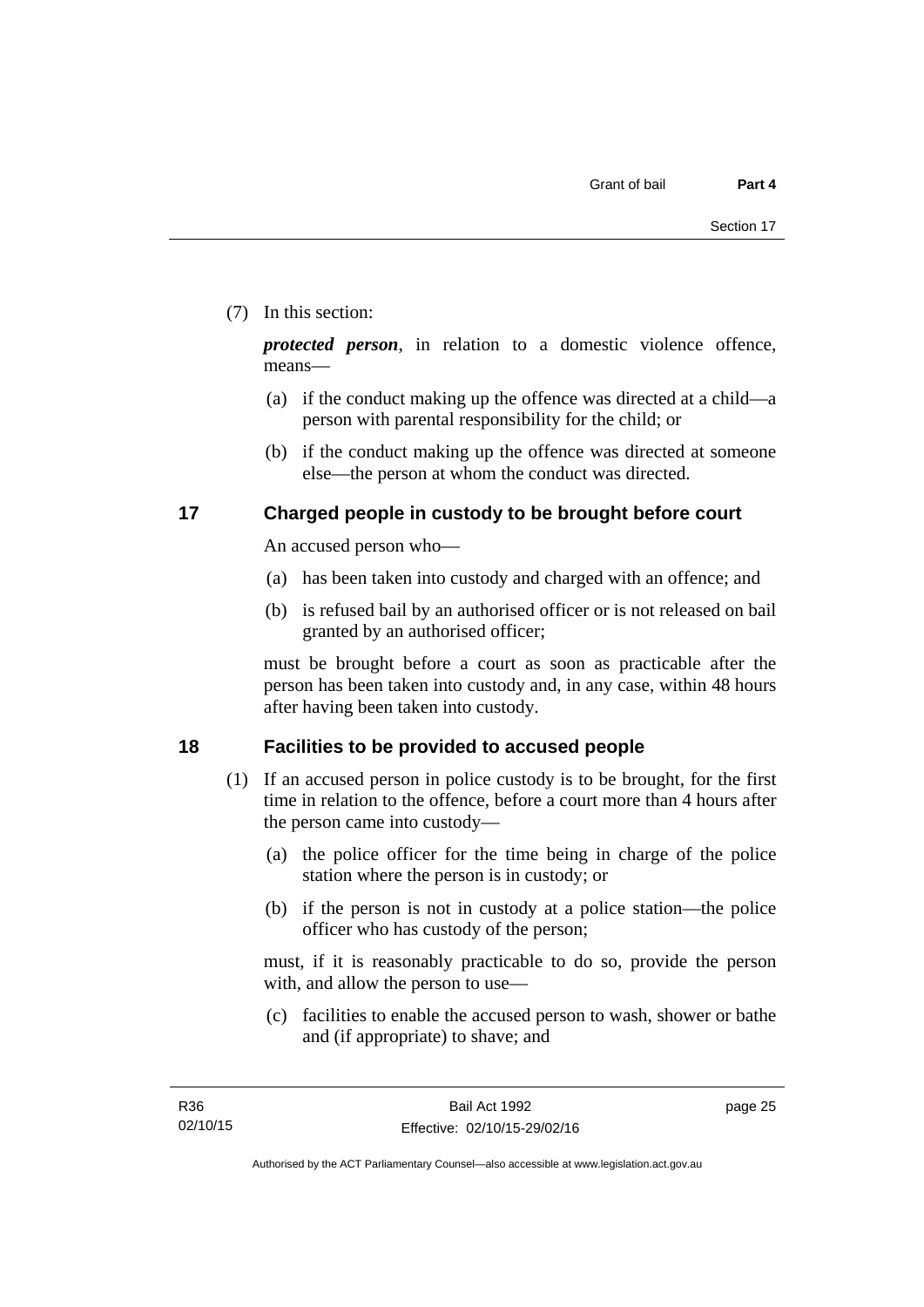- (d) facilities to enable the accused person to change his or her clothing.
- (2) Nothing in subsection (1) requires a police officer, the Territory or the Commonwealth to provide clothing for the accused person unless the clothing is brought to the police station or other place where the accused person is in custody by a member of the accused person's family or some other person.

#### <span id="page-33-0"></span>**19 Court bail—general**

- (1) A court may, in accordance with this part, make any of the following orders in relation to bail (a *bail order*):
	- (a) an order granting bail to an accused person who is being held in custody in relation to an offence with which the person has been charged;
	- (b) an order enlarging, varying or revoking bail granted to the person.
- (2) In deciding whether to make a bail order in relation to an accused person, a court may have regard to any information it considers relevant and reliable.
- (3) This Act does not limit the number of applications in relation to bail that an accused person may make to a court in accordance with this Act.
- (4) A court must deal with an application in relation to bail as soon as reasonably practicable.
- (5) However, a court may decide not to hear an application in relation to bail if the application is frivolous or vexatious.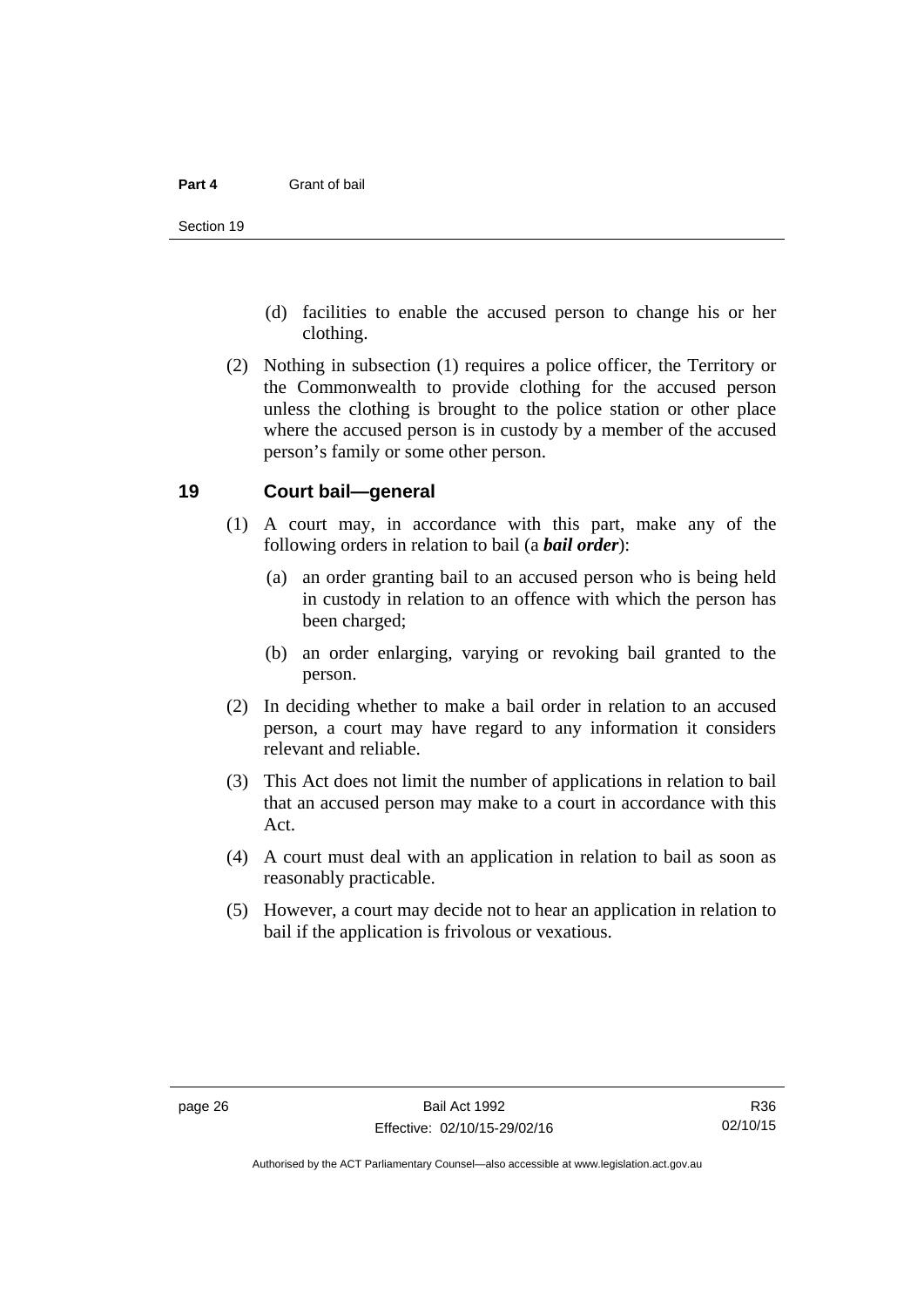#### <span id="page-34-0"></span>**20 Power in relation to bail—Magistrates Court**

- (1) The Magistrates Court has power to make a bail order in relation to an accused person only if a proceeding for an offence with which the person is charged—
	- (a) is, or is about to be brought, before the Magistrates Court; or
	- (b) is before the Supreme Court, and the following apply:
		- (i) the Magistrates Court or the Supreme Court has granted bail to the person in the proceeding;
		- (ii) the person is in custody because the person has been arrested under section 56A (Arrest without warrant of person on bail) and has not been brought before the Supreme Court in relation to the reason for the arrest;
		- (iii) the day on which the application for bail is made is not a Supreme Court sitting day, and is a day on which a magistrate is sitting in relation to another proceeding before the Magistrates Court.
- (2) In this section:

*Supreme Court sitting day* means a day other than a Saturday, a Sunday or a public holiday.

#### <span id="page-34-1"></span>**20A Repeat application for bail—Magistrates Court**

- (1) This section applies to an application for bail (other than a bail review application) by an accused person in a proceeding if—
	- (a) the proceeding is one in which the Magistrates Court has power to make a bail order under section 20 (1) (a); and
	- (b) the accused person has made 2 applications in the Magistrates Court for bail in the proceeding.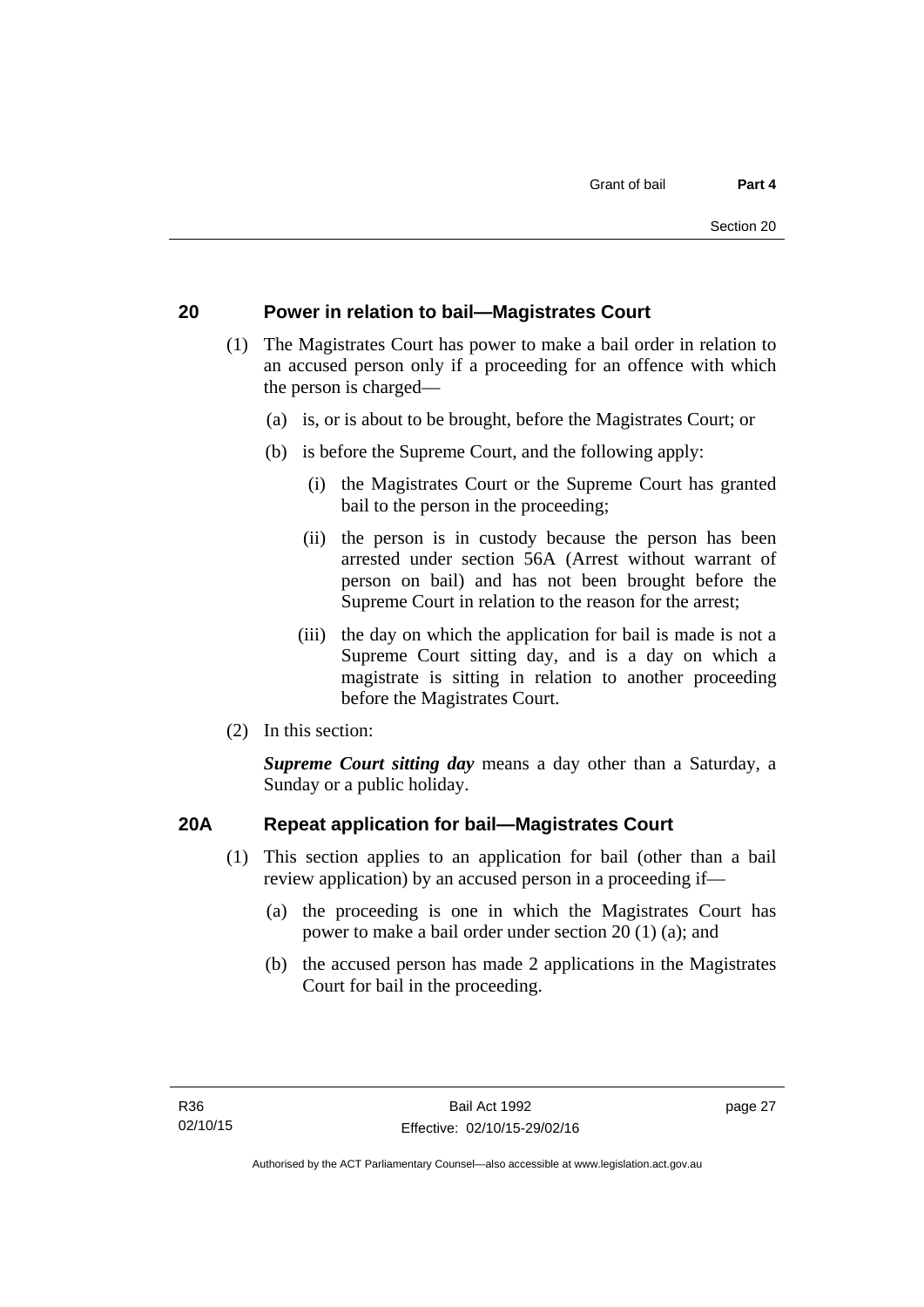- (2) The court may only consider a third or subsequent application for bail by the person in the proceeding if the court is satisfied—
	- (a) that since the last application for bail there has been a change in circumstances relevant to the granting of bail; or
	- (b) that there is fresh evidence or information of relevance to the granting of bail that was unavailable at the last application for bail.

#### <span id="page-35-0"></span>**20B Power in relation to bail—Supreme Court**

 The Supreme Court has power to make a bail order in relation to an accused person only if —

- (a) a proceeding for an offence with which the person is charged is before the Supreme Court; or
- (b) if the proceeding is not before the Supreme Court—section 43 (Power of Supreme Court to review—decision of authorised officer) or section 43A (Power of Supreme Court to review decision of Magistrates Court or Supreme Court) apply.

#### <span id="page-35-1"></span>**20C Repeat application for bail—Supreme Court**

- (1) This section applies to an application for bail (other than a bail review application) by an accused person in a proceeding if—
	- (a) the proceeding is one in which the Supreme Court has power to make a bail order under section 20B (a); and
	- (b) the accused person has—
		- (i) made 2 or more applications for bail in the Magistrates Court when the proceeding was before that court; or
		- (ii) if subparagraph (i) does not apply—made 1 application in the Supreme Court for bail in the proceeding.

R36 02/10/15

Authorised by the ACT Parliamentary Counsel—also accessible at www.legislation.act.gov.au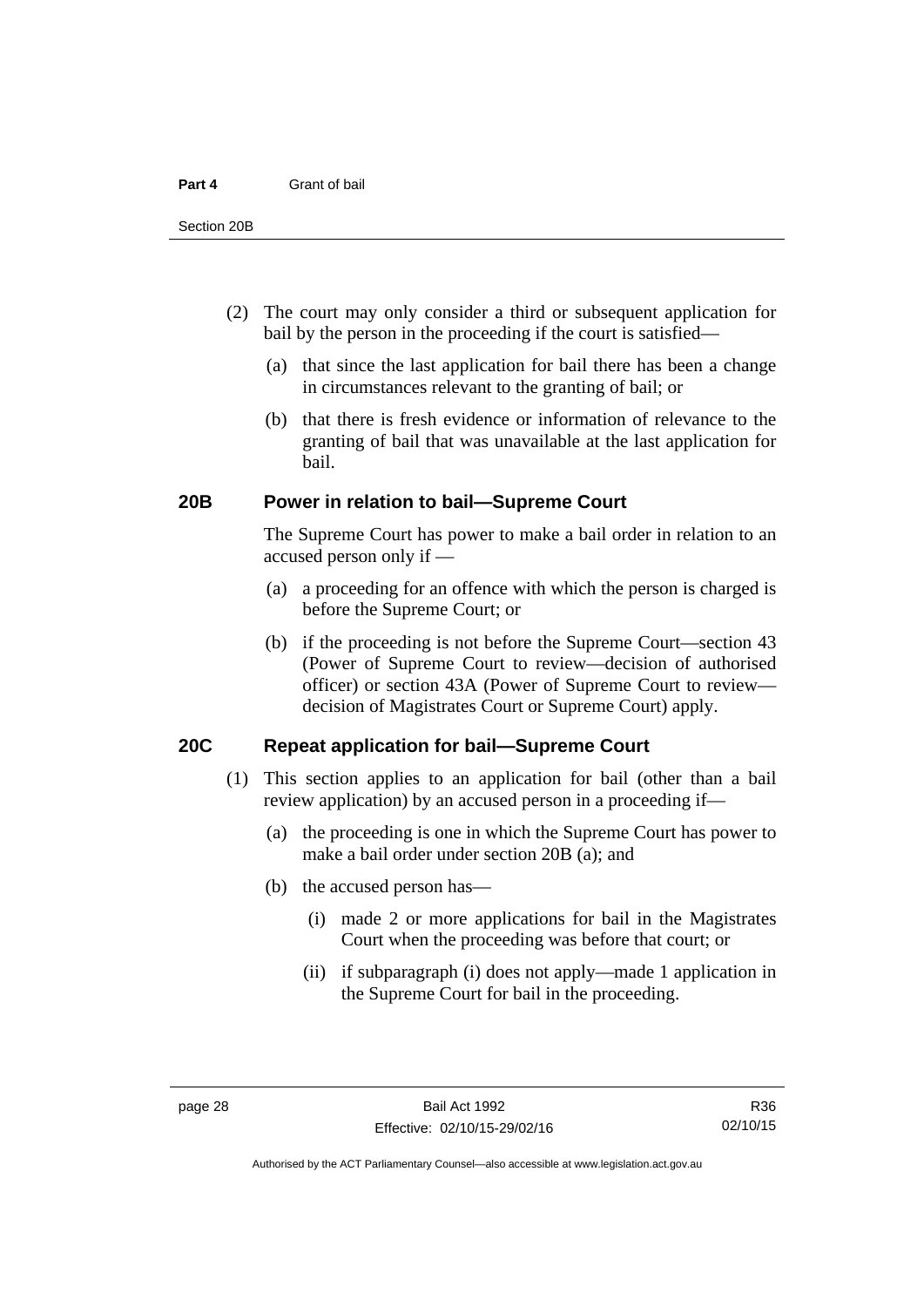- (2) The court may only consider a further application for bail (other than a bail review application) by the person in the proceeding if the court is satisfied—
	- (a) that since the last application for bail there has been a change in circumstances relevant to the granting of bail; or
	- (b) that there is fresh evidence or information of relevance to the granting of bail that was unavailable at the last application for bail.

#### **Examples**

- 1 An accused person has made only 1 application for bail in the Magistrates Court in a criminal proceeding. The person is committed for trial in the Supreme Court in relation to the proceeding. If the accused makes an application for bail in the Supreme Court in the proceeding, subsection (2) will not apply to the court's consideration of the application because the person did not make 2 or more applications for bail in the Magistrates Court when the proceeding was before that court.
- 2 An accused person has made 3 applications for bail in the Magistrates Court in a criminal proceeding. The person is committed for trial in the Supreme Court in relation to the proceeding. If the accused makes an application for bail in the Supreme Court in the proceeding, subsection (2) will apply to the court's consideration of the application.
- *Note* An example is part of the Act, is not exhaustive and may extend, but does not limit, the meaning of the provision in which it appears (see [Legislation Act,](http://www.legislation.act.gov.au/a/2001-14) s 126 and s 132).

#### **21 Bail in relation to several offences**

If an accused person has been charged with 2 or more offences for which bail may be granted and is being held in custody in relation to those offences—

 (a) a court or an authorised officer must, in considering whether to grant bail to the accused person, have regard to all the offences with which the person stands charged; and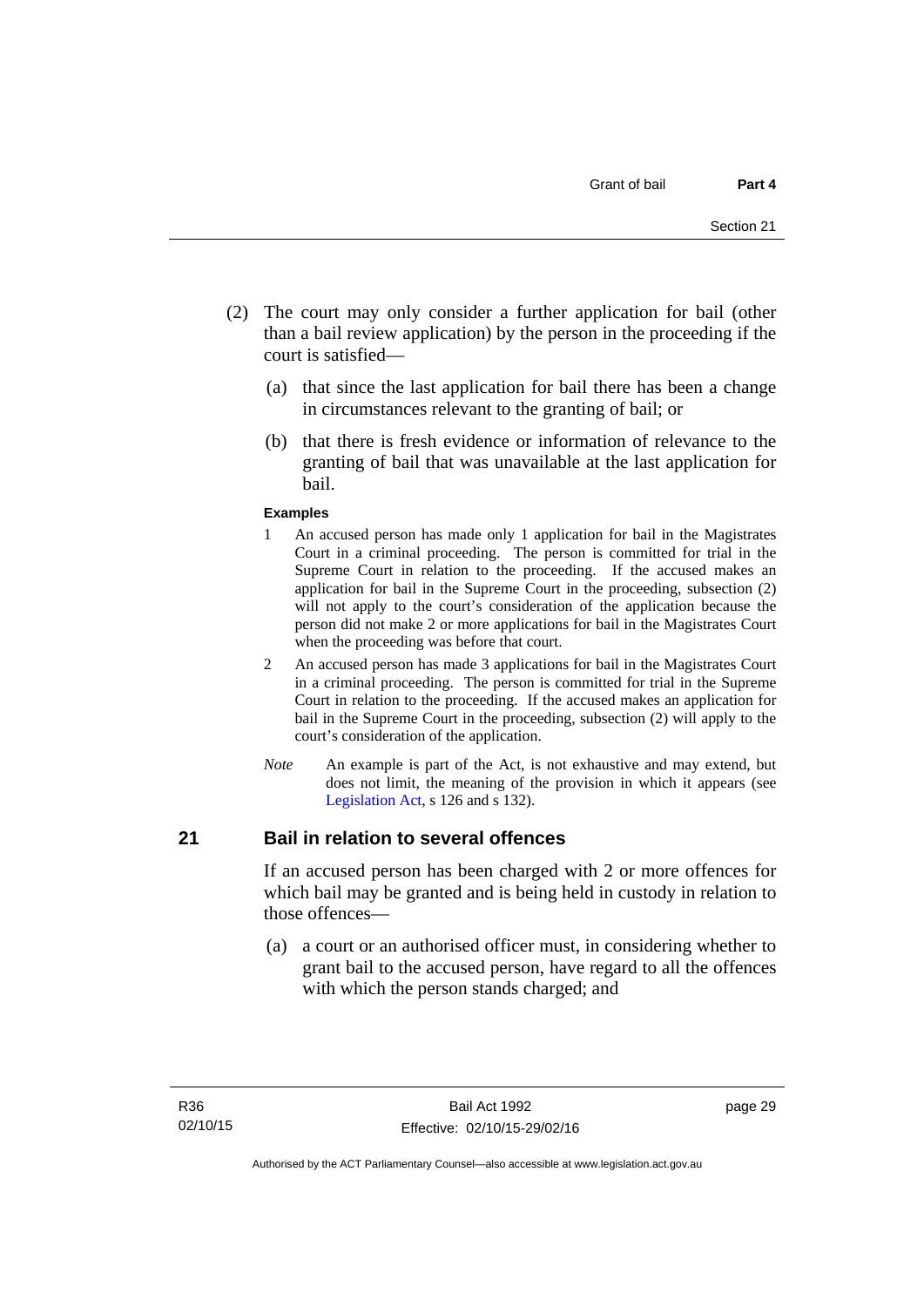- (b) if the court or authorised officer decides that the accused person should be granted bail—
	- (i) the accused person must be granted bail in relation to all the offences with which the person has been charged for which bail may be granted; and
	- (ii) the accused person need give only 1 undertaking to appear in relation to all the offences with which the person has been charged for which bail may be granted; and
	- (iii) if the accused person is granted bail subject to conditions—the conditions apply in relation to each offence with which the accused person is charged for which bail may be granted.

#### **22 Criteria for granting bail to adults**

- (1) In making a decision about the grant of bail to an adult in relation to an offence, a court or authorised officer must consider—
	- (a) the likelihood of the person appearing in court in relation to the offence; and
	- (b) the likelihood of the person, while released on bail—
		- (i) committing an offence; or
		- (ii) harassing or endangering the safety or welfare of anyone; or
		- (iii) interfering with evidence, intimidating a witness, or otherwise obstructing the course of justice, in relation to the person or anyone else; and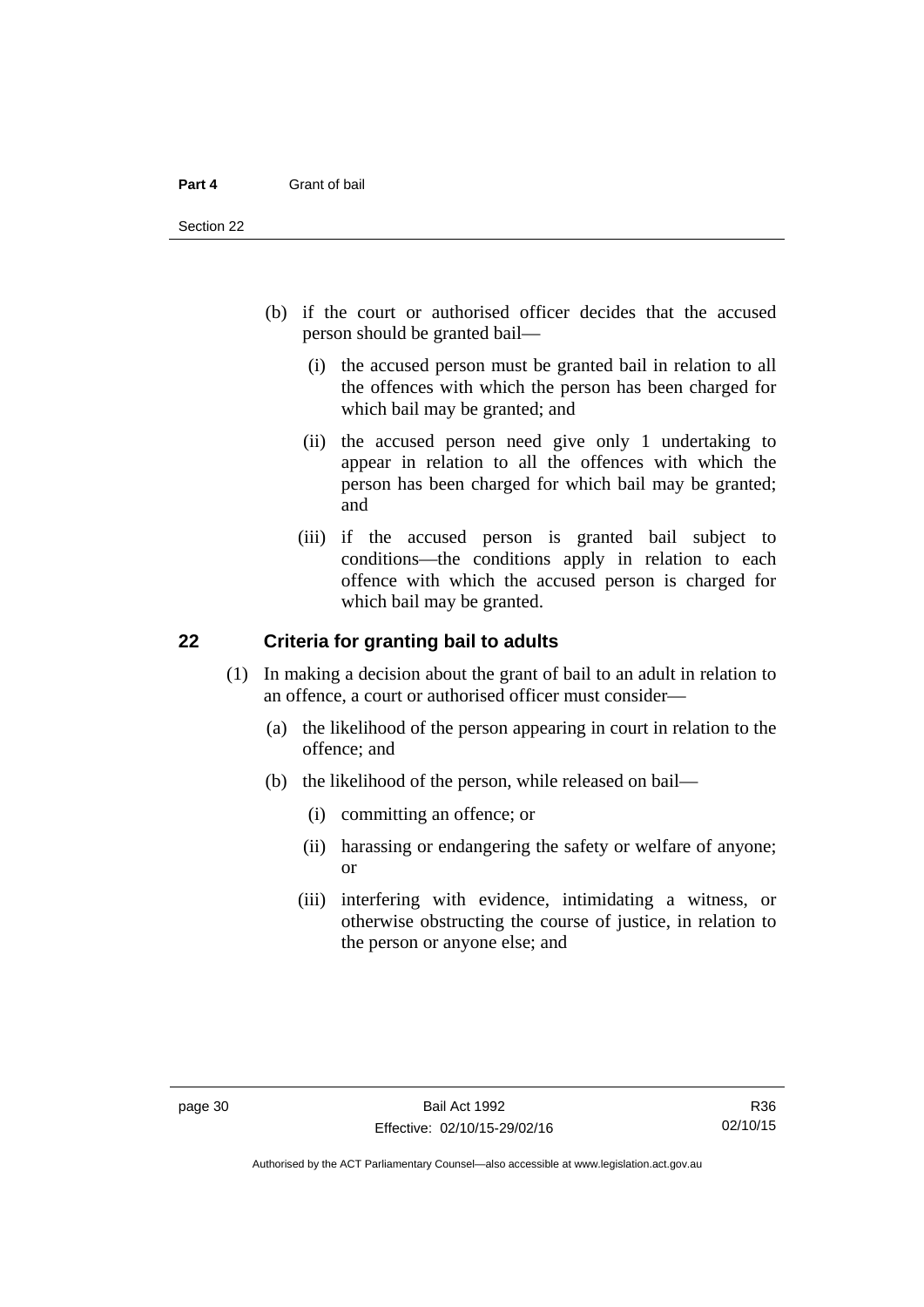(c) the interests of the person.

#### **Examples for par (c)**

- 1 the need of the person for physical protection
- 2 the period that the person may be held in custody if bail is refused and the conditions under which the person would be held
- *Note* An example is part of the Act, is not exhaustive and may extend, but does not limit, the meaning of the provision in which it appears (see [Legislation Act,](http://www.legislation.act.gov.au/a/2001-14) s 126 and s 132).
- (2) Also, if the person is convicted of an indictable offence, or the elements of an indictable offence are proven in relation to the person, but the person has not been sentenced, a court must consider the likelihood of the person being given a sentence of imprisonment.
- (3) In considering the matters mentioned in subsection (1) or (2), the court or authorised officer may have regard to any relevant matter, including—
	- (a) the nature and seriousness of the offence; or
	- (b) the person's character, background and community ties; or
	- (c) the likely effect of a refusal of bail on the person's family or dependants; or
	- (d) any previous grants of bail to the person; or
	- (e) the strength of the evidence against the person.

#### **Example**

In considering under subsection (1) the likelihood of the person appearing in court in relation to the offence, the court or authorised officer may have regard to whether the person failed to comply with a bail condition previously.

 (4) The reference in subsection (1) (b) (i) to an *offence* includes a reference to an offence against a law of the Commonwealth, a State or another Territory (including an external territory).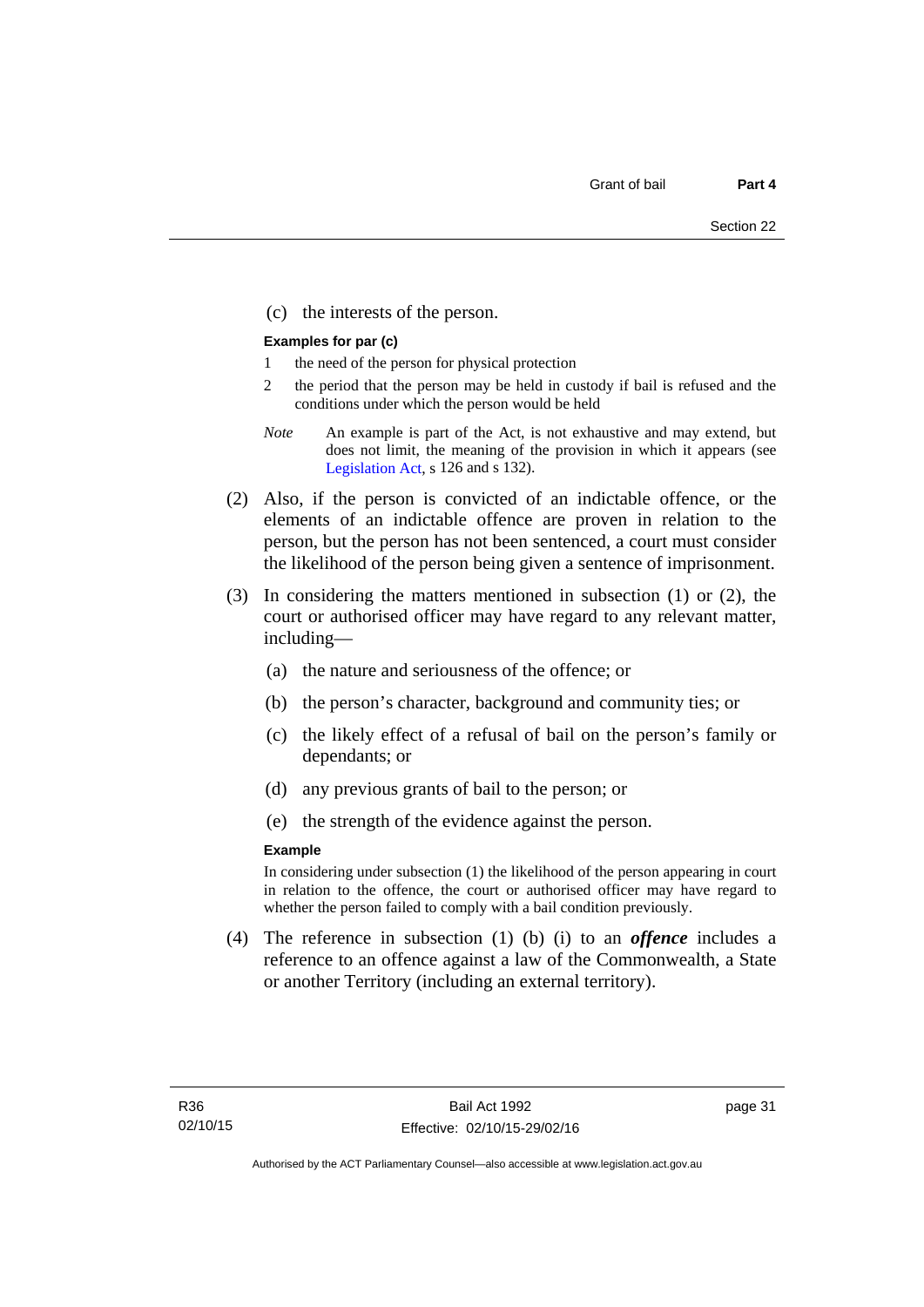#### **23 Criteria for granting bail to children**

- (1) In making a decision about the grant of bail to a child in relation to an offence, a court or authorised officer must consider—
	- (a) the matters mentioned in section 22 (1) (a) and (b), (2) and (3); and
	- (b) the principles in the *[Children and Young People Act 2008](http://www.legislation.act.gov.au/a/2008-19)*, section 94 (Youth justice principles); and
	- (c) if the decision is being made by a court and a report has been given to the court under the *[Court Procedures Act 2004](http://www.legislation.act.gov.au/a/2004-59)*, section 74D (Court may order report about young person) in relation to the child—the report.
- (2) In addition, the court or authorised officer must consider, as a primary consideration, the best interests of the child.

#### **23A Victim's concern about need for protection**

- (1) If a court is making a decision about the grant of bail to an accused person—
	- (a) the prosecutor must tell the court about any concern of which the prosecutor is aware expressed by a victim about the need for protection from violence or harassment by the accused person; and
	- (b) the court must receive any submission in relation to the concern and consider it in the context of the matter mentioned in section 22 (1) (b).
- (2) If an authorised officer who is making a decision about the grant of bail to an accused person is aware that a victim has expressed concern about the need for protection from violence or harassment by the accused person, the authorised officer must consider that concern in the context of the matters mentioned in section 9F (Domestic violence offence—bail by authorised officer) and section 22 (1) (b).

Authorised by the ACT Parliamentary Counsel—also accessible at www.legislation.act.gov.au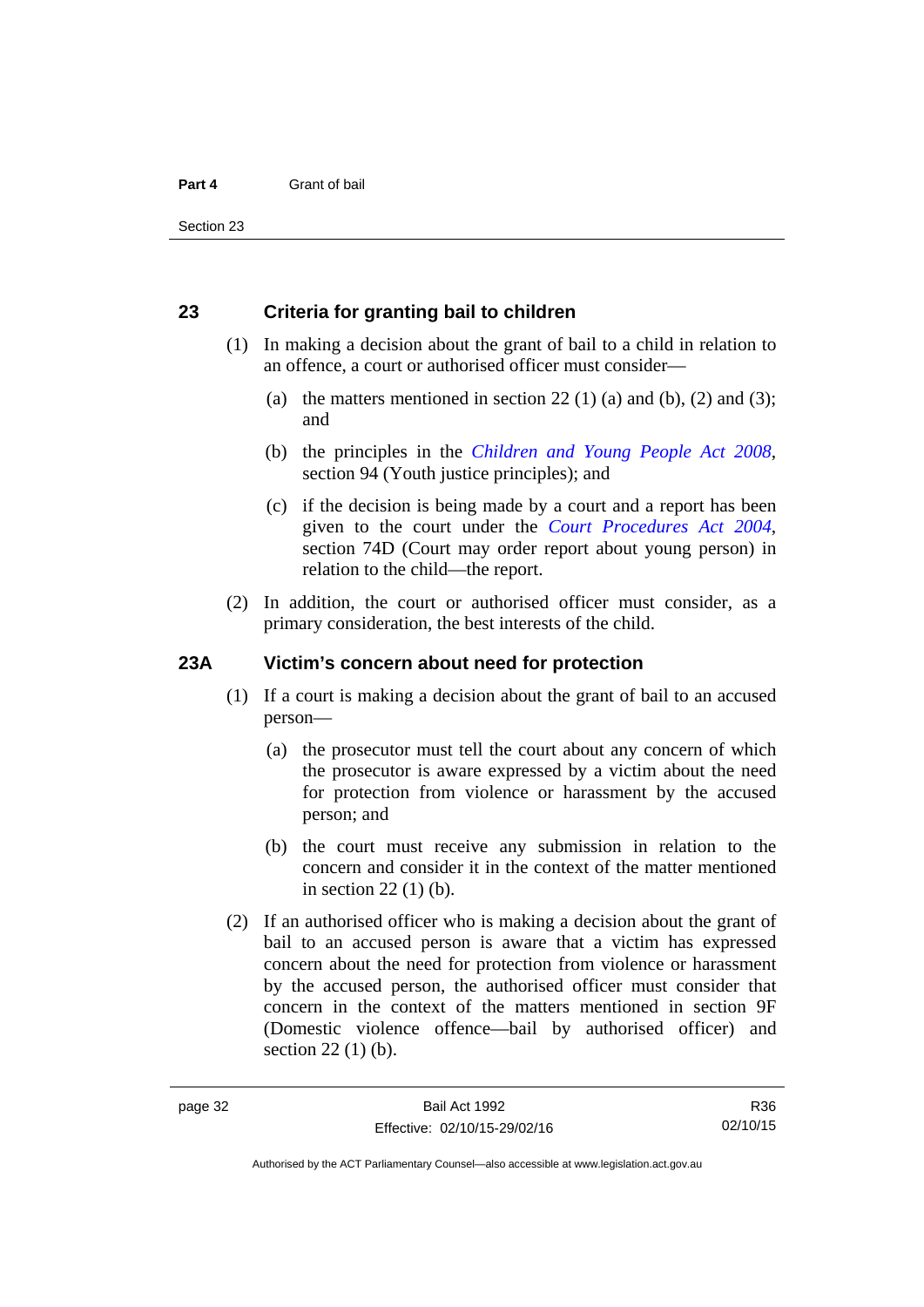# **Part 5 Bail conditions and undertakings to appear**

#### **24 Conditions of bail**

A court or an authorised officer may grant bail without imposing conditions or subject to bail conditions imposed—

- (a) for a court—by order; or
- (b) for an authorised officer—in writing.

#### **25 Conditions on which bail may be granted to adults**

- (1) The following conditions may be imposed on a grant of bail to an adult:
	- (a) conditions about the person's conduct while released on bail;
	- (b) a condition that the person, an acceptable person or each of a number of acceptable people—
		- (i) pays to the Territory a stated amount if the person fails to appear in court in accordance with his or her undertaking; or
		- (ii) gives acceptable security for the payment to the Territory of a stated amount if the person fails to appear in court in accordance with his or her undertaking;

*Note* For acceptable people and acceptable security, see s 32.

- (c) a condition that the person, an acceptable person or each of a number of acceptable people—
	- (i) deposits a stated amount with a court or authorised officer; and
	- (ii) forfeits the amount if the person fails to appear in court in accordance with his or her undertaking.

page 33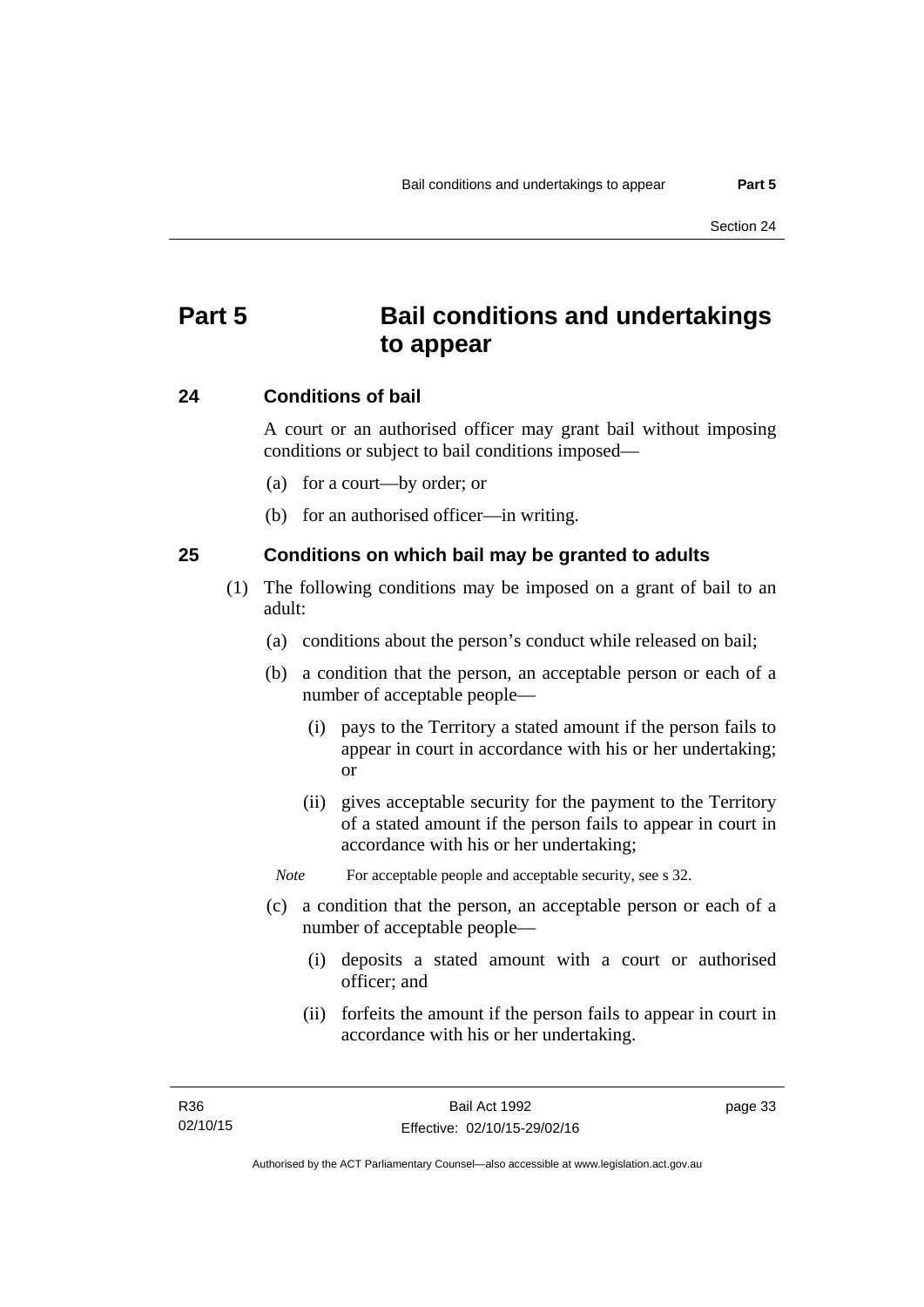Section 25

- (2) With the consent of a person who makes a deposit or gives security under subsection  $(1)$  (b)  $(ii)$  or  $(c)$ , it may be a condition of bail that the deposit or security continues to apply if bail is continued.
- (3) It must not be a condition of bail that a person gives consent under subsection (2).
- (4) Without limiting subsection (1) (a), the requirements that an accused person may be required to observe relating to his or her conduct while released on bail include—
	- (a) a requirement that the accused person report periodically, or at specified times, at a stated place; and
	- (b) a requirement that the accused person reside at a stated place; and
	- (c) a requirement that the person undergo psychiatric treatment or other medical treatment; and
	- (d) a requirement that the accused person participate in a program of personal development, training or rehabilitation; and
	- (e) a requirement that the person—
		- (i) accept supervision by the director-general; and
		- (ii) comply with any reasonable direction of the director-general; and

#### **Examples of directions**

- 1 a direction to attend a program
- 2 a direction to comply with a mental health assessment or treatment order made by the ACAT
- 3 a direction to attend drug or alcohol counselling
- *Note* An example is part of the Act, is not exhaustive and may extend, but does not limit, the meaning of the provision in which it appears (see [Legislation Act,](http://www.legislation.act.gov.au/a/2001-14) s 126 and s 132).

Authorised by the ACT Parliamentary Counsel—also accessible at www.legislation.act.gov.au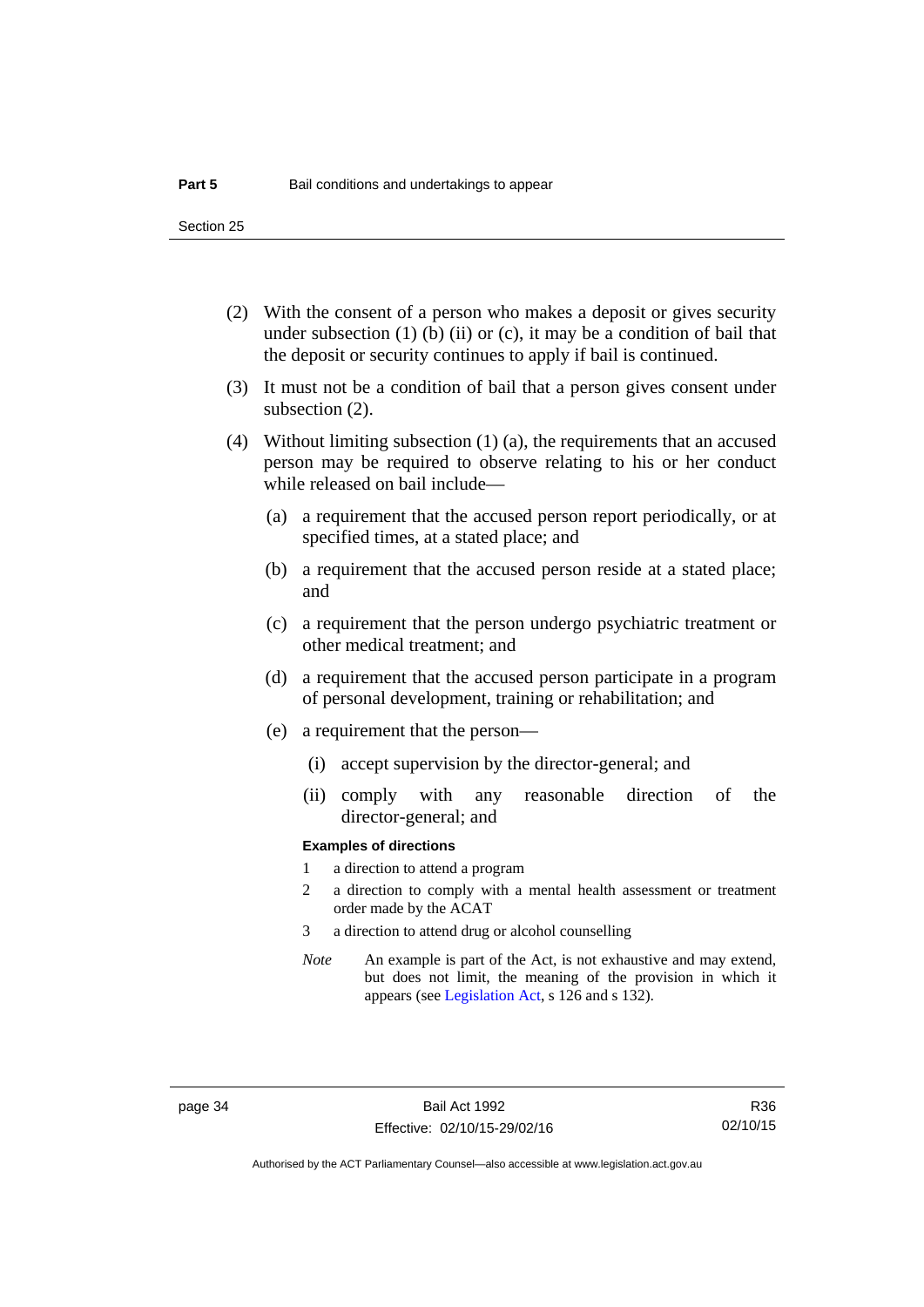- (f) for a person (the *accused person*) charged with a domestic violence offence—
	- (i) a requirement that the accused person not contact, harass, threaten or intimidate, or cause someone else to contact, harass, threaten or intimidate, a stated person; or
	- (ii) a requirement that the accused person not be on premises where a stated person lives or works; or
	- (iii) a requirement that the accused person not be on or near premises where a stated person is likely to be; or
	- (iv) a requirement that the accused person not be in a stated place; or
	- (v) a requirement that the accused person not be within a stated distance of a stated person; or
	- (vi) if the accused person lives with someone—a requirement that the accused person not enter or remain at the home if the accused person is under the influence of alcohol or another drug.
- (5) A court or an authorised officer must, in considering conditions for the release on bail of an accused person who is an adult, consider the conditions for the release of that person in the sequence in which they appear in subsection (1).
- (6) A court or an authorised officer, in granting bail to an accused person who is an adult—
	- (a) must not impose a condition mentioned in subsection (1) unless the court or authorised officer is of the opinion that the imposition of the condition is necessary to secure 1 or more of the following purposes:
		- (i) the attendance of the person before a court from time to time as required in relation to the offence in relation to which bail is being granted;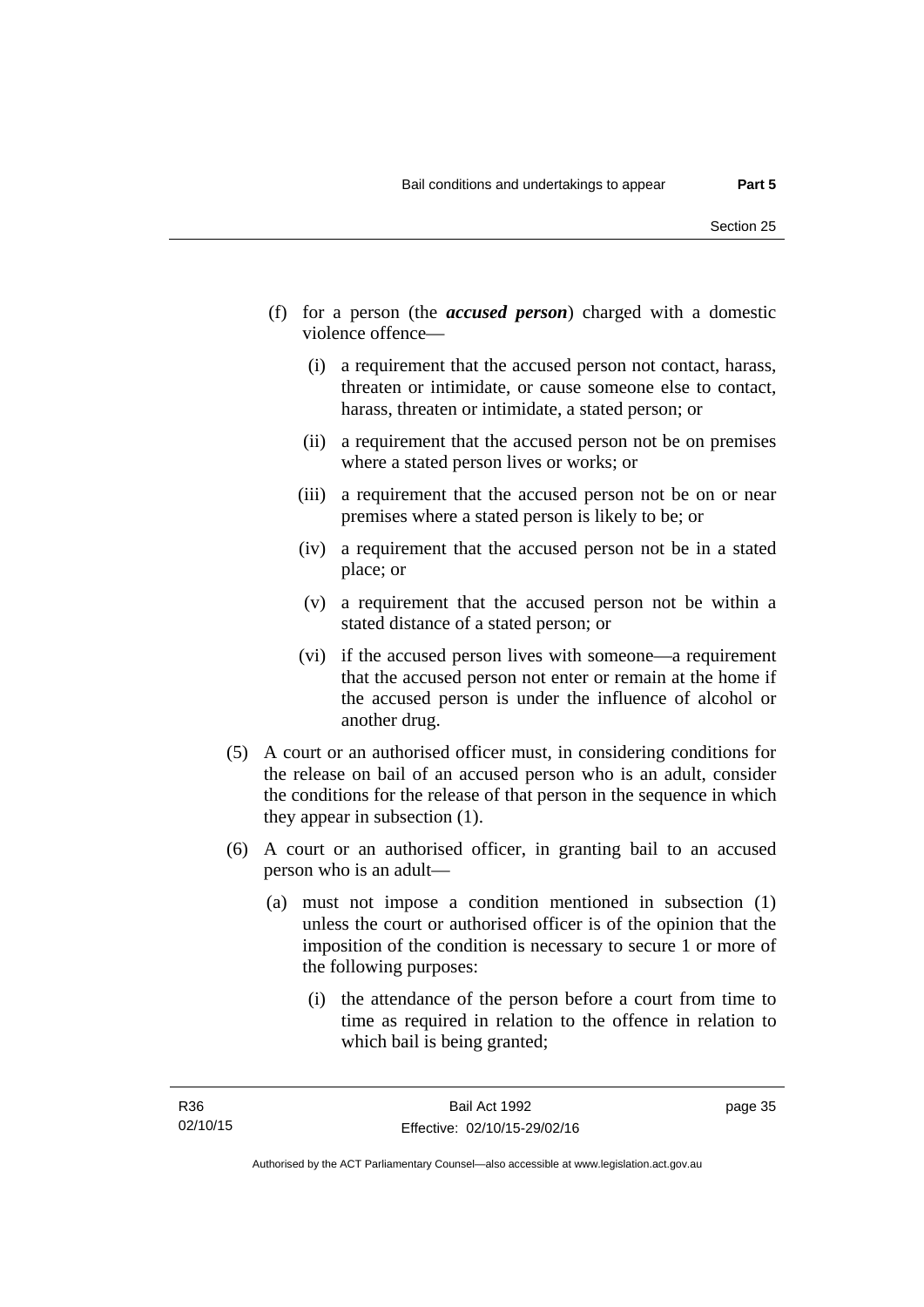- (ii) the protection from harm of the accused person or any other person;
- (iii) the prevention of the accused person from committing an offence while at liberty on bail;
- (iv) the prevention of the accused person from interfering with evidence, intimidating witnesses or otherwise obstructing the course of justice whether in relation to himself or herself or anyone else; and
- (b) must not, except at the request of the accused person, impose a condition, or a combination of conditions, that impose obligations that are more onerous than necessary to secure the purposes referred to in paragraph (a) for which the condition or combination of conditions is imposed.
- (7) A court or an authorised officer, in granting bail to an accused person on a condition referred to in subsection (1) (b) or (c) must not require the accused person to give an acceptable security for a stated sum, or to deposit a stated sum with the court or authorised officer, if the court or authorised officer has reasonable grounds for believing that the accused person does not have the means to provide such a security or make the deposit, as the case may be.
- (8) If a court or an authorised officer grants bail to an accused person on a condition mentioned in subsection (1) and the accused person satisfies the court or authorised officer that the person is unable to comply with that condition, the court or authorised officer must—
	- (a) refuse bail; or
	- (b) grant the accused person bail subject to such other condition mentioned in subsection (1) as the authorised officer or the court believes the accused person will be able to comply with and will secure the purposes mentioned in subsection (6) (a).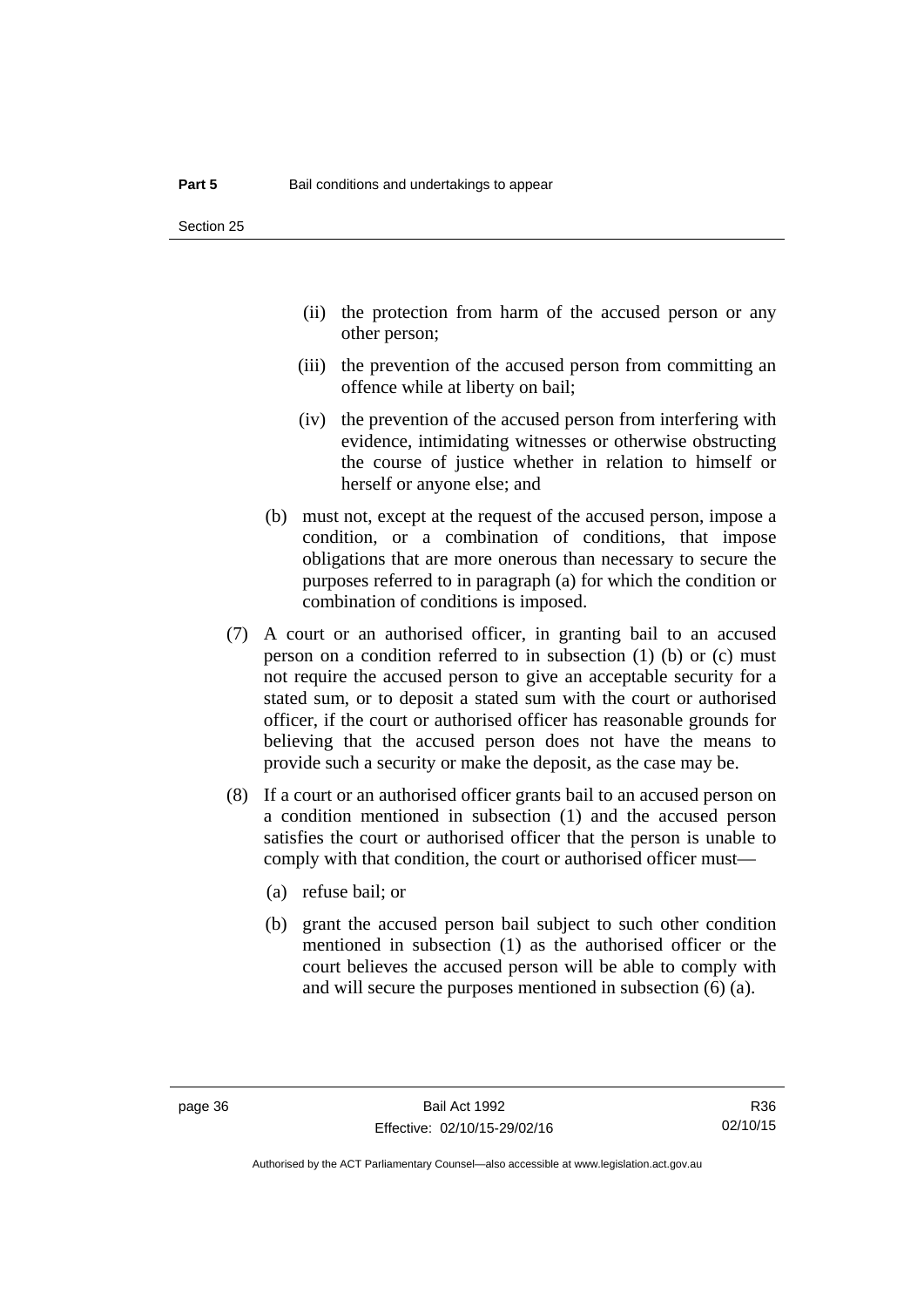(9) In this section:

#### *director-general* means—

- (a) if section 25A applies in relation to the accused person—the responsible director-general decided under that section; or
- (b) in any other case—the director-general responsible for this Act.

#### *premises* includes—

- (a) any land; and
- (b) any structure, building, vehicle, vessel or place (whether built on or not); and
- (c) any part of such a structure, building, vehicle, vessel or place.

#### **25A Supervision condition when offence committed as young person**

- (1) This section applies if—
	- (a) a condition is imposed on the grant of bail to an accused person under section 25 (4) (e); and
	- (b) the accused person is at least 18 years old but less than 21 years old; and
	- (c) the accused person was under 18 years old when the offence to which the grant of bail relates was committed.
- (2) The director-general responsible for this Act and the director-general responsible for the *[Children and Young People Act](http://www.legislation.act.gov.au/a/2008-19)  [2008](http://www.legislation.act.gov.au/a/2008-19)* must decide which of them is to be the responsible director-general for matters relating to the supervision of the accused person.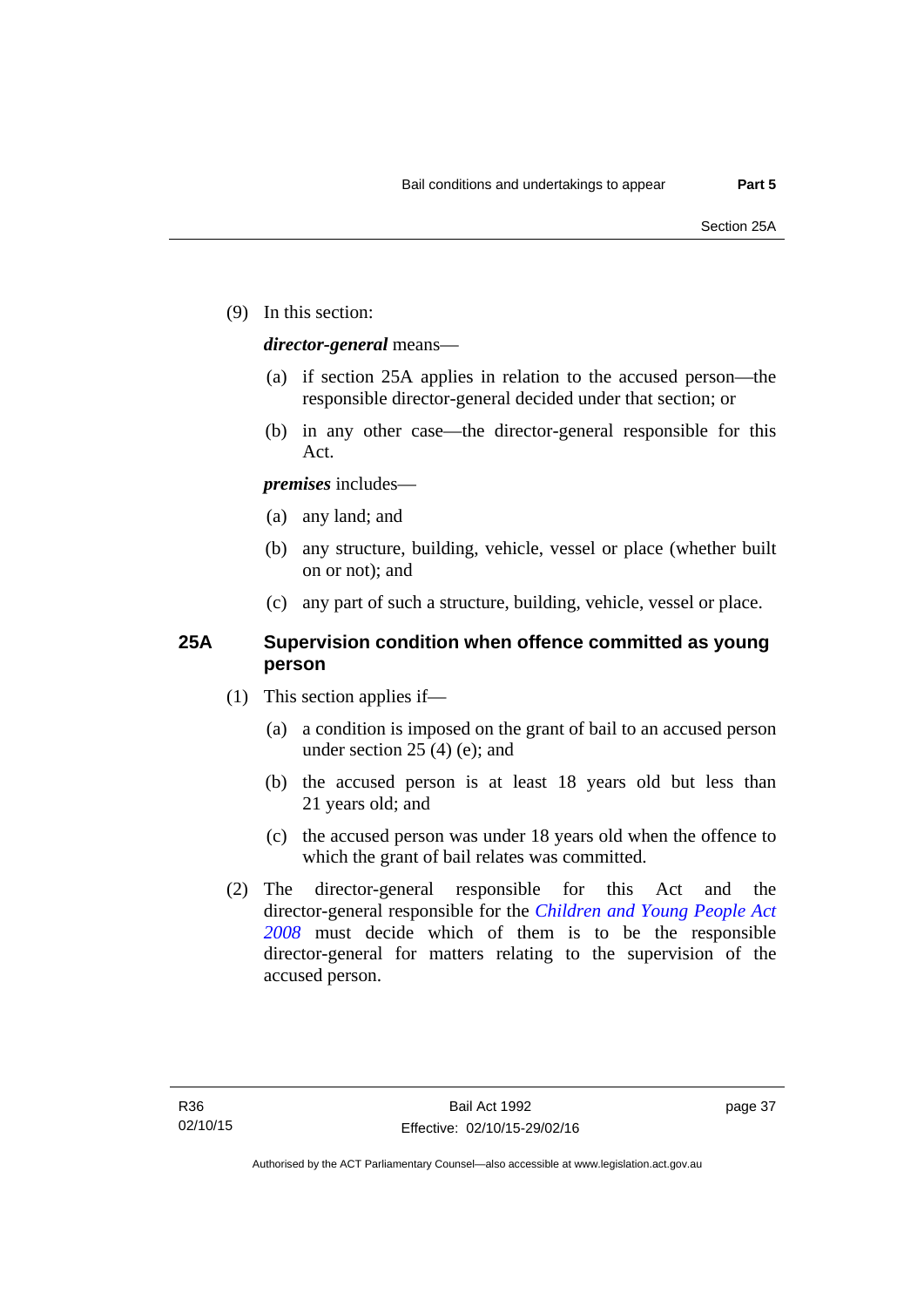- (3) If the responsible director-general for matters relating to the supervision of an accused person is the director-general responsible for the *[Children and Young People Act 2008](http://www.legislation.act.gov.au/a/2008-19)*, the accused person must be supervised as a person under 18 years old.
- (4) If the responsible director-general for matters relating to the supervision of an accused person is the director-general responsible for this Act, the accused person must be supervised as an adult.

#### **26 Conditions on which bail may be granted to children**

- (1) The following conditions may be imposed on the grant of bail to a child—
	- (a) the conditions mentioned in section 25 (1) (other than a requirement mentioned in section 25 (4) (e)); and
	- (b) any other conditions that the court or authorised officer considers appropriate—
		- (i) having regard to the principles in the *[Children and Young](http://www.legislation.act.gov.au/a/2008-19)  [People Act 2008](http://www.legislation.act.gov.au/a/2008-19)*, section 94; and
		- (ii) considering, as a primary consideration, the best interests of the child.
- (2) Without limiting section 25 (1), the requirements that a child may be required to comply with about his or her conduct while released on bail include a requirement that the child—
	- (a) accept supervision by the director-general under the *[Children](http://www.legislation.act.gov.au/a/2008-19)  [and Young People Act 2008](http://www.legislation.act.gov.au/a/2008-19)*; and
	- (b) comply with any reasonable direction of the director-general.

#### **Examples of directions**

- 1 a direction to attend a program
- 2 a direction to comply with a mental health assessment or treatment order made by the ACAT

R36 02/10/15

Authorised by the ACT Parliamentary Counsel—also accessible at www.legislation.act.gov.au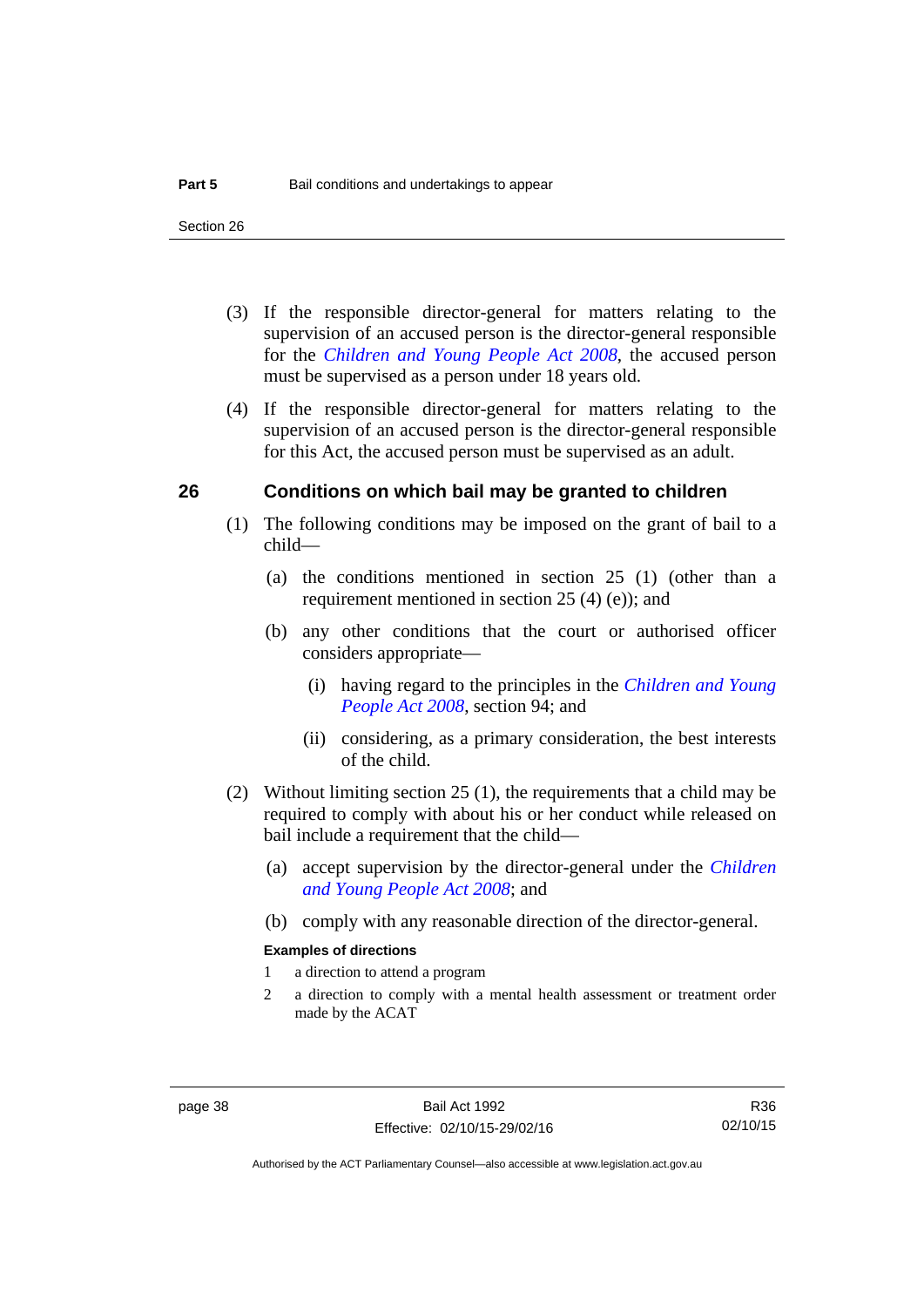- 3 a direction to attend drug or alcohol counselling.
- *Note* An example is part of the Act, is not exhaustive and may extend, but does not limit, the meaning of the provision in which it appears (see [Legislation Act,](http://www.legislation.act.gov.au/a/2001-14) s 126 and s 132).
- (3) A court or an authorised officer must, in considering the release on bail of an accused person who is a child, consider the conditions for the release of the person that are mentioned in section 25 (1) in the sequence in which they are mentioned in that subsection.
- (4) A court or an authorised officer, in granting bail to an accused person who is a child—
	- (a) may not impose a condition referred to in section 25 (1) unless the court or the authorised officer is of the opinion that the imposition of the condition is—
		- (i) necessary to secure 1 or more of the purposes mentioned in section 25 (6) (a) (i), (ii), (iii) and (iv) (the *relevant purposes*); or
		- (ii) in accordance with the principles under the *[Children and](http://www.legislation.act.gov.au/a/2008-19)  [Young People Act 2008](http://www.legislation.act.gov.au/a/2008-19)*, section 94 (Youth justice principles); and
	- (b) may not, except at the request of the accused person, impose a condition, or a combination of conditions, that puts a greater obligation on the accused than is—
		- (i) necessary to secure the relevant purposes; or
		- (ii) in accordance with the relevant principles.
- (5) Section 25 (7) applies in relation to a grant of bail under this section.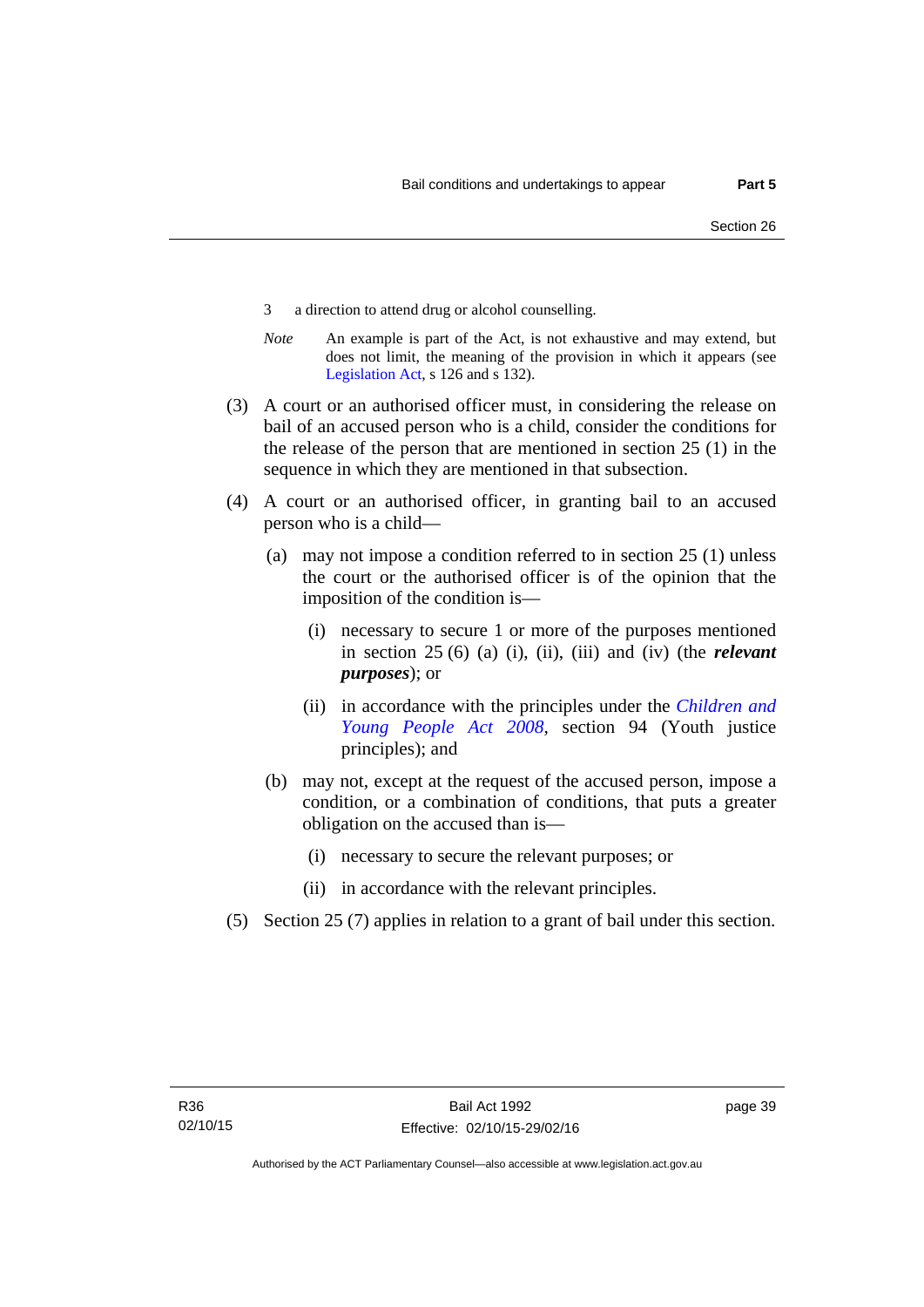Section 27

- (6) If a court or an authorised officer grants bail to an accused person who is a child on a condition referred to in section 25 (1) and the accused person satisfies the court or authorised officer that the person is unable to comply with that condition, the court or authorised officer must—
	- (a) refuse bail; or
	- (b) grant the accused person bail subject to the other conditions referred to in subsection (1) that the court or authorised officer believes the accused person will be able to comply with and will secure the purposes mentioned in subsection (4) (a) (i) and (ii).

#### **27 Recording of certain bail decisions**

- $(1)$  If—
	- (a) a judge or magistrate hears an application by an accused person for bail, or release from custody without bail; or
	- (b) an authorised officer is required to consider whether to grant bail to an accused person, or to release an accused person from custody without bail;

he or she must record, or cause to be recorded, his or her reasons for the decision.

 (2) If a judge, a magistrate or an authorised officer decides to grant bail to an accused person subject to a condition mentioned in section 25 (1) otherwise than in accordance with a request of an accused person that bail be granted on that condition, or on conditions that include that condition, the judge, magistrate or authorised officer must record, or cause to be recorded, his or her reasons for deciding—

R36 02/10/15

Authorised by the ACT Parliamentary Counsel—also accessible at www.legislation.act.gov.au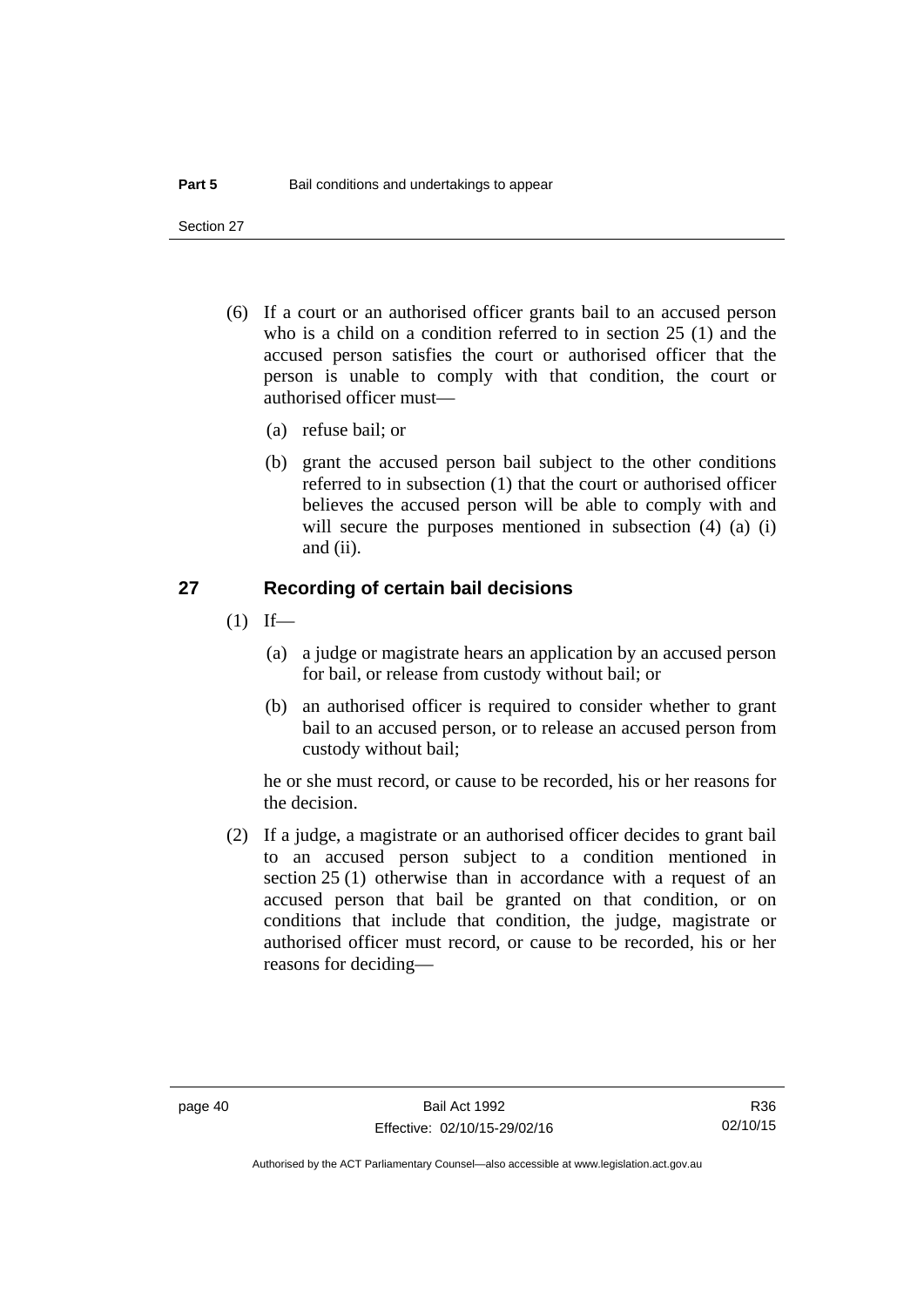- (a) that the imposition of a condition mentioned in that subsection was necessary to secure the purposes of whichever of section  $25(6)$  (a) and section  $26(4)$  (a) applies to the accused person; and
- (b) if the condition is a condition referred to in section 25 (1) (other than a condition mentioned in section  $25(1)(a)$ —that the imposition of a condition under the earlier paragraph or paragraphs of that subsection would be unlikely to secure the purposes of whichever of section 25 (6) (a) and section 26 (4) (a) applies to the accused person.

#### **28 Undertakings to appear**

- (1) A person may be released on bail only if the person gives a written undertaking—
	- (a) to appear before a stated court at the place, date and time—
		- (i) stated in the undertaking; or
		- (ii) notified to the person by a police officer; and
	- (b) to comply with the bail conditions (if any).
	- *Note* If a form is approved under s 58 for an undertaking, the form must be used.
- (2) For a continuation of bail, the person may undertake to appear at any time when, and at any place where, proceedings in relation to the offence with which the person has been charged may be continued.
- (3) An undertaking may be given in relation to more than 1 offence.
- (4) A court must accept an undertaking given under this section as proof of the matters stated in it if there is no evidence to the contrary.
- (5) Subsection (1) (a) does not apply to a person in relation to a breach of the peace or apprehended breach of the peace if no further appearance is required.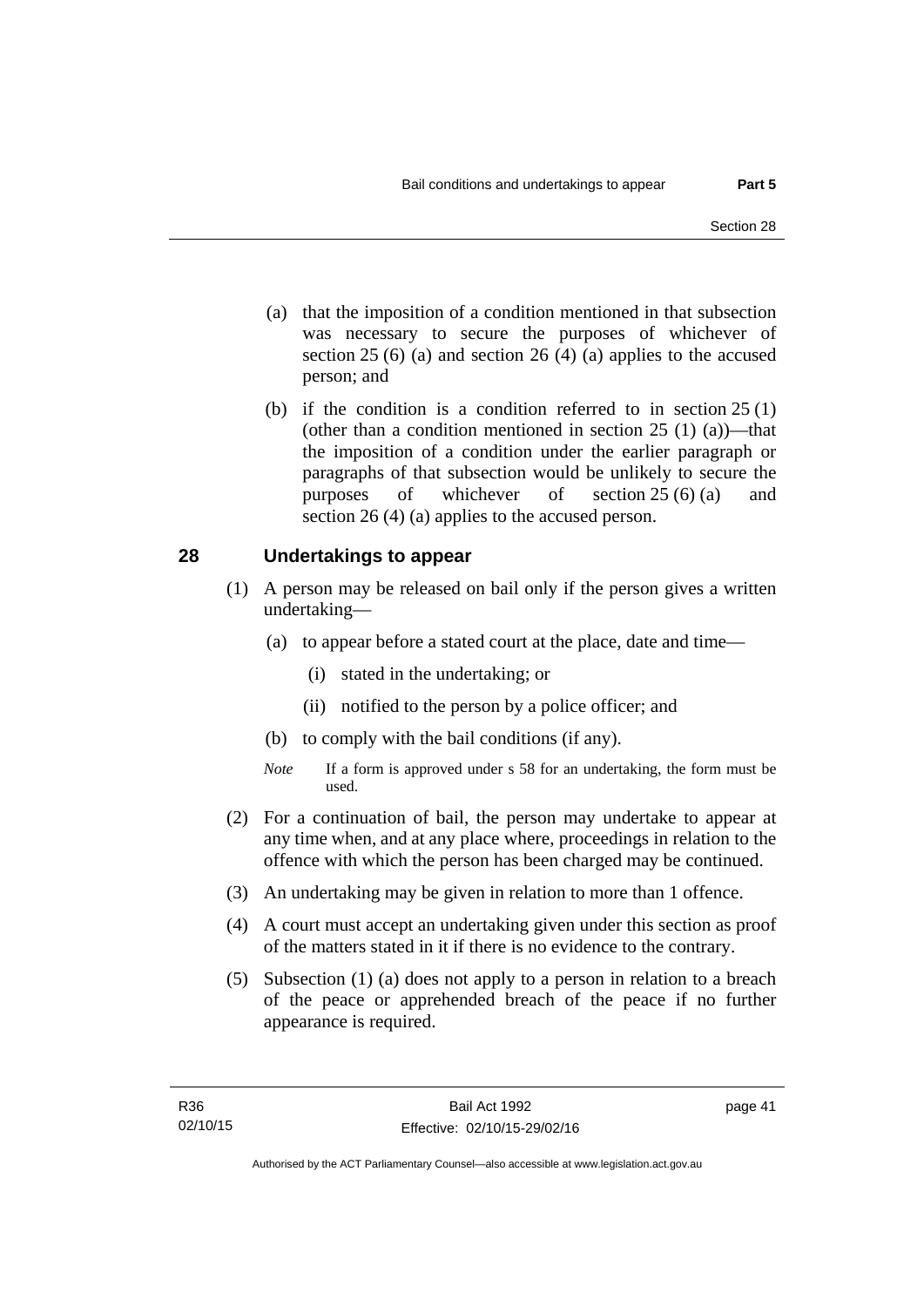#### **30 Accused person may be excused from attendance before court**

- (1) If a person has given an undertaking to appear before a court under section 28 (1), the court may, on application made by or on behalf of that person, by order excuse the person from attendance before the court to answer the charge in relation to which bail has been granted or for any other purpose in relation to the proceedings relating to the charge.
- (2) An order under subsection (1) may be made—
	- (a) whether or not any evidence has been given in the proceedings; and
	- (b) whether or not the applicant for the order is before the court or has attended before the court in relation to the proceedings.
- (3) A court must not make an order under subsection (1) unless it has been informed, by or on behalf of the applicant, that the applicant is represented by a lawyer for the purposes of the proceedings.
- (4) A court may, at any time during proceedings in relation to which an order has been made in relation to a person under subsection (1), direct the informant or the registrar of the court to serve the person in relation to whom the order has been made with a written notice requiring him or her to attend before the court, for the purposes of those proceedings, on a day and at a time and place stated by the court.
	- *Note 1* For how documents may be served, see the [Legislation Act,](http://www.legislation.act.gov.au/a/2001-14) pt 19.5.

*Note* 2 If a form is approved under s 58 for a notice, the form must be used.

 (5) If a person on whom a notice under subsection (4) has been served does not attend before the court in accordance with the requirements of the notice, the court may issue a warrant for the arrest of the person and for bringing the person before the court at the time and place specified in the warrant.

R36 02/10/15

Authorised by the ACT Parliamentary Counsel—also accessible at www.legislation.act.gov.au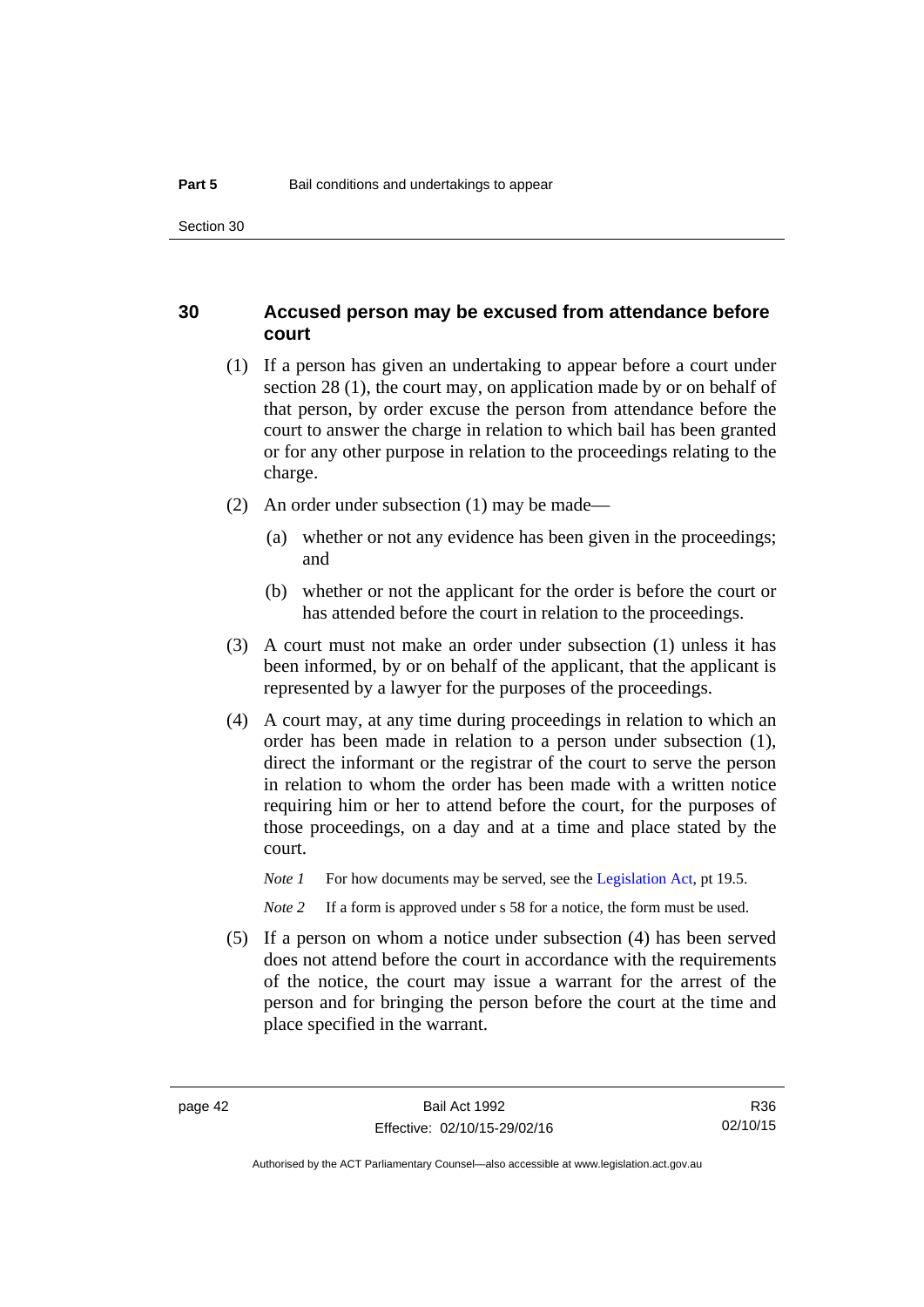- $(6)$  If—
	- (a) a person has been discharged from custody on bail; and
	- (b) an order is made under subsection (1) excusing the person from attendance before the court in accordance with his or her undertaking to appear; and
	- (c) the person does not appear before the court at the place, date and time required under that undertaking;

the person is not taken to have failed to comply with a condition of his or her bail only because the person did not so attend before the court and bail continues subject to any condition other than a condition requiring the person to attend before the court.

### **31 Bail requirements**

- (1) An undertaking to appear may be given to—
	- (a) a court; or
	- (b) a registrar or deputy registrar; or
	- (c) an authorised officer; or
	- (d) for an accused person who is at a correctional centre or a NSW correctional centre—the person in charge of the centre.
- (2) An amount may be deposited, or security given, in accordance with a bail condition, to—
	- (a) a court; or
	- (b) registrar or deputy registrar; or
	- (c) an authorised officer.
- (3) In this section:

*deposit* includes a payment by cash or electronic funds transaction. *security* includes security given by way of bond or bank guarantee.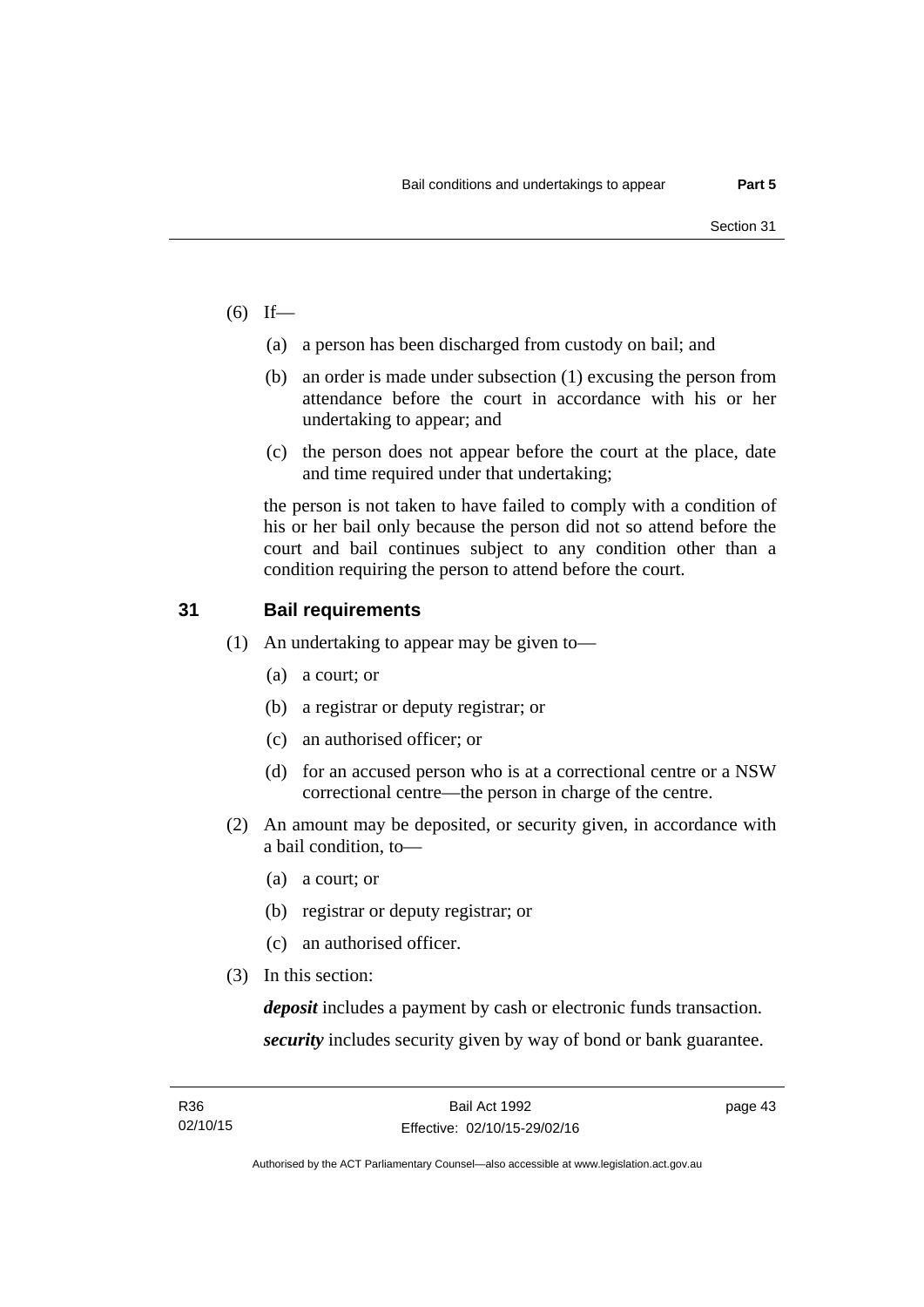Section 32

#### **32 Acceptable people and security for bail**

- (1) A court or authorised officer imposing a condition on bail may decide—
	- (a) the person, people or class of people who are acceptable people for a condition mentioned in section  $25(1)$  (b) or (c); and
	- (b) the number of people required for the condition; and
	- (c) the security acceptable for a condition mentioned in section 25 (1) (b) (ii).
- (2) If a decision has not been made when the undertaking to appear is given, the court or person to whom the undertaking to appear is given may decide.
- (3) Without limiting subsections (1) and (2), an acceptable person for a condition includes an entity prescribed by regulation for this subsection.

#### **33 Continuation of bail and undertakings**

- (1) If an accused person has given an undertaking to appear at a place, date and time at which proceedings in relation to the offence may be continued, whether on any adjournment, postponement or other deferment of the proceedings, or by way of committal, a court may continue the bail already granted in relation to the offence, whether or not the accused person is present in court.
- (2) If bail is continued under subsection (1), the undertaking to appear and the bail conditions continue to apply, except to the extent that the undertaking or condition otherwise provides or the court otherwise orders.
	- *Note* A court continuing bail must give notice of the continuation, bail conditions and place, date and time to which the proceedings are adjourned, postponed or deferred (see s 34 (4)).

R36 02/10/15

Authorised by the ACT Parliamentary Counsel—also accessible at www.legislation.act.gov.au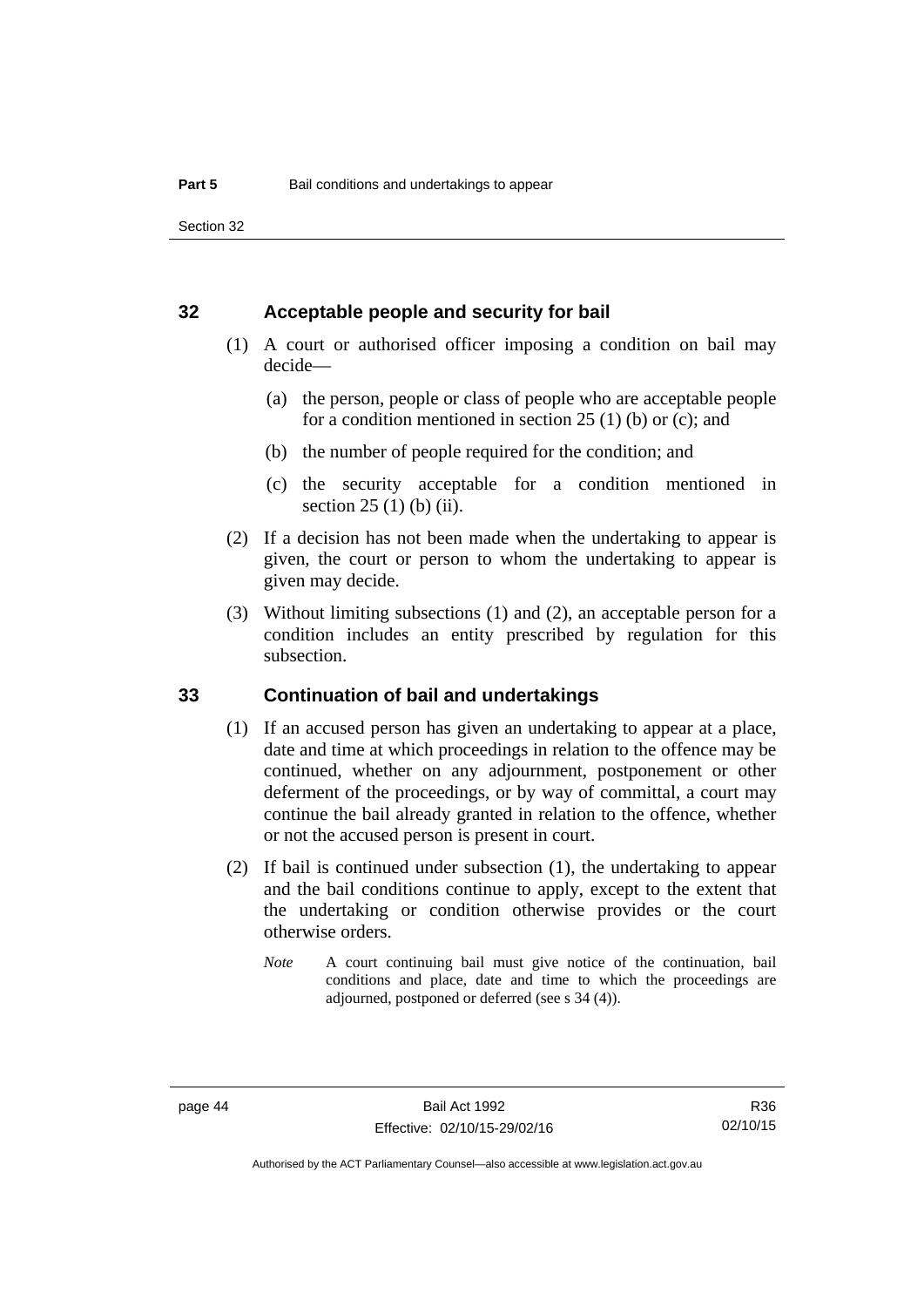- (3) If no direction is made by the court in relation to bail, whether or not the accused person appears in accordance with the undertaking—
	- (a) the court is taken to have continued bail; and
	- (b) the undertaking to appear and any bail conditions continue to apply.
- (4) If the hearing of a charge against an accused person is adjourned or postponed, the court may—
	- (a) continue the person's bail; or
	- (b) make another order about bail.
- (5) However, if a deposit has been made, or security given, by a surety in accordance with a bail condition, the court must not continue bail without the surety's consent unless it is a condition of bail that the deposit or security continues to apply if bail is continued.
- (6) If bail is continued—
	- (a) the undertaking to appear is taken to be an undertaking to appear at any time when, and at any place where, proceedings in relation to the offence with which the person has been charged may be continued; and
	- (b) any bail conditions continue to apply.
- (7) If an accused person has been released on bail and the court is satisfied that the accused person is because of illness or accident or other sufficient cause unable to appear personally before the court on the day when the person is required to appear, the court may, in the absence of the accused person, order the person to be further remanded to the place, date and time that the court considers appropriate and may order that the undertaking to appear given by the accused person and any agreement entered into under a condition of the grant of bail be continued so as to require the appearance of the accused person at every place, date and time to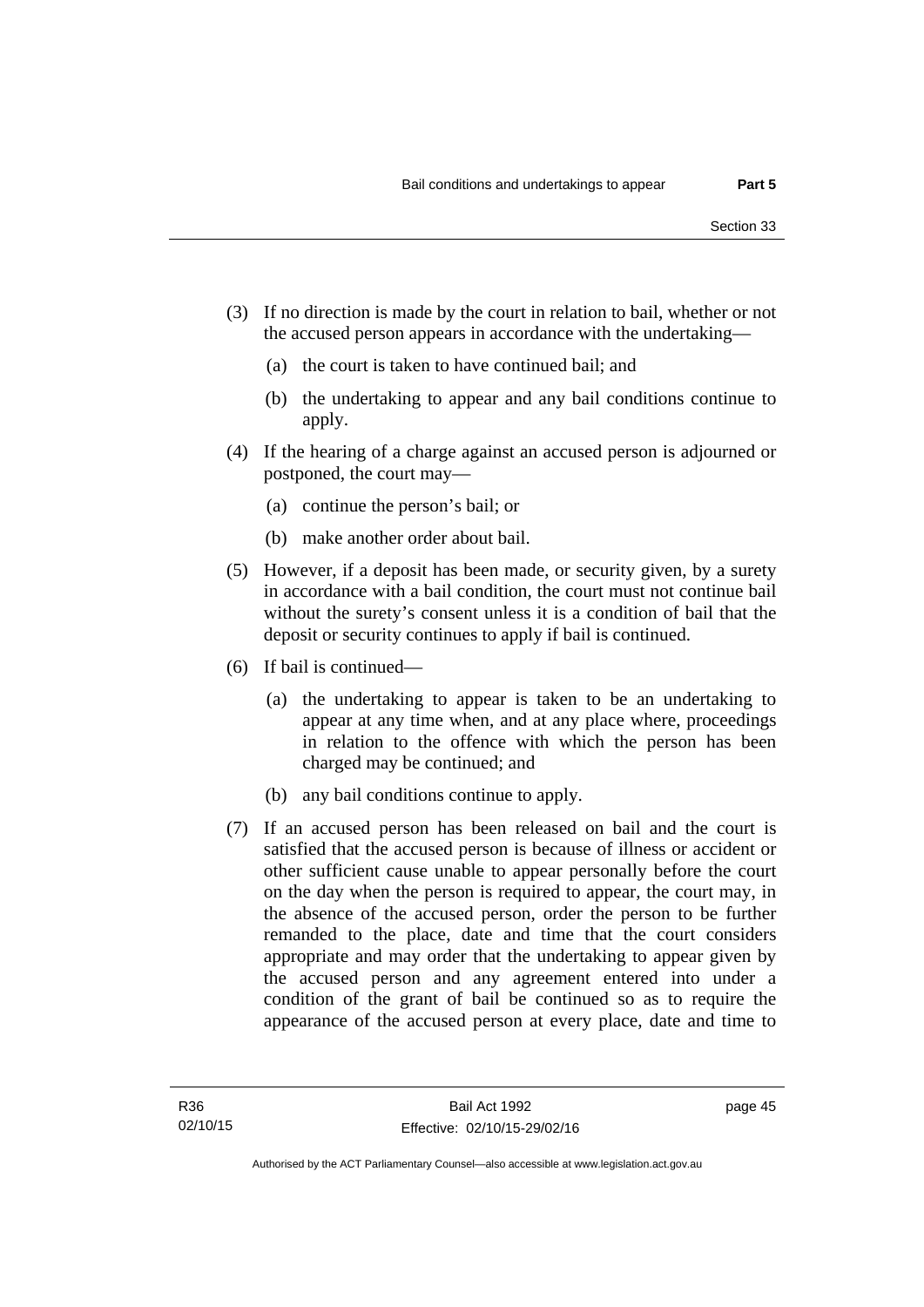Section 34

which the accused person is remanded or the hearing adjourned, postponed or otherwise deferred.

#### **34 Written notice of conditions of bail**

- (1) A court or authorised officer granting bail to an accused person—
	- (a) must give the accused person a written notice setting out—
		- (i) the person's obligations under the person's bail conditions; and
		- (ii) the consequences of any failure by the person to comply with the conditions; and
	- (b) must be satisfied, before releasing the accused person, that the person will comply with the conditions.
	- *Note* If a form is approved under s 58 for a notice under this section, the form must be used.
- (2) A court or authorised officer granting bail to an accused person with a surety for the accused person's appearance to answer the charges against the person —
	- (a) must give the surety written notice of—
		- (i) the accused person's obligations under the person's bail conditions; and
		- (ii) the consequences of any failure by the person to comply with the conditions; and
	- (b) must be satisfied, before releasing the accused person, that the surety understands—
		- (i) the nature and extent of the accused person's obligations under the person's bail conditions; and
		- (ii) the consequences of any failure by the person to comply with the conditions.

R36 02/10/15

Authorised by the ACT Parliamentary Counsel—also accessible at www.legislation.act.gov.au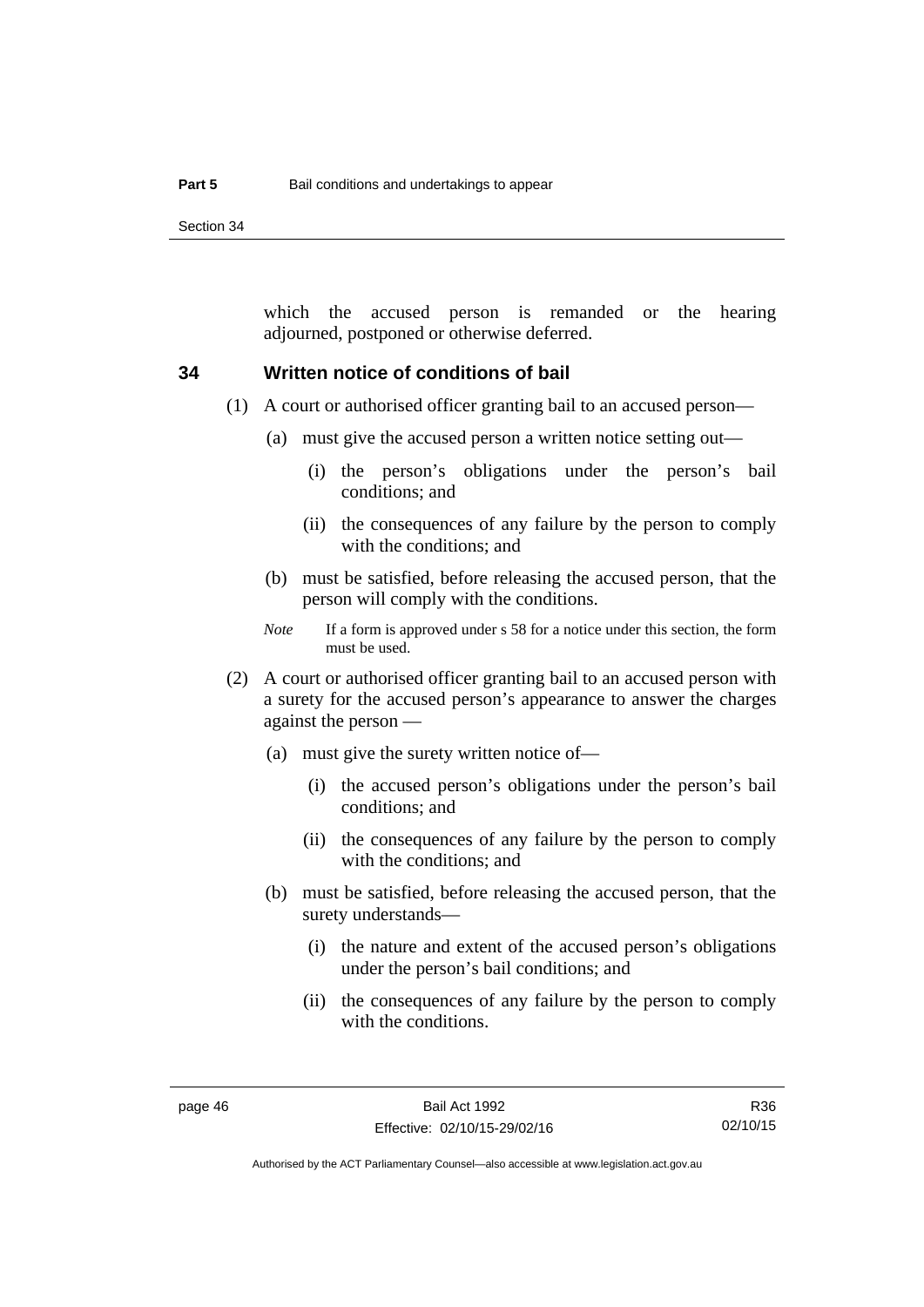- (3) If a bail condition is imposed or varied on a review under part 6 of a decision made in relation to bail, the court or authorised officer imposing or varying the condition—
	- (a) must give the accused person a written notice setting out—
		- (i) the person's obligations under the condition; and
		- (ii) the consequences of any failure by the person to comply with the condition; and
	- (b) must be satisfied that the accused person will comply with the condition; and
	- (c) if there is a surety for the appearance of the accused person to answer the charges against the accused person—
		- (i) must give the surety a written notice setting out—
			- (A) the accused person's obligations under the condition; and
			- (B) the consequences of any failure by the person to comply with the condition; and
		- (ii) must be satisfied that the surety understands—
			- (A) the nature and extent of the accused person's obligations under the condition; and
			- (B) the consequences of any failure by the person to comply with the condition.
- (4) A court continuing bail on an adjournment or a postponement of proceedings must immediately give, or cause to be given, to the accused person a written notice that—
	- (a) states that bail is continued until the hearing is resumed or stated; and
	- (b) states the conditions on which bail is presently allowed; and

page 47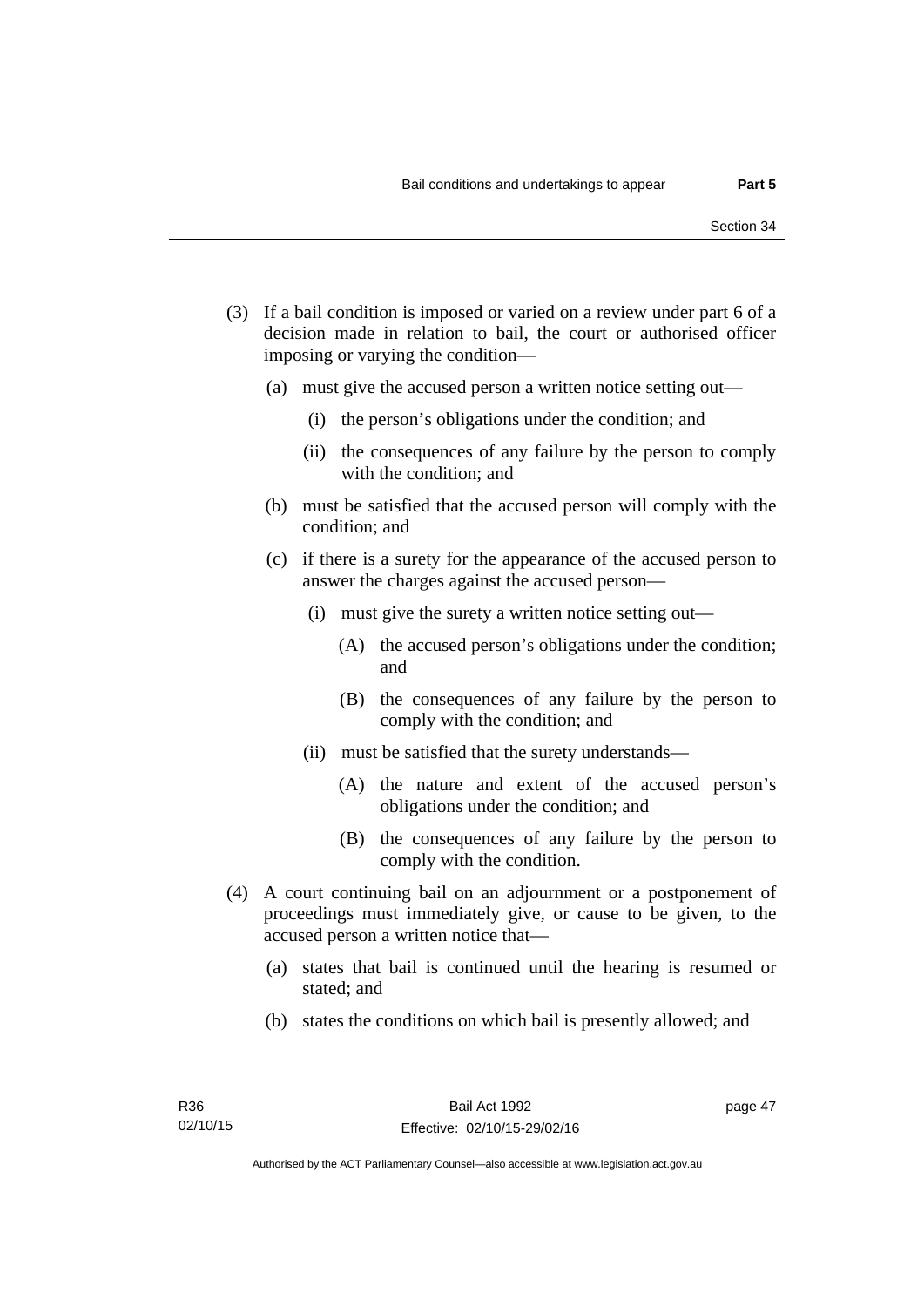Section 36

 (c) states the place, date and time to which the proceedings are adjourned or postponed or states that the proceedings are adjourned or postponed to a place, date and time that are from time to time stated in a notice given or sent to the accused person as prescribed by regulation.

#### **36 Discharge of surety**

- (1) A surety may, at any time apply to be discharged from his or her liability under a bail condition—
	- (a) if bail has been granted by a court—
		- (i) to the court that granted bail; or
		- (ii) to the court of appearance; or
	- (b) if bail has been granted by an authorised officer—to the court of appearance.
- (2) However, an application may not be made if the person granted bail has failed to comply with a bail condition or undertaking to appear.
- (3) If the person granted bail is not in custody or before the court when the application is made, the court must—
	- (a) issue a warrant to apprehend the person and bring the person before the court; or
	- (b) issue a summons for the person's appearance before the court.
- (4) On the person's appearance before the court, the court must, unless the court considers it would be unjust to do so—
	- (a) direct that the applicant be discharged from his or her liability; and
	- (b) release the security or deposit.
- (5) If the court discharges the applicant from liability, the court may—
	- (a) impose further bail conditions; and

R36 02/10/15

Authorised by the ACT Parliamentary Counsel—also accessible at www.legislation.act.gov.au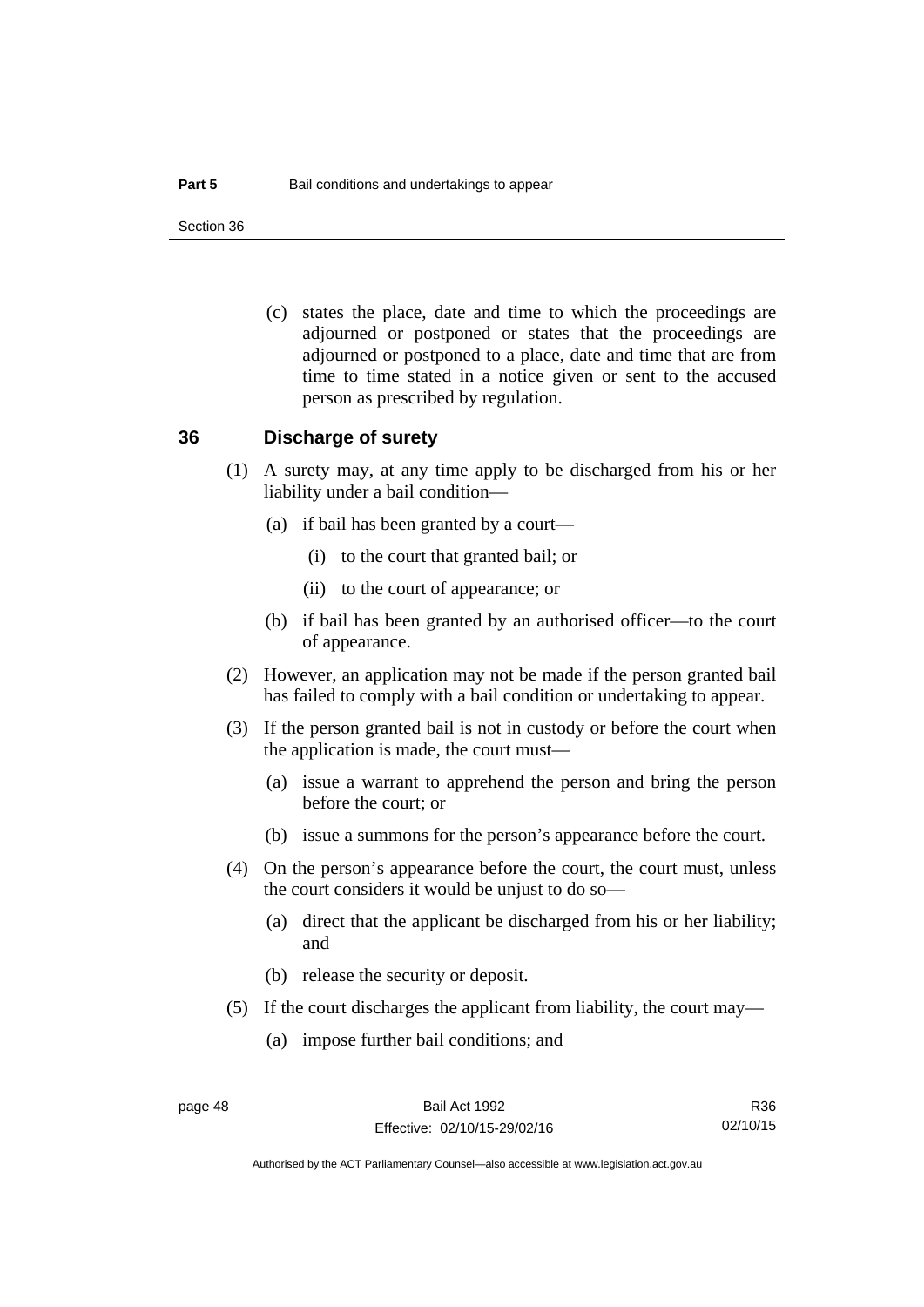- (b) remand the person granted bail into custody until the further conditions are satisfied.
- (6) In this section:

*court of appearance* means the court before which the accused person is required to appear in accordance with his or her undertaking to appear.

## **37 Payment of amounts to Territory**

- (1) This section applies if—
	- (a) a person granted bail fails to appear in court in accordance with his or her undertaking; and
	- (b) a bail condition mentioned in section 25 (1) (b) or (c) requires the person or someone else (the *person required to pay*) to pay, or forfeit, an amount to the Territory if the person fails to appear.
- (2) If the amount has been deposited in accordance with a condition mentioned in section 25 (1) (c), the amount is forfeited to the Territory.
- (3) If the amount has not been deposited, the court may order the person required to pay to pay the amount to the Territory.
- (4) Notice of the order must be given to the person required to pay as soon as practicable.

*Note* For how documents may be served, see the [Legislation Act,](http://www.legislation.act.gov.au/a/2001-14) pt 19.5.

- (5) If, after the end of 28 days after the day the notice is given, the amount has not been paid the amount may be recovered under the *[Crimes \(Sentence Administration\) Act 2005](http://www.legislation.act.gov.au/a/2005-59)*, chapter 6A (Court imposed fines) as if it were a fine within the meaning of that chapter.
- (6) Subsection (5) applies to an amount even if the amount exceeds \$50 000.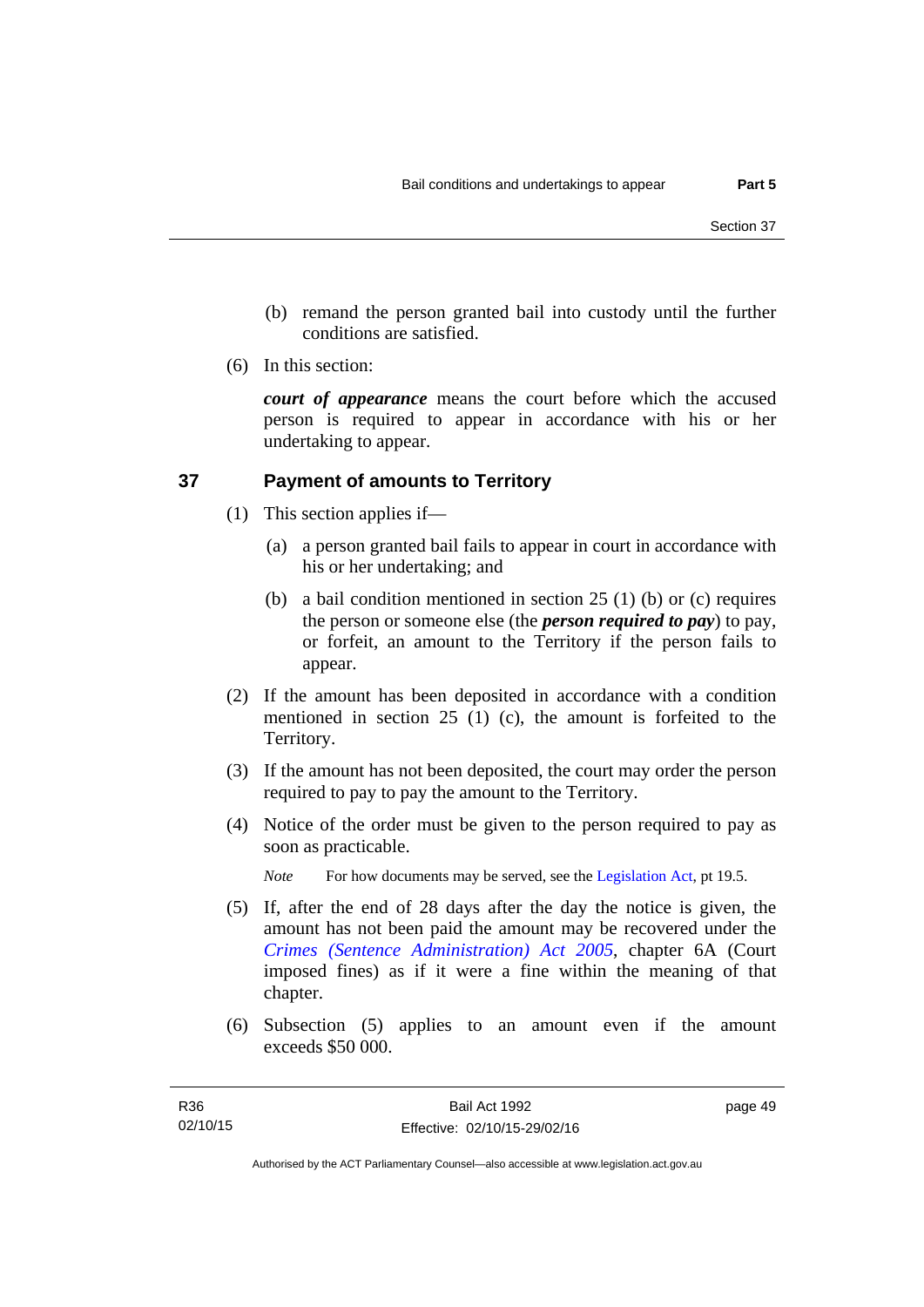# **Part 6 Review of bail decisions**

## **Division 6.1 Review of decisions by authorised officers**

## **38 Review by authorised officers**

- (1) If an authorised officer makes a decision under part 4 in relation to bail for an accused person that is—
	- (a) a decision to refuse to grant bail to the accused person; or
	- (b) a decision to grant bail to the accused person subject to 1 or more bail conditions;

the accused person may request a review of that decision by the authorised officer who made the decision or any other authorised officer.

 (2) If an application for a review of a bail decision is made to an authorised officer under subsection (1), the authorised officer must as soon as possible conduct a review of the decision.

### **39 Exercise of power to review**

- (1) The power to review a decision under this division includes a power to confirm or vary a decision or to substitute another decision.
- (2) A decision as varied or substituted must be in conformity with this Act.
- (3) If, on a review of a decision under this division, the authorised officer varies the decision or substitutes another decision, section 27 applies in relation to the decision as varied or substituted as if the decision had been made by the authorised officer under part 4.
- (4) An authorised officer may refuse to entertain a request to review a decision under this division if the authorised officer is satisfied that the request is frivolous or vexatious.

R36 02/10/15

Authorised by the ACT Parliamentary Counsel—also accessible at www.legislation.act.gov.au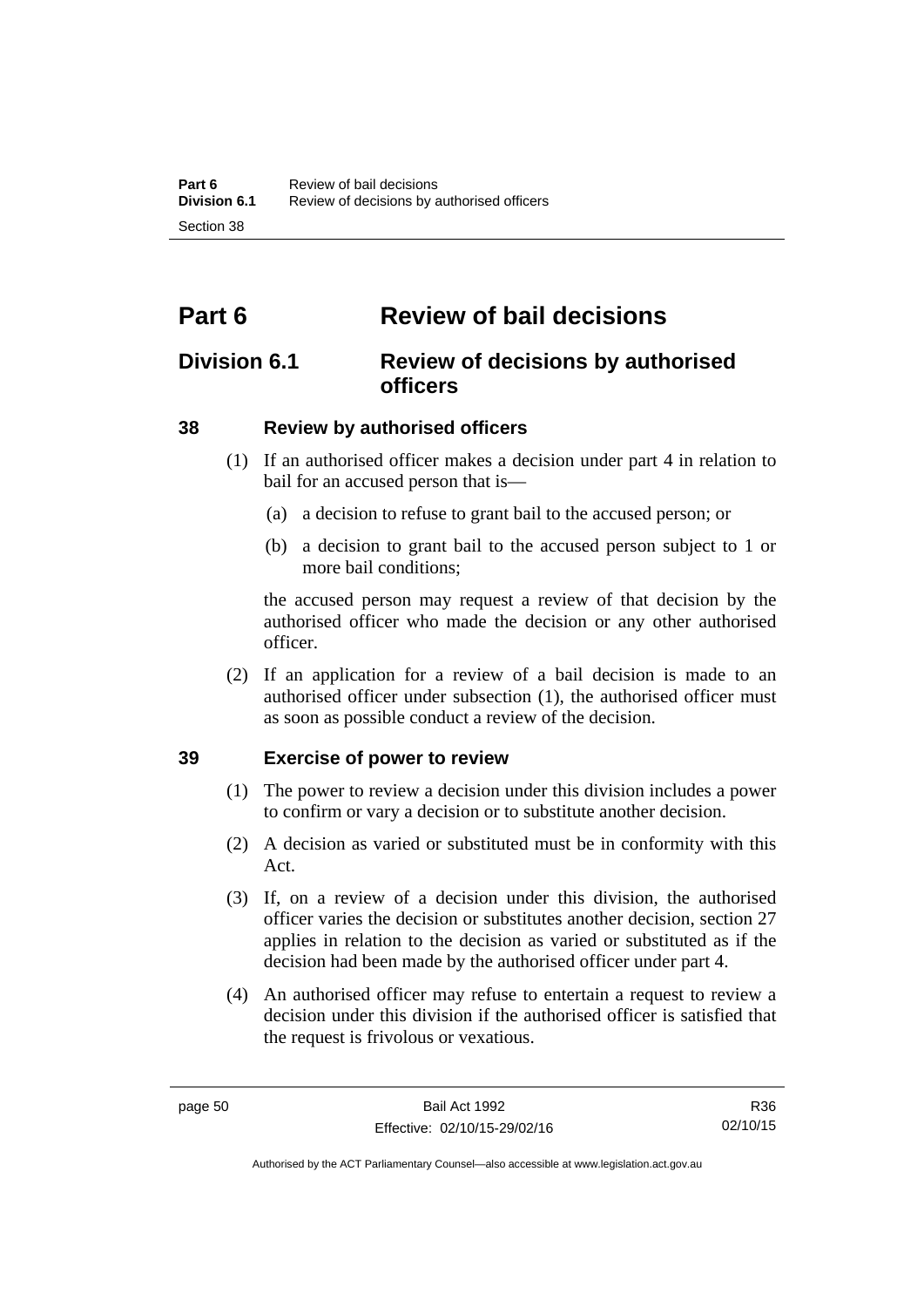- (5) A regulation may—
	- (a) prescribe the way of making a request for the review of a decision under this division; and
	- (b) prescribe procedures for the conduct of a review under this division; and
	- (c) limit the time within which, and the circumstances in which, an accused person may apply for a review of a decision under this division; and
	- (d) limit the number of applications that may be made for the review of a bail decision under this division.

#### **40 Limitation on power of authorised officer to review**

An authorised officer may not, under this division—

- (a) review a decision in circumstances if, had the decision not been made, the authorised officer would be prohibited from making a decision in relation to the grant of bail; or
- (b) review a decision that has been reviewed by a court.

## **Division 6.2 Review of decisions by courts**

#### **41 Right of review of bail decisions**

An accused person or the informant may apply under this division for review of any decision by a court or an authorised officer in relation to bail.

#### **41A Court may review on its own initiative**

 (1) A court that has made a decision in relation to bail may review the decision on its own initiative if the court considers it is in the interests of justice to do so.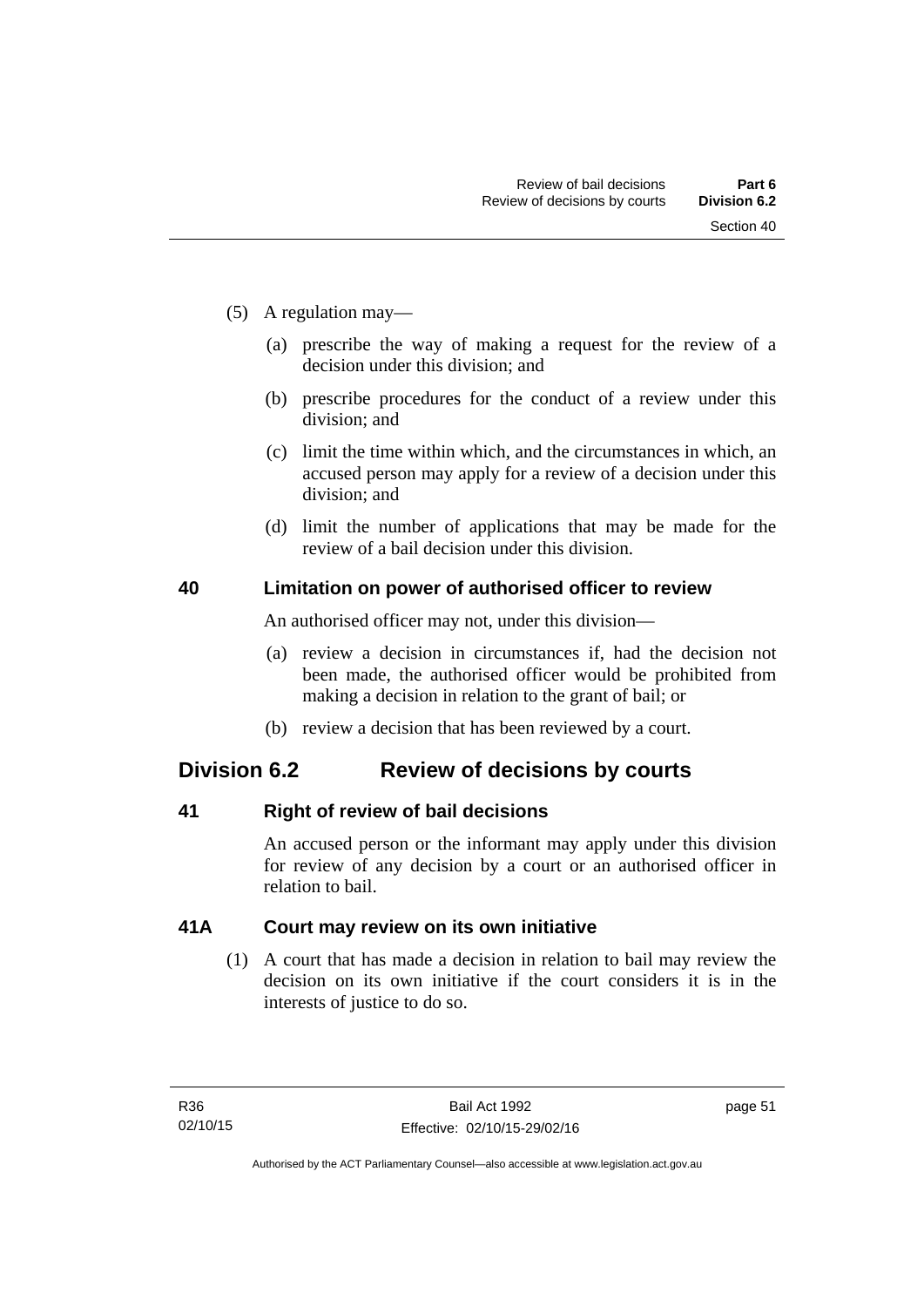(2) The court may issue a warrant for the arrest of the person and for bringing the person before the court at the time and place stated in the warrant.

#### **42 Power of Magistrates Court to review—decision of authorised officer**

- (1) The Magistrates Court may, on application under this division, review any decision of an authorised officer in relation to bail for an accused person, only if—
	- (a) the court has power to make a bail order under section 20 (1) (a) (Power in relation to bail—Magistrates Court); and
	- (b) the court is satisfied that the applicant has shown—
		- (i) a change in circumstances relevant to the granting of bail since the authorised officer's decision; or
		- (ii) the availability of fresh evidence or information relevant to the granting of bail to the accused person that was unavailable when the authorised officer made the decision.
- (2) The power of the Magistrates Court to review a decision under this section may be exercised whether or not any power to review the decision under section 38 (Review by authorised officers) has been exercised or been sought to be exercised.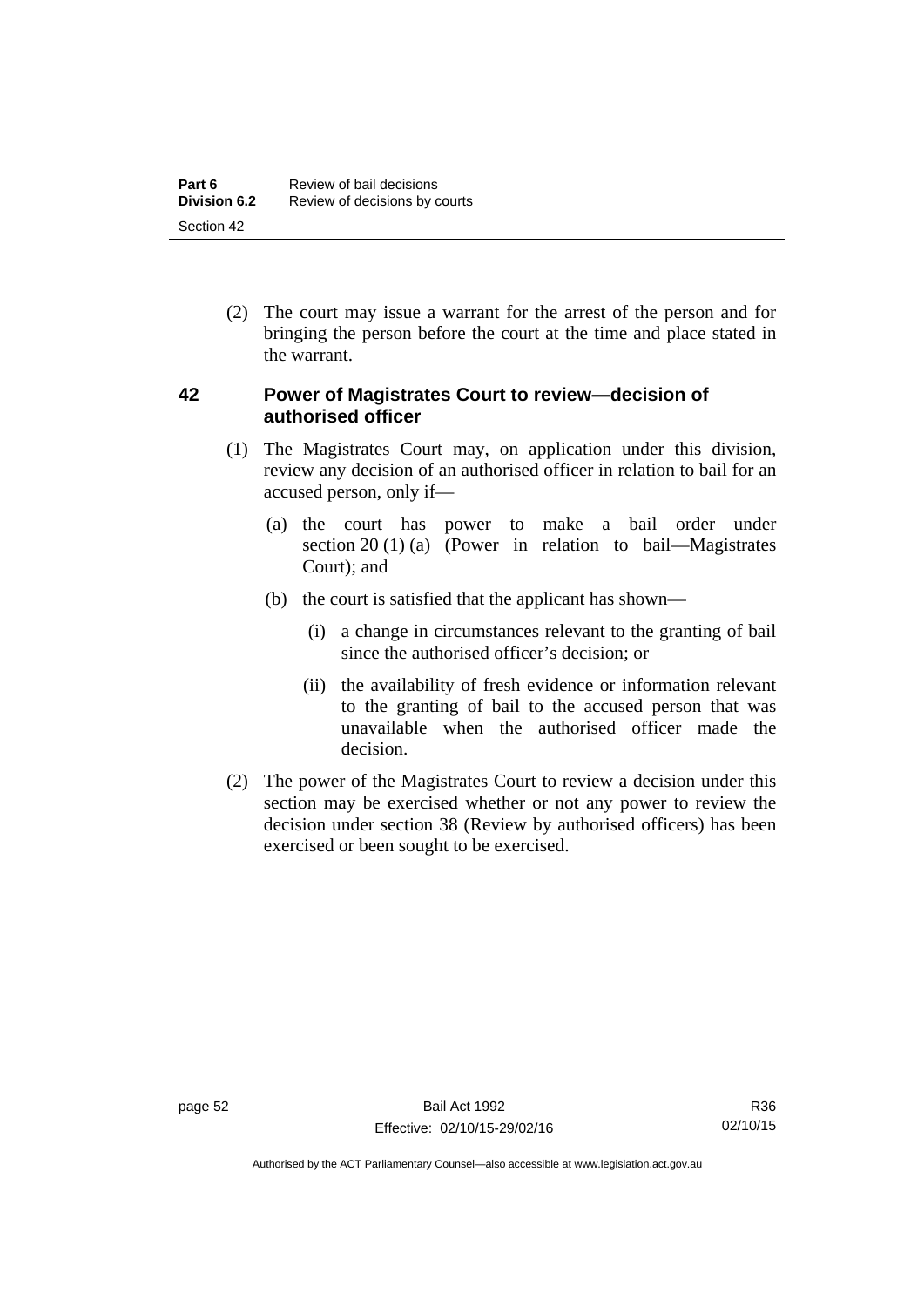## **42A Power of Magistrates Court to review—decision of Magistrates Court**

 The Magistrates Court may, on application under this division, review any decision of the court (however constituted) in relation to bail for an accused person, only if—

- (a) the court has power to make a bail order under section 20 (1) (a) (Power in relation to bail—Magistrates Court); and
- (b) the court is satisfied that the applicant has shown—
	- (i) a change in circumstances relevant to the granting of bail since the court's decision; or
	- (ii) the availability of fresh evidence or information relevant to the granting of bail to the accused person that was unavailable when the court made the decision; and
- (c) for an application made by the accused person—the person has made 2 applications for bail in the Magistrates Court in the proceeding to which the bail relates.

### **43 Power of Supreme Court to review—decision of authorised officer**

- (1) This section applies if, in relation to a decision of an authorised officer in relation to bail for an accused person, the Magistrates Court—
	- (a) does not have power to hear an application for review of the decision; or
	- (b) has heard an application for review of the decision.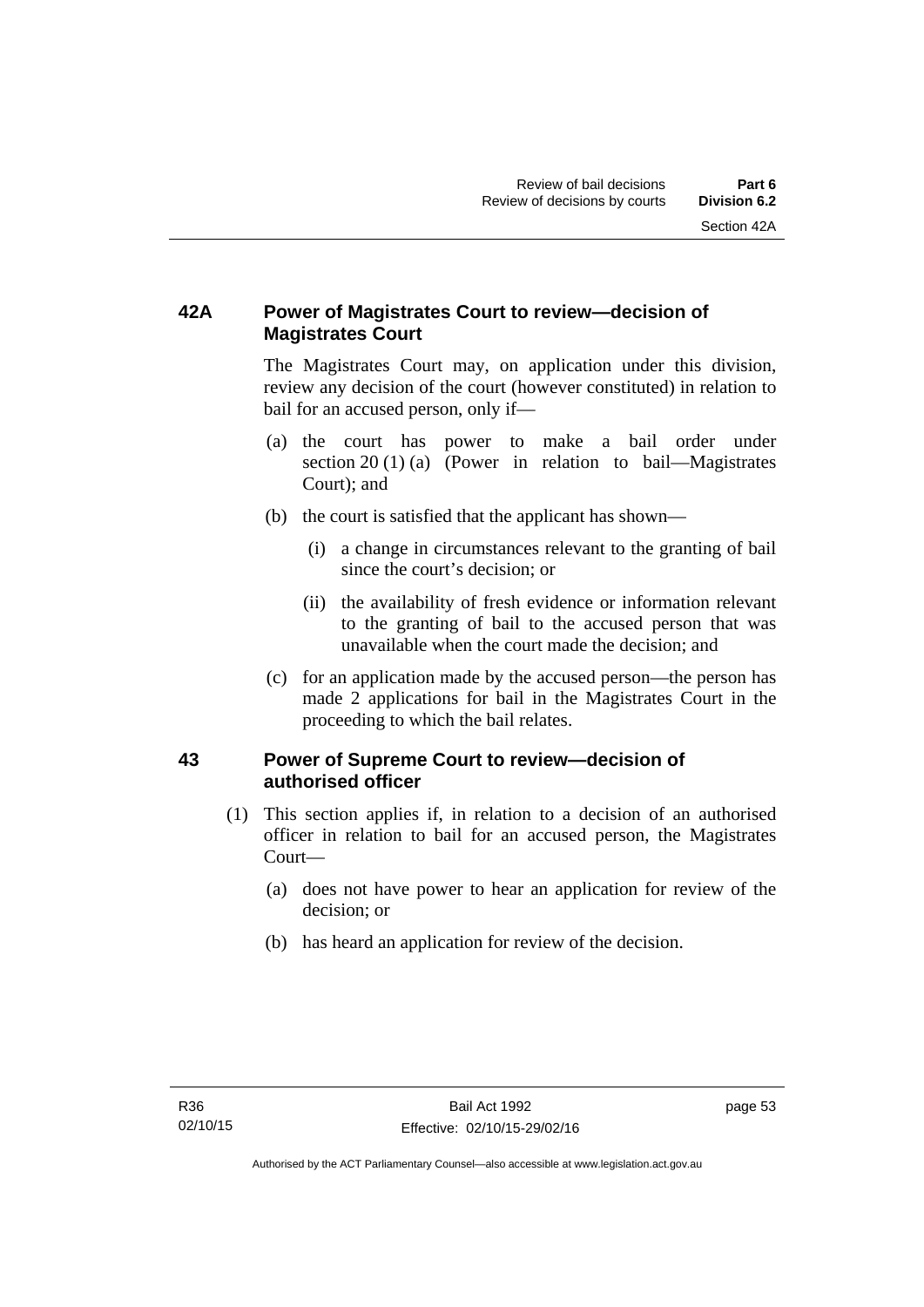- (2) The Supreme Court may, on application under this division, review the decision of the authorised officer, only if the court is satisfied that the applicant has shown—
	- (a) a change in circumstances relevant to the granting of bail since the authorised officer's decision; or
	- (b) the availability of fresh evidence or information relevant to the granting of bail to the accused person that was unavailable when the authorised officer made the decision.
- (3) The power of the Supreme Court to review a decision under this section may be exercised whether or not any power to review the decision under section 38 (Review by authorised officers) has been exercised or been sought to be exercised.

### **43A Power of Supreme Court to review—decision of Magistrates Court or Supreme Court**

- (1) This section applies if a decision in relation to bail for an accused person has been made by—
	- (a) the Magistrates Court in accordance with section 42A (Power of Magistrates Court to review—decision of Magistrates Court); or
	- (b) the Supreme Court.
- (2) The Supreme Court may, on application under this division, review the decision of the court, only if the court is satisfied that the applicant has shown—
	- (a) a change in circumstances relevant to the granting of bail since the court's decision; or
	- (b) the availability of fresh evidence or information relevant to the granting of bail to the accused person that was unavailable when the court made the decision.

Authorised by the ACT Parliamentary Counsel—also accessible at www.legislation.act.gov.au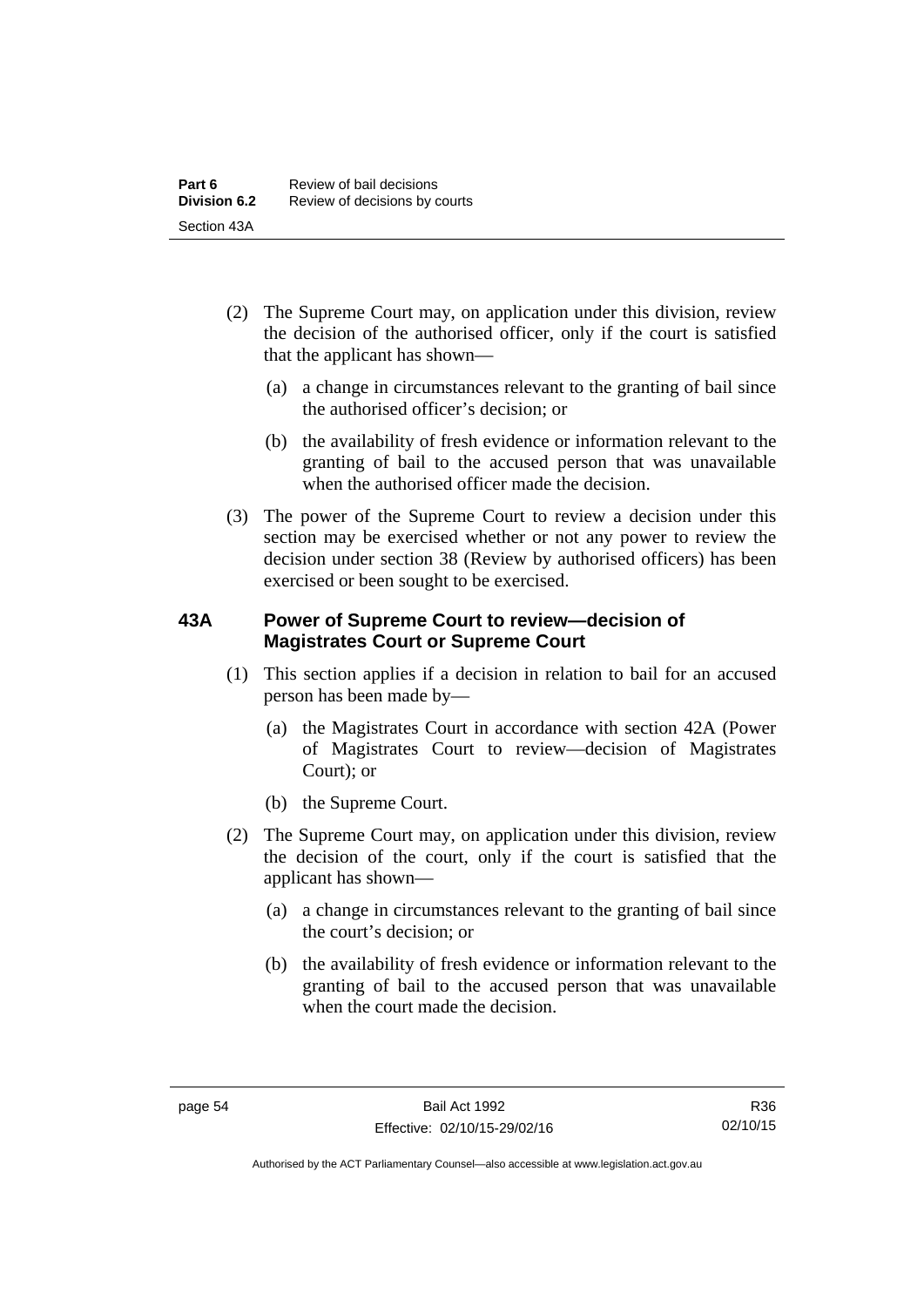#### **45 Exercise of power to review**

- (1) The power to review a decision under this division includes a power to confirm or vary the decision or to substitute another decision.
- (2) A decision as varied or substituted must be in conformity with this Act.
- (3) The review of a decision must be by way of rehearing and evidence or information in addition to, or in substitution for, the evidence or information given or obtained on the making of the decision may be given or obtained on the review.
- (4) If, on a review of a decision under this division the court varies the decision or substitutes another decision, section 27 applies in relation to the decision as varied or substituted as if that decision had been given by the court in relation to an application for bail.
- (5) If, on a review of a decision under this division, bail for an accused person is revoked, the court may, by warrant, commit the person into custody.
- (6) If, on a review of a decision under this division—
	- (a) bail is granted without any condition being imposed but the accused person has not given an undertaking to appear; or
	- (b) bail is granted subject to a condition;

the court may by warrant commit the person into custody until the person gives the undertaking to appear or satisfies the condition.

- (7) A court may refuse to entertain a request to review a decision under this division if the court is satisfied that the request is frivolous or vexatious.
- (8) A regulation may make provision in relation to—
	- (a) the way of making a request for the review of a decision under this division; and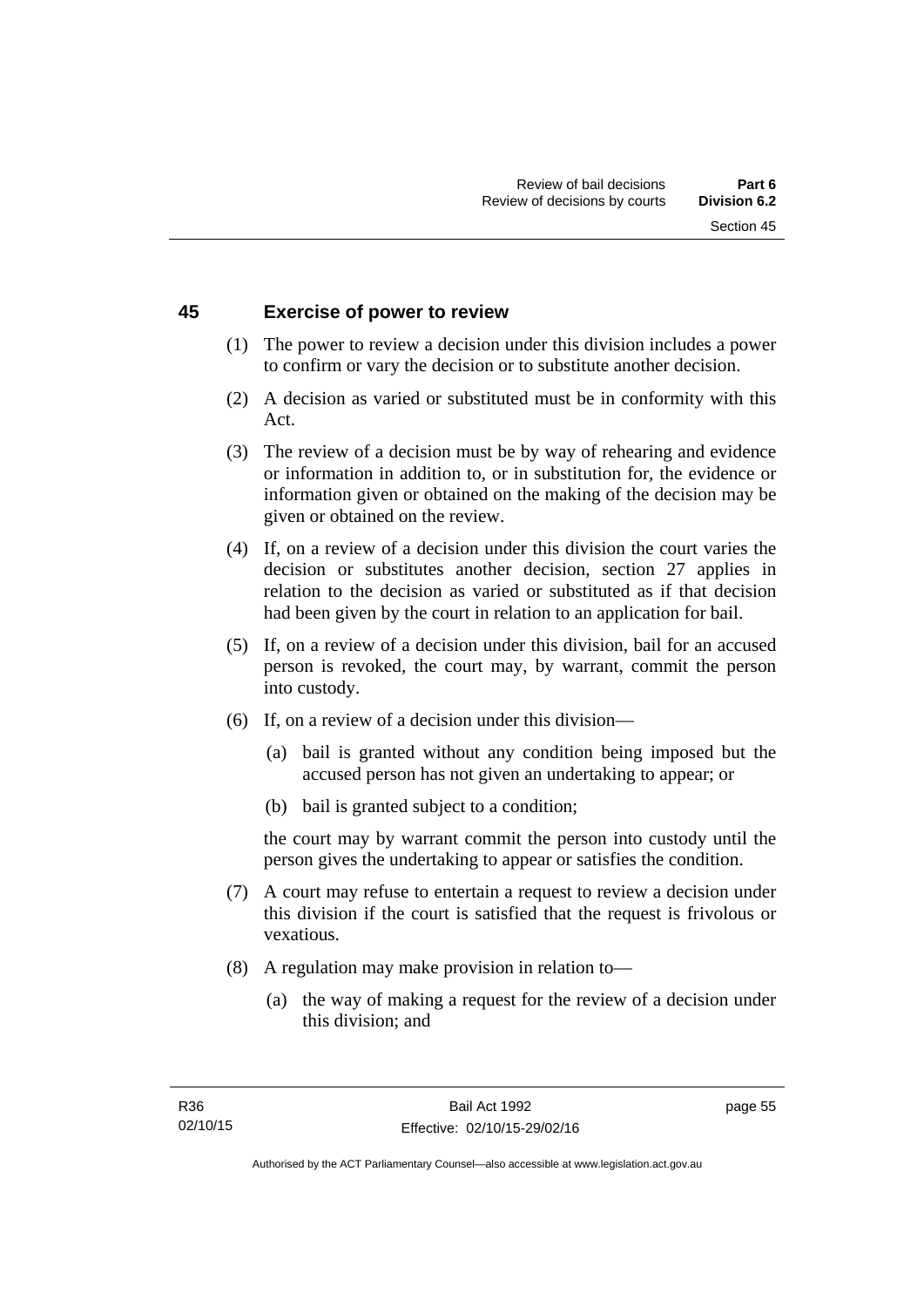(b) the giving or sending to people of notices relating to the proposed exercise of power to review a decision under this division.

#### **46 Review limited to bail conditions**

- (1) If an accused person has remained in custody after being granted bail by a court because any condition of the bail has not been complied with, the decision in relation to bail may be reviewed by the court that granted bail—
	- (a) at the request of the accused person; or
	- (b) at the request of a police officer; or
	- (c) on the court's own initiative.
- (2) A review under this section of a decision in relation to bail is limited to a review of the conditions on which bail has been granted.
- (3) A review requested under this section by a police officer must not be conducted unless the court is satisfied that the request was made—
	- (a) for the purpose of benefiting the accused person; and
	- (b) with the consent of the accused person.
- (4) On a review of a bail decision under this section, a court may—
	- (a) confirm the decision about the conditions of bail; or
	- (b) vary the decision by removing or imposing bail conditions; or
	- (c) grant bail without imposing any bail condition.
- (5) Notwithstanding section 43 or section 43A, the Supreme Court is empowered to conduct a review of a bail decision under this section only in relation to bail granted by the Supreme Court (however constituted).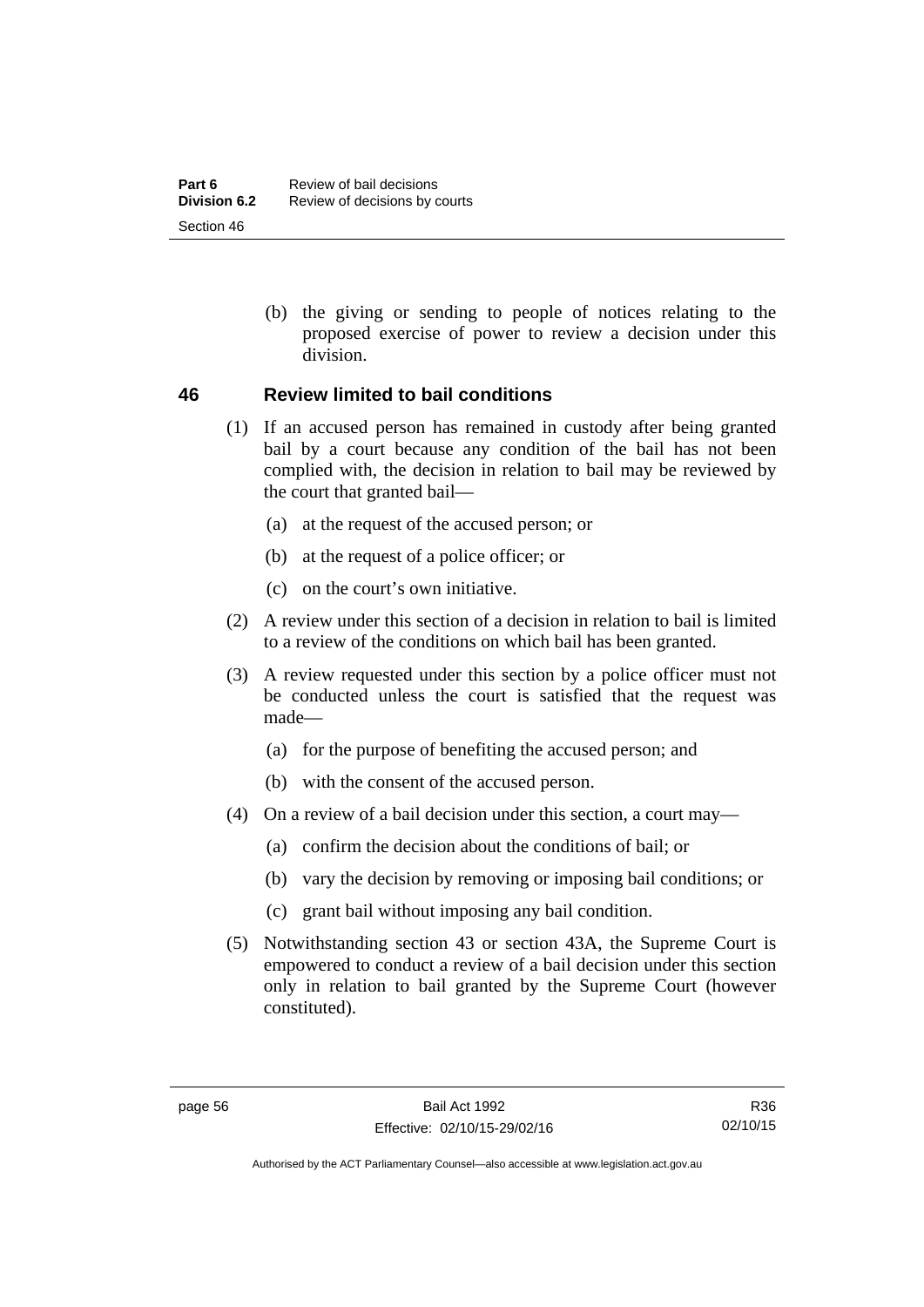# **Part 7 Miscellaneous**

### **47 Giving information relating to bail**

 (1) If a person is charged by a police officer with an offence and the person charged is being held in custody in relation to the offence, the police officer must, as soon as is reasonably practicable after the person is charged, give to the person, by written notice, information relating to his or her entitlement to, or eligibility for, bail and to his or her entitlement to the review of decisions under this Act.

 (2) If an accused person is being held in custody in relation to an offence at the time of his or her first appearance in court in relation to that offence, the court must, during that appearance, or as soon as is reasonably practicable, give to the person, by written notice, information relating to his or her entitlement to, or eligibility for, bail.

### **47A Notice to victim of bail decisions**

- (1) This section applies if—
	- (a) a court or authorised officer makes a decision about a grant of bail, or reviews a bail decision, in relation to a person; and
	- (b) the informant is aware that a victim has expressed concern about the need for protection from violence or harassment by the person.
- (2) The informant must tell a police officer assigned to liaise with victims of crime (a *victim liaison officer*) that the victim has expressed the concern.

*Note* If a form is approved under s 58 for a notice under this section, the form must be used.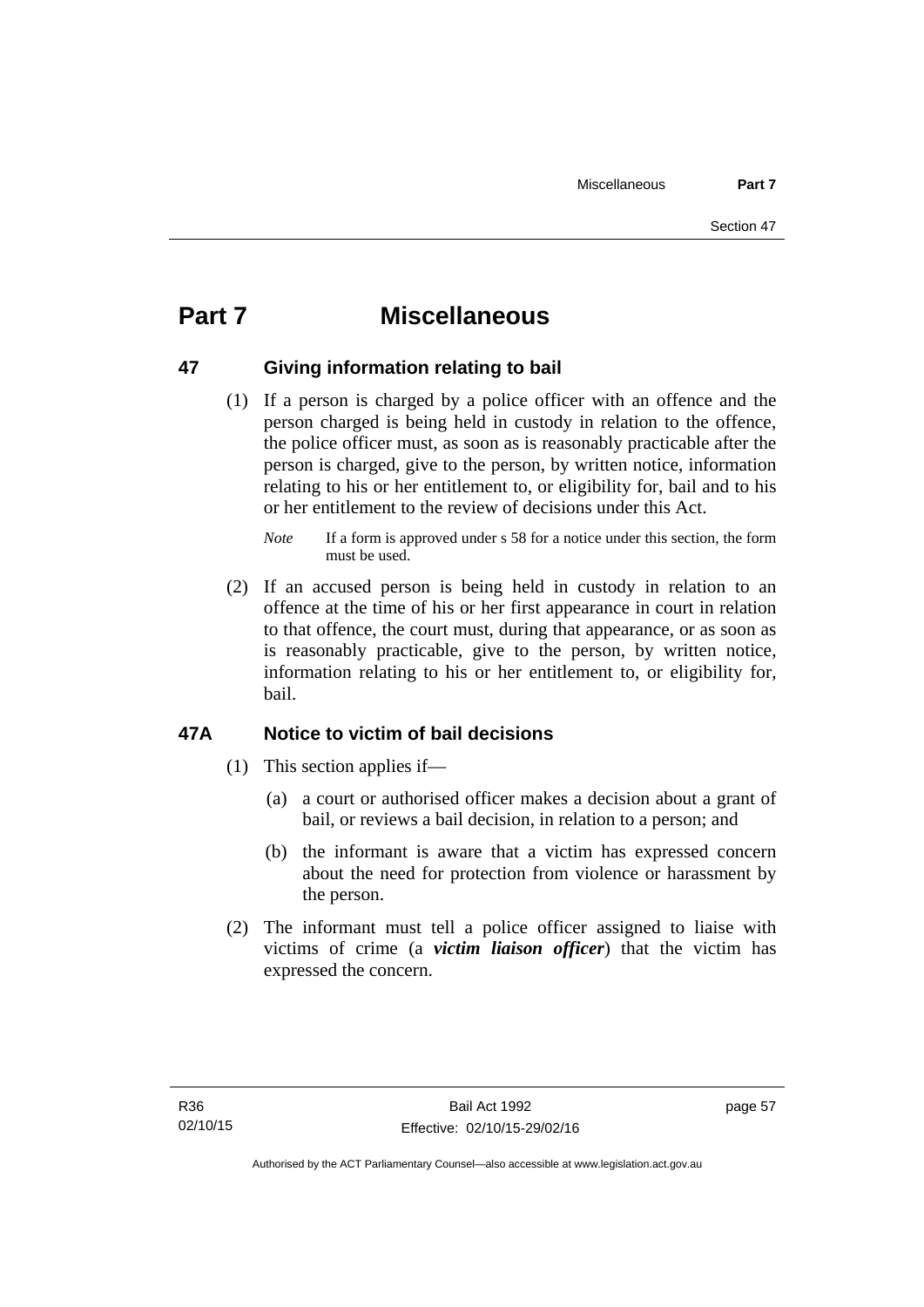#### **Part 7** Miscellaneous

Section 48

 (3) If a victim liaison officer is told about a victim's concern, the victim liaison officer must take all reasonable steps to tell the victim (or, if the victim is a child, a person who has parental responsibility for the child) about the bail decision as soon as practicable.

#### **48 Notification to court that bail condition not satisfied**

- (1) This section applies to a person who has been granted bail by a court but who has remained in custody since bail was granted because a condition of the bail has not been complied with.
- (2) The person in charge of the correctional centre or other place where the person is in custody must give the court written notice that the person remains in custody because of the failure to comply with a bail condition.

*Note* If a form is approved under s 58 for a notice, the form must be used.

- (3) The notice must be given to the court not later than 7 days after the day the person is received into custody.
- (4) To remove any doubt, the court to which a notice is given under subsection (2) may, on its own initiative, conduct a review under section 46 of the condition on which bail was granted.
- (5) A notice under this section is required to be given only once in relation to any particular grant of bail.
- (6) A regulation may prescribe information that is to be given to a court with a notice under this section.

#### **49 Failure to answer bail**

- (1) A person commits an offence if the person—
	- (a) gives an undertaking to appear before a court; and
	- (b) fails to carry out the undertaking.

Maximum penalty: 200 penalty units, imprisonment for 2 years or both.

R36 02/10/15

Authorised by the ACT Parliamentary Counsel—also accessible at www.legislation.act.gov.au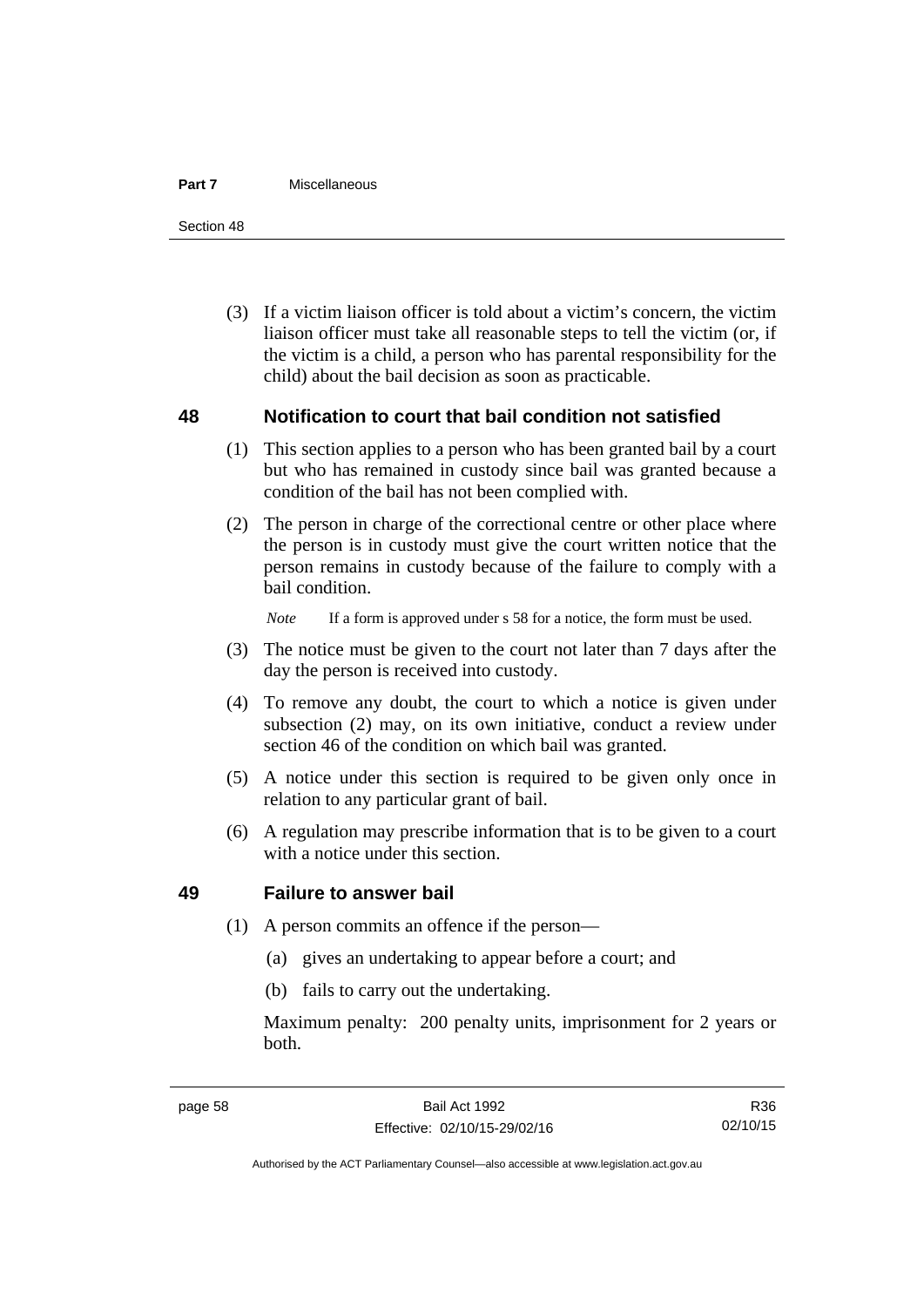- (2) The court may issue a warrant to arrest the person and to bring the person before the court.
- (3) Subsection (1) does not apply if the person has a reasonable excuse for failing to carry out the undertaking.

## **51 Indemnification of sureties**

(1) A person commits an offence if the person indemnifies, or agrees to indemnify, anyone else against a liability the other person incurs or may incur as surety for an accused person.

Maximum penalty: 200 penalty units, imprisonment for 2 years or both.

 (2) A person commits an offence if the person is indemnified, or agrees to be indemnified, by someone else against a liability the person incurs or may incur as surety for an accused person.

Maximum penalty: 200 penalty units, imprisonment for 2 years or both.

- (3) For this section, it does not matter whether—
	- (a) the agreement is for compensation in money or anything else; or
	- (b) the agreement is made before or after the person indemnified, or agreed to be indemnified, becomes a surety; or
	- (c) the person indemnified, or agreed to be indemnified, becomes a surety.

### **52 Contravention of Act by police officers**

(1) If a police officer contravenes a provision of this Act that is applicable to him or her as a police officer or as an authorised officer, the contravention is not punishable as an offence unless a penalty is expressly provided by this Act in relation to the contravention.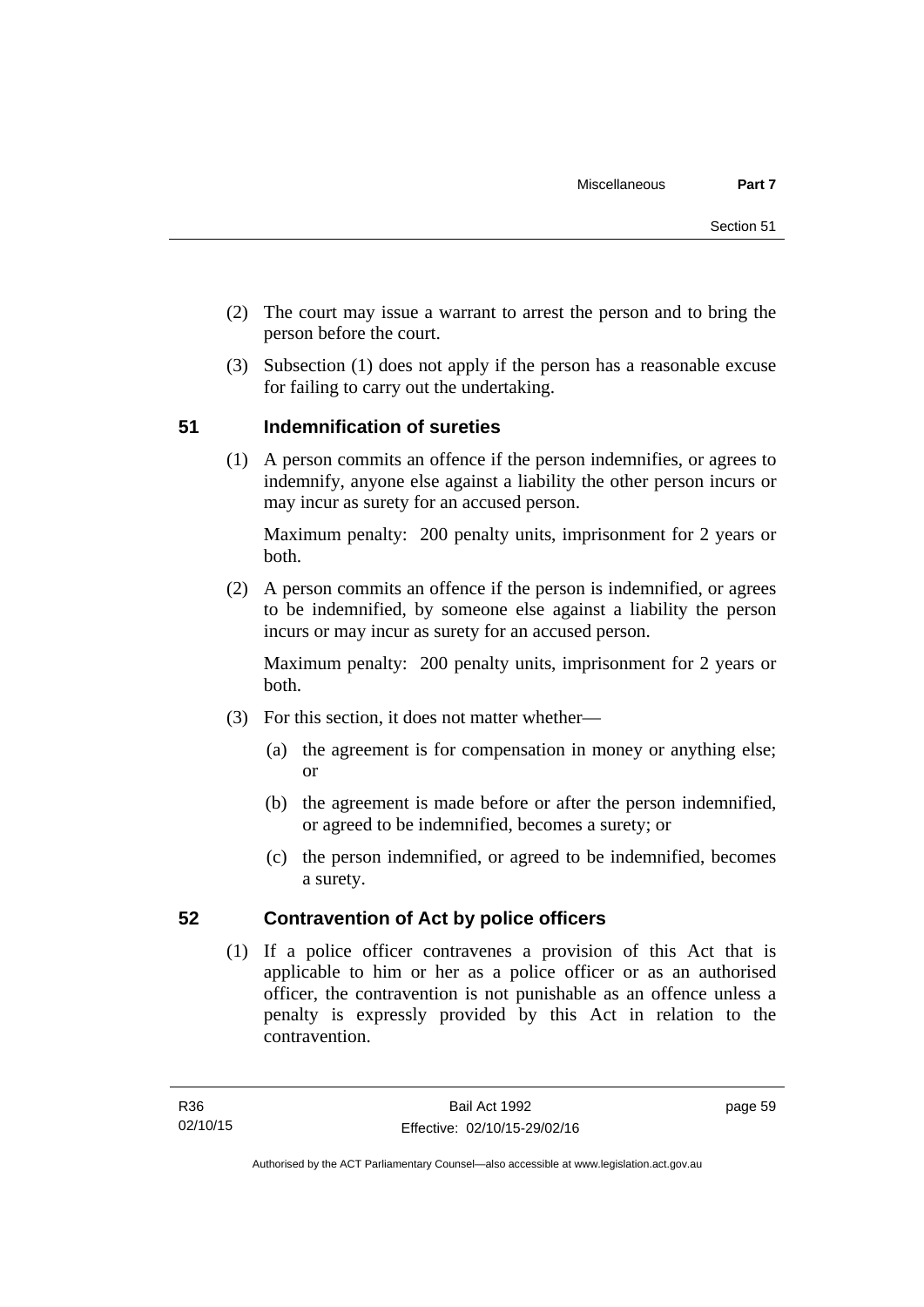- (2) Subsection (1) does not apply to prevent a contravention of a provision of this Act by a police officer from—
	- (a) being dealt with under the—
		- (i) *[Australian Federal Police Act 1979](http://www.comlaw.gov.au/Series/C2004A02068)* (Cwlth), part 5; or
		- (ii) *[Law Enforcement Integrity Commissioner Act 2006](http://www.comlaw.gov.au/Series/C2006A00085)* (Cwlth); or
		- (iii) *[Ombudsman Act 1976](http://www.comlaw.gov.au/Series/C2004A01611)* (Cwlth); or
	- (b) constituting grounds for the institution of civil proceedings.

#### **55 Civil standard of proof to apply for certain purposes**

If a court or an authorised officer, in making a decision in relation to bail (other than a decision in proceedings for an offence committed in relation to bail), is to be, or may be, satisfied as to any matter, it is sufficient if the court or authorised officer is satisfied on the balance of probabilities.

#### **56 No right of surety to arrest**

A surety for an accused person does not have the right to arrest the accused person because the surety is a surety for the accused person.

#### **56A Arrest without warrant of person on bail**

- (1) This section applies if a person has been granted bail in the ACT, a State or another Territory.
- (2) A police officer may arrest the person without warrant if the officer believes on reasonable grounds that the person—
	- (a) has failed to comply with a bail condition; or
	- (b) will not comply with a bail condition.
- (3) The police officer must bring the person before a court as soon as practicable.

Authorised by the ACT Parliamentary Counsel—also accessible at www.legislation.act.gov.au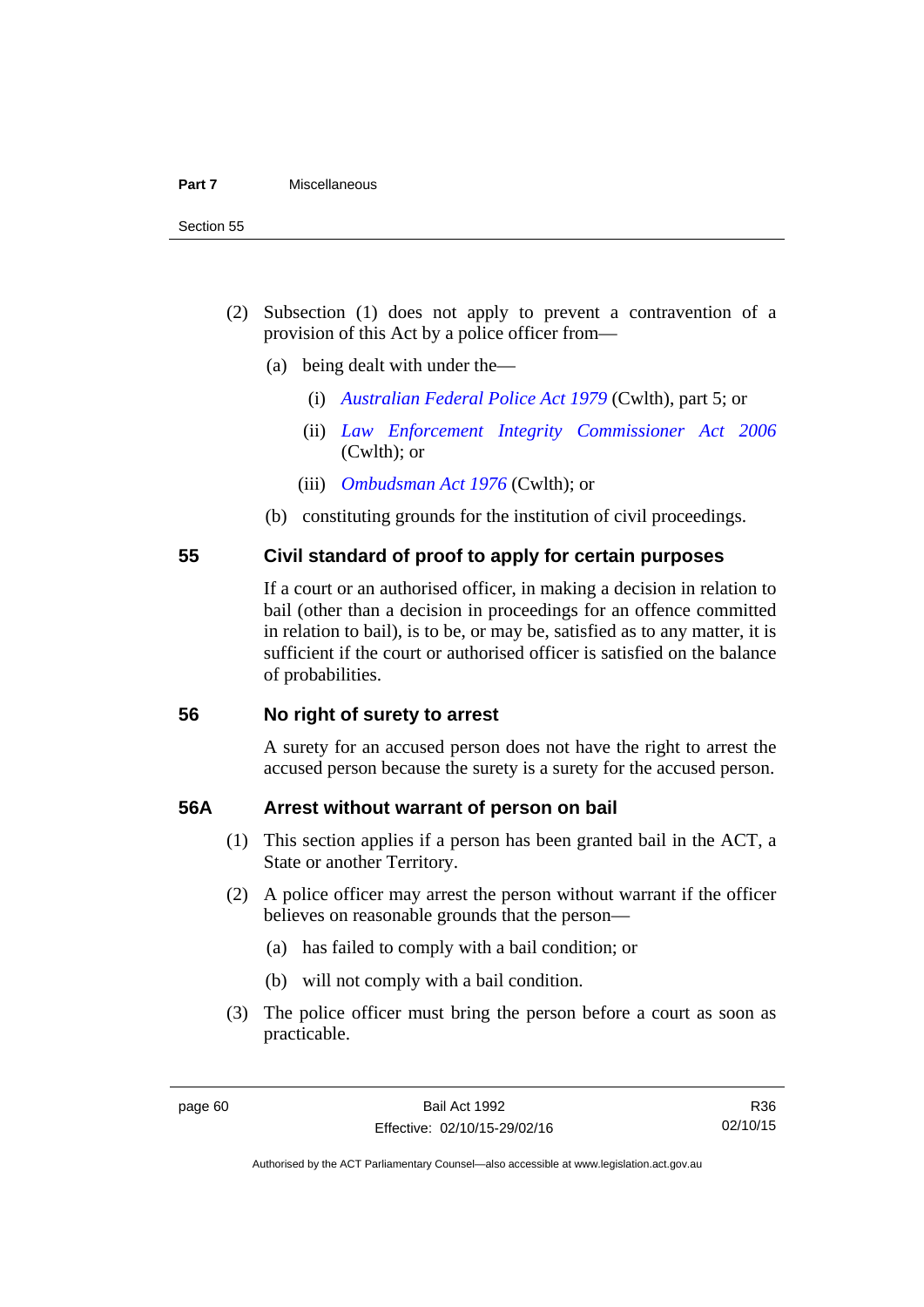- (4) The court may—
	- (a) for a person granted bail in the ACT—exercise the same powers in relation to bail as it has in relation to any other accused person in custody; or
	- (b) for a person granted bail in a State or another Territory—
		- (i) release the person unconditionally; or
		- (ii) grant the person bail subject to the conditions that the court considers appropriate; or
		- (iii) remand the person in custody for a reasonable time while a warrant for the person's arrest is obtained from the State or other Territory.
- (5) A release mentioned in subsection (4) (b) (i) does not affect the grant of bail in the State or other Territory.

#### **56B Arrest for breach of condition by person outside ACT**

- (1) This section applies if a police officer reasonably believes that—
	- (a) a person who has been granted bail in the ACT has failed to comply with a bail condition; and
	- (b) the person is in a State or another Territory.
- (2) An issuing officer may, on the information of a police officer—
	- (a) issue a warrant to arrest the person in the State or other Territory and bring the person before a court; or
	- (b) issue a summons for the person's appearance before a court.
- (3) In this section

*issuing officer*, for a warrant, means—

 (a) a judge, the registrar or a deputy registrar of the Supreme Court; or

page 61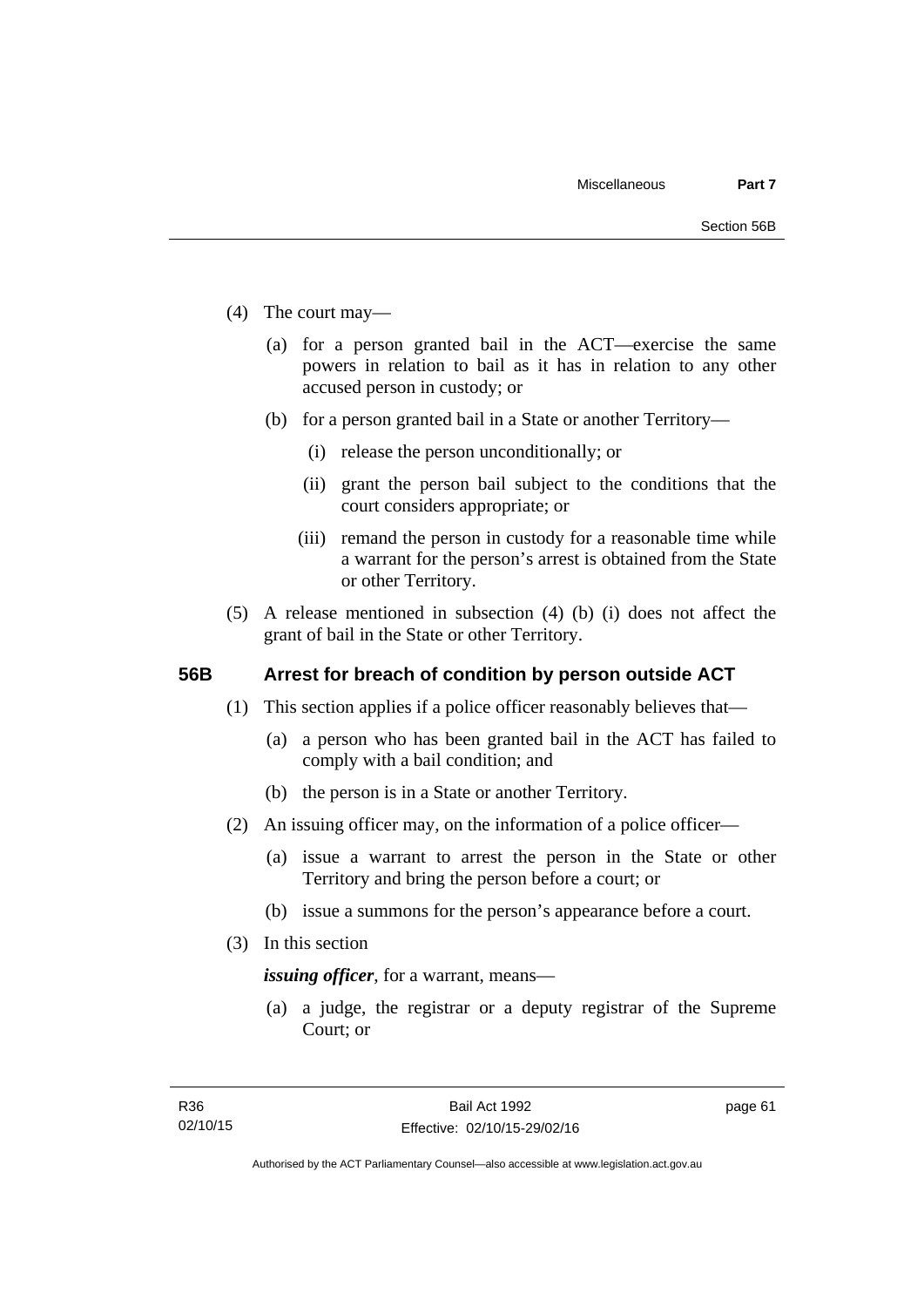#### **Part 7** Miscellaneous

Section 57

- (b) a magistrate; or
- (c) if authorised by the Chief Magistrate to issue a warrant—the registrar or deputy registrar of the Magistrates Court.

#### **57 Act to prevail**

- (1) Except if otherwise expressly provided by this Act, this Act applies in relation to the grant of bail to accused people to the exclusion of any other law in force immediately before the commencement of this Act so far as any other such law makes provision for or in relation to bail for accused people.
- (2) This Act does not affect the *[Bill of Rights 1688](http://www.legislation.act.gov.au/a/db_1792/default.asp)* 1 Will and Mary sess 2 c 2.

#### **57AA Abolition of inherent power of bail**

Any inherent power of the Supreme Court to grant bail is abolished.

#### **58 Approved forms**

- (1) The Minister may approve forms for this Act.
- (2) If the Minister approves a form for a particular purpose, the approved form must be used for that purpose.
- (3) A form approved for section 28 (1), 30 (4), 34, 47 or 48 (2) is a disallowable instrument.
	- *Note* A disallowable instrument must be notified, and presented to the Legislative Assembly, under the [Legislation Act.](http://www.legislation.act.gov.au/a/2001-14)
- (4) Any other approved form is a notifiable instrument.

*Note* A notifiable instrument must be notified under the [Legislation Act](http://www.legislation.act.gov.au/a/2001-14).

 (5) If there is no approved form for an instrument under this Act, the instrument must be in a form acceptable to the registrar.

R36 02/10/15

Authorised by the ACT Parliamentary Counsel—also accessible at www.legislation.act.gov.au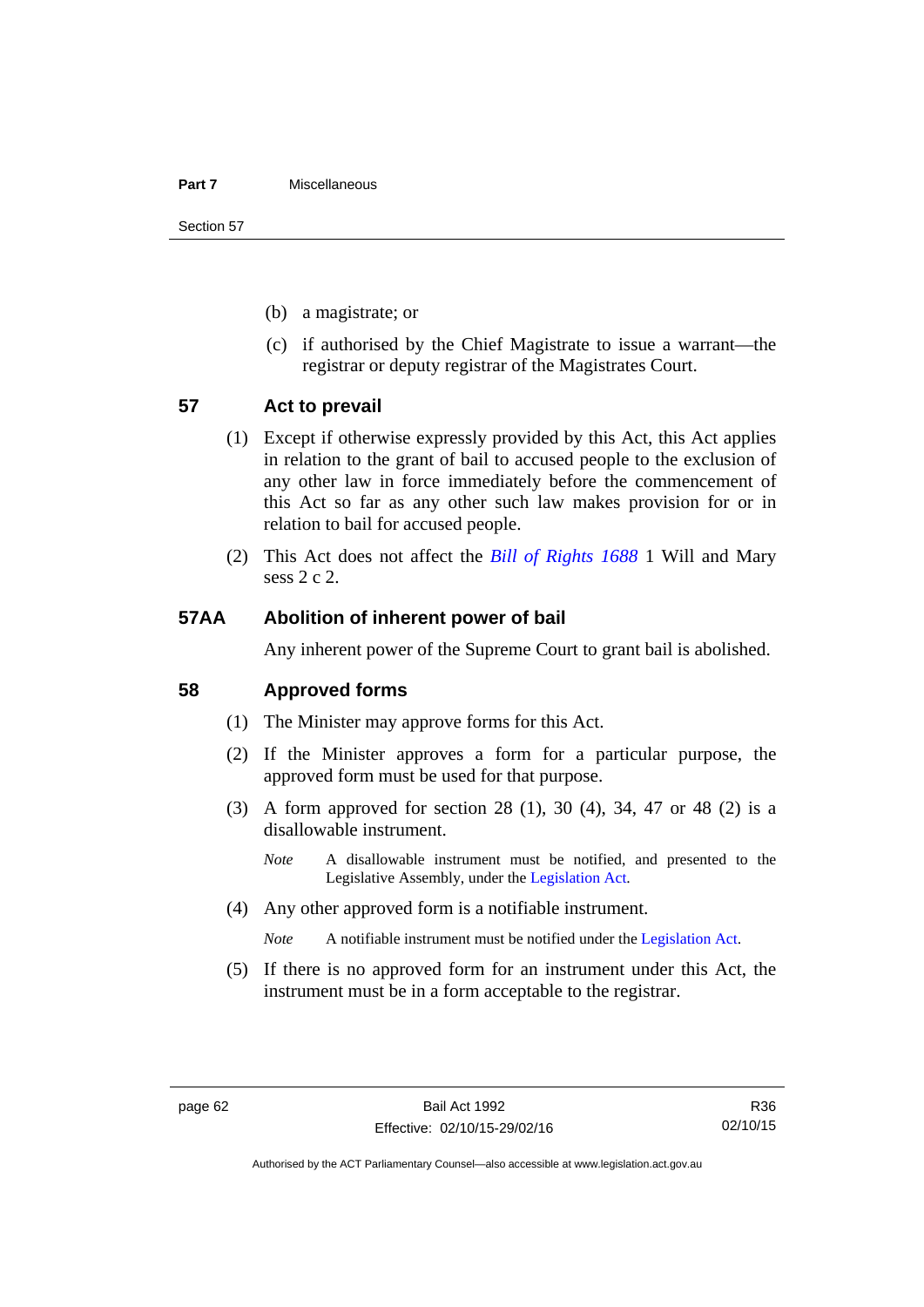### **59 Regulation-making power**

- (1) The Executive may make regulations for this Act.
	- *Note* A regulation must be notified, and presented to the Legislative Assembly, under the [Legislation Act](http://www.legislation.act.gov.au/a/2001-14).
- (2) Without limiting subsection (1), a regulation may make provision in relation to the management (including the investment) of an amount deposited in accordance with a condition mentioned in section 25 (1) (c).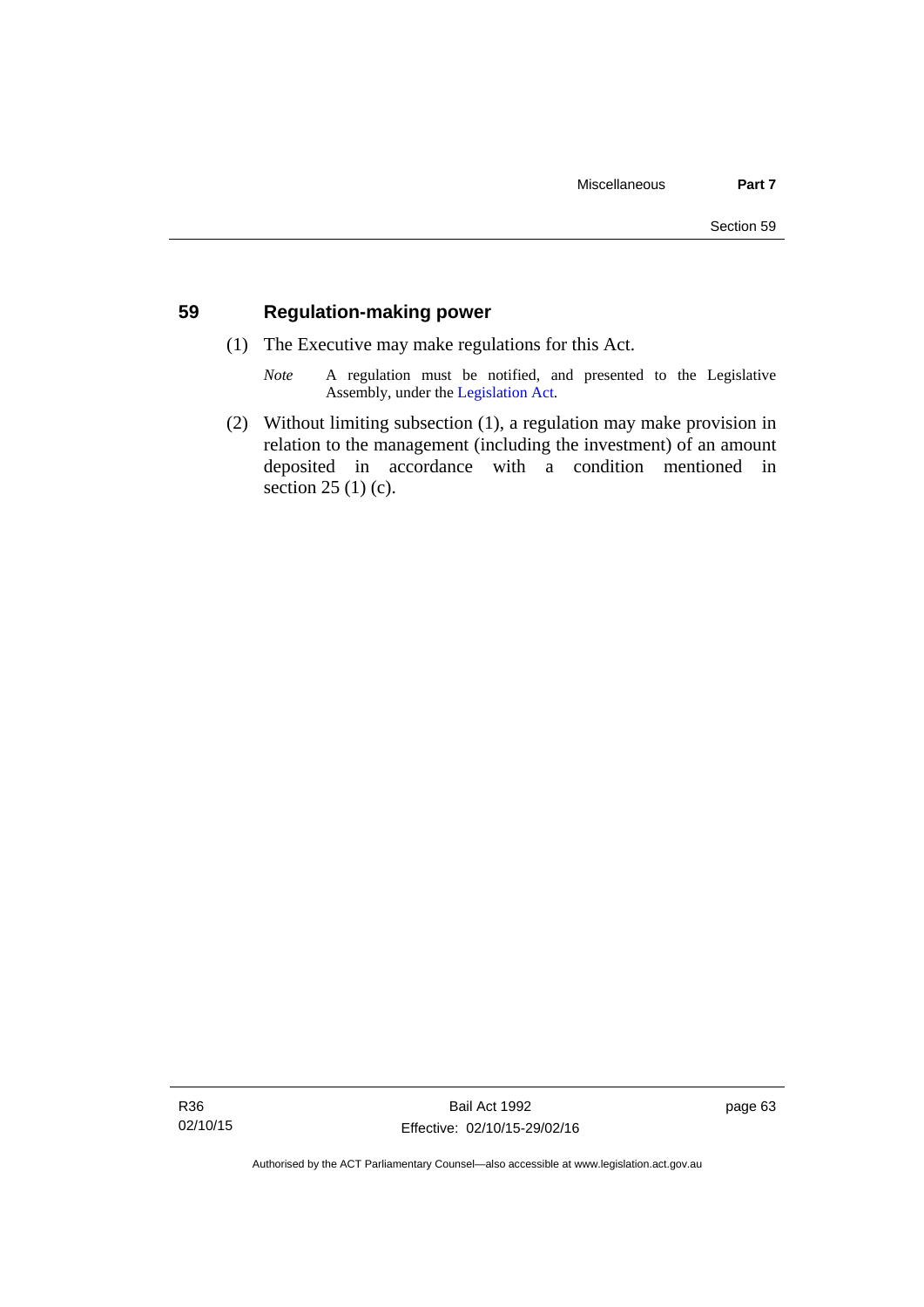# **Schedule 1 Offences to which presumption of bail does not apply**

(see s 9B (a))

## **Part 1.1 Offences against Crimes Act 1900**

| column 1<br>item      | column <sub>2</sub><br>provision | column 3<br>description of offence                         |
|-----------------------|----------------------------------|------------------------------------------------------------|
|                       | 15                               | manslaughter                                               |
| $\mathcal{D}_{\cdot}$ | 19                               | intentionally inflicting grievous bodily harm              |
| 3                     | 49C                              | industrial manslaughter (employer offence)                 |
| 4                     | 49D                              | industrial manslaughter (senior officer offence)           |
| 5                     | 51                               | sexual assault in the first degree                         |
| 6                     | 52                               | sexual assault in the second degree                        |
|                       | 54                               | sexual intercourse without consent                         |
| 8                     | 55(1)                            | sexual intercourse with young person under<br>10 years old |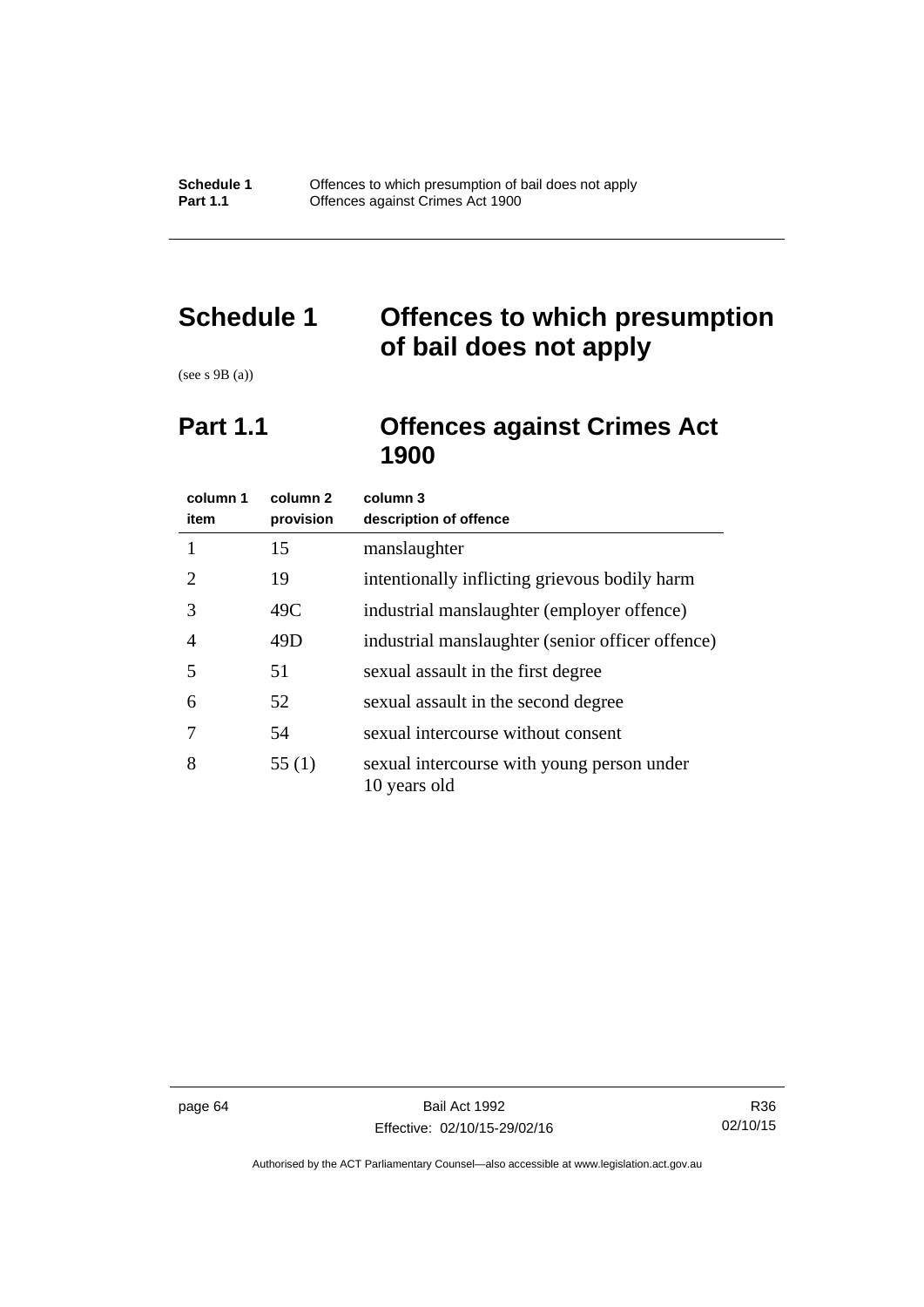# **Part 1.2 Offences against Criminal Code**

| column 1<br>item | column <sub>2</sub><br>provision | column 3<br>description of offence                                                                       |     |
|------------------|----------------------------------|----------------------------------------------------------------------------------------------------------|-----|
| 1                | 310                              | aggravated robbery                                                                                       |     |
| $\overline{2}$   | 312                              | aggravated burglary                                                                                      |     |
| 3                | 603(3)                           | trafficking in commercial quantity of<br>controlled drug                                                 |     |
| $\overline{4}$   | 603(5)                           | trafficking in trafficable quantity of cannabis                                                          |     |
| 5                | 603(7)                           | trafficking in controlled drug other than<br>cannabis                                                    |     |
| 6                | 607(3)                           | manufacturing commercial quantity of<br>controlled drug for selling                                      |     |
| 7                | 607(5)                           | manufacturing controlled drug for selling                                                                |     |
| 8                | 610(1)                           | selling large commercial quantity of controlled<br>precursor for manufacture of controlled drug          |     |
| 9                | 610(3)                           | selling commercial quantity of controlled<br>precursor for manufacture of controlled drug                |     |
| 10               | 611(1)                           | manufacturing large commercial quantity of<br>controlled precursor for manufacture of<br>controlled drug |     |
| 11               | 611(3)                           | manufacturing large commercial quantity of<br>controlled precursor for selling                           |     |
| 12               | 611(5)                           | manufacturing commercial quantity of<br>controlled precursor for manufacture of<br>controlled drug       |     |
| 13               | 611(7)                           | manufacturing commercial quantity of<br>controlled precursor for selling                                 |     |
| 14               | 612(1)                           | possessing large commercial quantity of                                                                  |     |
| R36              |                                  | Bail Act 1992                                                                                            | pag |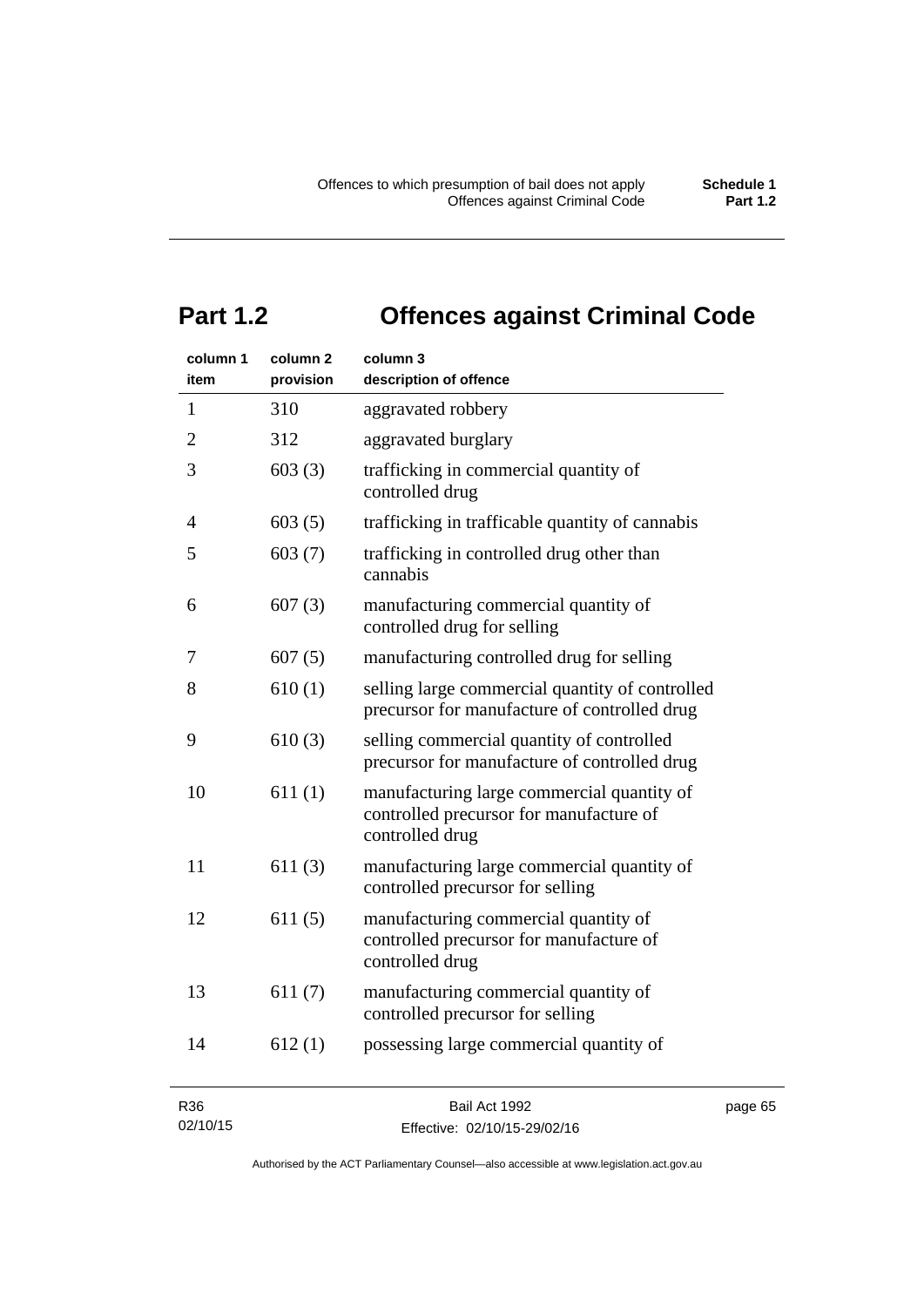## **Schedule 1** Offences to which presumption of bail does not apply **Part 1.2 C** Offences against Criminal Code

| column 1<br>item | column 2<br>provision | column 3<br>description of offence                              |
|------------------|-----------------------|-----------------------------------------------------------------|
|                  |                       | controlled precursor                                            |
| 15               | 612(3)                | possessing commercial quantity of controlled<br>precursor       |
| 16               | 616(3)                | cultivating commercial quantity of controlled<br>plant          |
| 17               | 619(3)                | selling commercial quantity of controlled plant                 |
| 18               | 622(3)                | supplying etc controlled drug to child for<br>selling           |
| 19               | 624(4)                | procuring child to traffic in controlled drug                   |
| 20               | 625(1)                | supplying etc controlled drug (other than<br>cannabis) to child |
| 21               | 639                   | concealing etc property derived from drug<br>offence            |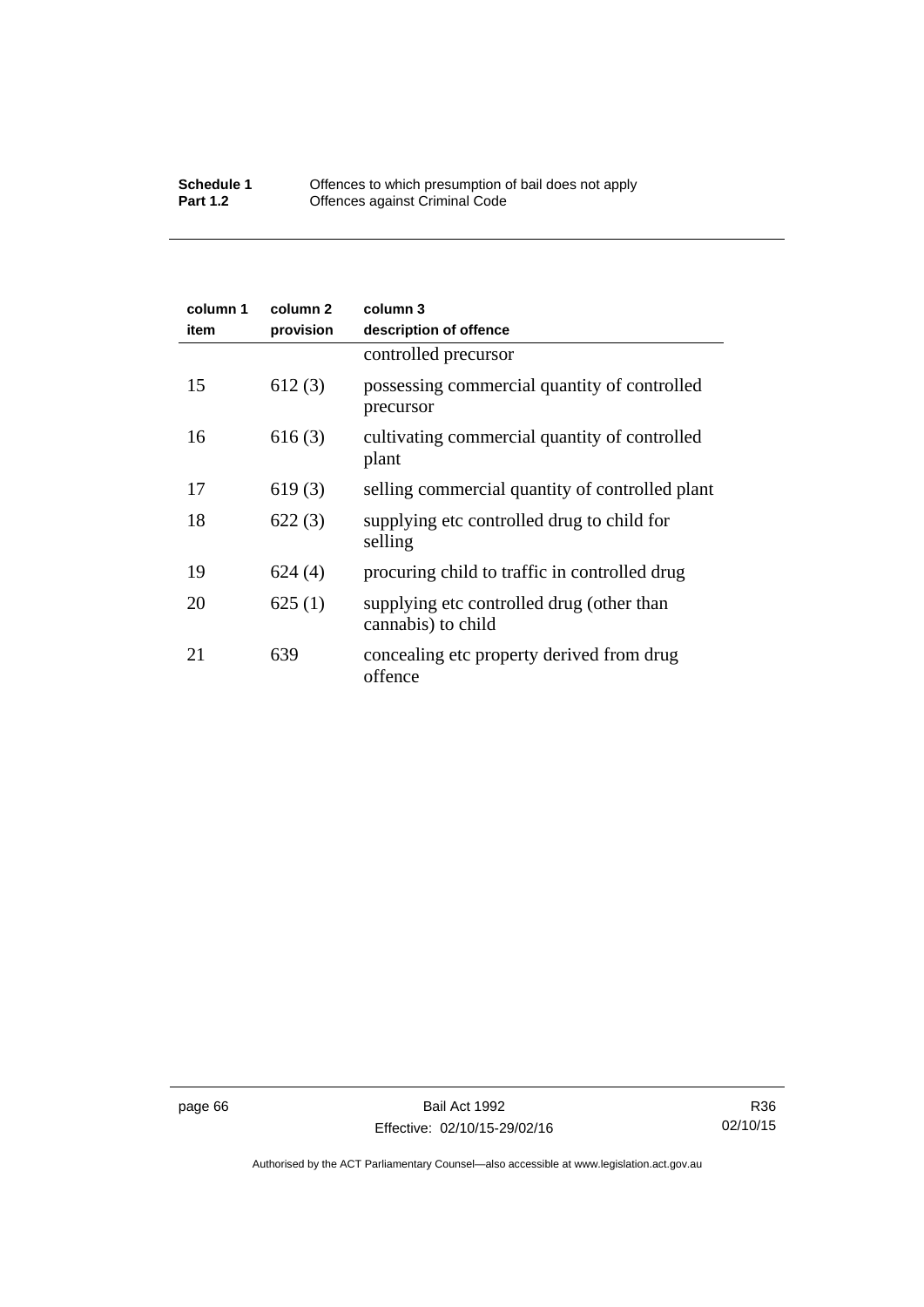# **Part 1.3 Offence against Drugs of Dependence Act 1989**

| column 1 | column 2  | column 3                                                          |
|----------|-----------|-------------------------------------------------------------------|
| item     | provision | description of offence                                            |
|          | 164       | sale, supply etc of drug of dependence or<br>prohibited substance |

R36 02/10/15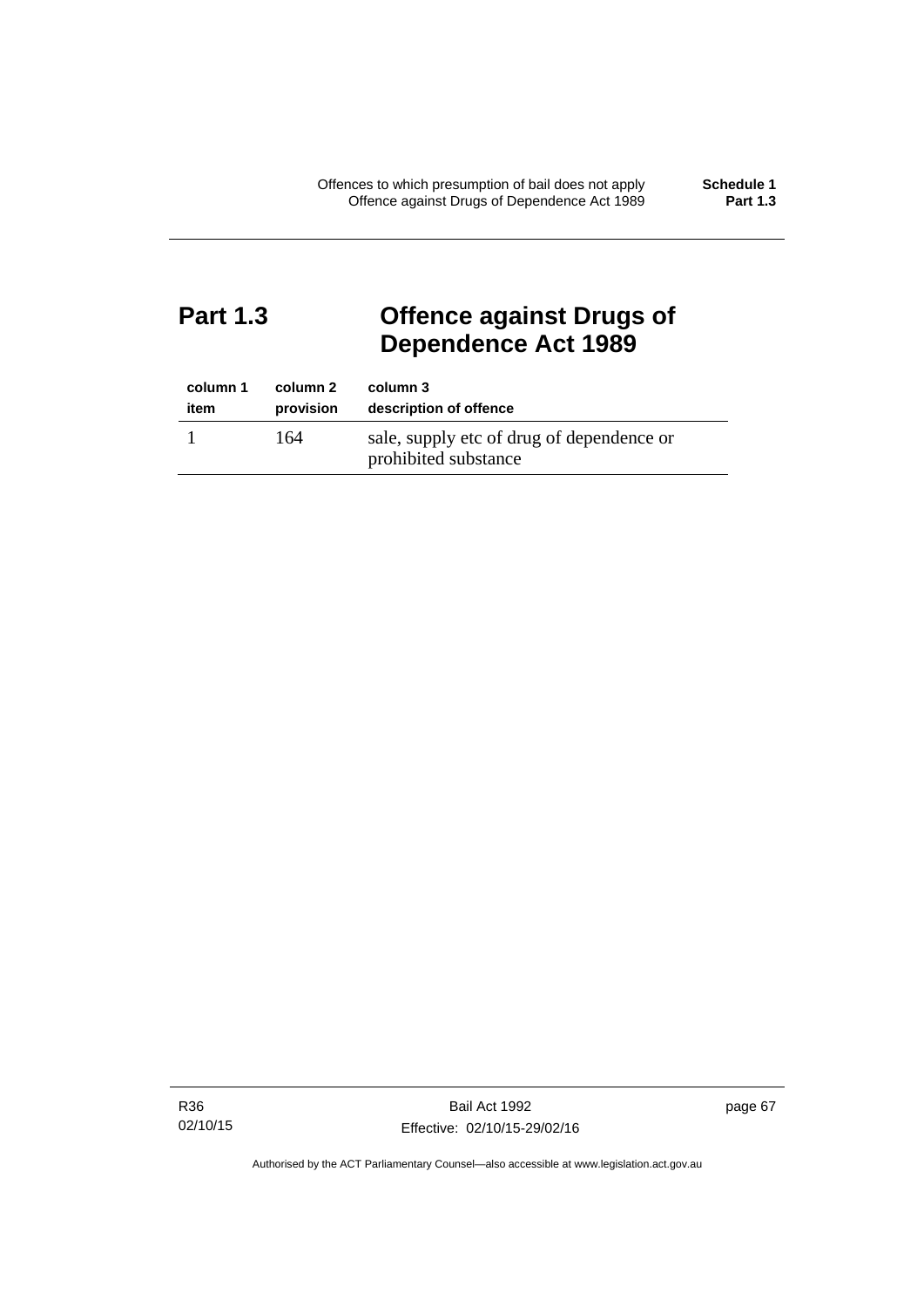# **Part 1.4 Offences against Medicines, Poisons and Therapeutic Goods Act 2008**

| column 1<br>item | column 2<br>provision | column 3<br>description of offence                            |
|------------------|-----------------------|---------------------------------------------------------------|
|                  | 26                    | supply of controlled medicine or prohibited<br>substance      |
|                  | 33                    | manufacture of controlled medicine or<br>prohibited substance |

page 68 Bail Act 1992 Effective: 02/10/15-29/02/16

R36 02/10/15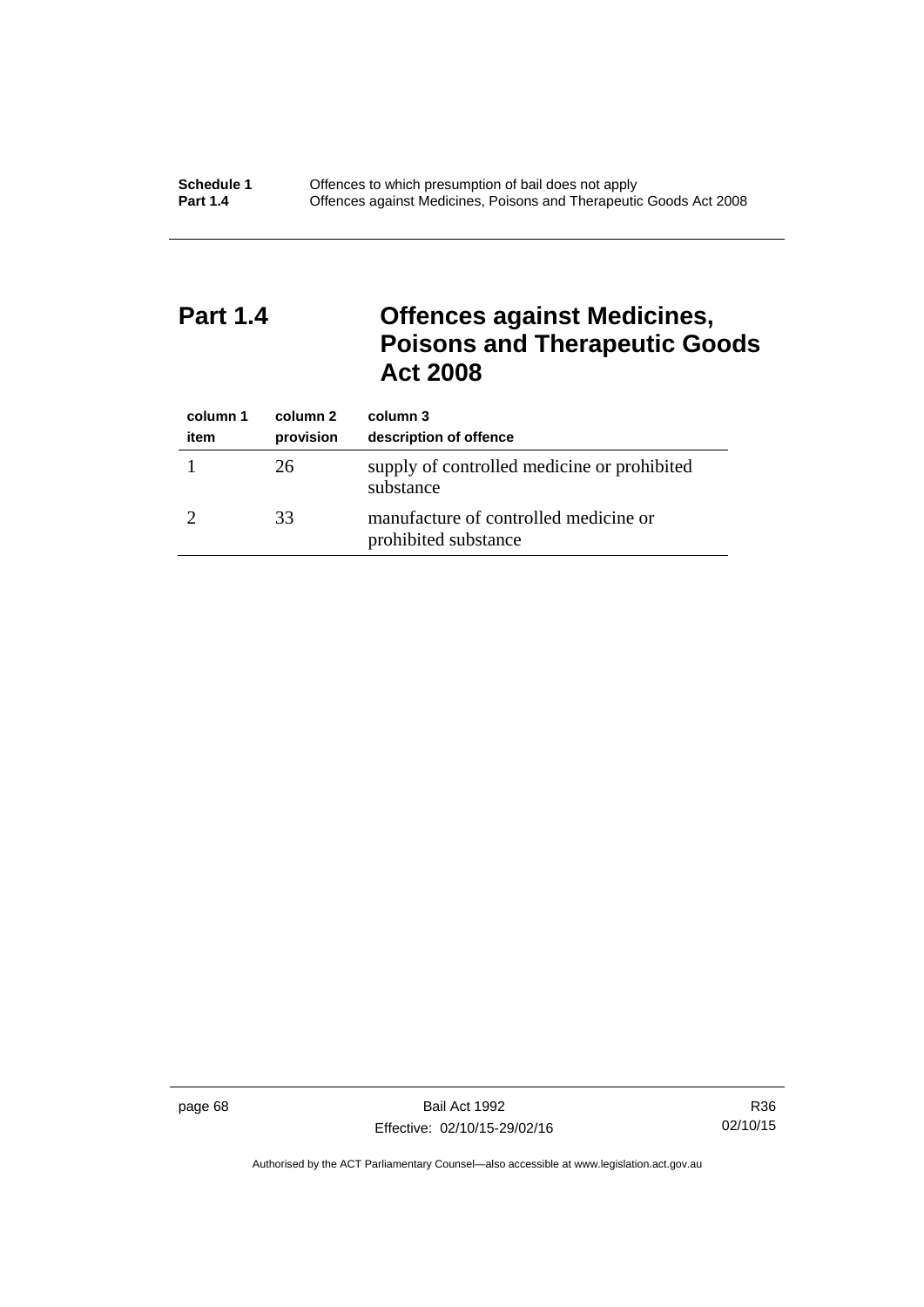# **Part 1.5 Offences against Customs Act 1901 (Cwlth)**

| column 1<br>item | column 2<br>provision | column 3<br>description of offence                               |
|------------------|-----------------------|------------------------------------------------------------------|
|                  | 231(1)                | assembly for unlawful purposes                                   |
|                  | 233AC                 | master allowing use of ship for smuggling etc.<br>narcotic goods |

R36 02/10/15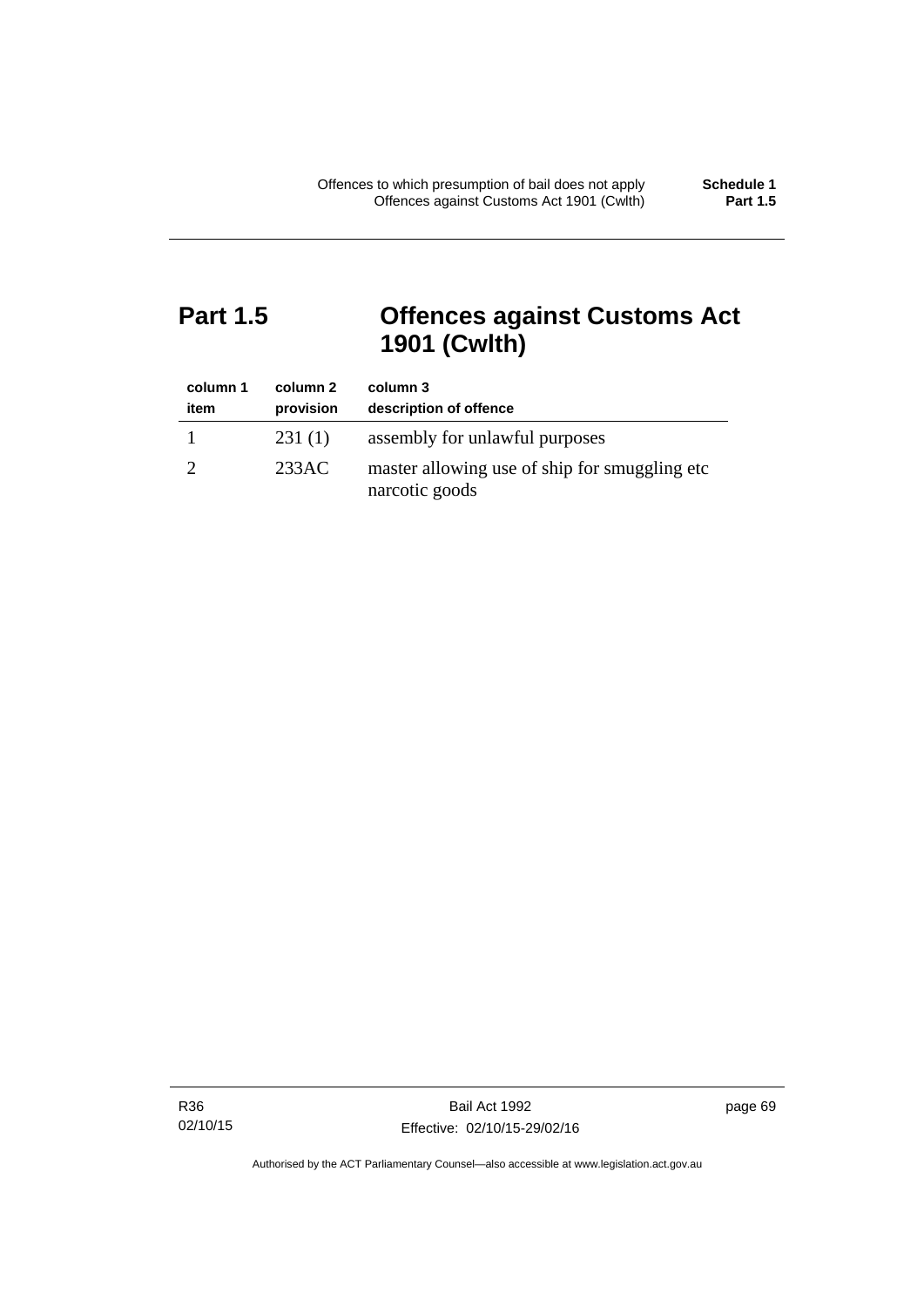# **Part 1.6 Offences against Criminal Code (Cwlth)**

| column 1<br>item | column <sub>2</sub><br>provision | column 3<br>description of offence                                                                                                                    |
|------------------|----------------------------------|-------------------------------------------------------------------------------------------------------------------------------------------------------|
| 1                | 307.1                            | importing and exporting commercial quantities of<br>border controlled drugs or border controlled plants                                               |
| 2                | 307.2                            | importing and exporting marketable quantities of<br>border controlled drugs or border controlled plants                                               |
| 3                | 307.3                            | importing and exporting border controlled drugs or<br>border controlled plants                                                                        |
| $\overline{4}$   | 307.5                            | possessing commercial quantities of unlawfully<br>imported border controlled drugs or border controlled<br>plants                                     |
| 5                | 307.6                            | possessing marketable quantities of unlawfully<br>imported border controlled drugs or border controlled<br>plants                                     |
| 6                | 307.8                            | possessing commercial quantities of border controlled<br>drugs or border controlled plants reasonably suspected<br>of having been unlawfully imported |
| 7                | 307.9                            | possessing marketable quantities of border controlled<br>drugs or border controlled plants reasonably suspected<br>of having been unlawfully imported |
| 8                | 307.11                           | importing and exporting commercial quantities of<br>border controlled precursors                                                                      |
| 9                | 307.12                           | importing and exporting marketable quantities of<br>border controlled precursors                                                                      |
| 10               | 307.13                           | importing and exporting border controlled precursors                                                                                                  |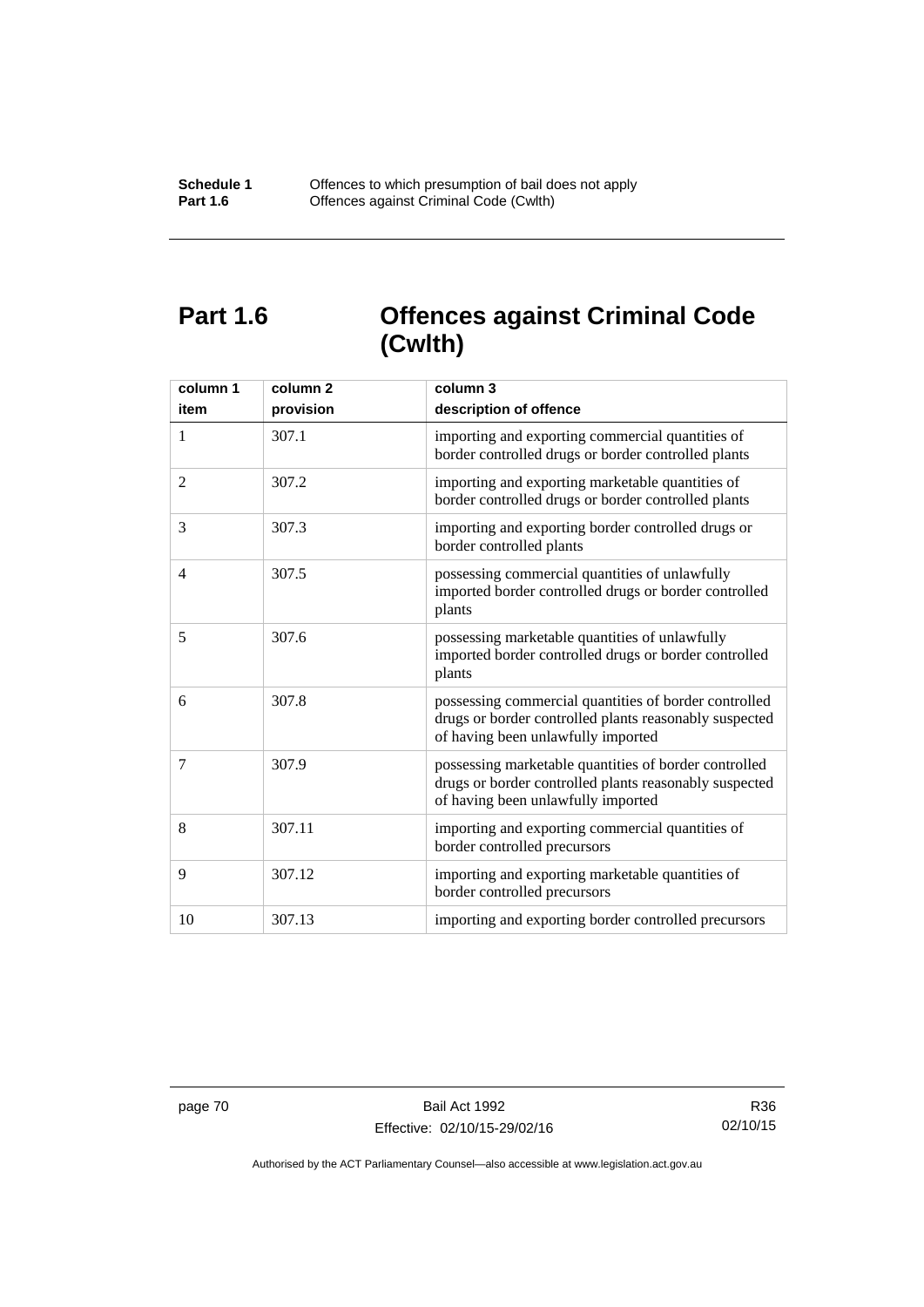# **Dictionary**

(see s 3)

*Note 1* The [Legislation Act](http://www.legislation.act.gov.au/a/2001-14) contains definitions and other provisions relevant to this Act.

*Note 2* For example, the [Legislation Act,](http://www.legislation.act.gov.au/a/2001-14) dict, pt 1, defines the following terms:

- $\bullet$  ACAT
- Act (see s 7)
- adult
- child
- Chief Magistrate
- chief police officer
- correctional centre
- director-general (see s 163)
- domestic partner (see s 169 (1))
- found guilty
- indictable offence (see s 190 (1))
- judge
- magistrate
- Magistrates Court
- penalty unit (see s 133)
- police officer
- public trustee
- State
- Supreme Court
- the Territory.

# *accused person* includes—

- (a) a person charged with, convicted of, or found guilty of, an offence; and
- (b) a person mentioned in section  $8(1)$  (c), (d) or (e); and
- (c) a person whose conviction for an offence is stayed; and

page 71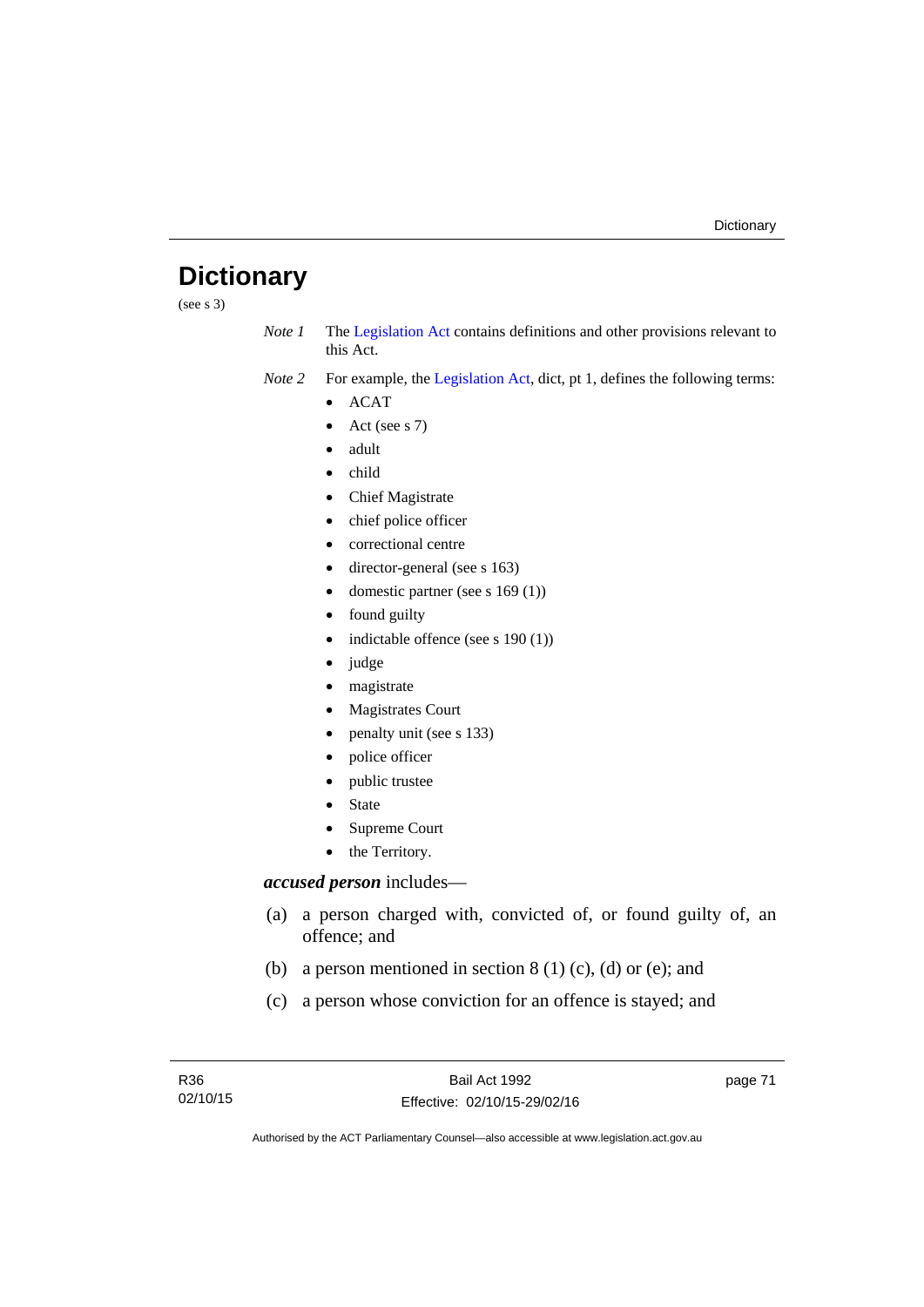- (d) a person subject to an order under the *[Crimes \(Sentencing\)](http://www.legislation.act.gov.au/a/2005-58)  [Act 2005](http://www.legislation.act.gov.au/a/2005-58)*, section 17 (Non-conviction orders—general); and
- (e) a person in relation to whom an appeal relating to an offence is pending; and
- (f) a person in relation to whom a new trial has been ordered to be held for an offence.

*appeal* includes an application for leave to appeal and an appeal proceeding.

*applicable bail criteria*, for a decision about bail, means criteria under any of the following provisions applying to the decision:

- (a) section 9D (Bail for serious offence committed while charge for another is pending or outstanding);
- (b) section 9F (Domestic violence offence—bail by authorised officer);
- (c) section 22 (Criteria for granting bail to adults);
- (d) section 23 (Criteria for granting bail to children).

### *authorised officer* means—

- (a) the chief police officer; or
- (b) a police officer exercising the functions of a superintendent or sergeant; or
- (c) another police officer authorised in writing by the chief police officer.

*bail* means an authorisation granted to a person under this Act to be at liberty.

*bail condition* means a condition on which bail is granted.

*bail order*, for part 4 (Grant of bail)—see section 19 (1).

*bail review application*, for part 4 (Grant of bail)—see section 12A.

R36 02/10/15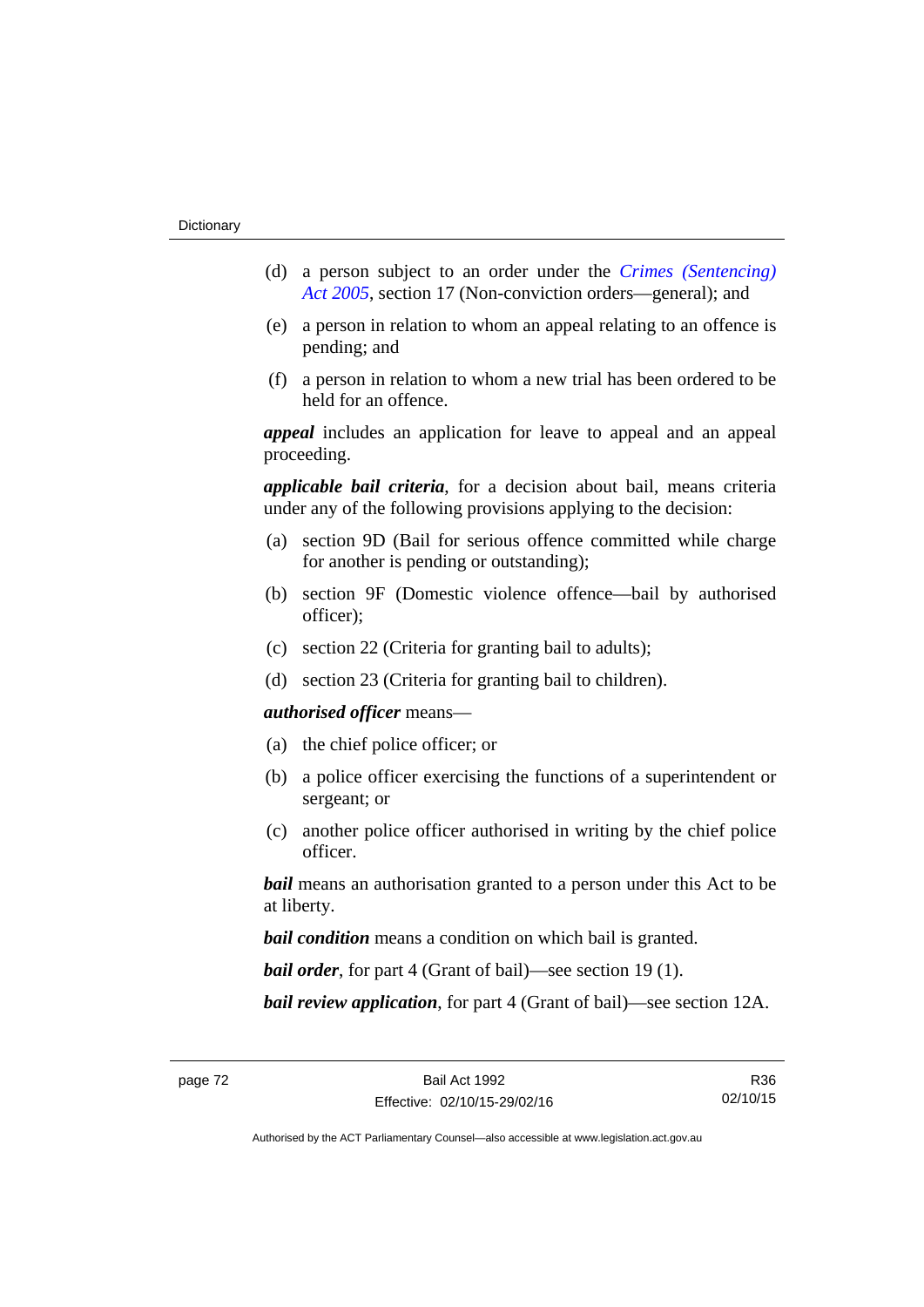*child*, of a person, includes a child—

- (a) who normally or regularly lives with the person; or
- (b) of whom the person is a guardian.

*court* means the Supreme Court or Magistrates Court.

*domestic violence offence—*an offence that a person is accused of committing is a *domestic violence offence* if the conduct making up the offence is domestic violence under the *[Domestic Violence and](http://www.legislation.act.gov.au/a/2008-46)  [Protection Orders Act 2008](http://www.legislation.act.gov.au/a/2008-46)*.

*grant*, in relation to bail (other than in section 22 (Criteria for granting bail to adults) or section 23 (Criteria for granting bail to children)), includes continue.

*offence* includes—

- (a) an alleged offence; and
- (b) except for section  $8(1)(a)$  and section  $9(1)$ 
	- (i) a breach of the peace or an apprehended breach of the peace; and
	- (ii) a breach of an obligation mentioned in section 8A (Entitlement to bail—breach of sentence obligations).

*parental responsibility*—a person has *parental responsibility* for a child or young person if the person has parental responsibility for the child or young person under the *[Children and Young People](http://www.legislation.act.gov.au/a/2008-19)  [Act 2008](http://www.legislation.act.gov.au/a/2008-19)*.

*Note* Parental responsibility is dealt with in the *[Children and Young People](http://www.legislation.act.gov.au/a/2008-19)  [Act 2008](http://www.legislation.act.gov.au/a/2008-19)*, div 1.3.2.

*surety*, in relation to an accused person, means a person other than the accused person who is subject to a liability under a bail condition mentioned in section 25 (1).

*undertaking to appear* means an undertaking given under section 28 (1).

page 73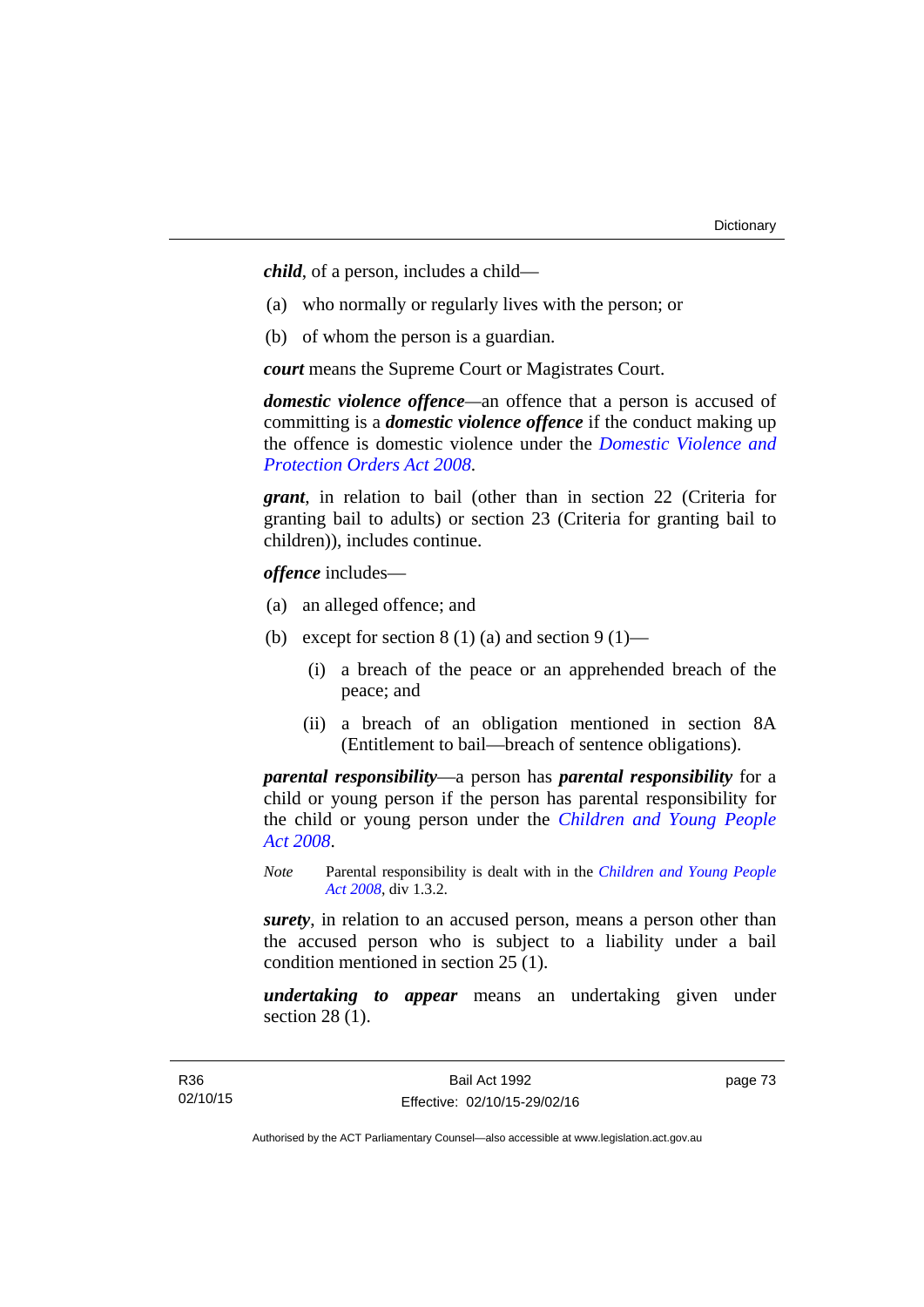*victim* in relation to an accused person, means—

- (a) a person (the *primary victim*) who suffers harm—
	- (i) in the course of, or because of, the commission of an offence of which the accused person is accused; or
	- (ii) in the course of assisting a police officer in the exercise of the officer's power to arrest the accused person or to take action to prevent the commission of an offence of which the accused person is accused; or
- (b) if a primary victim dies because of the commission of an offence of which the accused person is accused—anyone who was financially or psychologically dependent on the primary victim immediately before his or her death.

page 74 Bail Act 1992 Effective: 02/10/15-29/02/16

R36 02/10/15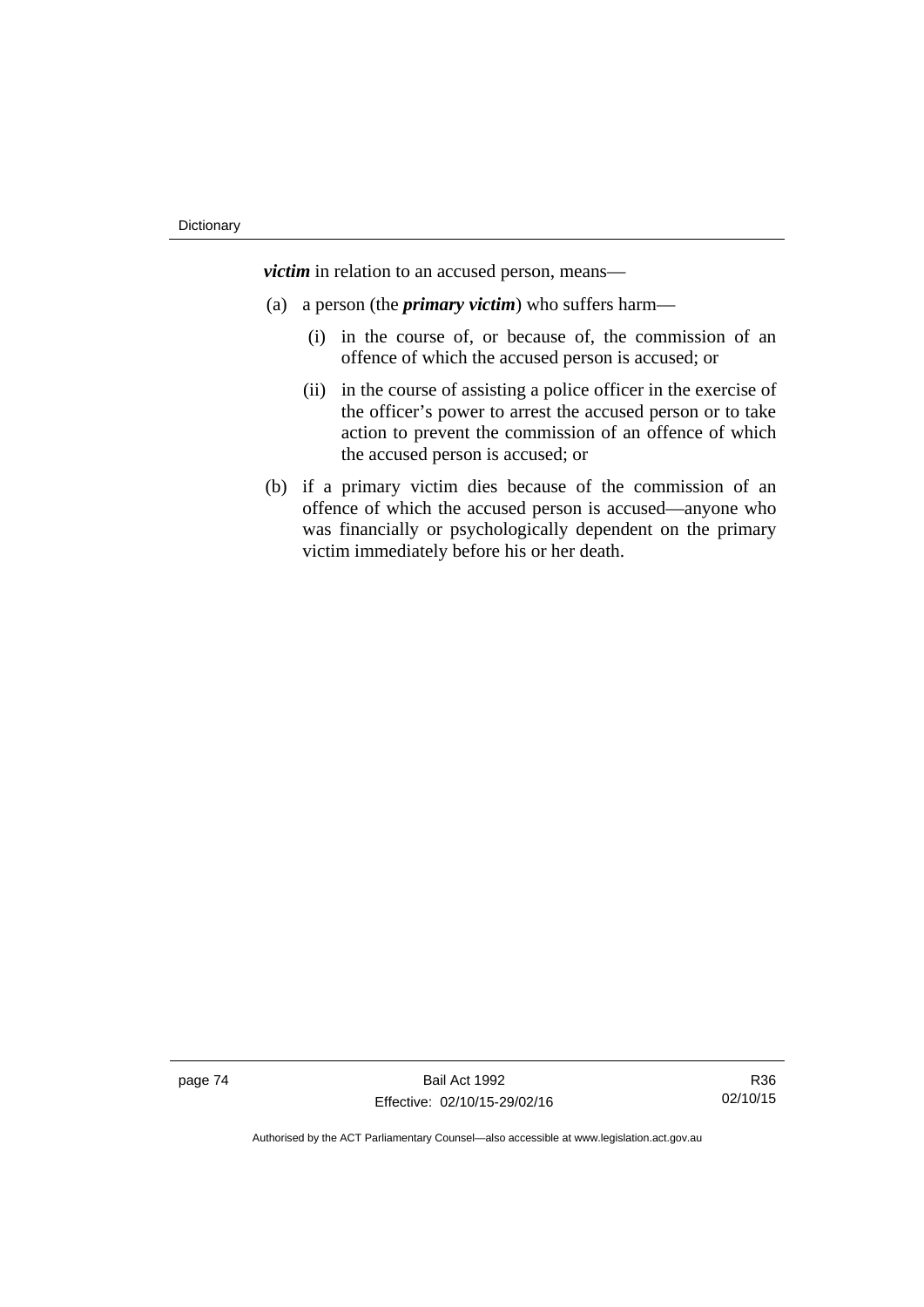# **Endnotes**

# **1 About the endnotes**

Amending and modifying laws are annotated in the legislation history and the amendment history. Current modifications are not included in the republished law but are set out in the endnotes.

Not all editorial amendments made under the *Legislation Act 2001*, part 11.3 are annotated in the amendment history. Full details of any amendments can be obtained from the Parliamentary Counsel's Office.

Uncommenced amending laws are not included in the republished law. The details of these laws are underlined in the legislation history. Uncommenced expiries are underlined in the legislation history and amendment history.

If all the provisions of the law have been renumbered, a table of renumbered provisions gives details of previous and current numbering.

The endnotes also include a table of earlier republications.

| $A = Act$                                    | $NI =$ Notifiable instrument                |
|----------------------------------------------|---------------------------------------------|
| $AF =$ Approved form                         | $o = order$                                 |
| $am = amended$                               | $om = omitted/repealed$                     |
| $amdt = amendment$                           | $ord = ordinance$                           |
| $AR = Assembly resolution$                   | $orig = original$                           |
| $ch = chapter$                               | par = paragraph/subparagraph                |
| $CN =$ Commencement notice                   | $pres = present$                            |
| $def = definition$                           | $prev = previous$                           |
| $DI = Disallowable instrument$               | $(\text{prev}) = \text{previously}$         |
| $dict = dictionary$                          | $pt = part$                                 |
| $disallowed = disallowed by the Legislative$ | $r = rule/subrule$                          |
| Assembly                                     | $reloc = relocated$                         |
| $div =$ division                             | $remum = renumbered$                        |
| $exp = expires/expired$                      | $R[X]$ = Republication No                   |
| $Gaz = gazette$                              | $RI = reissue$                              |
| $h dq =$ heading                             | $s = section/subsection$                    |
| $IA = Interpretation Act 1967$               | $sch = schedule$                            |
| ins = inserted/added                         | $sdiv = subdivision$                        |
| $LA =$ Legislation Act 2001                  | $SL = Subordinate$ law                      |
| $LR =$ legislation register                  | $sub =$ substituted                         |
| $LRA =$ Legislation (Republication) Act 1996 | $underlining = whole or part not commenced$ |
| $mod = modified/modification$                | or to be expired                            |
|                                              |                                             |

# **2 Abbreviation key**

R36 02/10/15

Bail Act 1992 Effective: 02/10/15-29/02/16 page 75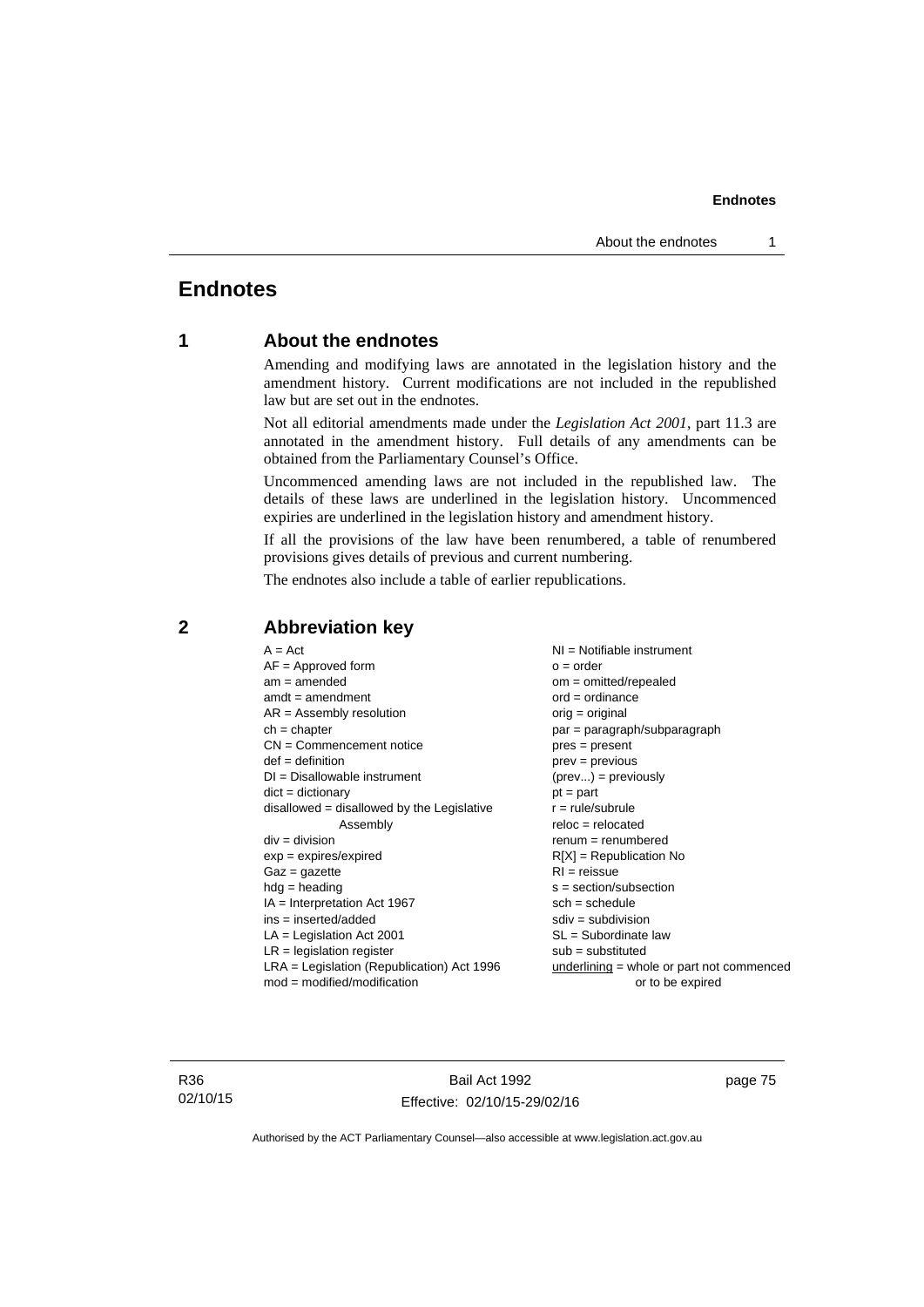| Legislation history<br>3 |  |
|--------------------------|--|
|--------------------------|--|

# **3 Legislation history**

#### **Bail Act 1992 A1992-8**

notified 28 May 1992 ([Gaz 1992 No S59](http://www.legislation.act.gov.au/gaz/1992-S59/default.asp)) s 1, s 2 commenced 28 May 1992 (s 2 (1)) remainder commenced 28 November 1992 (s 2(3))

as amended by

#### **[Bail \(Amendment\) Act 1992](http://www.legislation.act.gov.au/a/1992-75) A1992-75**

notified 18 December 1992 [\(Gaz 1992 No S233](http://www.legislation.act.gov.au/gaz/1992-S233/default.asp)) commenced 18 December 1992 (s 2)

#### **[Bail \(Amendment\) Act 1994](http://www.legislation.act.gov.au/a/1994-73) A1994-73**

notified 1 November 1994 ([Gaz 1994 No S229\)](http://www.legislation.act.gov.au/gaz/1994-S229/default.asp) ss 1-3 commenced 1 November 1994 (s 2 (1)) remainder commenced 1 May 1995 (s 2 (3))

#### **[Crimes \(Amendment\) Act \(No 2\) 1994](http://www.legislation.act.gov.au/a/1994-75) A1994-75 sch 3**

notified 23 November 1994 [\(Gaz 1994 No S247](http://www.legislation.act.gov.au/gaz/1994-S247/default.asp)) ss 1-3 commenced 23 November 1994 (s 2 (1)) sch 3 commenced 1 December 1994 ([Gaz 1994 No S270\)](http://www.legislation.act.gov.au/gaz/1994-S270/default.asp)

# **[Statute Law Revision \(Penalties\) Act 1994](http://www.legislation.act.gov.au/a/1994-81) A1994-81 sch**

notified 29 November 1994 [\(Gaz 1994 No S253](http://www.legislation.act.gov.au/gaz/1994-S253/default.asp)) s 1, s 2 commenced 29 November 1994 (s 2 (1)) sch commenced 29 November 1994 ([Gaz 1994 No S269\)](http://www.legislation.act.gov.au/gaz/1994-S269/default.asp)

## **[Acts Revision \(Victims of Crime\) Act 1994](http://www.legislation.act.gov.au/a/1994-84) A1994-84 pt 2**

notified 15 December 1994 [\(Gaz 1994 No S280](http://www.legislation.act.gov.au/gaz/1994-S280/default.asp)) s 1, s 2 commenced 15 December 1994 (s 2 (1)) pt 2 commenced 15 June 1995 (s 2 (3))

#### **[Remand Centres \(Amendment\) Act \(No 2\) 1996](http://www.legislation.act.gov.au/a/1996-81) A1996-81 s 7**

notified 20 December 1996 [\(Gaz 1996 No S328](http://www.legislation.act.gov.au/gaz/1996-S328/default.asp)) ss 1-3 commenced 20 December 1996 (s 2 (1)) s 7 commenced 1 January 1997 (s 2 (2) and [Gaz 1996 No S353](http://www.legislation.act.gov.au/gaz/1996-S353/default.asp))

# **[Bail \(Amendment\) Act 1997](http://www.legislation.act.gov.au/a/1997-22) A1997-22**

notified 29 May 1997 ([Gaz 1997 No S136](http://www.legislation.act.gov.au/gaz/1997-S136/default.asp)) ss 1-3 commenced 29 May 1997 (s 2 (1)) remainder commenced 30 May 1997 (s 2 (2) and [Gaz 1997 No S149\)](http://www.legislation.act.gov.au/gaz/1997-S149/default.asp)

page 76 Bail Act 1992 Effective: 02/10/15-29/02/16

R36 02/10/15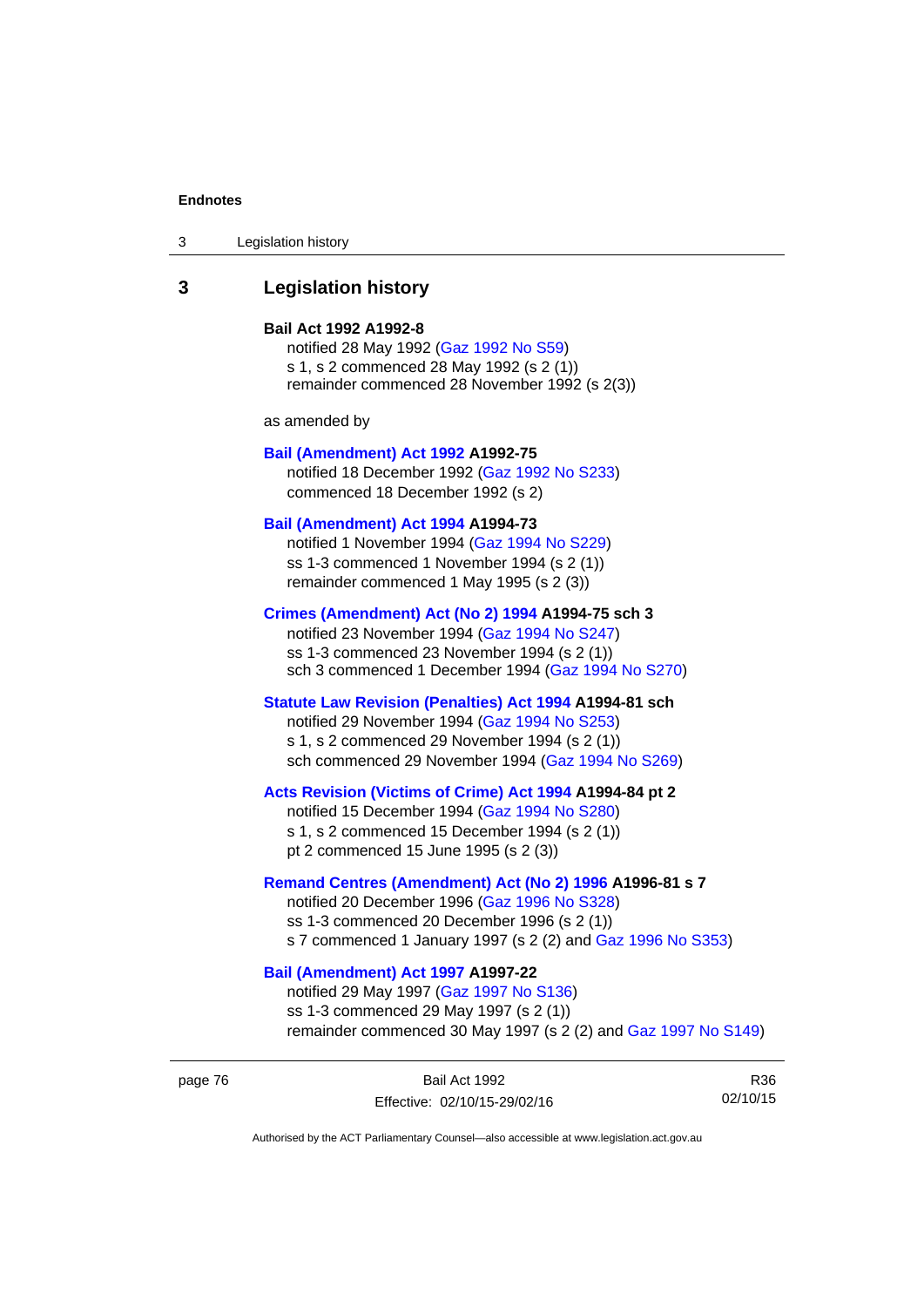## **[Legal Practitioners \(Consequential Amendments\) Act 1997](http://www.legislation.act.gov.au/a/1997-96) A1997-96 sch 1**

notified 1 December 1997 ([Gaz 1997 No S380\)](http://www.legislation.act.gov.au/gaz/1997-S380/default.asp) s 1, s 2 commenced 1 December 1997 (s 2 (1)) sch 1 commenced 1 June 1998 (s 2 (2))

# **[Bail \(Amendment\) Act 1998](http://www.legislation.act.gov.au/a/1998-39) A1998-39**

notified 14 October 1998 ([Gaz 1998 No 41](http://www.legislation.act.gov.au/gaz/1998-41/default.asp)) ss 1-3 commenced 14 October 1998 (s 2 (1)) remainder commenced 19 October 1998 ([Gaz 1998 No 41\)](http://www.legislation.act.gov.au/gaz/1998-41/default.asp)

### **[Children and Young People \(Consequential Amendments\) Act 1999](http://www.legislation.act.gov.au/a/1999-64) A1999-64 sch 2**

notified 10 November 1999 [\(Gaz 1999 No 45](http://www.legislation.act.gov.au/gaz/1999-45/default.asp)) s 1, s 2 commenced 10 November 1999 (s 2 (1)) remainder commenced 10 May 2000 (s 2 (2))

#### **[Road Transport Legislation Amendment Act 1999](http://www.legislation.act.gov.au/a/1999-79) A1999-79**

notified 1 March 2000 [\(Gaz 1999 No S65\)](http://www.legislation.act.gov.au/gaz/1999-S65/default.asp) commenced 1 March 2000 (s 2 and [Gaz 2000 No S5](http://www.legislation.act.gov.au/gaz/2000-S5/default.asp))

## **[Bail Amendment Act 2001](http://www.legislation.act.gov.au/a/2001-25) A2001-25 pt 2**

notified 24 May 2001 ([Gaz 2001 No 21\)](http://www.legislation.act.gov.au/gaz/2001-21/default.asp) commenced 24 May 2001 (s 2)

# **[Legislation \(Consequential Amendments\) Act 2001](http://www.legislation.act.gov.au/a/2001-44) A2001-44 pt 30**

notified 26 July 2001 ([Gaz 2001 No 30\)](http://www.legislation.act.gov.au/gaz/2001-30/default.asp) s 1, s 2 commenced 26 July 2001 (IA s 10B) pt 30 commenced 12 September 2001 (s 2 and see [Gaz 2001 No S65](http://www.legislation.act.gov.au/gaz/2001-S65/default.asp))

### **[Supreme Court Amendment Act 2001 \(No 2\)](http://www.legislation.act.gov.au/a/2001-54) A2001-54 sch 2 pt 2.2**

notified 15 August 2001 [\(Gaz 2001 No S57\)](http://www.legislation.act.gov.au/gaz/2001-S57/default.asp) commenced 15 August 2001 (s 2 (1))

## **[Bail Amendment Act 2001 \(No 2\)](http://www.legislation.act.gov.au/a/2001-60) A2001-60**

notified 10 September 2001 [\(Gaz 2001 No S66\)](http://www.legislation.act.gov.au/gaz/2001-S66/default.asp) s 1, s 2 commenced 10 September 2001 (IA s 10B) remainder commenced 24 September 2001 (s 2)

R36 02/10/15

Bail Act 1992 Effective: 02/10/15-29/02/16 page 77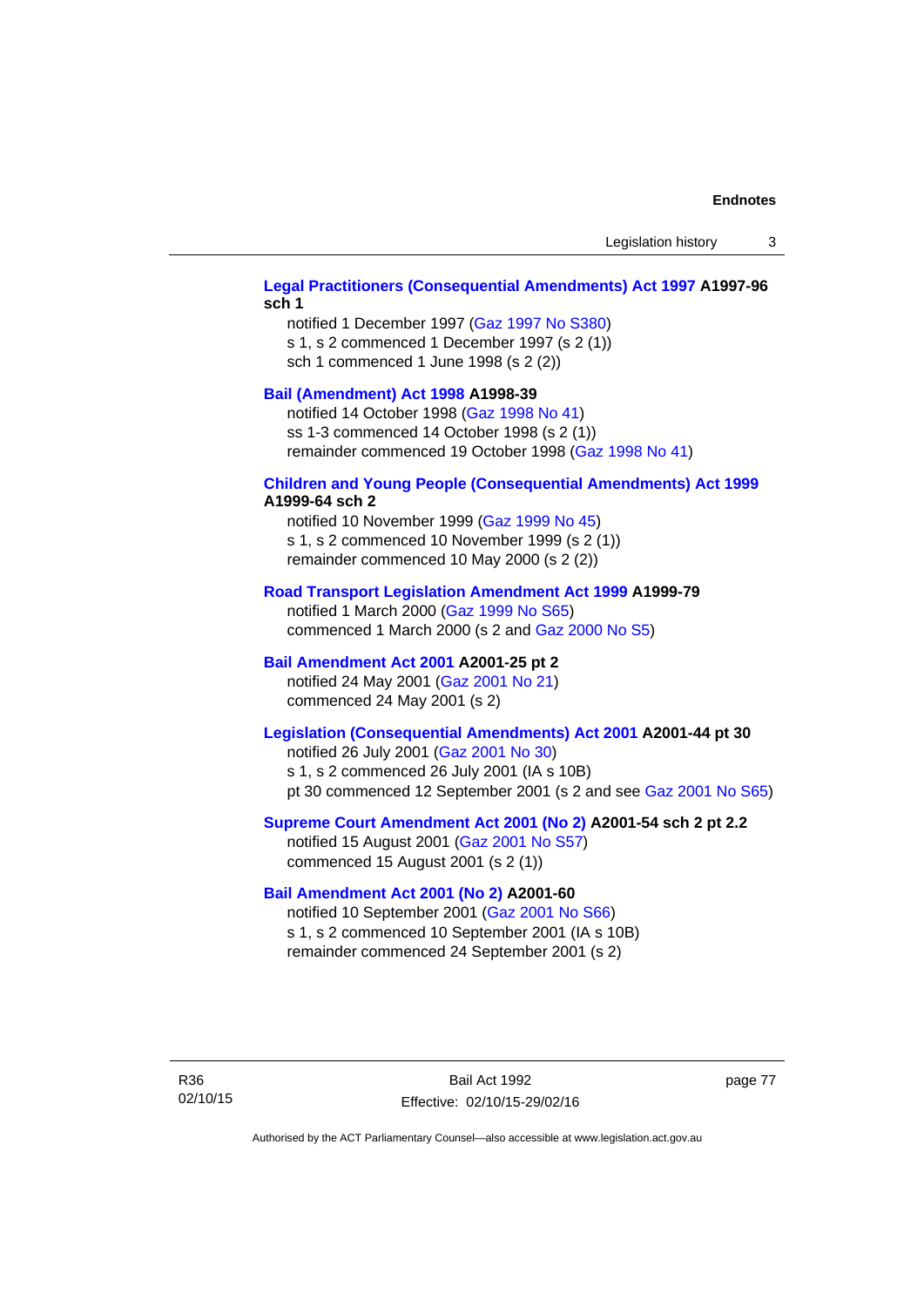3 Legislation history

## **[Protection Orders \(Consequential Amendments\) Act 2001](http://www.legislation.act.gov.au/a/2001-90) A2001-90 sch 1 pt 1**

notified LR 27 September 2001

s 1, s 2 commenced 27 September 2001 (LA s 75) sch 1 pt 1 commenced 27 March 2002 (s 2 and see the [Protection](http://www.legislation.act.gov.au/a/2001-89)  [Orders Act 2001,](http://www.legislation.act.gov.au/a/2001-89) s 3 and LA s 79)

## **[Legislation Amendment Act 2002](http://www.legislation.act.gov.au/a/2002-11) A2002-11 amdt 2.5, amdt 2.6**

notified LR 27 May 2002 s 1, s 2 commenced 27 May 2002 (LA s 75) amdt 2.5, amdt 2.6 commenced 28 May 2002 (s 2 (2))

## **[Criminal Code 2002](http://www.legislation.act.gov.au/a/2002-51) A2002-51 pt 1.1**

notified LR 20 December 2002 s 1, s 2 commenced 20 December 2002 (LA s 75) pt 1.1 commenced 1 January 2003 (s 2 (1))

#### **[Legislation \(Gay, Lesbian and Transgender\) Amendment Act 2003](http://www.legislation.act.gov.au/a/2003-14) A2003-14 sch 1 pt 1.2**

notified LR 27 March 2003 s 1, s 2 commenced 27 March 2003 (LA s 75) sch 1 pt 1.1 commenced 28 March 2003 (s 2)

## **[Bail Amendment Act 2004](http://www.legislation.act.gov.au/a/2004-14) A2004-14**

notified LR 26 March 2004 s 1, s 2 commenced 26 March 2004 (LA s 75 (1)) s 44 commenced 26 June 2004 (s 2 (2) (a)) remainder commenced 26 June 2004 (s 2 (1))

## **[Criminal Code \(Theft, Fraud, Bribery and Related Offences\)](http://www.legislation.act.gov.au/a/2004-15)  [Amendment Act 2004](http://www.legislation.act.gov.au/a/2004-15) A2004-15 sch 3 pt 3.1**

notified LR 26 March 2004 s 1, s 2 commenced 26 March 2004 (LA s 75 (1)) sch 3 pt 3.1 commenced 26 June 2004 (s 2 (2) and see Bail [Amendment Act 2004](http://www.legislation.act.gov.au/a/2004-14) A2004-14 s 2)

#### **[Criminal Code \(Serious Drug Offences\) Amendment Act 2004](http://www.legislation.act.gov.au/a/2004-56) A2004-56 sch 1 pt 1.1**

notified LR 6 September 2004 s 1, s 2 commenced 6 September 2004 (LA s 75 (1)) sch 1 pt 1.1 commenced 6 March 2005 (s 2 and LA s 79)

page 78 Bail Act 1992 Effective: 02/10/15-29/02/16

R36 02/10/15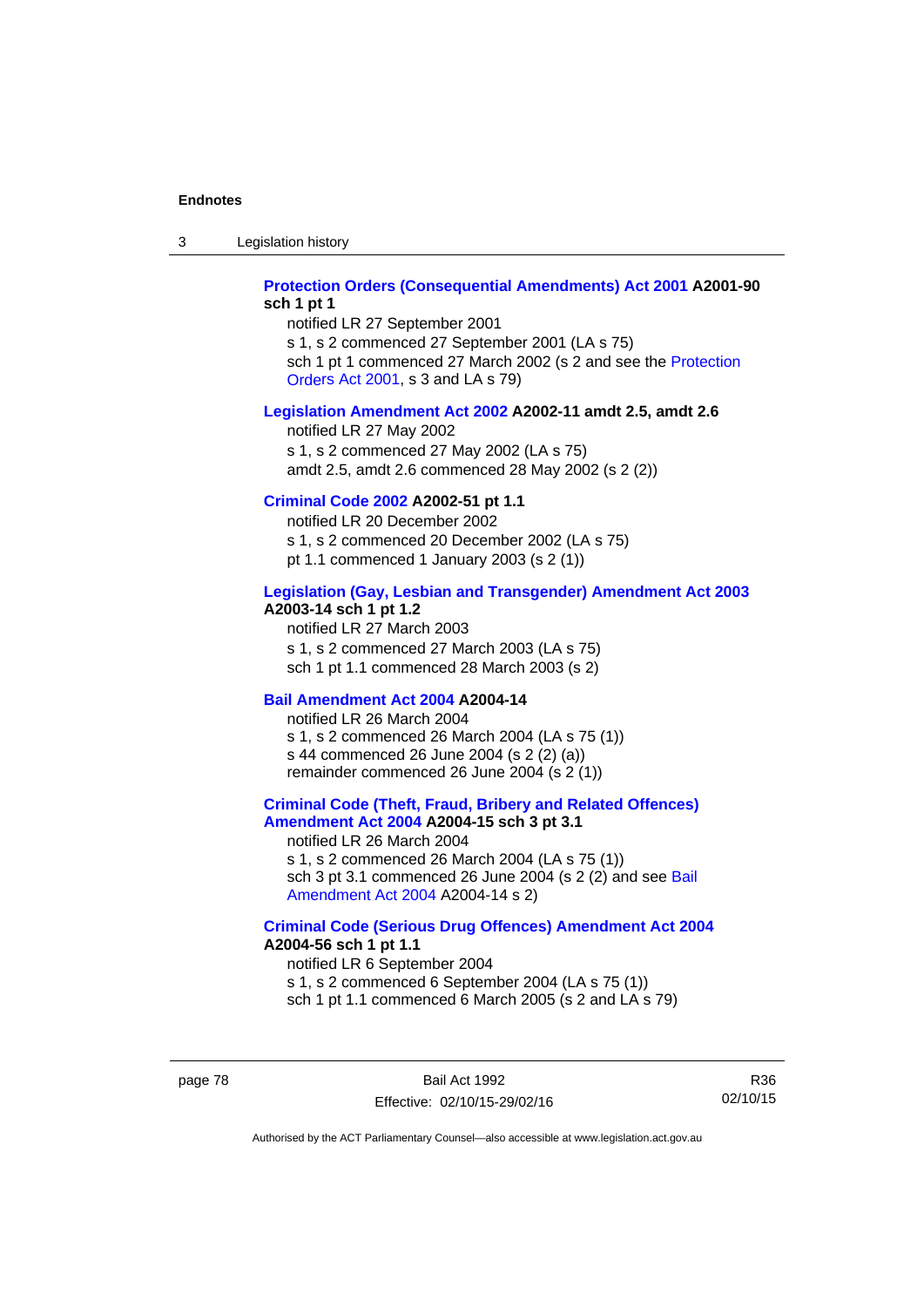## **[Court Procedures \(Consequential Amendments\) Act 2004](http://www.legislation.act.gov.au/a/2004-60) A2004-60 sch 1 pt 1.5**

notified LR 2 September 2004

s 1, s 2 commenced 2 September 2004 (LA s 75 (1)) sch 1 pt 1.5 commenced 10 January 2005 (s 2 and see [Court](http://www.legislation.act.gov.au/a/2004-59) 

[Procedures Act 2004](http://www.legislation.act.gov.au/a/2004-59) A2004-59, s 2 and [CN2004-29\)](http://www.legislation.act.gov.au/cn/2004-29/default.asp)

## **[Justice and Community Safety Legislation Amendment Act 2005](http://www.legislation.act.gov.au/a/2005-5) A2005-5 pt 3**

notified LR 23 February 2005 s 1, s 2 commenced 23 February 2005 (LA s 75 (1)) pt 3 commenced 24 February 2005 (s 2 (2))

### **[Domestic Violence and Protection Orders Amendment Act 2005](http://www.legislation.act.gov.au/a/2005-13) A2005-13 sch 1 pt 1.1**

notified LR 24 March 2005 s 1, s 2 commenced 24 March 2005 (LA s 75 (1)) sch 1 pt 1.1 commenced 25 March 2005 (s 2)

#### **[Statute Law Amendment Act 2005](http://www.legislation.act.gov.au/a/2005-20) A2005-20 sch 3 pt 3.4**

notified LR 12 May 2005 s 1, s 2 taken to have commenced 8 March 2005 (LA s 75 (2)) sch 3 pt 3.4 commenced 2 June 2005 (s 2 (1))

# **[Criminal Code Harmonisation Act 2005](http://www.legislation.act.gov.au/a/2005-54) A2005-54 sch 1 pt 1.7**

notified LR 27 October 2005 s 1, s 2 commenced 27 October 2005 (LA s 75 (1)) sch 1 pt 1.7 commenced 24 November 2005 (s 2)

# **[Sentencing Legislation Amendment Act 2006](http://www.legislation.act.gov.au/a/2006-23) A2006-23 sch 1 pt 1.2**

notified LR 18 May 2006 s 1, s 2 commenced 18 May 2006 (LA s 75 (1)) sch 1 pt 1.2 commenced 2 June 2006 (s 2 (1) and see [Crimes](http://www.legislation.act.gov.au/a/2005-59)  [\(Sentence Administration\) Act 2005](http://www.legislation.act.gov.au/a/2005-59) A2005-59 s 2, [Crimes](http://www.legislation.act.gov.au/a/2005-58)  [\(Sentencing\) Act 2005](http://www.legislation.act.gov.au/a/2005-58) A2005-58, s 2 and LA s 79)

#### **[Justice and Community Safety Legislation Amendment Act 2006](http://www.legislation.act.gov.au/a/2006-40) A2006-40 sch 2 pt 2.6**

notified LR 28 September 2006 s 1, s 2 commenced 28 September 2006 (LA s 75 (1)) sch 2 pt 2.6 commenced 29 September 2006 (s 2 (1))

R36 02/10/15 page 79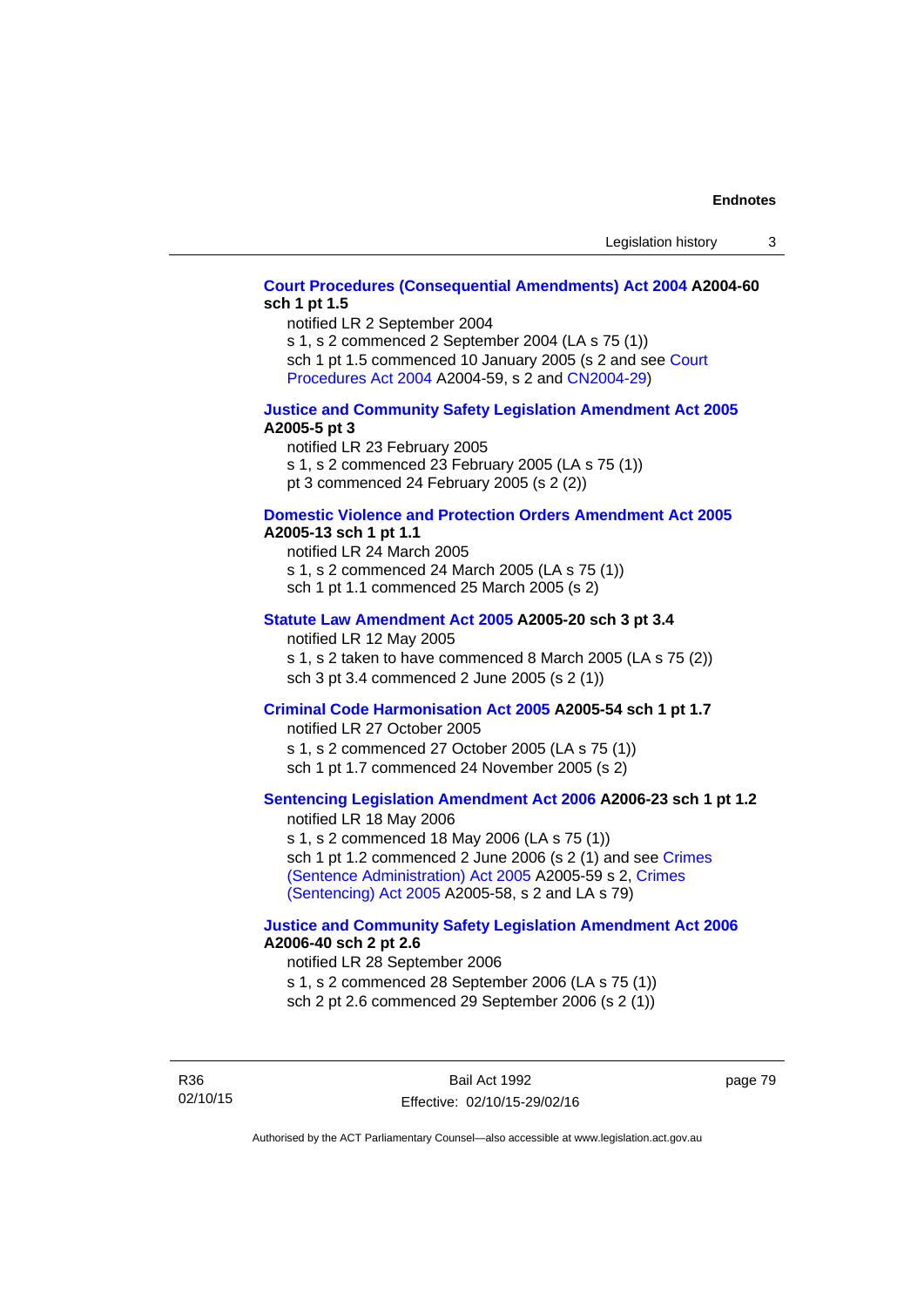| -3 | Legislation history |  |
|----|---------------------|--|
|----|---------------------|--|

#### **[Justice and Community Safety Legislation Amendment Act 2008](http://www.legislation.act.gov.au/a/2008-7) A2008-7 sch 1 pt 1.3**

notified LR 16 April 2008

- s 1, s 2 commenced 16 April 2008 (LA s 75 (1))
- sch 1 pt 1.3 commenced 7 May 2008 (s 2)

## **[Children and Young People \(Consequential Amendments\) Act 2008](http://www.legislation.act.gov.au/a/2008-20) A2008-20 sch 2 pt 2.1, sch 3 pt 3.2, sch 4 pt 4.1**

notified LR 17 July 2008

s 1, s 2 commenced 17 July 2008 (LA s 75 (1))

s 3 commenced 18 July 2008 (s 2 (1))

sch 2 pt 2.1 commenced 9 September 2008 (s 2 (3) and see [Children](http://www.legislation.act.gov.au/a/2008-19)  [and Young People Act 2008](http://www.legislation.act.gov.au/a/2008-19) A2008-19, s 2 and [CN2008-13](http://www.legislation.act.gov.au/cn/2008-13/default.asp)) sch 3 pt 3.2 commenced 27 October 2008 (s 2 (4) and see [Children](http://www.legislation.act.gov.au/a/2008-19)  [and Young People Act 2008](http://www.legislation.act.gov.au/a/2008-19) A2008-19, s 2 and [CN2008-13](http://www.legislation.act.gov.au/cn/2008-13/default.asp)) sch 4 pt 4.1 commenced 27 February 2009 (s 2 (5) and see [Children](http://www.legislation.act.gov.au/a/2008-19)  [and Young People Act 2008](http://www.legislation.act.gov.au/a/2008-19) A2008-19, s 2 and [CN2008-17 \(](http://www.legislation.act.gov.au/cn/2008-17/default.asp)and see [CN2008-13](http://www.legislation.act.gov.au/cn/2008-13/default.asp)))

### **[Medicines, Poisons and Therapeutic Goods Act 2008](http://www.legislation.act.gov.au/a/2008-26) A2008-26 sch 2 pt 2.2**

notified LR 14 August 2008 s 1, s 2 commenced 14 August 2008 (LA s 75 (1)) sch 2 pt 2.2 commenced 14 February 2009 (s 2 and LA s 79)

#### **[ACT Civil and Administrative Tribunal Legislation Amendment](http://www.legislation.act.gov.au/a/2008-36)  [Act 2008](http://www.legislation.act.gov.au/a/2008-36) A2008-36 sch 1 pt 1.6**

notified LR 4 September 2008

s 1, s 2 commenced 4 September 2008 (LA s 75 (1)) sch 1 pt 1.6 commenced 2 February 2009 (s 2 (1) and see [ACT Civil](http://www.legislation.act.gov.au/a/2008-35)  [and Administrative Tribunal Act 2008](http://www.legislation.act.gov.au/a/2008-35) A2008-35, s 2 (1) and [CN2009-2](http://www.legislation.act.gov.au/cn/2009-2/default.asp))

## **[Domestic Violence and Protection Orders Act 2008](http://www.legislation.act.gov.au/a/2008-46) A2008-46 sch 3 pt 3.1**

notified LR 10 September 2008

s 1, s 2 commenced 10 September 2008 (LA s 75 (1))

sch 3 pt 3.1 commenced 30 March 2009 (s 2)

R36 02/10/15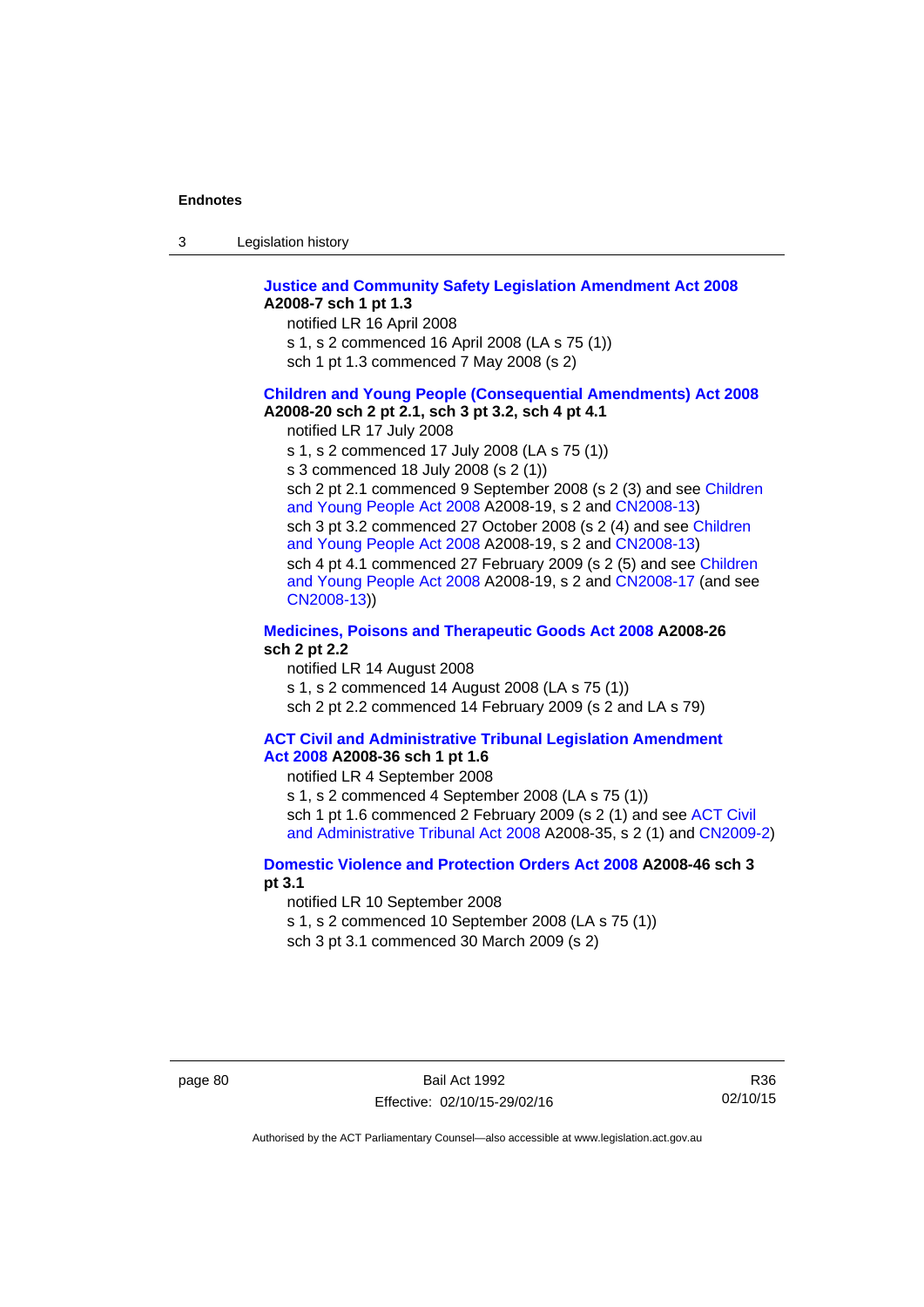# **[Justice and Community Safety Legislation Amendment](http://www.legislation.act.gov.au/a/2009-7)  [Act 2009](http://www.legislation.act.gov.au/a/2009-7) A2009-7 sch 1 pt 1.1**

notified LR 5 March 2009

s 1, s 2 commenced 5 March 2009 (LA s 75 (1)) sch 1 pt 1.1 commenced 30 March 2009 (s 2 (2) and see [Domestic](http://www.legislation.act.gov.au/a/2008-46)  [Violence and Protection Orders Act 2008](http://www.legislation.act.gov.au/a/2008-46) A2008-46 s 2)

#### **[Crimes Legislation Amendment Act 2009](http://www.legislation.act.gov.au/a/2009-24) A2009-24 sch 1 pt 1.1**

notified LR 3 September 2009 s 1, s 2 commenced 3 September 2009 (LA s 75 (1)) sch 1 pt 1.1 commenced 4 September 2009 (s 2)

# **[Crimes \(Sentence Administration\) Amendment Act 2010](http://www.legislation.act.gov.au/a/2010-21) A2010-21**

**sch 1 pt 1.1** 

notified LR 30 June 2010 s 1, s 2 commenced 30 June 2010 (LA s 75 (1)) sch 1 pt 1.1 commenced 1 July 2010 (s 2)

### **[Bail Amendment Act 2011](http://www.legislation.act.gov.au/a/2011-2) A2011-2**

notified LR 22 February 2011 s 1, s 2 commenced 22 February 2011 (LA s 75 (1)) remainder commenced 16 May 2011 (s 2 and [CN2011-6](http://www.legislation.act.gov.au/cn/2011-6/default.asp))

#### **[Statute Law Amendment Act 2011](http://www.legislation.act.gov.au/a/2011-3) A2011-3 sch 3 pt 3.3**

notified LR 22 February 2011 s 1, s 2 commenced 22 February 2011 (LA s 75 (1)) sch 3 pt 3.3 commenced 1 March 2011 (s 2)

## **[Courts Legislation Amendment Act 2011](http://www.legislation.act.gov.au/a/2011-13) A2011-13 sch 1 pt 1.1**

notified LR 11 May 2011 s 1, s 2 commenced 11 May 2011 (LA s 75 (1)) sch 1 pt 1.1 commenced 25 July 2011 (s 2 and [CN2011-8\)](http://www.legislation.act.gov.au/cn/2011-8/default.asp)

#### **[Administrative \(One ACT Public Service Miscellaneous Amendments\)](http://www.legislation.act.gov.au/a/2011-22)  [Act 2011](http://www.legislation.act.gov.au/a/2011-22) A2011-22 sch 1 pt 1.16**

notified LR 30 June 2011 s 1, s 2 commenced 30 June 2011 (LA s 75 (1)) sch 1 pt 1.16 commenced 1 July 2011 (s 2 (1))

R36 02/10/15

Bail Act 1992 Effective: 02/10/15-29/02/16 page 81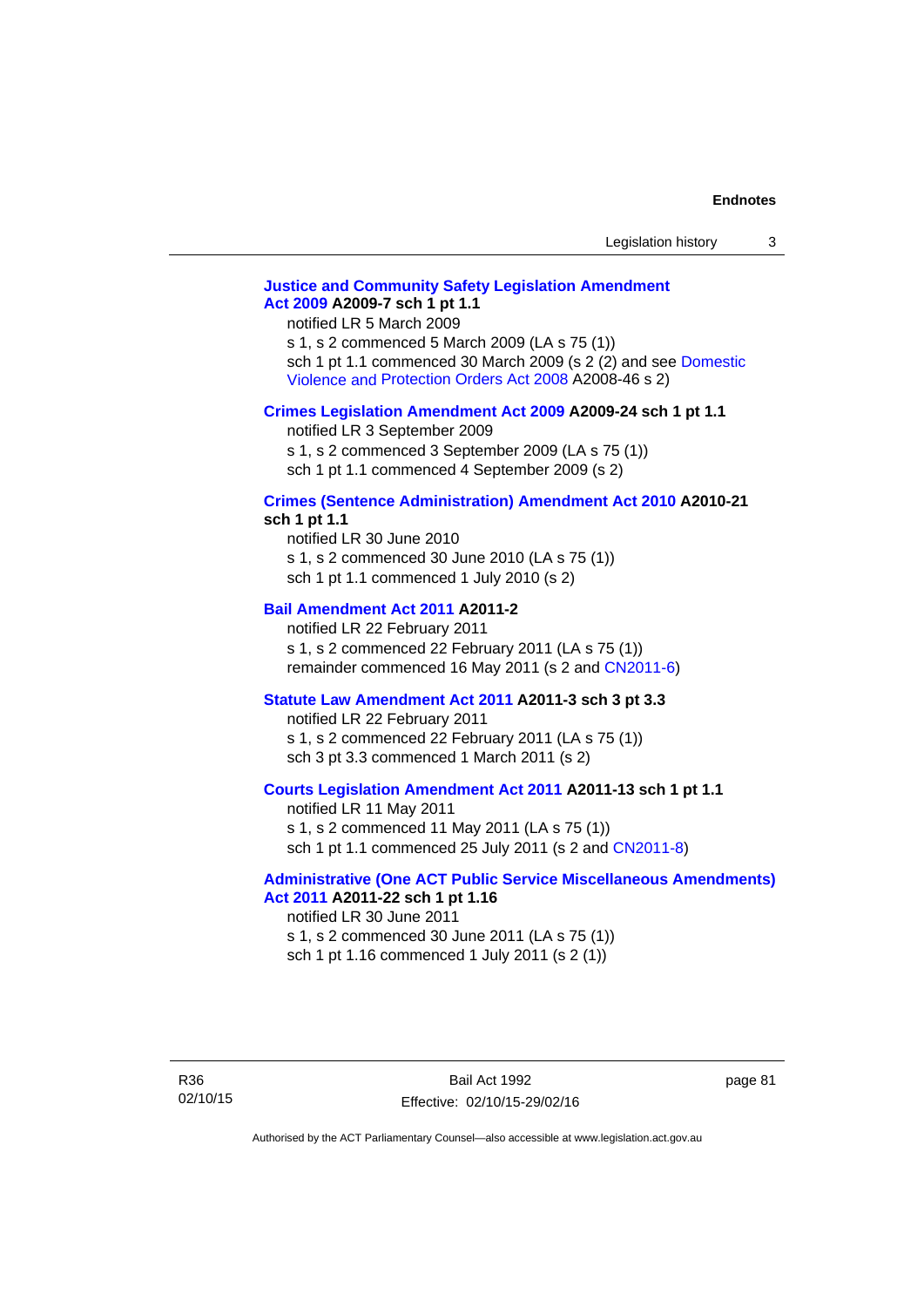3 Legislation history

# **[Crimes Legislation Amendment Act 2013 \(No 2\)](http://www.legislation.act.gov.au/a/2013-50) A2013-50 pt 2**  notified LR 9 December 2013

s 1, s 2 commenced 9 December 2013 (LA s 75) pt 2 commenced 10 December 2013 (s 2 (2))

## **[Crimes Legislation Amendment Act 2015 \(No 2\)](http://www.legislation.act.gov.au/a/2015-36) A2015-36 pt 2**

notified LR 1 October 2015

s 1, s 2 commenced 1 October 2015 (LA s 75)

pt 2 commenced 2 October 2015 (s 2)

page 82 Bail Act 1992 Effective: 02/10/15-29/02/16

R36 02/10/15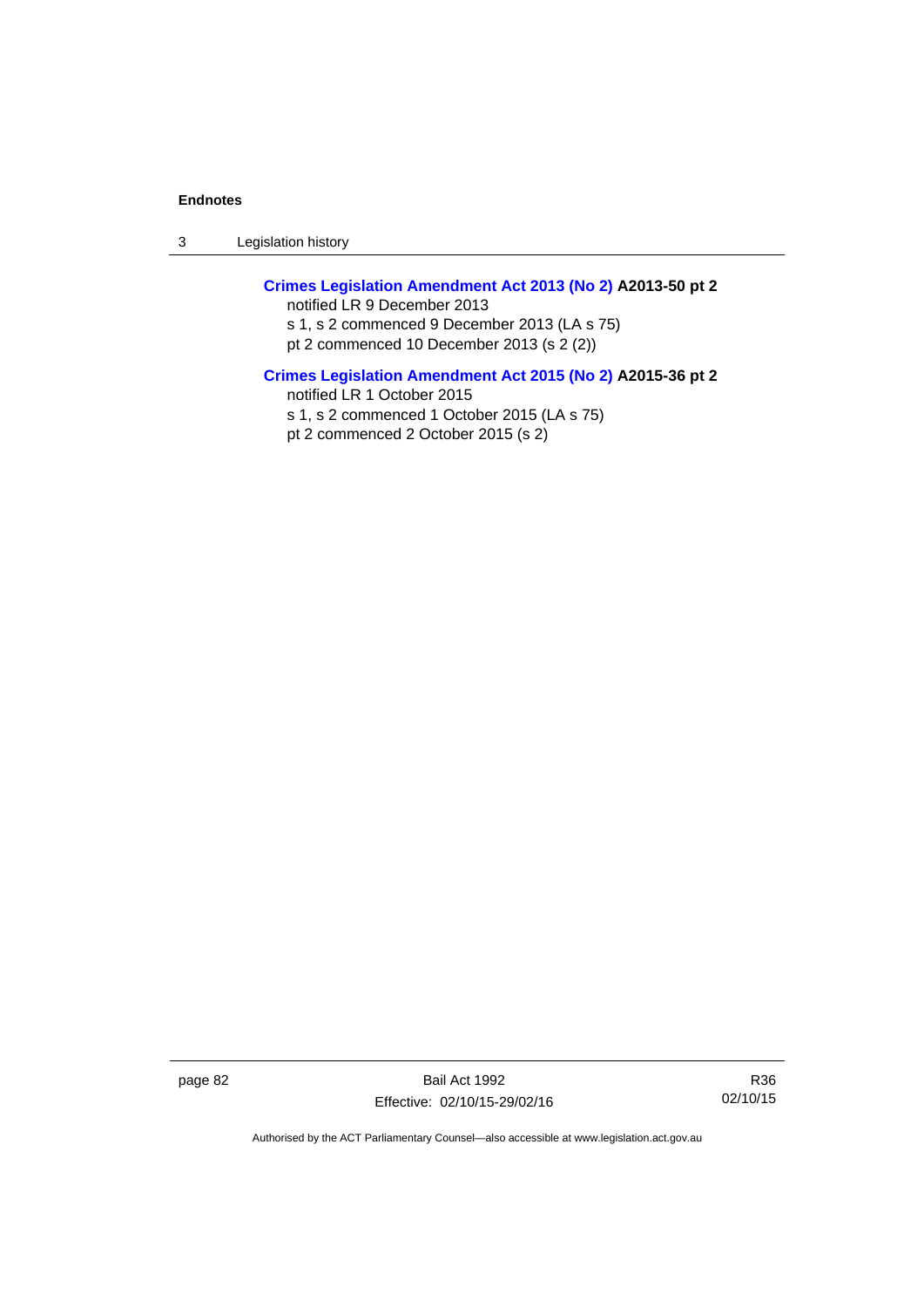# **4 Amendment history**

| <b>Name of Act</b> |                                                                     |
|--------------------|---------------------------------------------------------------------|
| s 1                | sub A2004-14 amdt 1.1                                               |
| <b>Dictionary</b>  |                                                                     |
| s 2                | om A2001-44 amdt 1.316                                              |
|                    | ins A2004-14 amdt 1.1                                               |
|                    | am A2005-13 amdt 1.1; A2006-23 amdt 1.4                             |
| <b>Notes</b>       |                                                                     |
| s 3                | (prev s 3) am A1994-73 s 4; s (2) pars renum R6 LA;<br>A2004-14 s 4 |
|                    | def <i>appeal</i> om A2004-14 amdt 1.1                              |
|                    | def <i>applicable bail criteria</i> ins A2001-25 s 4                |
|                    | am A2001-60 s 4                                                     |
|                    | om A2004-14 amdt 1.1                                                |
|                    | def <b>authorised officer</b> sub A2001-25 s 5                      |
|                    | om A2004-14 amdt 1.1                                                |
|                    | def bail om A2004-14 amdt 1.1                                       |
|                    | def bail condition om A2004-14 amdt 1.1                             |
|                    | def bail undertaking om A1994-73 s 4                                |
|                    | def <i>child</i> sub A1997-22 s 4                                   |
|                    | om A2004-14 amdt 1.1                                                |
|                    | def <i>clerk</i> om A2004-14 amdt 1.1                               |
|                    | def <i>court</i> om A2004-14 amdt 1.1                               |
|                    | def <i>Crimes Act</i> om R3 LRA                                     |
|                    | def de facto spouse ins A1997-22 s 4                                |
|                    | om A2003-14 amdt 1.4                                                |
|                    | def domestic violence offence sub A1997-22 s 4; A1998-39            |
|                    | s 4                                                                 |
|                    | am A1999-79 sch 3                                                   |
|                    | sub A2001-90 amdt 1.1                                               |
|                    | par (e) exp 27 March 2002 (see s 60)                                |
|                    | am A2002-11 amdt 2.5; pars renum R7 LA (see A2002-11                |
|                    | amdt 2.6); A2002-51 amdt 1.1                                        |
|                    | om A2004-14 amdt 1.1                                                |
|                    | def <i>harm</i> ins A1994-84 s 4                                    |
|                    | om A2004-14 amdt 1.1                                                |
|                    | def <i>household member</i> ins A1997-22 s 4                        |
|                    | om A2001-90 amdt 1.2                                                |
|                    | def judge om A2004-14 amdt 1.1                                      |
|                    | def <b>offence</b> sub A1994-73 s 4                                 |
|                    | om A2004-14 amdt 1.1                                                |
|                    | def outstanding ins A2001-60 s 5                                    |
|                    | om A2004-14 amdt 1.1                                                |
|                    | def <i>pending</i> ins A2001-60 s 5                                 |
|                    | om A2004-14 amdt 1.1                                                |

R36 02/10/15

Bail Act 1992 Effective: 02/10/15-29/02/16 page 83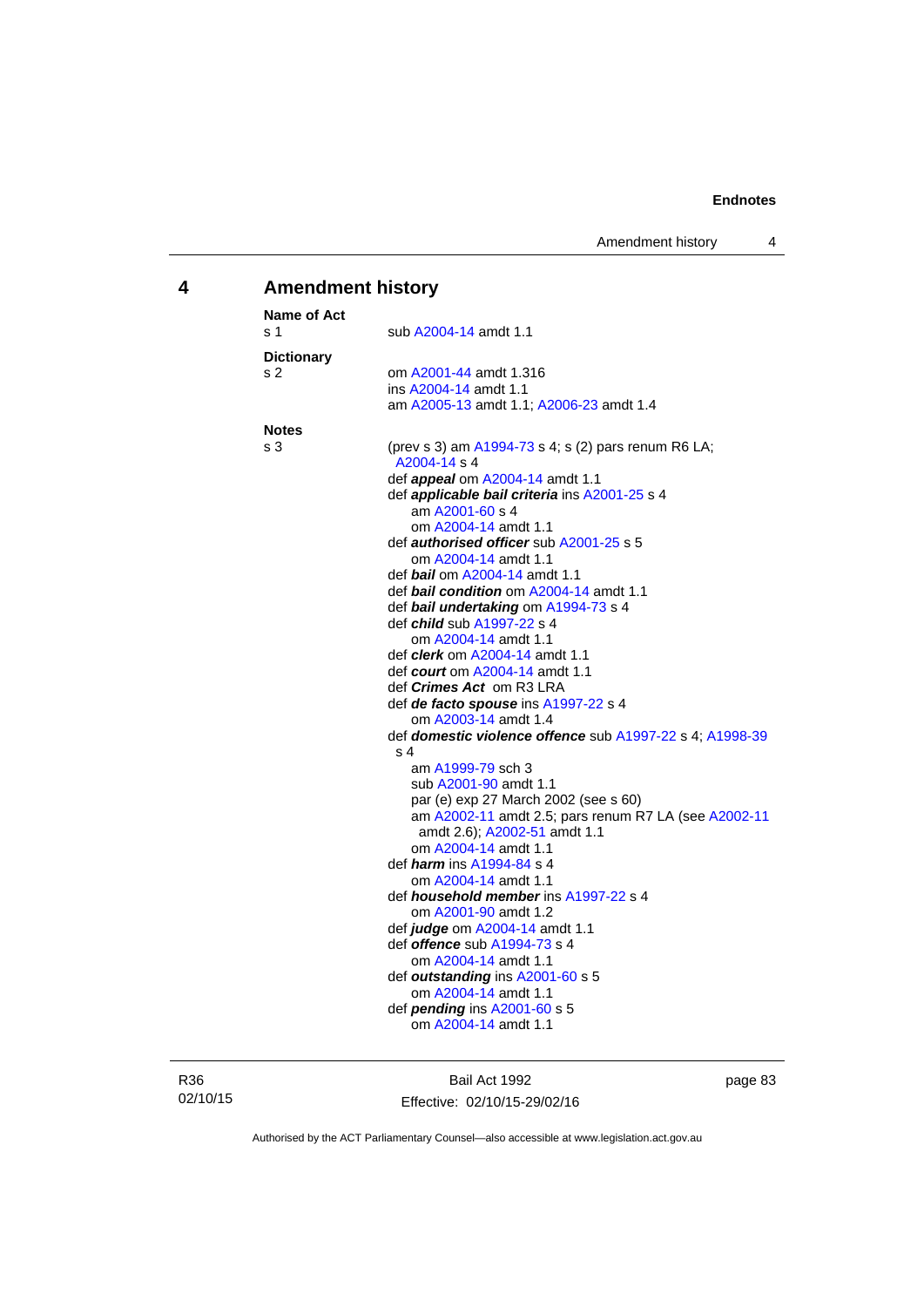4 Amendment history

```
 def relative ins A1997-22 s 4 
                      sub A2001-90 amdt 1.3 
                      am A2003-14 amdt 1.5
                      om A2004-14 amdt 1.1
                  def relevant person ins A2001-90 amdt 1.4
                      am A2003-14 amdt 1.6, amdt 1.7 
                      om A2004-14 amdt 1.1
                  def remand centre om A2004-14 amdt 1.1
                  def serious offence ins A2001-25 s 6 
                      sub A2001-60 s 6 
                      om A2004-14 amdt 1.1
                  def spouse ins A1997-22 s 4 (b) 
                      om A2003-14 amdt 1.8
                  def undertaking to appear om A2004-14 amdt 1.1 
                  def victim ins A1994-84 s 4 
                      om A2004-14 amdt 1.1
                 pres s 3 sub A2004-14 amdt 1.1 
Offences against Act—application of Criminal Code etc 
s 3A ins A2005-54 amdt 1.44 
Act applies to children 
                 am R3 LRA
                  sub A2004-14 amdt 1.2 
Availability of bail 
A2004-14 s 5
When bail may be granted and rights following div 2.1 hdg ins A2004-14 s 5
                 insA2004-14 s 5
When may bail be granted? 
 A2001-25 s 7
                  sub A2004-14 s 5 
Rights following grant of bail 
s 6 sub A2004-14 s 5 
Presumption for bail 
A2004-14 s 5
Div 2.2 subject to div 2.3 and div 2.4
s 7 am A1992-75 s 4; A1994-73 s 5; A1997-22 s 5; A1998-39 s 5; 
                  A2001-90 amdt 1.5 
                  sub A2004-14 s 5 
Bail following arrest for breach of peace
A1994-73 s 6
                  sub A2001-90 amdt 1.6 
                  om A2004-14 s 5
```
page 84 Bail Act 1992 Effective: 02/10/15-29/02/16

R36 02/10/15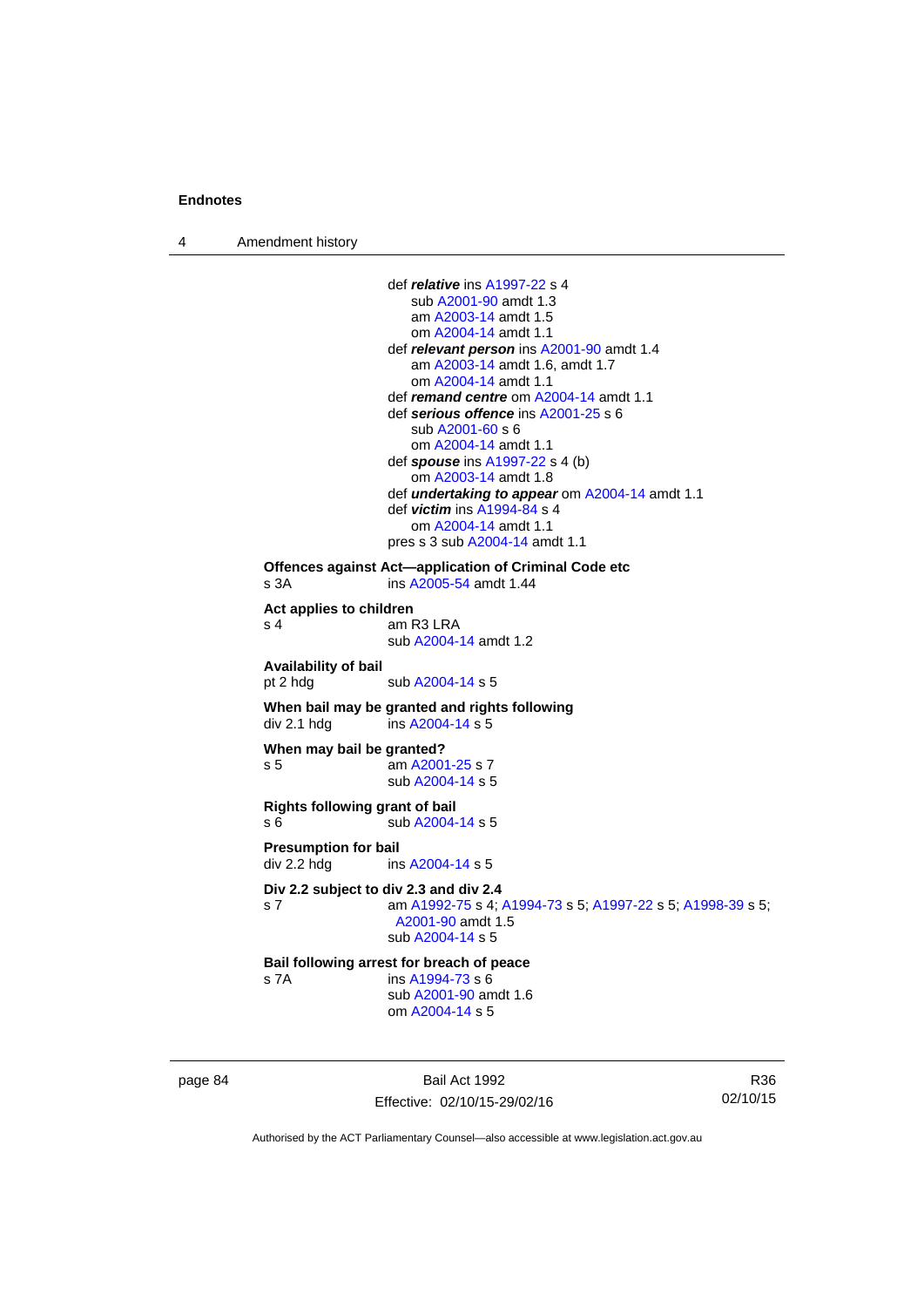**Entitlement to bail—certain minor offences etc** s 8 sub [A1994-73](http://www.legislation.act.gov.au/a/1994-73) s 6 am [A1997-22](http://www.legislation.act.gov.au/a/1997-22) s 6; [A2001-25](http://www.legislation.act.gov.au/a/2001-25) s 8, s 9; [A2001-60](http://www.legislation.act.gov.au/a/2001-60) s 7 sub [A2001-90](http://www.legislation.act.gov.au/a/2001-90) amdt 1.6; [A2004-14](http://www.legislation.act.gov.au/a/2004-14) s 5 am [A2006-40](http://www.legislation.act.gov.au/a/2006-40) amdt 2.59 **Entitlement to bail—breach of sentence obligations** s 8A ins [A1997-22](http://www.legislation.act.gov.au/a/1997-22) s 7 am [A1998-39](http://www.legislation.act.gov.au/a/1998-39) s 6; [A2001-25](http://www.legislation.act.gov.au/a/2001-25) s 1 sub [A2001-90](http://www.legislation.act.gov.au/a/2001-90) amdt 1.6; [A2004-14](http://www.legislation.act.gov.au/a/2004-14) s 5; [A2006-23](http://www.legislation.act.gov.au/a/2006-23) amdt 1.5 (3)-(5) exp 2 June 2009 (s 8A (5) (LA s 88 declaration applies)) **Entitlement to bail—custody relating to sentence administration board hearings** s 8B **ins A2006-23** amdt 1.5 **Limitations on entitlement to bail**<br>
s 9 hdg sub A2001-25 s sub [A2001-25](http://www.legislation.act.gov.au/a/2001-25) s 11 s 9 sub [A2001-54](http://www.legislation.act.gov.au/a/2001-54) amdt 2.2; [A2004-14](http://www.legislation.act.gov.au/a/2004-14) s 5 **Entitlement to bail—offences other than minor offences**<br>s 9A hda sub A2001-60 s 8 sub [A2001-60](http://www.legislation.act.gov.au/a/2001-60) s 8 s 9A ins [A2001-25](http://www.legislation.act.gov.au/a/2001-25) s 12 am [A2001-60](http://www.legislation.act.gov.au/a/2001-60) s 9, s 10 (7), (8) exp 24 September 2003 (s 9A (8)) sub [A2004-14](http://www.legislation.act.gov.au/a/2004-14) s 5 **No presumption for bail**  div 2.3 hdg ins [A2004-14](http://www.legislation.act.gov.au/a/2004-14) s 5 **Div 2.2 not to apply to certain offences**  s 9B ins [A2004-14](http://www.legislation.act.gov.au/a/2004-14) s 5 am [A2005-13](http://www.legislation.act.gov.au/a/2005-13) amdt 1.2; [A2008-46](http://www.legislation.act.gov.au/a/2008-46) amdt 3.1 **Presumption against bail**  div 2.4 hdg ins [A2004-14](http://www.legislation.act.gov.au/a/2004-14) s 5 **Bail for murder and certain serious drug offences**  s 9C hdg sub [A2004-56](http://www.legislation.act.gov.au/a/2004-56) amdt 1.1<br>s 9C ins A2004-14 s 5 ins [A2004-14](http://www.legislation.act.gov.au/a/2004-14) s 5 am [A2004-56](http://www.legislation.act.gov.au/a/2004-56) amdt 1.2 **Bail for serious offence committed while charge for another pending or outstanding**  ins [A2004-14](http://www.legislation.act.gov.au/a/2004-14) s 5 am [A2004-15](http://www.legislation.act.gov.au/a/2004-15) amdt 3.1; [A2006-23](http://www.legislation.act.gov.au/a/2006-23) amdt 1.6; [A2008-20](http://www.legislation.act.gov.au/a/2008-20) amdt 4.1; [A2011-13](http://www.legislation.act.gov.au/a/2011-13) amdt 1.1 **Bail for person sentenced to imprisonment**  s 9E ins [A2004-14](http://www.legislation.act.gov.au/a/2004-14) s 5

R36 02/10/15

Bail Act 1992 Effective: 02/10/15-29/02/16 page 85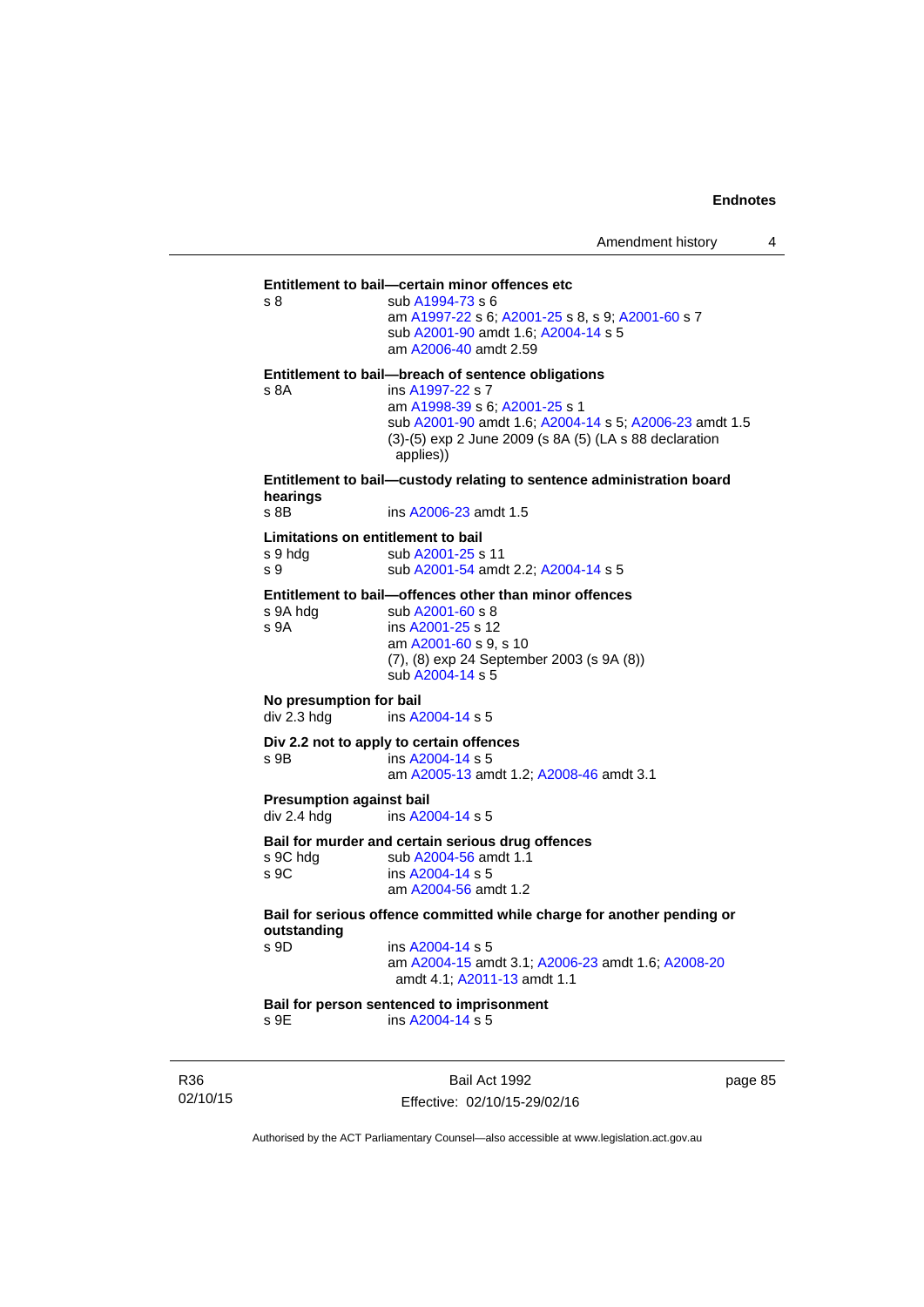4 Amendment history

```
Domestic violence offence—bail by authorised officer 
A2004-14 s 5
                 am A2005-13 amdt 1.3; A2008-46 amdt 3.2; A2009-7 amdt 1.1 
Special or exceptional circumstances 
s 9G ins A2004-14 s 5
                 am A2004-15 amdt 3.2
Dispensing with bail
s 10 am A1994-73 s 7; A2001-25 s 13; A2001-60 s 11; A2004-14
                 s 6 
Meaning of bail order and bail review application—pt 4 
s 12A ins A2011-2 s 4 
When is a proceeding before the Supreme Court?—pt 4 
s 12B ins A2011-2 s 4 
Applications for bail—repeat application provisions 
s 12C ins A2011-2 s 4 
                exp 16 May 2014 (s 12C (2)) 
Deciding bail after charge laid
s 13 am A1994-73 s 8; A1997-22 s 8; A2001-25 s 14; A2005-20
                 amdt 3.14; A2011-3 amdts 3.25-3.34 
Grant of bail by authorised officers 
s 14 am A2004-14 s 7 
Deciding of questions of bail by authorised officers
s 15 am A1997-22 s 9; A2001-25 s 15; A2004-14 s 8; A2011-3
                 amdt 3.35
Notification of decision of authorised officer
s 16 am A1994-73 s 9; A1997-22 s 10; A2001-90 amdt 1.7; 
                 ss renum R6 LA (see also A2001-90 amdt 1.8); A2005-13
                 amdt 1.4; A2011-3 amdts 3.35-3.37 
Charged people in custody to be brought before court 
A2011-3 amdt 3.38
Facilities to be provided to accused people 
s 18 am A2011-3 amdt 3.39 
Court bail—general 
s 19 am A1997-22 sch 2; am A1997-96 sch 1; A2004-14 s 9; 
                 A2011-3 amdt 3.40 
                 sub A2011-2 s 5 
Power in relation to bail—Magistrates Court 
s 20 sub A2004-14 s 10; A2011-2 s 5
```
page 86 Bail Act 1992 Effective: 02/10/15-29/02/16

R36 02/10/15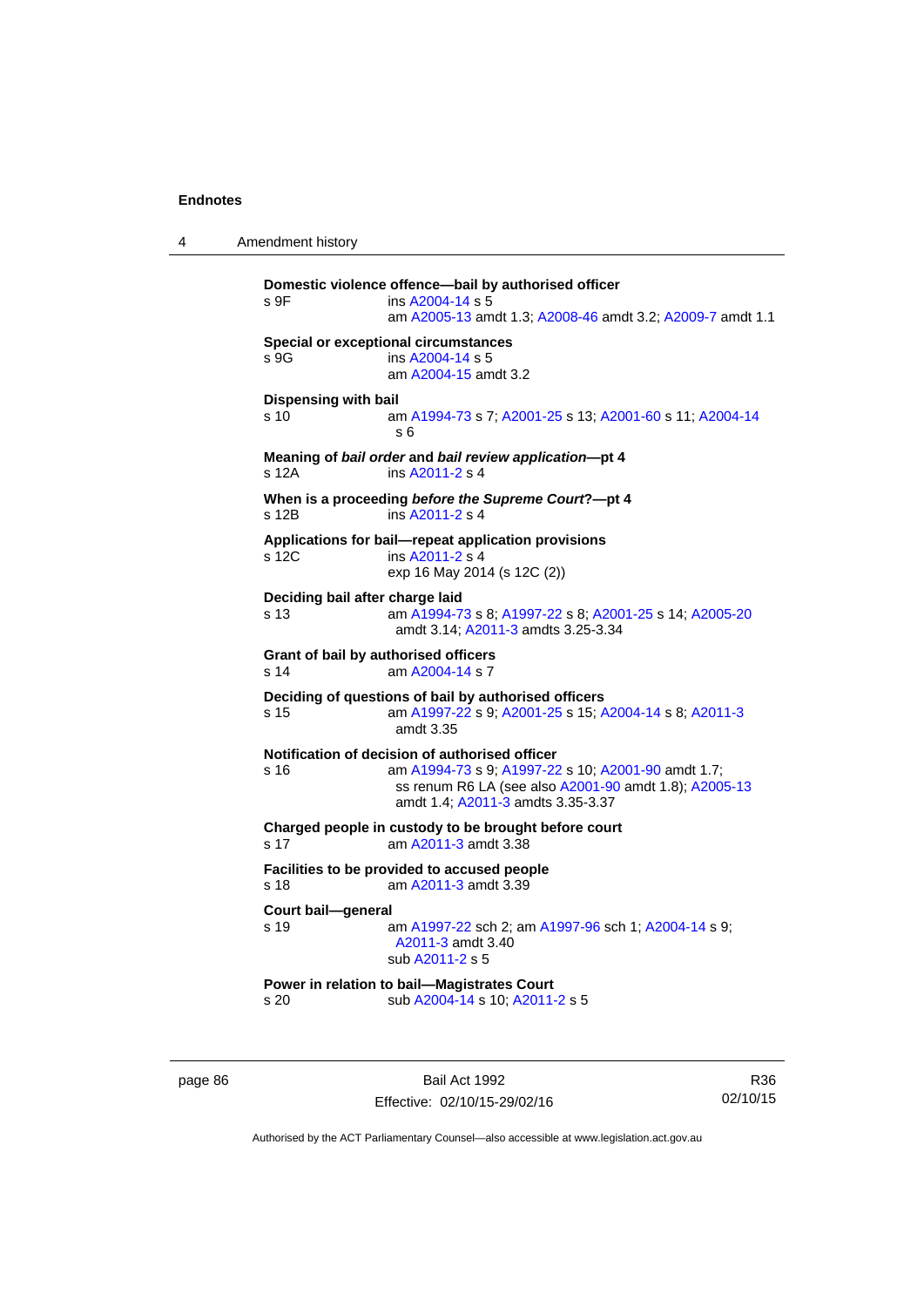Amendment history 4

**Repeat application for bail—Magistrates Court**  s 20A ins [A2011-2](http://www.legislation.act.gov.au/a/2011-2) s 5 **Power in relation to bail—Supreme Court**  s 20B ins [A2011-2](http://www.legislation.act.gov.au/a/2011-2) s 5 **Repeat application for bail—Supreme Court**  s 20C ins [A2011-2](http://www.legislation.act.gov.au/a/2011-2) s 5 **Bail in relation to several offences** s 21 am [A1997-22](http://www.legislation.act.gov.au/a/1997-22) s 11 and sch 2; [A2011-3](http://www.legislation.act.gov.au/a/2011-3) amdt 3.41, amdt 3.42 **Criteria for granting bail to adults** s 22 am [A1994-84](http://www.legislation.act.gov.au/a/1994-84) s 5; [A1997-22](http://www.legislation.act.gov.au/a/1997-22) s 11 sub [A2004-14](http://www.legislation.act.gov.au/a/2004-14) s 11 **Criteria for granting bail to children** s 23 am [A1997-22](http://www.legislation.act.gov.au/a/1997-22) s 12; [A1999-64](http://www.legislation.act.gov.au/a/1999-64) sch 2 sub [A2004-14](http://www.legislation.act.gov.au/a/2004-14) s 11 am [A2008-20](http://www.legislation.act.gov.au/a/2008-20) amdt 2.1, amdt 4.2 **Victim's concern about need for protection** s 23A ins [A1994-84](http://www.legislation.act.gov.au/a/1994-84) s 6 am [A1997-22](http://www.legislation.act.gov.au/a/1997-22) s 13 sub [A2004-14](http://www.legislation.act.gov.au/a/2004-14) s 11 **Bail conditions and undertakings to appear** pt 5 hdg sub [A1994-73](http://www.legislation.act.gov.au/a/1994-73) s 10 **Conditions on which bail may be granted to adults** s 25 am [A1994-73](http://www.legislation.act.gov.au/a/1994-73) s 11; am [A1994-84](http://www.legislation.act.gov.au/a/1994-84) s 7; [A2001-44](http://www.legislation.act.gov.au/a/2001-44) amdt 1.317; [A2001-90](http://www.legislation.act.gov.au/a/2001-90) amdt 1.9; ss renum R6 LA; [A2004-14](http://www.legislation.act.gov.au/a/2004-14) s 12, s 13, s 15, s 16; pars renum R11 LA (see [A2004-14](http://www.legislation.act.gov.au/a/2004-14) s 14); ss renum R11 LA (see [A2004-14](http://www.legislation.act.gov.au/a/2004-14) s 17); [A2006-23](http://www.legislation.act.gov.au/a/2006-23) amdt 1.7; [A2008-36](http://www.legislation.act.gov.au/a/2008-36) amdt 1.58; [A2009-24](http://www.legislation.act.gov.au/a/2009-24) amdt 1.1; [A2011-3](http://www.legislation.act.gov.au/a/2011-3) amdt 3.43; [A2011-22](http://www.legislation.act.gov.au/a/2011-22) amdt 1.58, amdt 1.61 **Supervision condition when offence committed as young person**  s 25A ins [A2008-20](http://www.legislation.act.gov.au/a/2008-20) amdt 4.3 am [A2009-24](http://www.legislation.act.gov.au/a/2009-24) amdt 1.2; [A2011-22](http://www.legislation.act.gov.au/a/2011-22) amdt 1.61 **Conditions on which bail may be granted to children** s 26 am [A1999-64](http://www.legislation.act.gov.au/a/1999-64) sch 2; [A2004-14](http://www.legislation.act.gov.au/a/2004-14) s 18, s 19; ss renum R11 LA (see [A2004-14](http://www.legislation.act.gov.au/a/2004-14) s 20); [A2008-20](http://www.legislation.act.gov.au/a/2008-20) amdt 2.2, amdt 2.3, amdt 4.4; [A2008-36](http://www.legislation.act.gov.au/a/2008-36) amdt 1.58; [A2011-3](http://www.legislation.act.gov.au/a/2011-3) amdt 3.43; [A2011-22](http://www.legislation.act.gov.au/a/2011-22) amdt 1.61

#### **Recording of certain bail decisions**

s 27 am [A1997-22](http://www.legislation.act.gov.au/a/1997-22) sch 2; [A2011-3](http://www.legislation.act.gov.au/a/2011-3) amdt 3.43

R36 02/10/15

Bail Act 1992 Effective: 02/10/15-29/02/16 page 87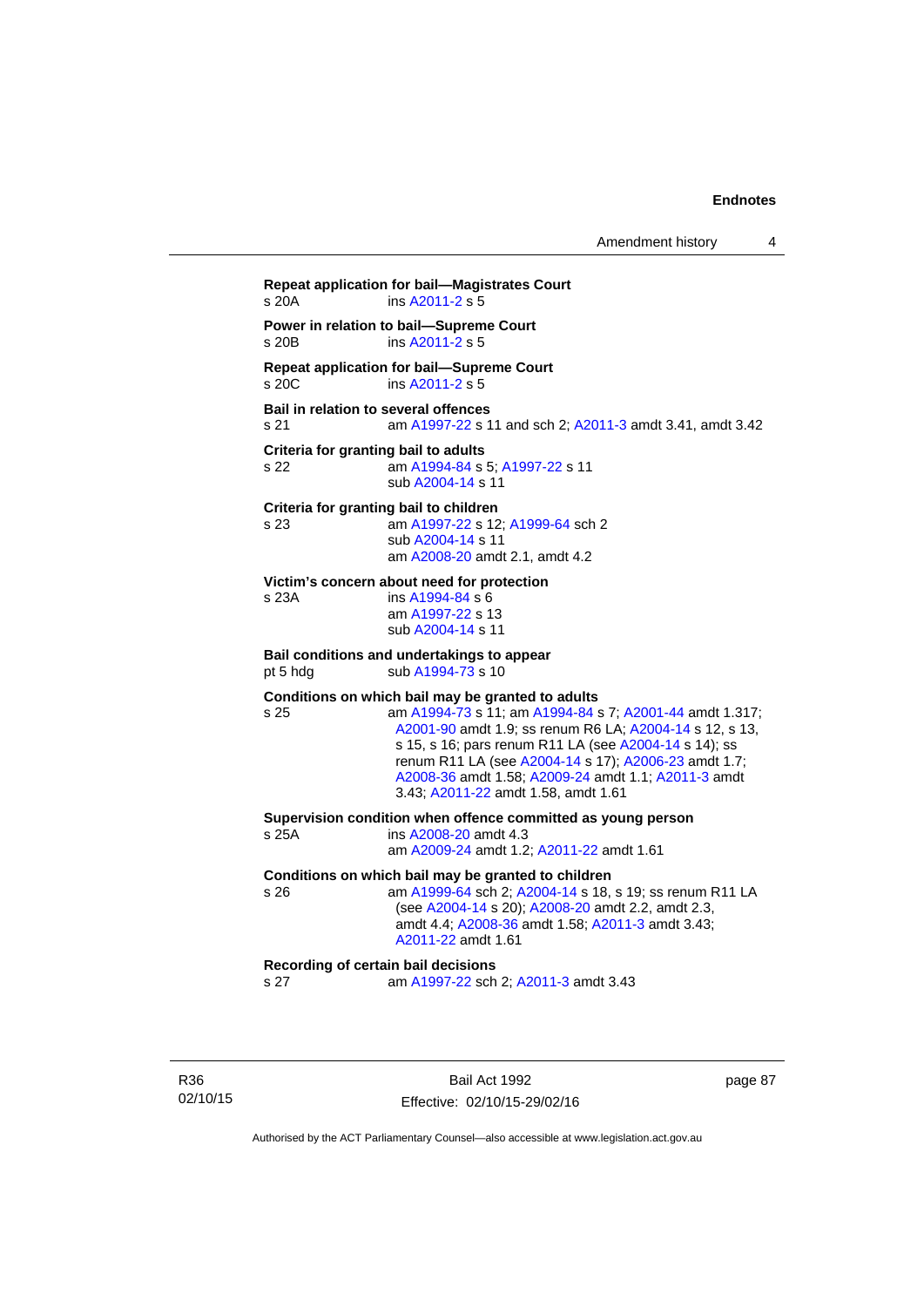4 Amendment history

**Notice to victim of bail decisions** s 27A ins [A1994-84](http://www.legislation.act.gov.au/a/1994-84) s 8 om [A2004-14](http://www.legislation.act.gov.au/a/2004-14) s 21 **Undertakings to appear**  s 28 am [A2001-44](http://www.legislation.act.gov.au/a/2001-44) amdt 1.318 sub [A2004-14](http://www.legislation.act.gov.au/a/2004-14) s 22 **Undertakings in respect of more than 1 offence**  s 29 om [A1994-73](http://www.legislation.act.gov.au/a/1994-73) s 12 **Accused person may be excused from attendance before court** s 30 am [A1997-96](http://www.legislation.act.gov.au/a/1997-96) sch 1; [A2001-44](http://www.legislation.act.gov.au/a/2001-44) amdt 1.319; [A2004-14](http://www.legislation.act.gov.au/a/2004-14) amdt 1.3, amdt 1.4; ss renum R11 LA (see [A2004-14](http://www.legislation.act.gov.au/a/2004-14) amdt 1.5); [A2011-3](http://www.legislation.act.gov.au/a/2011-3) amdt 3.43, amdt 3.44 **Bail requirements** s 31 am [A1994-73](http://www.legislation.act.gov.au/a/1994-73) s 13 sub [A2004-14](http://www.legislation.act.gov.au/a/2004-14) s 23 am [A2006-23](http://www.legislation.act.gov.au/a/2006-23) amdt 1.8; [A2008-7](http://www.legislation.act.gov.au/a/2008-7) amdt 1.21 **Acceptable people and security for bail**  s 32 am [A1994-73](http://www.legislation.act.gov.au/a/1994-73) s 14; ss renum R6 LA sub [A2004-14](http://www.legislation.act.gov.au/a/2004-14) s 23 **Continuation of bail and undertakings** s 33 am [A1994-73](http://www.legislation.act.gov.au/a/1994-73) s 15; [A1997-22](http://www.legislation.act.gov.au/a/1997-22) sch 2; ss renum R6 LA; [A2004-14](http://www.legislation.act.gov.au/a/2004-14) s 24, s 25 **Written notice of conditions of bail** s 34 am [A1997-22](http://www.legislation.act.gov.au/a/1997-22) sch 2; [A2001-44](http://www.legislation.act.gov.au/a/2001-44) amdt 1.320; [A2011-3](http://www.legislation.act.gov.au/a/2011-3) amdt 3.45, amdt 3.46 **Warning to person making acknowledgment** s 35 om [A2004-14](http://www.legislation.act.gov.au/a/2004-14) s 26 **Discharge of surety** s 36 am [A1994-73](http://www.legislation.act.gov.au/a/1994-73) s 16 sub [A2004-14](http://www.legislation.act.gov.au/a/2004-14) s 27 **Payment of amounts to Territory**<br>s 37 sub A2004-14 sub [A2004-14](http://www.legislation.act.gov.au/a/2004-14) s 28 am [A2004-60](http://www.legislation.act.gov.au/a/2004-60) amdt 1.16; [A2010-21](http://www.legislation.act.gov.au/a/2010-21) amdt 1.1, amdt 1.2 **Review of decisions by authorised officers**  div 6.1 hdg (prev pt 6 div 1 hdg) renum R4 **Review by authorised officers** s 38 am [A1997-22](http://www.legislation.act.gov.au/a/1997-22) sch 2; [A2011-3](http://www.legislation.act.gov.au/a/2011-3) amdt 3.47 **Expiry—Motor Traffic Act reference**  s 39 renum as s 60 R5 LA

page 88 Bail Act 1992 Effective: 02/10/15-29/02/16

R36 02/10/15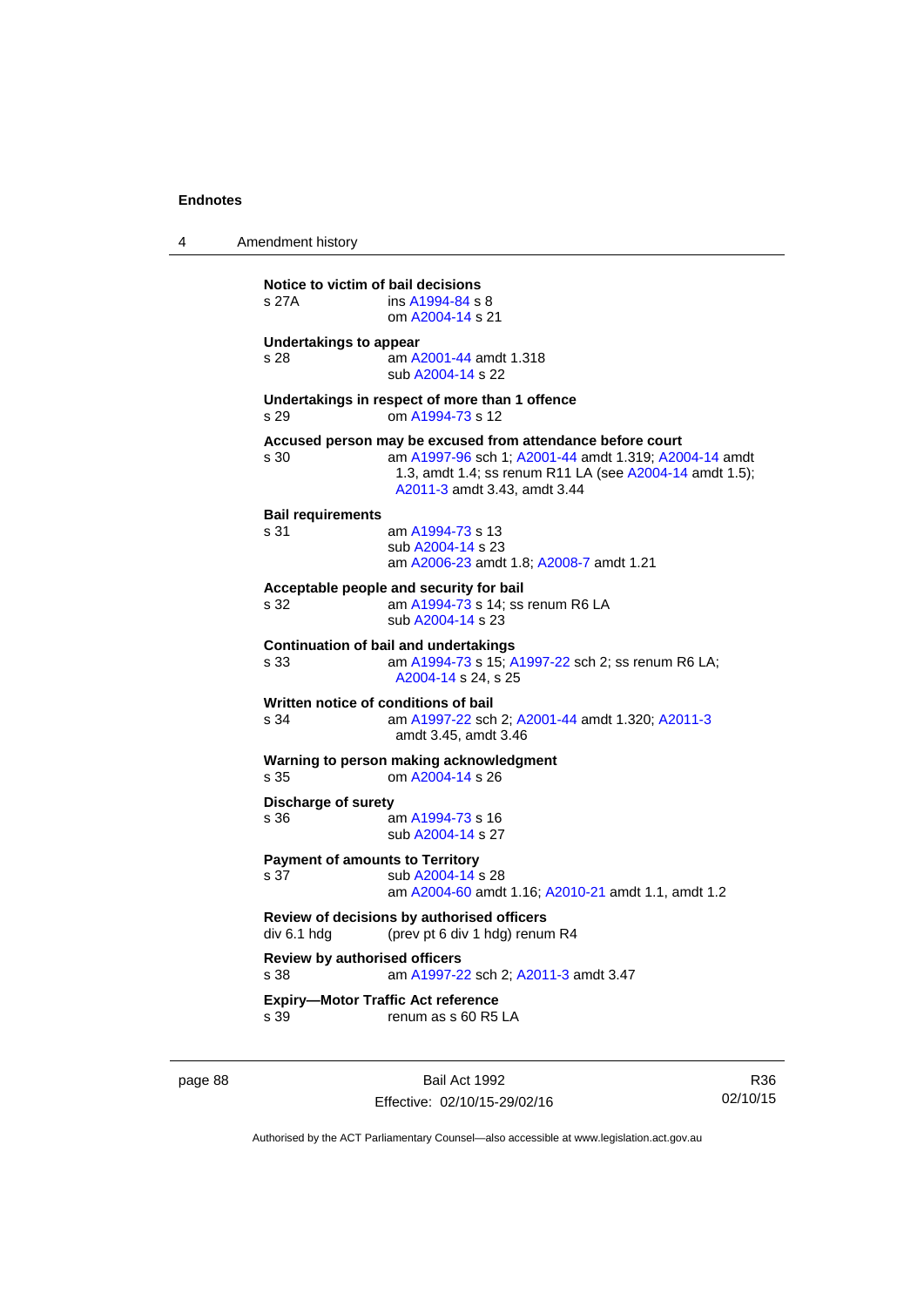**Review of decisions by courts**  div 6.2 hdg (prev pt 6 div 2 hdg) renum R4 LA **Court may review on its own initiative** s 41A ins [A2004-14](http://www.legislation.act.gov.au/a/2004-14) s 29 **Power of Magistrates Court to review—decision of authorised officer**  s 42 sub [A2004-14](http://www.legislation.act.gov.au/a/2004-14) s 30; [A2005-5](http://www.legislation.act.gov.au/a/2005-5) s 6; [A2011-2](http://www.legislation.act.gov.au/a/2011-2) s 6 **Power of Magistrates Court to review—decision of Magistrates Court**  s 42A ins [A2011-2](http://www.legislation.act.gov.au/a/2011-2) s 6 **Power of Supreme Court to review—decision of authorised officer**  s 43 am [A2004-14](http://www.legislation.act.gov.au/a/2004-14) s 31, s 32; ss renum R11 LA; [A2005-5](http://www.legislation.act.gov.au/a/2005-5) s 8 (and see s 7) sub [A2011-2](http://www.legislation.act.gov.au/a/2011-2) s 6 **Power of Supreme Court to review—decision of Magistrates Court or Supreme Court**  s 43A ins [A2011-2](http://www.legislation.act.gov.au/a/2011-2) s 6 **General limitation on power of court to review** s 44 om [A2004-14](http://www.legislation.act.gov.au/a/2004-14) s 33 **Exercise of power to review**  s 45 am [A2011-3](http://www.legislation.act.gov.au/a/2011-3) amdt 3.47 **Miscellaneous**   $div 6.3$  hdg  $div 6$  div 3 hdg ins  $A1994-84$  s 9 (prev pt 6 div 3 hdg) renum R4 LA om [A2004-14](http://www.legislation.act.gov.au/a/2004-14) s 34 **Review limited to bail conditions**  am [A2011-3](http://www.legislation.act.gov.au/a/2011-3) amdt 3.47; [A2011-2](http://www.legislation.act.gov.au/a/2011-2) s 7 **Notice to victim of bail decisions** s 46A ins [A1994-84](http://www.legislation.act.gov.au/a/1994-84) s 9 om [A2004-14](http://www.legislation.act.gov.au/a/2004-14) s 34 **Giving information relating to bail** s 47 am [A1994-73](http://www.legislation.act.gov.au/a/1994-73) s 17; [A2001-44](http://www.legislation.act.gov.au/a/2001-44) amdt 1.321; [A2011-3](http://www.legislation.act.gov.au/a/2011-3) amdt 3.47 **Notice to victim of bail decisions**<br>s 47A **ins A2004-14** s ins [A2004-14](http://www.legislation.act.gov.au/a/2004-14) s 35; ss renum R11 LA am [A2005-13](http://www.legislation.act.gov.au/a/2005-13) amdt 1.5 **Notification to court that bail condition not satisfied** s 48 am [A1994-73](http://www.legislation.act.gov.au/a/1994-73) s 18; [A2001-44](http://www.legislation.act.gov.au/a/2001-44) amdt 1.322; [A2006-23](http://www.legislation.act.gov.au/a/2006-23) amdt 1.9 **Failure to answer bail**<br>s 49 am am [A1994-73](http://www.legislation.act.gov.au/a/1994-73) s 19; [A1994-81](http://www.legislation.act.gov.au/a/1994-81) sch sub [A2001-25](http://www.legislation.act.gov.au/a/2001-25) s 16; [A2005-54](http://www.legislation.act.gov.au/a/2005-54) amdt 1.45

R36 02/10/15

Bail Act 1992 Effective: 02/10/15-29/02/16 page 89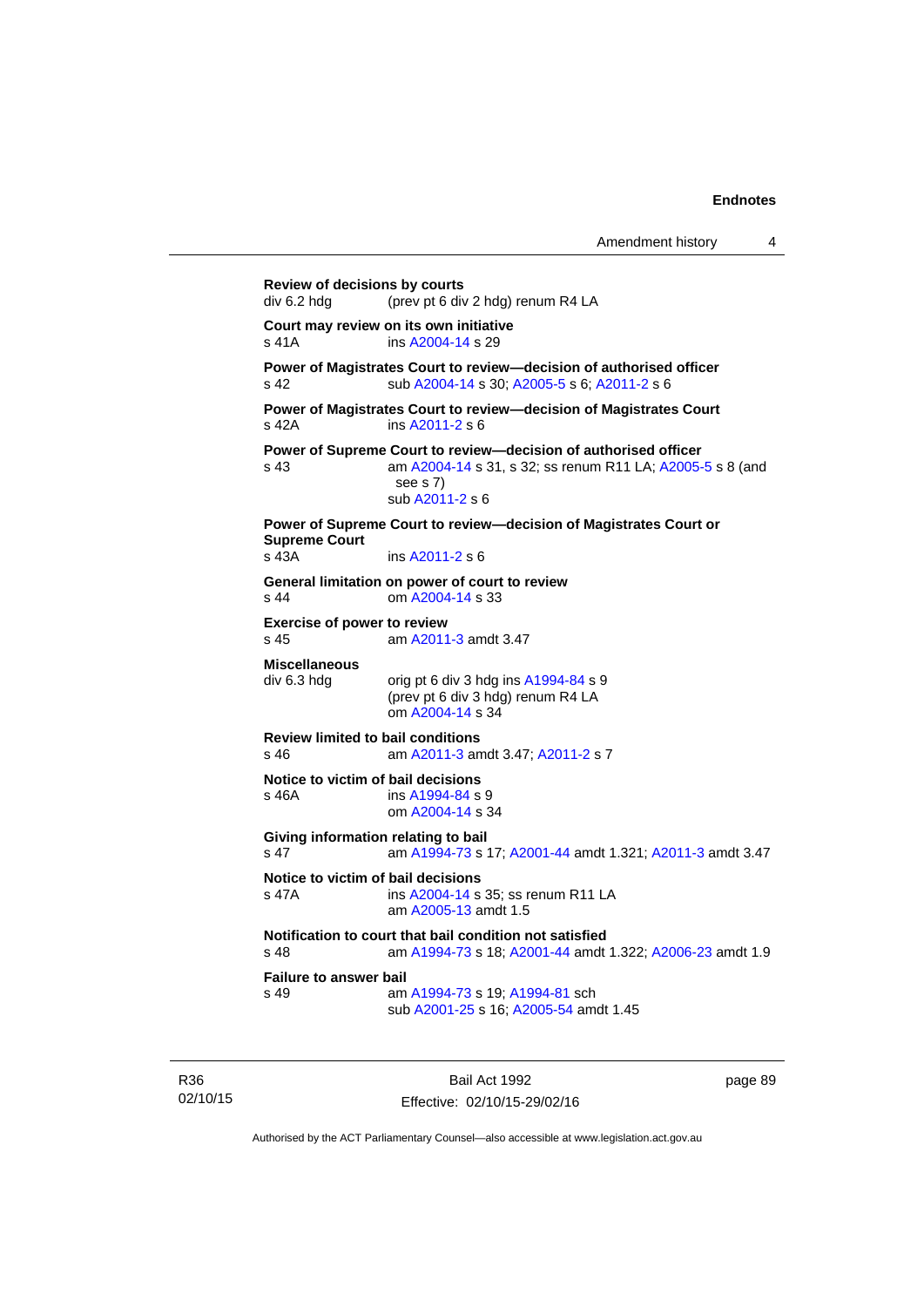4 Amendment history

**False statements in acknowledgments** s 50 am [A1994-81](http://www.legislation.act.gov.au/a/1994-81) sch om [A2004-14](http://www.legislation.act.gov.au/a/2004-14) s 36 **Indemnification of sureties** s 51 am [A1994-81](http://www.legislation.act.gov.au/a/1994-81) sch sub [A2005-54](http://www.legislation.act.gov.au/a/2005-54) amdt 1.46 **Contravention of Act by police officers**  s 52 am [A2013-50](http://www.legislation.act.gov.au/a/2013-50) s 4 **Apprehension of person admitted to bail** s 53 om [A1994-75](http://www.legislation.act.gov.au/a/1994-75) sch 3 **Power of court where person apprehended** s 54 om [A1994-75](http://www.legislation.act.gov.au/a/1994-75) sch 3 **No right of surety to arrest** s 56 am [A1994-73](http://www.legislation.act.gov.au/a/1994-73) s 20 sub [A2004-14](http://www.legislation.act.gov.au/a/2004-14) s 37 **Arrest without warrant of person on bail** s 56A ins [A2004-14](http://www.legislation.act.gov.au/a/2004-14) s 28 **Arrest for breach of condition by person outside ACT** s 56B ins [A2004-14](http://www.legislation.act.gov.au/a/2004-14) s 28 **Act to prevail**  s 57 am [A2004-14](http://www.legislation.act.gov.au/a/2004-14) amdt 1.6, amdt 1.7 **Abolition of inherent power of bail** s 57AA ins [A1996-81](http://www.legislation.act.gov.au/a/1996-81) s 7 **Form of certain instruments** s 57A ins [A1994-73](http://www.legislation.act.gov.au/a/1994-73) s 21 om [A2001-44](http://www.legislation.act.gov.au/a/2001-44) amdt 1.323 **Approved forms**  s 58 sub [A2001-44](http://www.legislation.act.gov.au/a/2001-44) amdt 1.323 am [A2004-14](http://www.legislation.act.gov.au/a/2004-14) s 39; [A2011-3](http://www.legislation.act.gov.au/a/2011-3) amdt 3.48 **Regulation-making power**  s 59 ins [A2001-44](http://www.legislation.act.gov.au/a/2001-44) amdt 1.323 am [A2004-14](http://www.legislation.act.gov.au/a/2004-14) s 40, s 41 **Transitional** pt 8 hdg ins [A1999-79](http://www.legislation.act.gov.au/a/1999-79) sch 3 om R6 LA

page 90 Bail Act 1992 Effective: 02/10/15-29/02/16

R36 02/10/15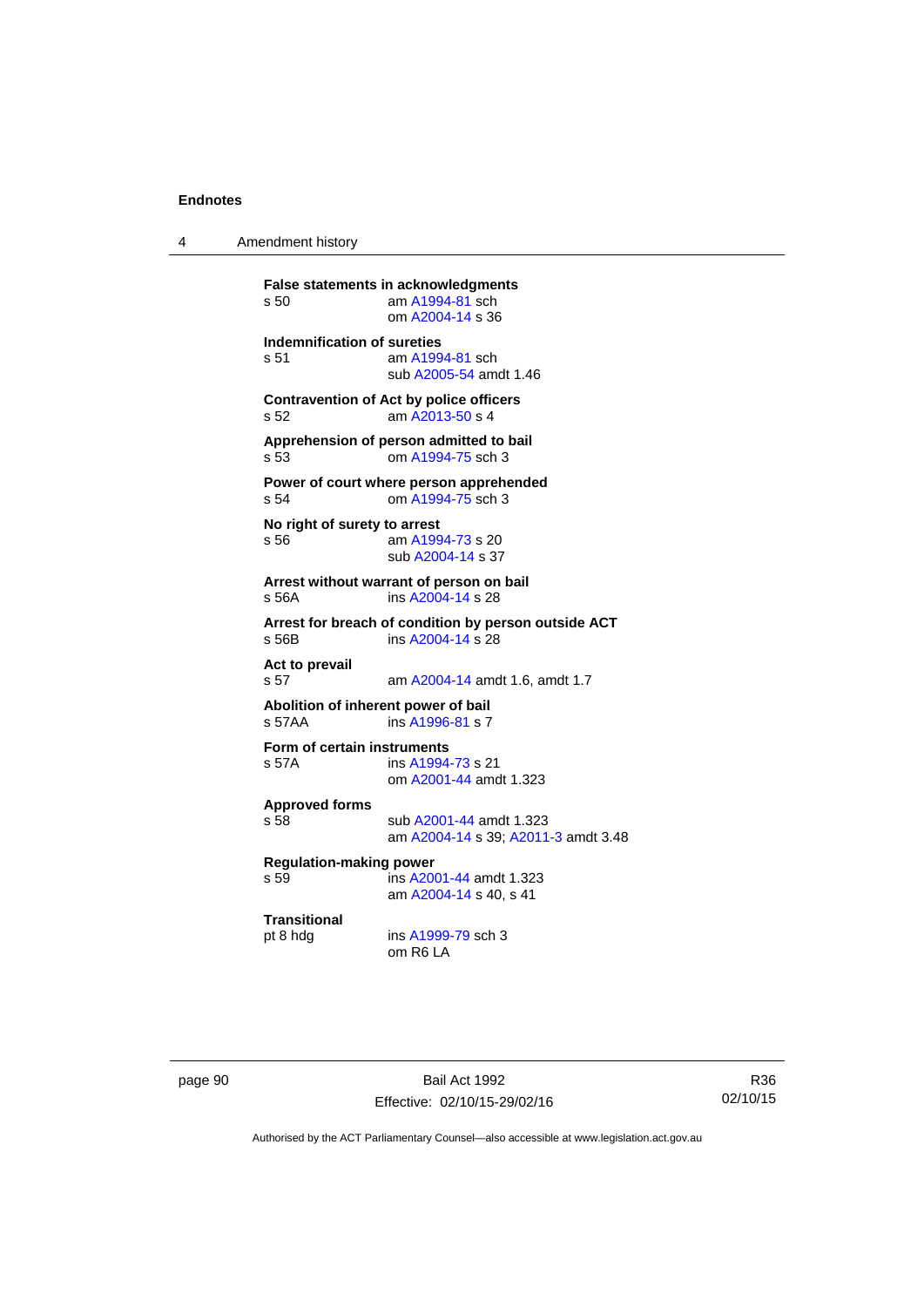| s 60              | (prev s 39) ins A1999-79 sch 3<br>sub A2001-90 amdt 1.10 as s 59<br>renum R <sub>5</sub> LA<br>exp 27 March 2002 (see s 60)                                                                                                                                                                                                                                                                                                                                                                                                                                                                                                                                                                                                                                                                                                                                                                                                                                                                                                     |
|-------------------|---------------------------------------------------------------------------------------------------------------------------------------------------------------------------------------------------------------------------------------------------------------------------------------------------------------------------------------------------------------------------------------------------------------------------------------------------------------------------------------------------------------------------------------------------------------------------------------------------------------------------------------------------------------------------------------------------------------------------------------------------------------------------------------------------------------------------------------------------------------------------------------------------------------------------------------------------------------------------------------------------------------------------------|
|                   | Domestic violence offences against the Crimes Act 1900                                                                                                                                                                                                                                                                                                                                                                                                                                                                                                                                                                                                                                                                                                                                                                                                                                                                                                                                                                          |
| sch 1             | ins A1997-22 s 14<br>am A1998-39 s 7<br>sub A2001-90 amdt 1.11<br>am A2002-51 amdt 1.2<br>sub A2004-14 s 43<br>am A2004-14 s 44; A2004-15 amdt 3.3, amdt 3.4; pts renum<br>R11 LA (see A2004-15 amdt 3.5); items renum R11 LA;<br>A2004-56 amdt 1.3, amdt 1.4; items renum R14 LA;<br>A2008-26 amdt 2.2; pts renum A2008-26 amdt 2.3; A2015-36<br>s 4, s 5                                                                                                                                                                                                                                                                                                                                                                                                                                                                                                                                                                                                                                                                      |
| <b>Dictionary</b> |                                                                                                                                                                                                                                                                                                                                                                                                                                                                                                                                                                                                                                                                                                                                                                                                                                                                                                                                                                                                                                 |
| dict              | ins A2004-14 amdt 1.8<br>am A2006-23 amdts 1.10-1.12; A2008-36 amdt 1.59,<br>amdt 1.60; A2011-22 amdt 1.59, amdt 1.60<br>def <b>accused person</b> ins A2004-14 s 42<br>am A2006-23 amdt 1.13<br>def <i>appeal</i> ins A2004-14 amdt 1.8<br>def applicable bail criteria ins A2004-14 amdt 1.8<br>def <b>authorised officer</b> ins A2004-14 amdt 1.8<br>def <b>bail</b> ins A2004-14 amdt 1.8<br>def <b>bail condition</b> ins A2004-14 amdt 1.8<br>def <b>bail order</b> ins $A2011-2 s 8$<br>def <b>bail review application</b> ins A2011-2 s 8<br>def <i>child</i> ins A2004-14 amdt 1.8<br>def court ins $A2004-14$ amdt 1.8<br>def <b>domestic violence offence</b> ins A2004-14 amdt 1.8<br>sub A2005-13 amdt 1.6<br>am A2008-46 amdt 3.3<br>def grant ins A2004-14 amdt 1.8<br>def <i>offence</i> ins A2004-14 amdt 1.8<br>am A2006-23 amdt 1.14<br>def parental responsibility ins A2005-13 amdt 1.7<br>sub A2006-23 amdt 1.15; A2008-20 amdt 3.3<br>def relevant person ins A2004-14 amdt 1.8<br>om A2005-13 amdt 1.8 |

R36 02/10/15

Bail Act 1992 Effective: 02/10/15-29/02/16 page 91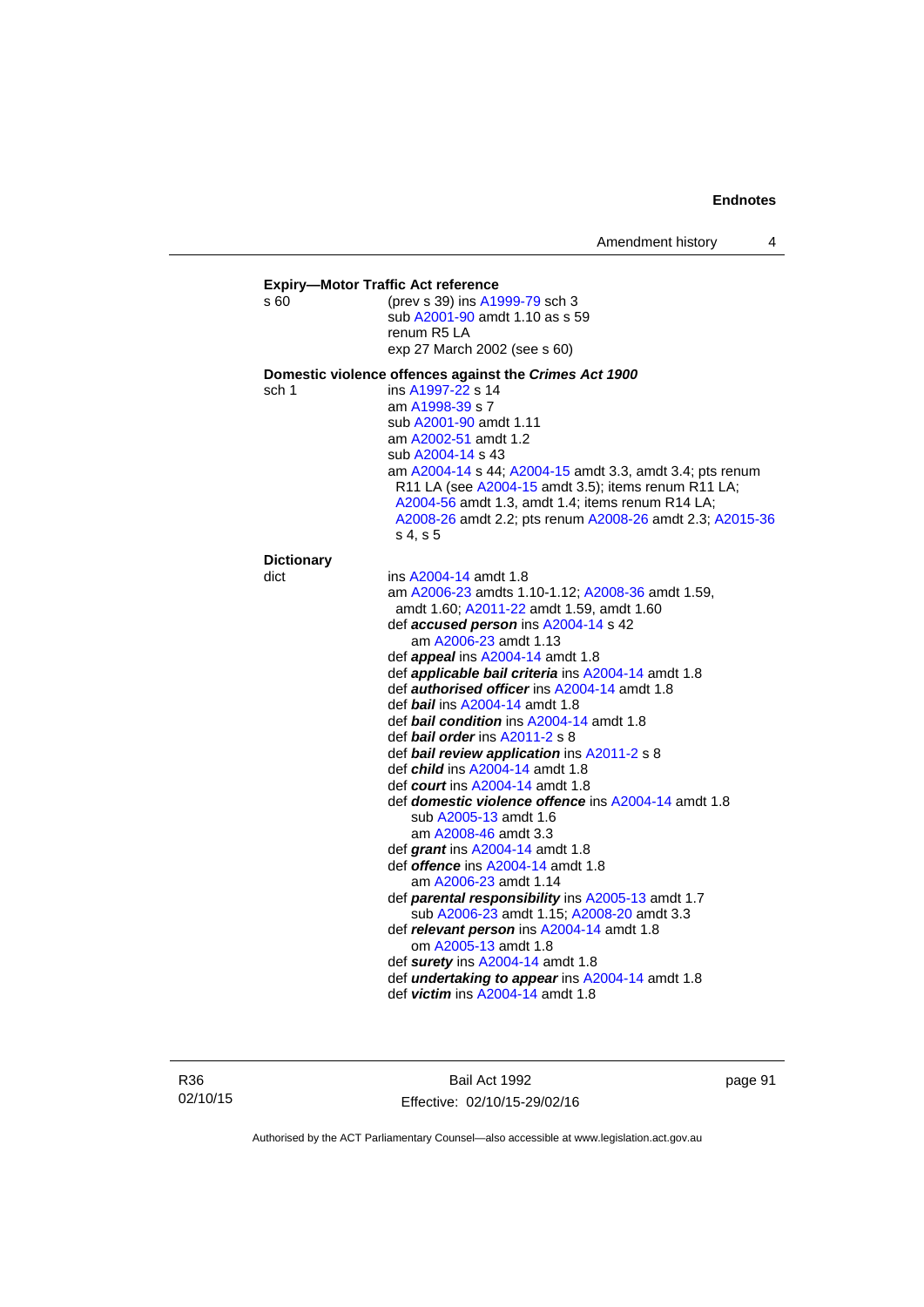5 Earlier republications

# **5 Earlier republications**

Some earlier republications were not numbered. The number in column 1 refers to the publication order.

Since 12 September 2001 every authorised republication has been published in electronic pdf format on the ACT legislation register. A selection of authorised republications have also been published in printed format. These republications are marked with an asterisk (\*) in column 1. Electronic and printed versions of an authorised republication are identical.

| <b>Republication No</b> | <b>Amendments to</b> | <b>Republication date</b> |
|-------------------------|----------------------|---------------------------|
| 1                       | A1994-84             | 29 February 1996          |
| $\overline{2}$          | A1996-81             | 1 January 1997            |
| 3                       | A1998-39             | 31 January 1999           |
| 4                       | A2001-54             | 12 September 2001         |
| 5                       | A2001-90             | 12 October 2001           |
| 6                       | A2001-90             | 27 March 2002             |
| $7^*$                   | A2002-11             | 28 May 2002               |
| 8                       | A2002-51             | 1 January 2003            |
| 9                       | A2003-14             | 28 March 2003             |
| 10                      | A2003-14             | 25 September 2003         |
| 11                      | A2004-15             | 26 June 2004              |
| 12                      | A2004-60             | 10 January 2005           |
| 13                      | A2005-5              | 24 February 2005          |
| 14                      | A2005-5              | 6 March 2005              |
| 15                      | A2005-13             | 25 March 2005             |
| $16*$                   | A2005-20             | 2 June 2005               |
| 17                      | A2005-54             | 24 November 2005          |
| 18                      | A2006-23             | 2 June 2006               |
| 19                      | A2006-40             | 29 September 2006         |
| 20                      | A2008-7              | 7 May 2008                |
| 21                      | A2008-36             | 9 September 2008          |
| 22                      | <u>A2008-46</u>      | 27 October 2008           |
|                         |                      |                           |

page 92 Bail Act 1992 Effective: 02/10/15-29/02/16

R36 02/10/15